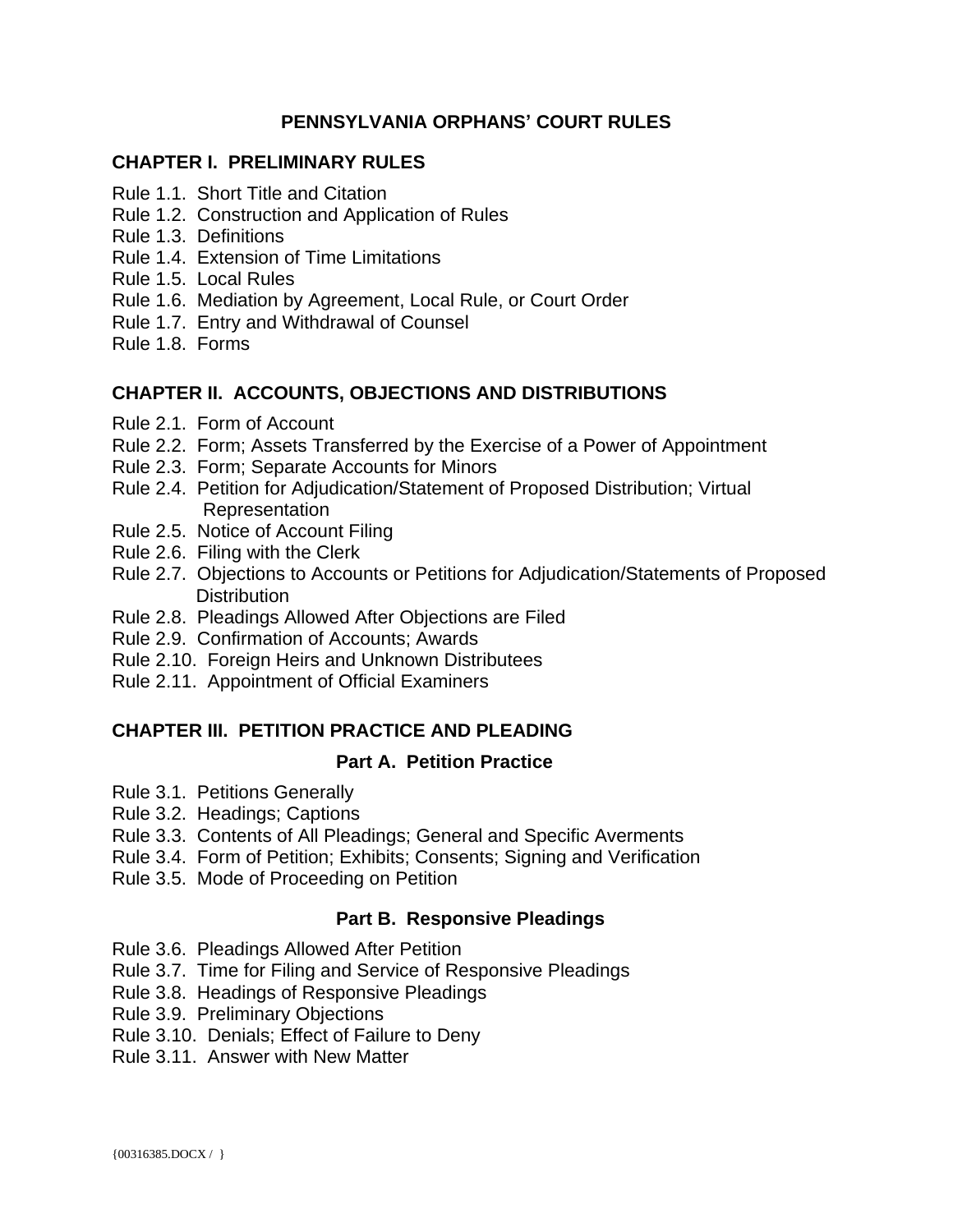#### **Part C. Pleadings in General**

Rule 3.12. Signing

Rule 3.13. Verification

Rule 3.14. Amendment

Rule 3.15. Pleading More Than One Cause of Action; Alternative Pleadings

## **CHAPTER IV. FORMAT AND SERVICE OF LEGAL PAPER BY PARTIES AND COURT; ELECTRONIC FILING**

- Rule 4.1. Format of All Legal Paper
- Rule 4.2. Citation or Notice to Individuals and Entities
- Rule 4.3. Service of Legal Paper Other than Citations or Notices
- Rule 4.4. Charities Notice to the Attorney General
- Rule 4.5. Service of Legal Paper by Court and Clerk
- Rule 4.6. Notice of the Date of Entry of an Adjudication or Court Order on the Docket
- Rule 4.7. Electronic Filing

## **CHAPTER V. RULES GOVERNING SPECIFIC TYPES OF PETITIONS**

- Rule 5.1. Declaratory Judgment
- Rule 5.2. Family Exemption
- Rule 5.3. Intestate Share to Surviving Spouse from Real Estate
- Rule 5.4. Revocation, Vacating or Extension of Time for Filing of Surviving Spouse's Election
- Rule 5.5. Appointment of a Guardian *ad litem* or a Trustee *ad litem*
- Rule 5.6. Appointment of a Guardian for the Estate or Person of a Minor
- Rule 5.7. Appointment of a Trustee
- Rule 5.8. Discharge of Fiduciary and Surety
- Rule 5.9. Partition
- Rule 5.10. Public Sale of Real Property.
- Rule 5.11. Private Sale of Real Property or Options Therefor
- Rule 5.12. Mortgage or Lease of Real Property
- Rule 5.13. Inalienable Property
- Rule 5.14. Designation of a Successor Custodian
- Rule 5.15. Confirmation of Trustee Appointment

## **CHAPTER VI. Reserved**

## **CHAPTER VII. RULES RELATING TO PRE-HEARING AND HEARING PROCEDURE**

- Rule 7.1. Depositions, Discovery, Production of Documents and Perpetuation of **Testimony**
- Rule 7.2. Motion for Judgment on the Pleadings
- Rule 7.3. Motion for Summary Judgment
- Rule 7.4. Injunctions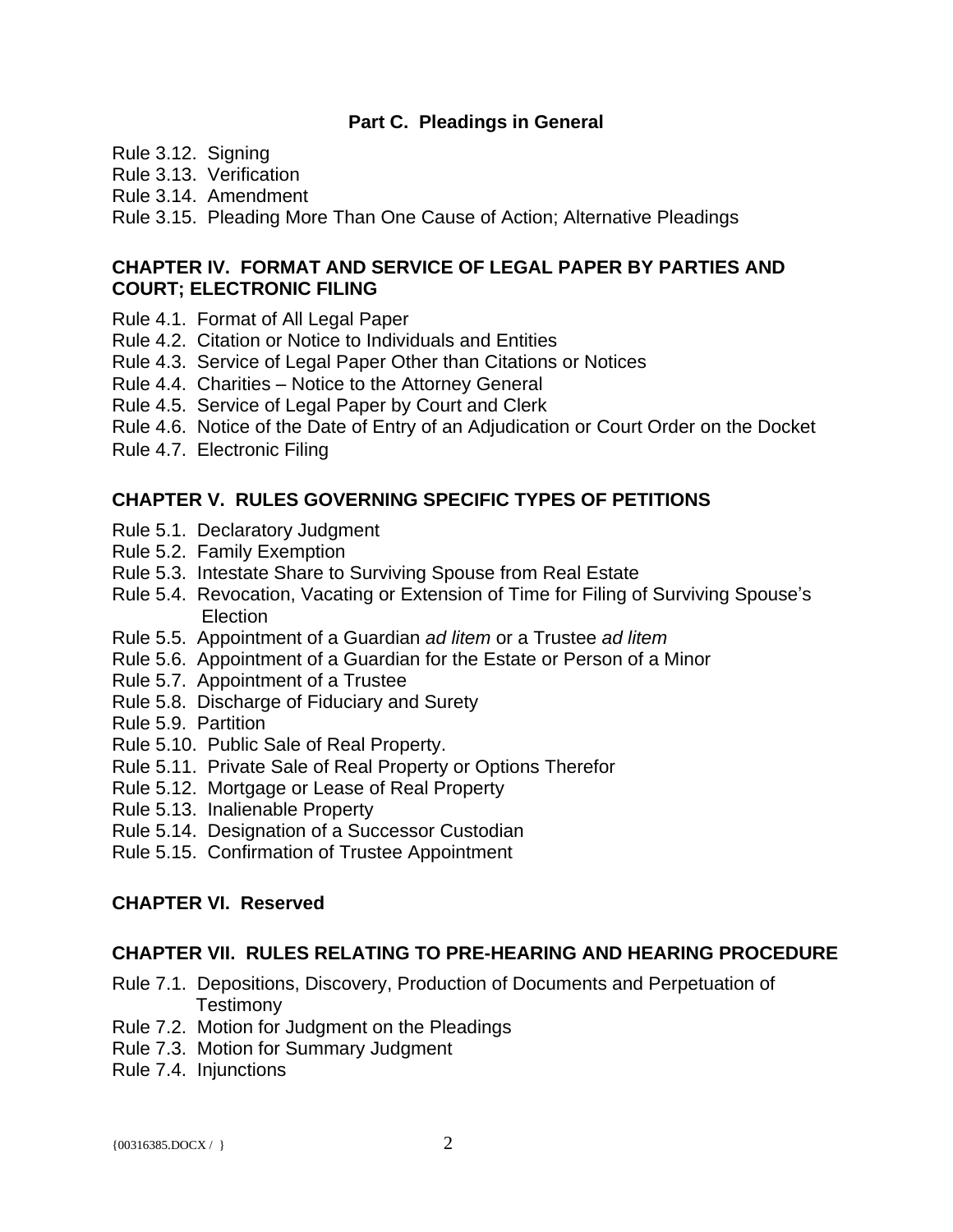## **CHAPTER VIII. RECONSIDERATION**

Rule 8.1. Exceptions and Post-Trial Motions Rule 8.2. Motions for Reconsideration

## **CHAPTER IX. AUDITORS AND MASTERS**

- Rule 9.1. Notice of Hearings
- Rule 9.2. Filing of Report
- Rule 9.3. Form of Auditor's Report
- Rule 9.4. Form of Master's Report
- Rule 9.5. Transcript of Testimony
- Rule 9.6. Notice of Filing Report
- Rule 9.7. Confirmation of Report
- Rule 9.8. Security for Expenses and Fees

## **CHAPTER X. REGISTER OF WILLS**

- Rule 10.1. Forms
- Rule 10.2. Petition Practice
- Rule 10.3. Hearings
- Rule 10.4. Appeals from the Register of Wills
- Rule 10.5. Notice to Beneficiaries and Intestate Heirs
- Rule 10.6. Status Report by Personal Representative

## **CHAPTER XI. Reserved**

**CHAPTER XII. Reserved**

**CHAPTER XIII. Reserved**

#### **CHAPTER XIV. GUARDIANSHIPS OF INCAPACITATED PERSONS**

- Rule 14.1. Rescinded
- Rule 14.2. Adjudication of Incapacity and Appointment of a Guardian of the Person and/or Estate of an Incapacitated Person
- Rule 14.3. Review Hearing
- Rule 14.4. Proceedings Relating to Real Estate
- Rule 14.5 Forms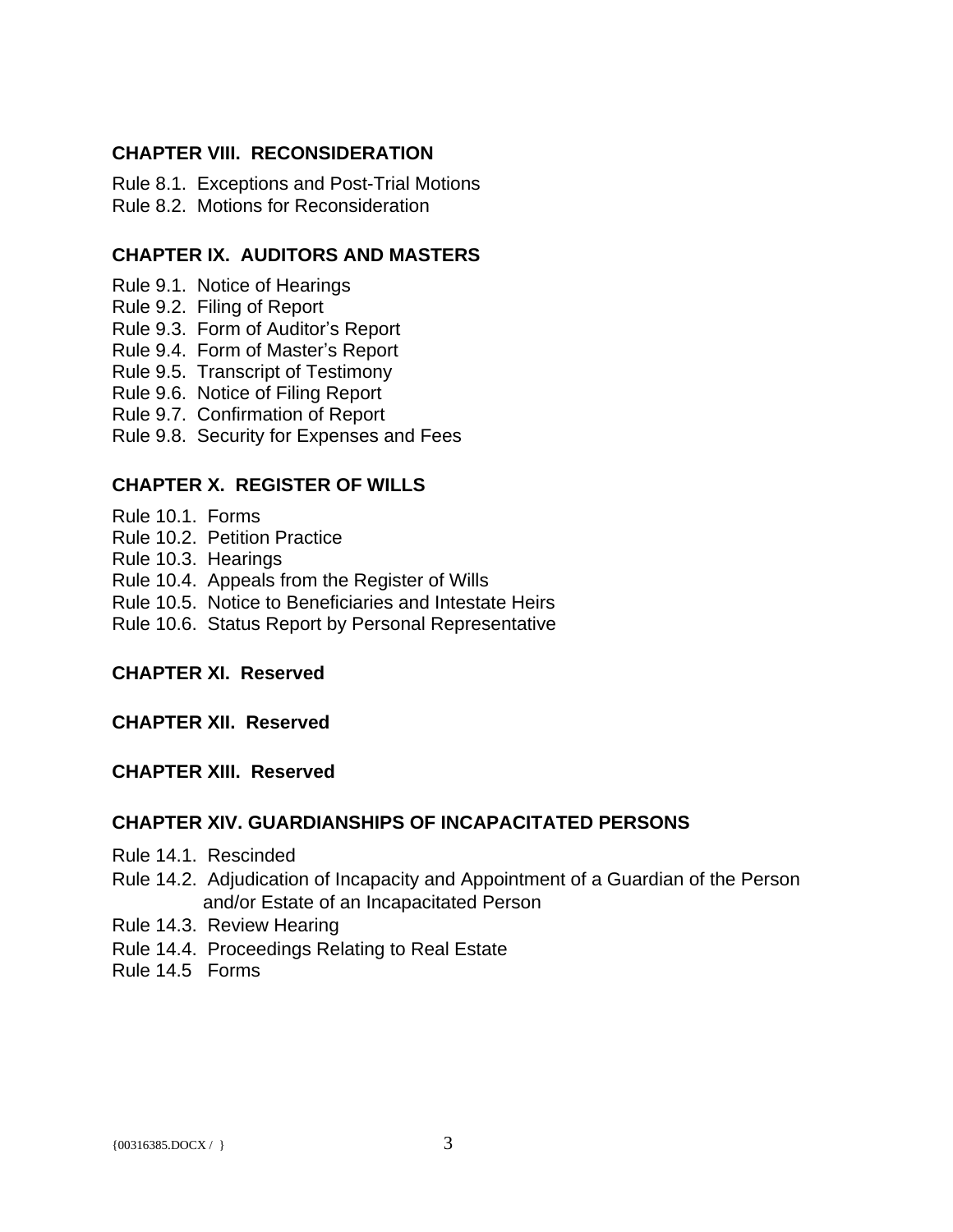## **CHAPTER XV. ADOPTIONS**

\*\*\*

## **CHAPTER XVI. PROCEEDINGS PURSUANT TO SECTION 3206 OF THE ABORTION CONTROL ACT**

- Rule 16.1. Definitions; Scope
- Rule 16.2. Confidentiality
- Rule 16.3. Precedence of Proceeding
- Rule 16.4. Commencement; Venue; No Filing Fees
- Rule 16.5. Application; Contents; Form of Verification; Assistance in Preparation
- Rule 16.6. Dockets; Document Maintenance
- Rule 16.7. Reserved
- Rule 16.8. Reserved
- Rule 16.9. Reserved
- Rule 16.10. Form; Generally
- Rule 16.11. Reserved
- Rule 16.12. Reserved

## **APPENDIX OF FORMS**

**\*\*\***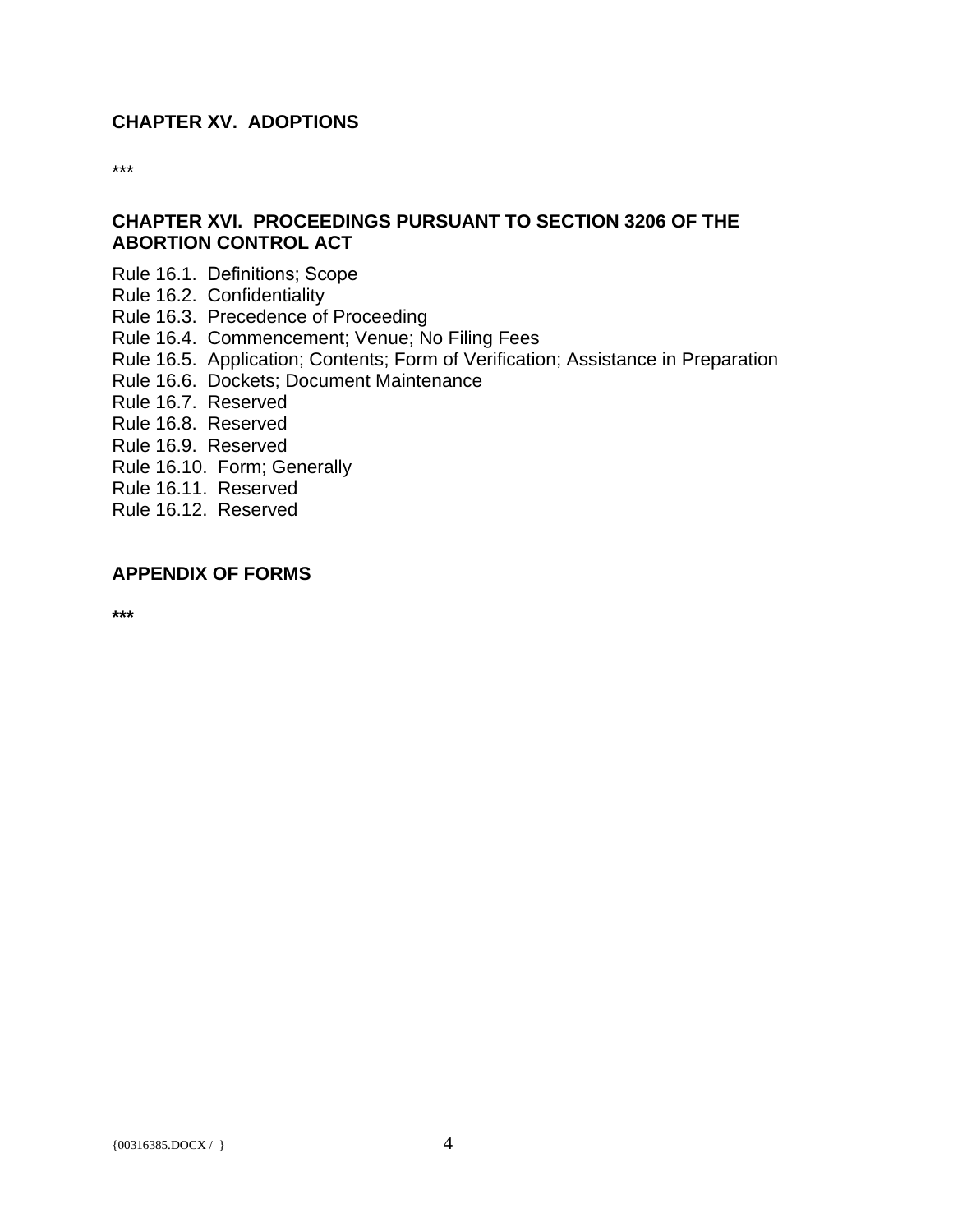[This is an entirely new chapter.]

## **CHAPTER I. PRELIMINARY RULES**

#### **Rule 1.1. Short Title and Citation**

These Rules shall be known as the Pennsylvania Orphans' Court Rules, shall be referred to individually herein as "Rule," and cited as "Pa. O.C. Rule \_\_\_\_\_\_\_."

**Note:** Rule 1.1 is substantively similar to former Rule 17.

## **Local Rule 1.1A** *Short Title and Citation*

These rules shall be known as the Montgomery County Orphans' Court Rules, and shall be referred to individually herein as "Local Rule" and cited as "Pa. Mont. O.C. Local Rule \_\_\_\_\_\_\_\_."

## **Rule 1.2. Construction and Application of Rules**

(a) The Rules adopted by the Supreme Court regulating the practice and procedure of the Orphans' Court Divisions of this Commonwealth and the local rules adopted by such courts shall be liberally construed to secure the just, timely and efficient determination of every action or proceeding to which they are applicable. The court at every stage of any action or proceeding may disregard any error or defect of procedure that does not affect the substantive rights of the parties in interest.

 (b) The principles of interpretation and related matters set forth in Pa.R.C.P. Nos. 102 through 153 inclusive, with the exception of Pa.R.C.P. No. 126, shall apply to these Rules.

**Note:** Rule 1.2(a) is identical to former Rule 2.1. Rule 1.2(b) is new.

**Explanatory Comment:** The Orphans' Court Division exercises equitable powers and applies equitable principles. *Estate of Hahn*, 369 A.2d 1290, 1291-92 (Pa. 1977); *Estate of Freihofer*, 174 A.2d 282, 284 (Pa. 1961).

The question frequently arises as to the effect and use of the notes and explanatory comments which are issued with the Orphans' Court Rules. Notes and explanatory comments are not part of the Rules but they may be used in construing the Rules. The Supreme Court of Pennsylvania has stated in *Laudenberger v. Port Authority of Allegheny County*, 436 A.2d 147, 151 (Pa. 1981):

> These explanatory notes have not been officially adopted or promulgated by this Court, nor do they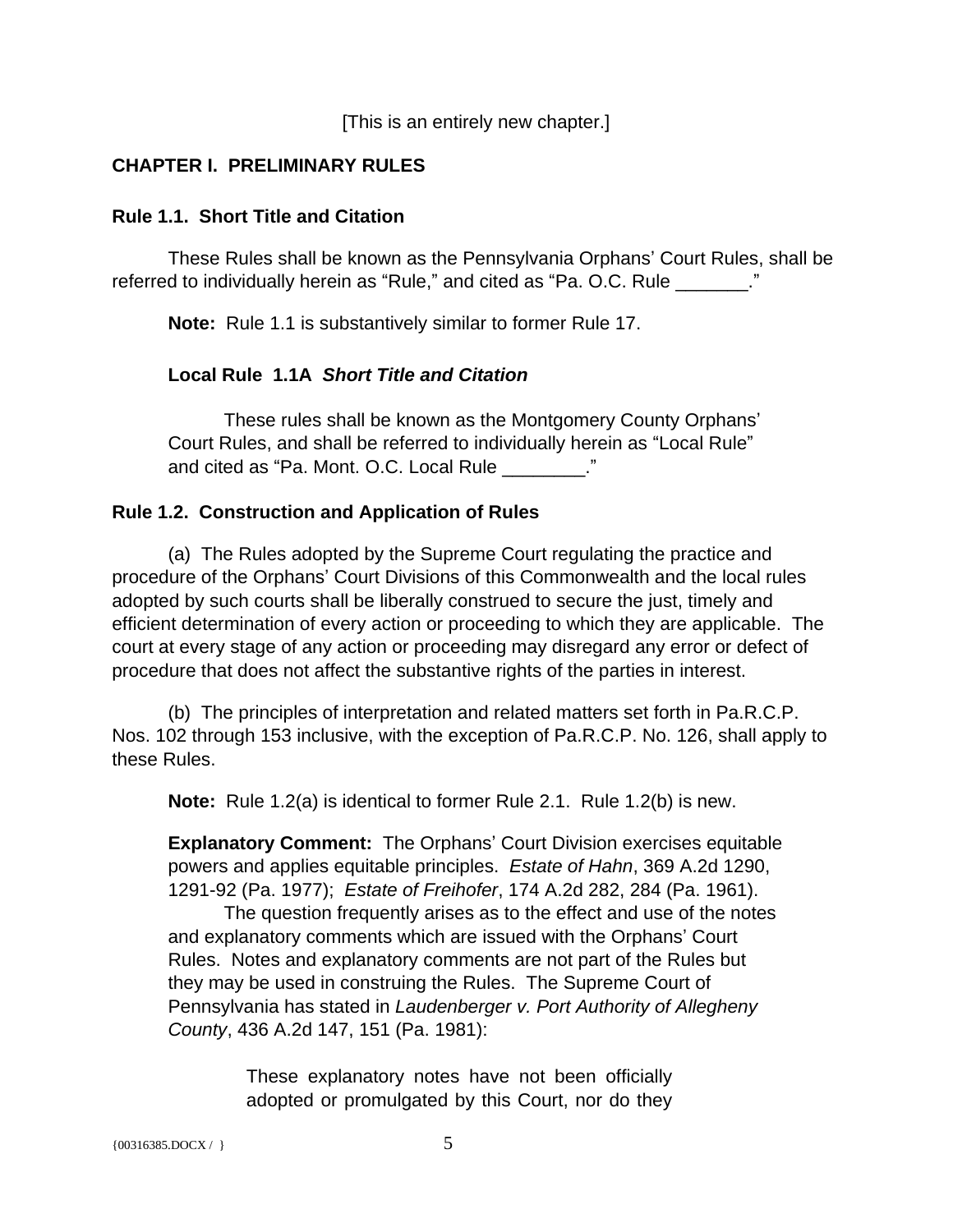constitute part of the rule. However, they indicate the spirit and motivation behind the drafting of the rule, and they serve as guidelines for understanding the purpose for which the rule was drafted.

## **Rule 1.3. Definitions**

The following words and phrases when used in these Rules shall have the following meanings, respectively, unless the context clearly indicates otherwise or the particular word or phrase is expressly defined in the Chapter in which the particular Rule is included:

"Accountant" – a fiduciary or other party who has filed an Account;

"Account" – a financial report by a fiduciary of the principal and income transactions in the form prescribed by Rule 2.1, excluding the annual reports of Guardians;

"Adult" – an individual eighteen years of age or over;

"Clerk" – the Clerk of the Orphans' Court Division or its equivalent;

"Commonwealth" – the Commonwealth of Pennsylvania;

"Court" – the Orphans' Court Division of the Court of Common Pleas or any judge thereof having jurisdiction;

"Electronic Filing" – the electronic transmission via the internet of a legal paper to the clerk;

"Facsimile copy" – a copy of a document transmitted and received by facsimile equipment;

"Fiduciary" – an agent under a power of attorney, custodian under the Uniform Transfers to Minors Act, personal representative, guardian, trustee, guardian *ad litem,*  or trustee *ad litem*, and any other person acting in any similar capacity, whether domiciliary or ancillary, individual or corporate, subject to the jurisdiction of the court;

"Filing Party" – a party, or an attorney acting on behalf of a party, who files a legal paper;

"Guardian" – a fiduciary who has the care and management of the estate, the person, or both, of a minor or an incapacitated person;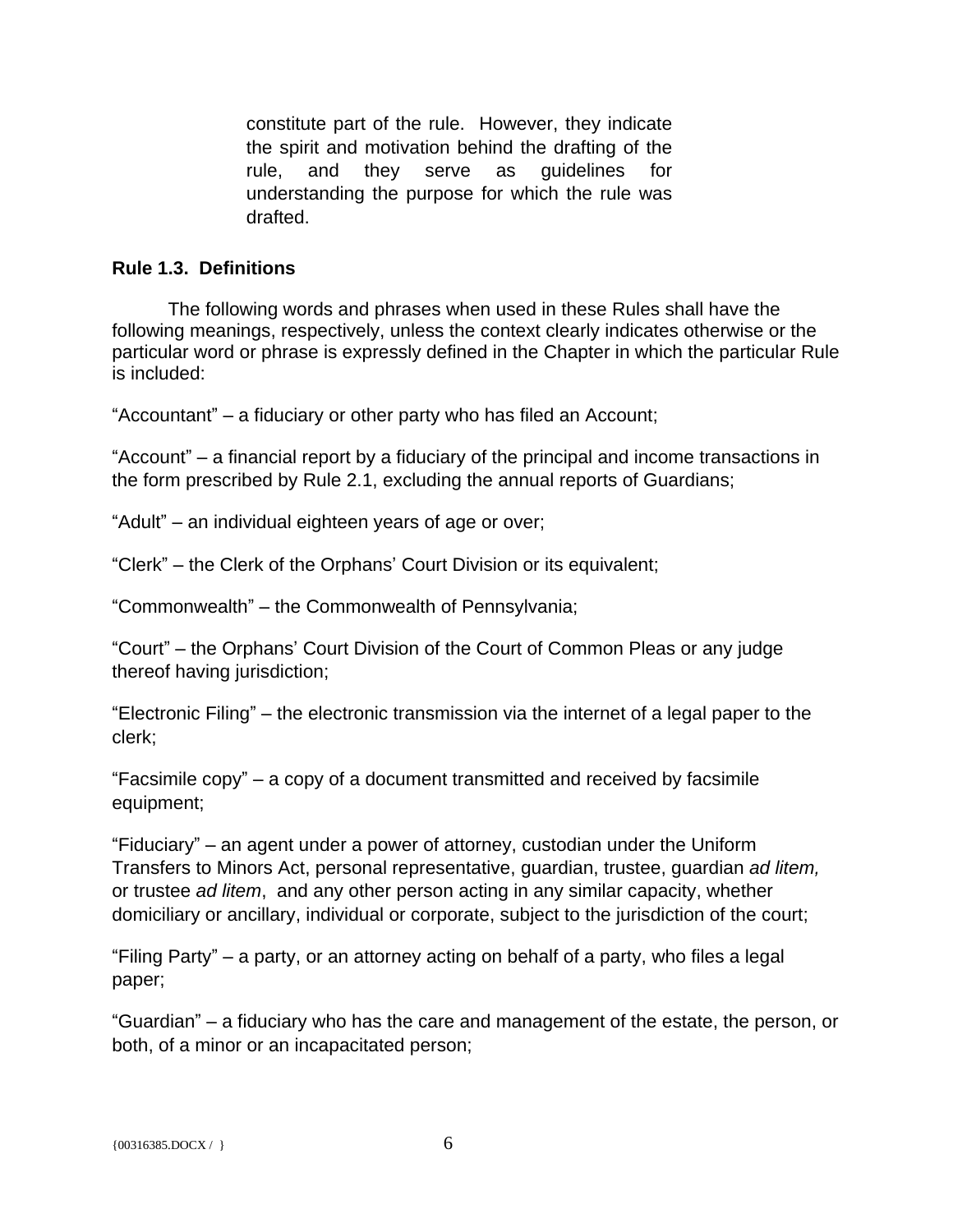"Guardian *ad litem* or Trustee *ad litem*" – a fiduciary who is appointed by a court in a legal proceeding to represent an individual or class of individuals under a legal disability;

"Incapacitated Person" – a person determined to be incapacitated under the provisions of Chapter 55 of Title 20 (relating to incapacitated persons);

"Interested Party" – one or more individuals or entities having or claiming an interest in the estate, trust, person or other entity that is the subject of the legal proceeding;

"Legal Paper" – a document that is filed with the court;

"Local Rule" – every Rule promulgated in accordance with Rule 1.5;

"Majority" – when used in reference to age, means of the age of eighteen years or over;

"Minor" – an individual under the age of eighteen years;

"Motion" – if in writing, a legal paper that must be signed, but does not need to be verified, does not plead any facts not of record, and does not require the court to obtain jurisdiction over an Interested Party;

"Objector" – an individual or entity filing objections to an Account and/or Petition for Adjudication/Statement of Proposed Distribution pursuant to Rule 2.7;

"Personal Representative" – the executor or administrator of any description of a decedent's estate;

"Petition for Adjudication/Statement of Proposed Distribution" – a uniform, statewide form promulgated by the Supreme Court used in conjunction with the filing of an Account (see Appendix of forms);

"Pleading" – a type of legal paper that must be signed and verified in accordance with Rules 3.12 and 3.13 and includes, but is not limited to, petitions, answers, replies, and certain preliminary objections;

"Publication" – the publication in a newspaper of general circulation where such newspaper is originally issued and circulated;

"Register of Wills" or "Register" – the Register of Wills or its equivalent having jurisdiction or authority to probate wills and grant letters as provided by 20 Pa.C.S. § 901;

"Supreme Court" – the Supreme Court of the Commonwealth;

 ${00316385. \text{DOCX} / }$  7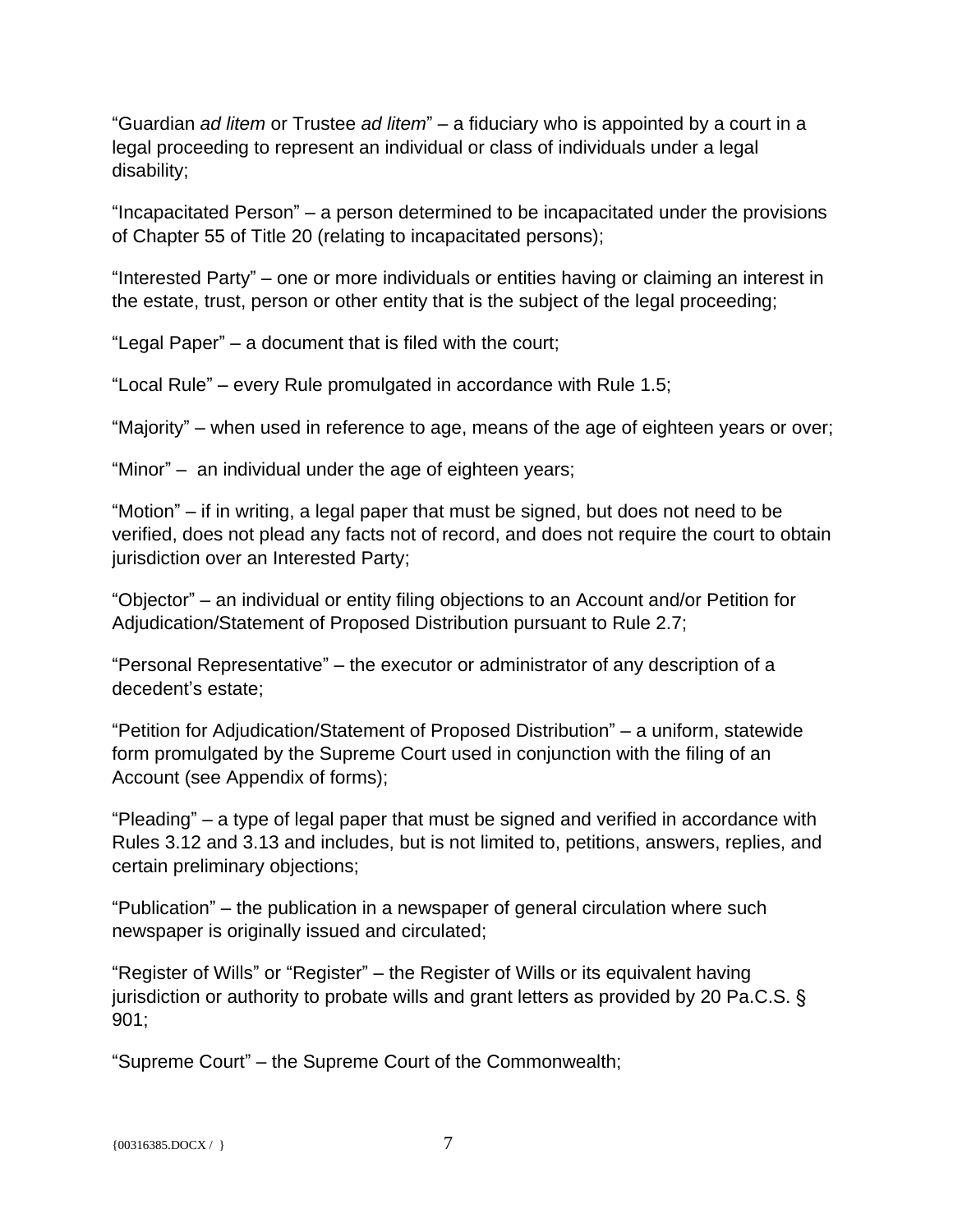"Verified" – when used in reference to a written statement of fact, means supported by the signer's oath or affirmation or made subject to the penalties of 18 Pa.C.S. § 4904 relating to unsworn falsification to authorities.

**Note:** This definitional section is new; but, some of the definitions are substantively identical to the definitions in former Rule 2.3 and other definitions are taken from and are similar to Pa.R.C.P. No. 76.

## **Rule 1.4. Extension of Time Limitations**

The court, upon its own motion or the motion of any party, may extend any time period prescribed by these Rules.

**Note:** Rule 1.4 is identical to former Rule 2.2.

## **Rule 1.5. Local Rules**

(a) All previously promulgated local rules are hereby vacated, effective September 1, 2016, except for those local rules promulgated under Chapter 14 regarding guardianship of incapacitated persons, Chapter 15 regarding adoptions, and Chapter 16 regarding proceedings pursuant to section 3206 of the Abortion Control Act.

(b) The Orphans' Court Divisions of the several judicial districts of this Commonwealth may adopt local rules regulating practice and procedure. Such local rules shall not be inconsistent with these Rules.

(c) The local rules applicable to practice in the Civil or Trial Division of the local Court of Common Pleas shall not be applicable in the Orphans' Court Division unless so directed by these Rules or by local rule adopted by the court of the particular judicial district in accordance with this Rule.

(d) When a local rule corresponds to a Rule, the local rule shall be given a number that corresponds to the number of these Rules.

(e) All proposed local rules and proposed amendments to local rules shall be submitted in writing to the Supreme Court Orphans' Court Procedural Rules Committee ("Committee") for review in advance of becoming effective. The submitting court shall not adopt the proposed local rule or proposed amendment to the local rule until the submitting court receives written notification from the Committee that the proposed local rule or the proposed amendment to the local rule is not inconsistent with these Rules.

(f) After written notification is received from the Committee, the submitting court shall comply with all the following requirements: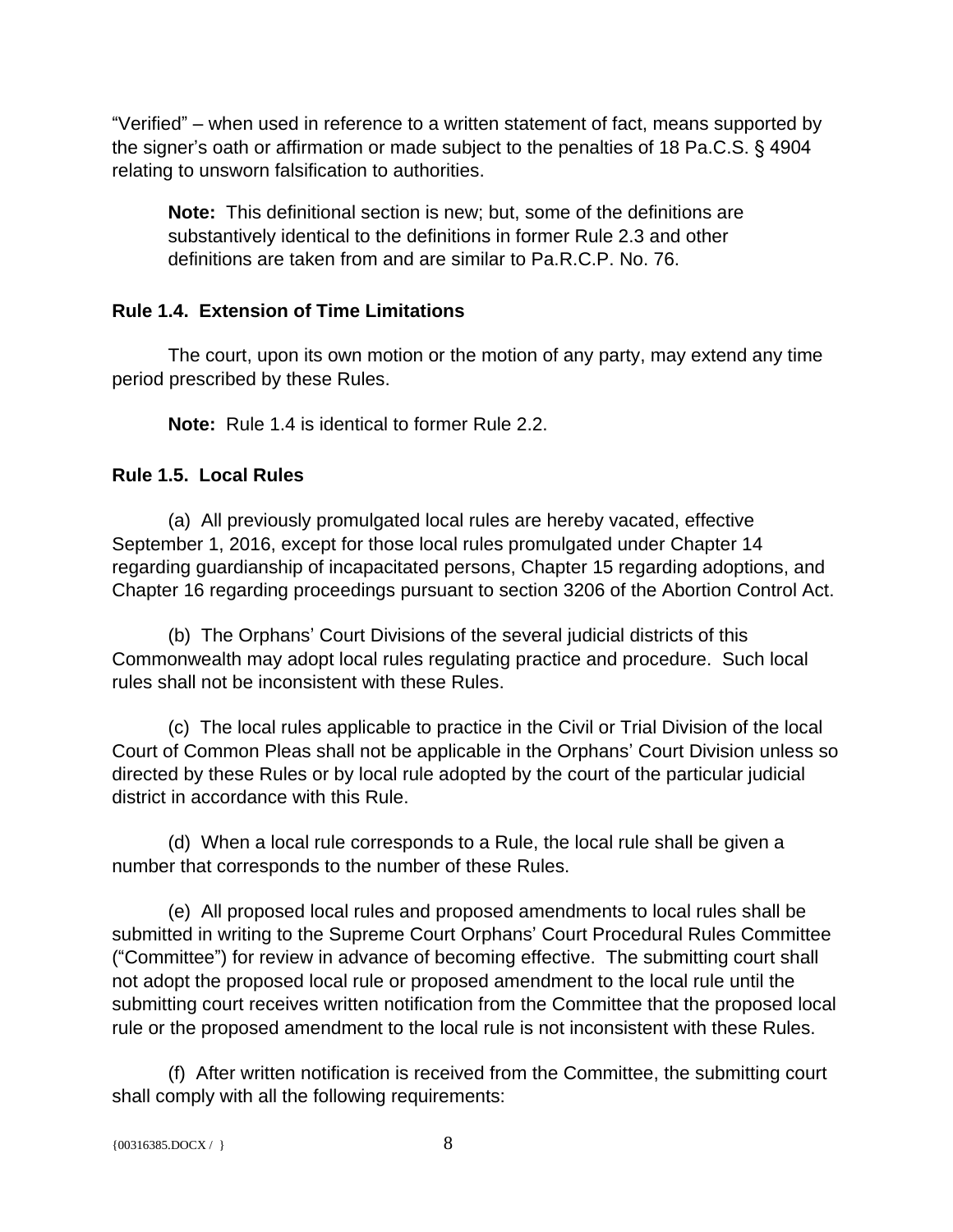(1) The local rule shall be set forth in writing;

(2) One certified paper copy of the local rule shall be filed with the Administrative Office of Pennsylvania Courts;

(3) Two certified paper copies of the local rule and a computer diskette or a CD-ROM that complies with requirements of 1 Pa. Code § 13.11(b), or an agreedupon alternate format, containing the text of the local rule shall be distributed to the Legislative Reference Bureau for publication in the *Pennsylvania Bulletin*;

(4) A copy of the local rule shall be published on the Unified Judicial System's website through the Pennsylvania Judiciary's Web Application Portal, currently http://ujsportal.pacourts.us/localrules/ruleselection.aspx; and

(5) The local rule shall be kept continuously available in the office of the clerk for public inspection and copying by any person. Upon request and the payment of reasonable costs for reproduction and mailing, the clerk shall furnish to any person a copy of any local rule.

(g) A local rule shall become effective only upon publication on the Pennsylvania Judiciary's Web Application Portal and not less than thirty days after the date of publication of the local rule in the *Pennsylvania Bulletin*.

(h) No case shall be dismissed nor request for relief granted or denied because of the failure to comply with a local rule. In any case of noncompliance with a local rule, the court shall advise the party of the specific provision at issue and provide a reasonable time for the party to comply with the local rule. Subsequent noncompliance may result in court-imposed sanctions.

 (i) The Committee may at any time recommend that the Supreme Court suspend, vacate, or require amendment of a local rule.

**Note:** Rule 1.5 is new; but, the procedures for promulgating local rules are based upon former Rule 1.2 and have been modeled after those found in Pa.R.Crim.P. 105. The Administrative Office of Pennsylvania Courts maintains a web site containing the texts of local rules at http://www.pacourts.us/T/SpecialCourts/LocalRules.htm

**Explanatory Comment:** After the court has alerted the party to the local rule pursuant to subparagraph (h), the court may impose a sanction for subsequent noncompliance either on the individual party or counsel who has entered a written appearance on behalf of a party, but may not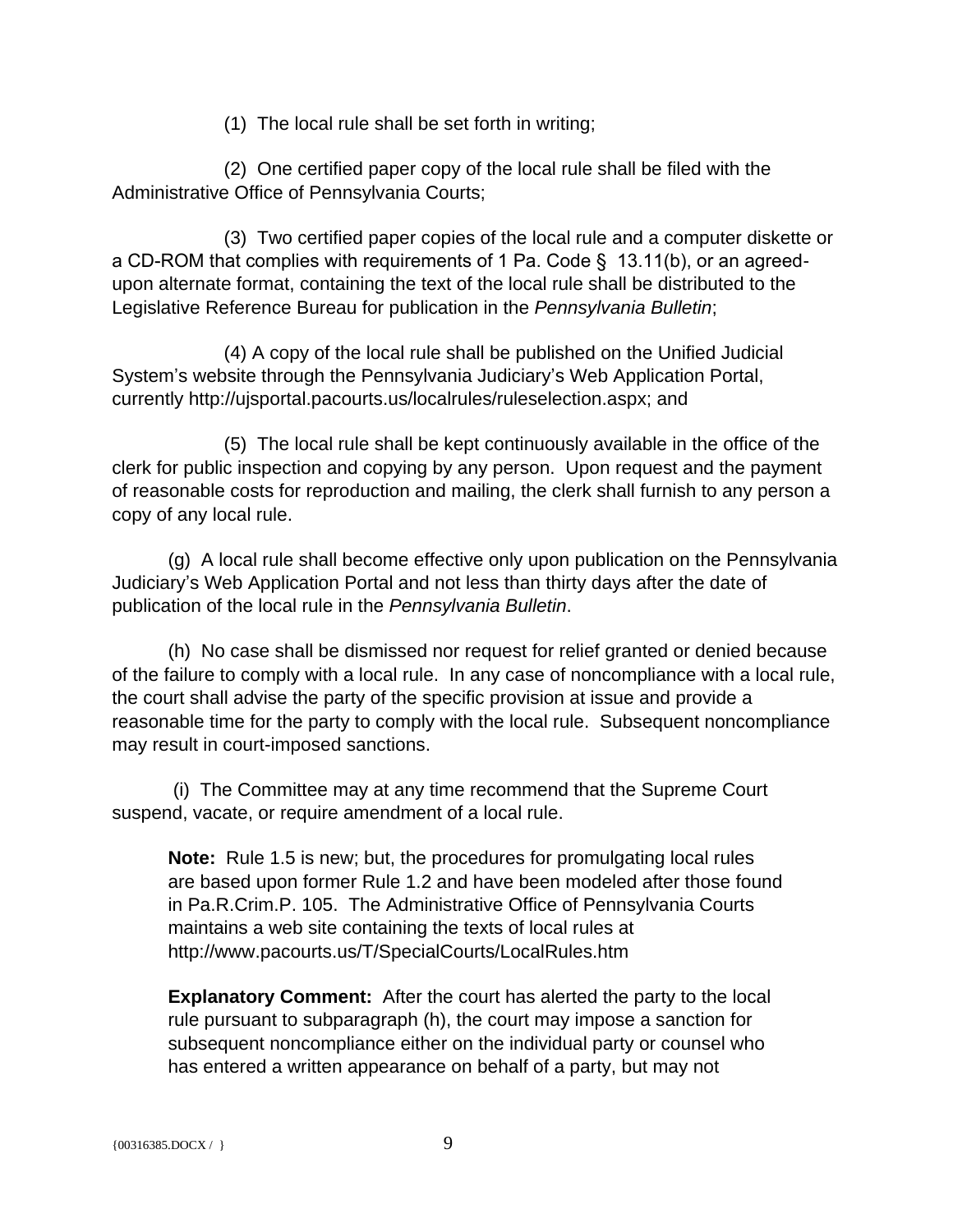dismiss the petition, or grant or deny relief because of noncompliance with the local rule. *Cf.* Pa.R.Crim.P. 105 *Comment*.

## **Rule 1.6. Mediation by Agreement, Local Rule, or Court Order**

All parties having an interest in a matter may participate by written agreement, or the court by local rule or order in a particular matter may provide for the parties to participate, in private mediation or in court-supervised mediation.

**Note:** Rule 1.6 has no counterpart in former Orphans' Court Rules.

**Explanatory Comment:** The confidentiality of mediation is provided by statute, *See* 42 Pa.C.S. § 5949.

## **Rule 1.7. Entry and Withdrawal of Counsel**

(a) **Appearance**. Any counsel appearing before the court or the Register shall enter a written appearance by any one of the following means:

(1) filing an entry of appearance with the clerk or the Register;

(2) signing a legal paper that is filed with the clerk or the Register; or

(3) as prescribed by local rule, which may include submitting an appearance slip to the court, entering counsel's information when a legal paper is filed, or signing a cover sheet.

(b) **Withdrawal**. Counsel who has entered an appearance before the court as provided in subparagraph (a) shall not be permitted to withdraw without filing a petition to withdraw and obtaining the court's leave, unless co-counsel, if any, will continue representing the party or there is a simultaneous entry of appearance by other counsel that will not delay the litigation.

**Note:** Rule 1.7 has no counterpart in former Orphans' Court Rules, but is based upon many local rules of similar import.

**Explanatory Comment:** Admission *pro hac vice* in accordance with Pennsylvania Bar Admission Rule 301 shall proceed by request, the disposition and content of which shall conform to the requirements of Pennsylvania Rule of Civil Procedure No. 1012.1.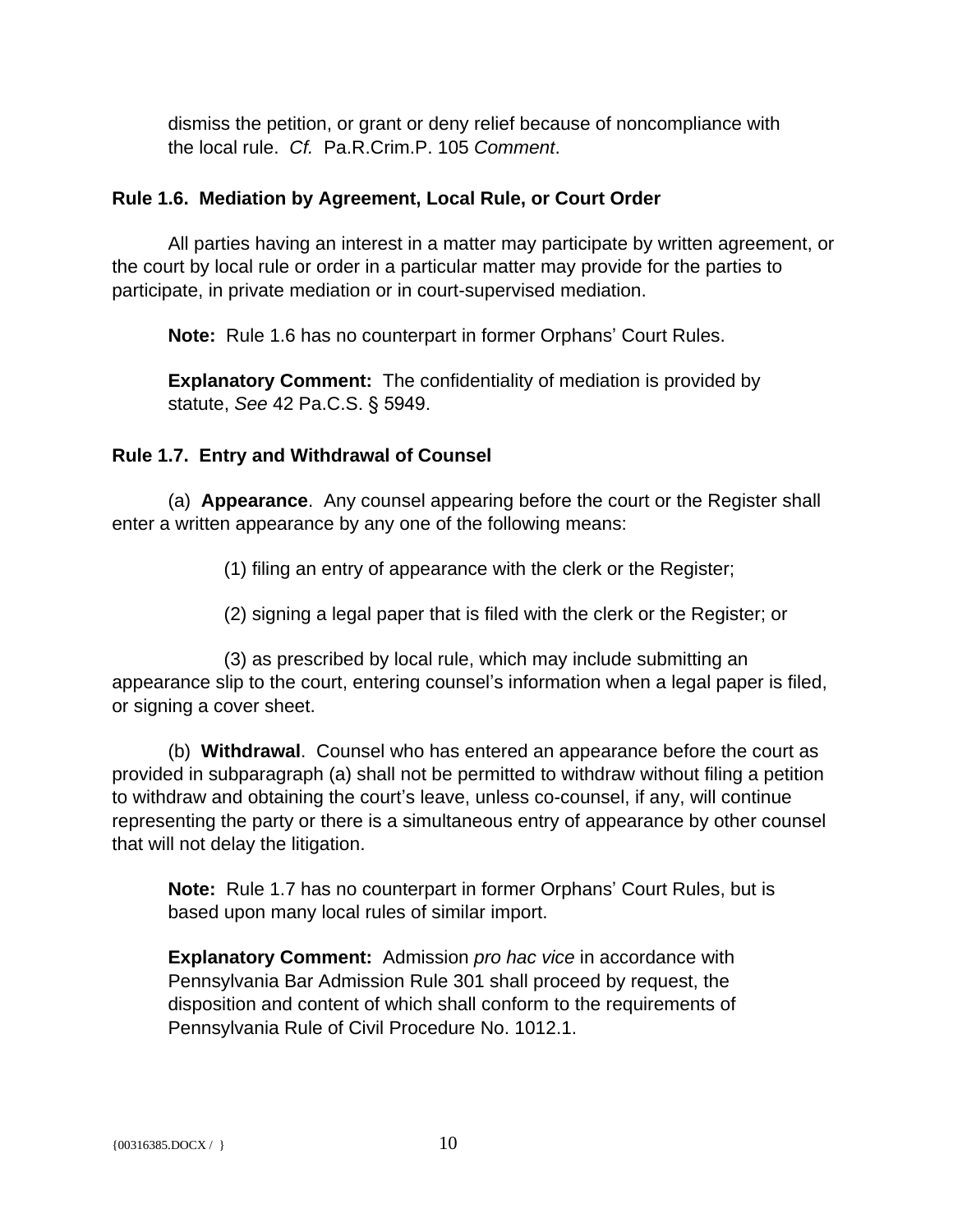## **Local Rule 1.7A. -** *Officers Not Eligible To Practice***.**

The following officers shall not practice as an attorney before this court: the clerk of this court; any law clerk of this court; the Register of Wills and the sheriff of this County; the official stenographer; and their assistants, deputies and clerks.

## **Rule 1.8. Forms**

(a) The forms approved by the Supreme Court for statewide practice and procedure before the Registers and courts shall be used exclusively by all Registers and clerks. Where a Supreme Court-approved form exists, no other form shall be allowed or required by local rule or practice.

(b) The forms approved by the Supreme Court for statewide practice are set forth in an Appendix to these Rules. The forms may be revised and supplemented from time to time. The forms shall also be maintained for public access at the official website of the Administrative Office of Pennsylvania Courts.

(c) A court may require a legal paper to be accompanied by a cover sheet or checklist. A court that imposes such requirements must promulgate a local rule, numbered Local Rule 1.8(c), stating the requirements and setting forth the form of the cover sheet or checklist.

**Note:** Rule 1.8 is substantively similar to former Rule 1.3, but with some modifications.

**Explanatory Comment:** Rule 1.8 has been modified from former Rule 1.3 by now mandating the exclusive use of statewide forms promulgated by the Supreme Court. Previously, forms approved or mandated for use pursuant to local rule could be accepted by the local register and clerk so long as the local register and clerk also permitted and accepted forms promulgated by the Supreme Court. Now, if the Supreme Court has promulgated or approved a form for use before the register or clerk, then such form is the only one that may be used by the applicant or petitioner and is the only one that can be accepted by the local register or clerk. The mandatory statewide forms are set forth in the Appendix attached hereto. The current website for electronic access to the forms is found at www.pacourts.us/forms under the For-the-Public category. The forms posted on the website are capable of on-line completion.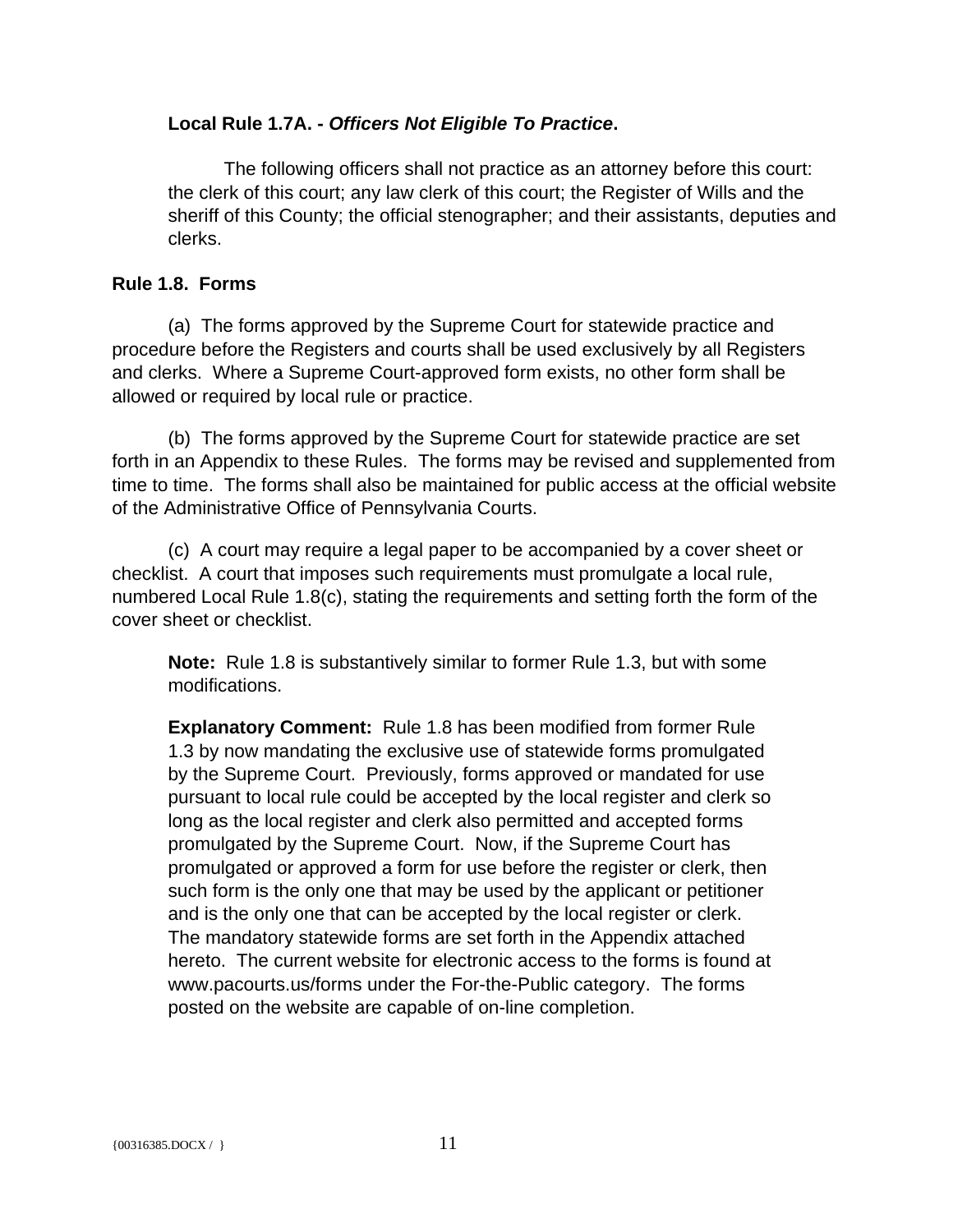#### **Local Rule 1.8A. -** *Cover sheet.*

Every legal paper filed (unless filed electronically) shall be accompanied by a completed cover sheet, in the form available from the Clerk of the Orphans' Court of Montgomery County and available on the Montgomery County Website at the following link: http://www.montcopa.org/DocumentCenter/View/418. The cover sheet must be typed or printed and must include the address and signature of the attorney for the filing party. If the party is not represented by any attorney, the party must sign the cover sheet and include his or her address. Where an attorney or party has not previously entered his or her appearance with respect to the matter, the cover sheet for a pleading shall be deemed to be an entry of appearance by the attorney or party who signs the cover sheet.

#### **Local Rule 1.8(c) -** *Checklists***:**

Every account, petition for adjudication of account, and petition for appointment of a plenary permanent guardian of the estate of an incapacitated person must be accompanied by a completed checklist, in the form available on the Montgomery County website at the following link: <http://www.montcopa.org/206/Orphans-Court-Adoption-Information>

The checklist must be typed or printed and must list the required documents attached.

The following checklists are available at the site listed above:

Account –Decedent's Estate

Account – Trust Estate (Testamentary/ Intervivos)

Schedule of Distribution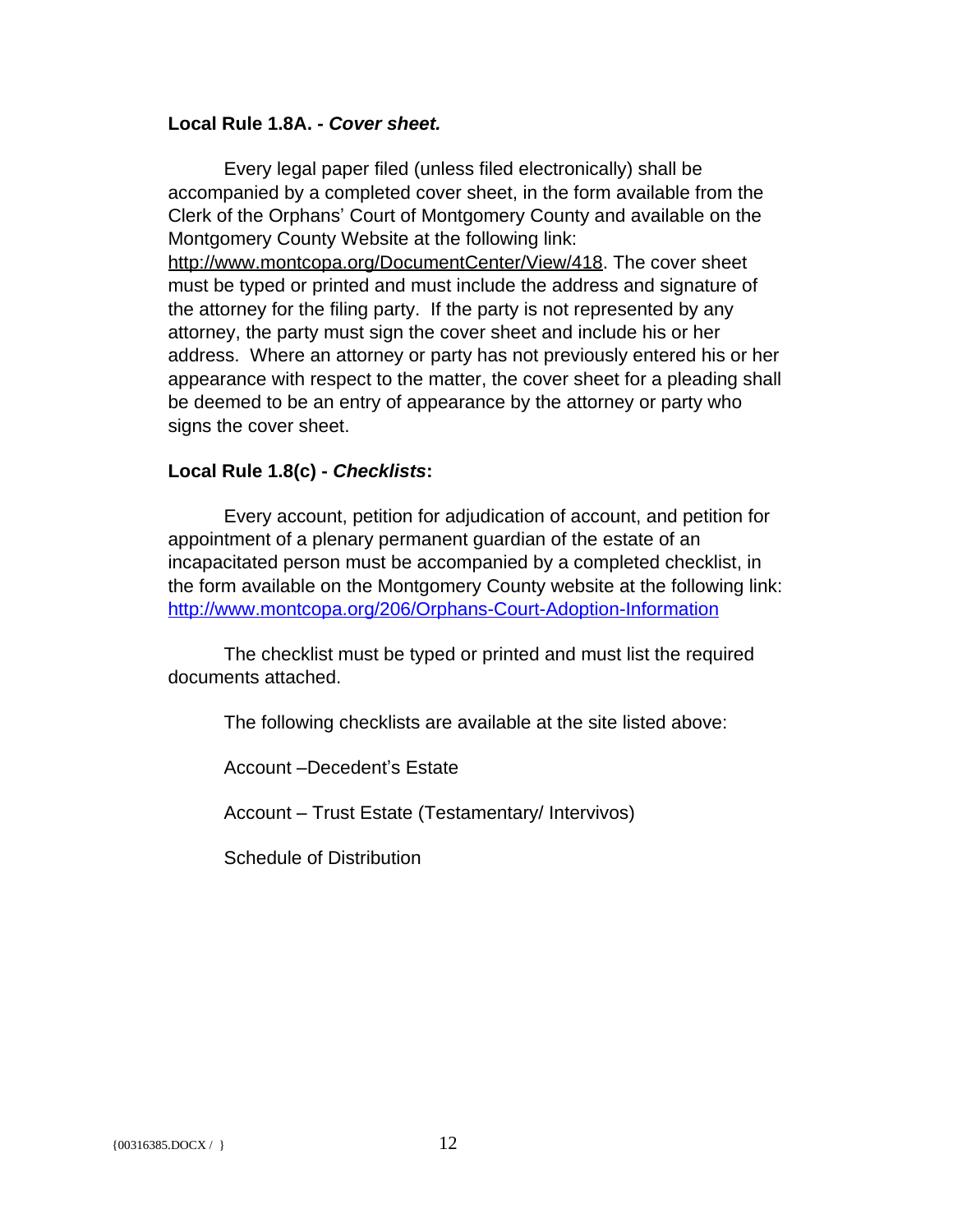[This is an entirely new chapter.]

# **CHAPTER II. ACCOUNTS, OBJECTIONS AND DISTRIBUTIONS**

## **Rule 2.1. Form of Account**

(a) Except where otherwise provided by an order of the court in a particular matter, Accounts shall be prepared and filed with the clerk in conformity with the form of the Model Accounts set forth in the Appendix or in conformity with any other form adopted by the Supreme Court subsequent to the date of adoption of these Rules.

(b) As illustrated in the Model Accounts, Accounts shall conform to the following rules:

(1) The dates of all receipts, disbursements and distributions, the sources of the receipts, and the persons to whom disbursements and distributions are made and the purpose thereof shall be stated. When a number of payments have been received from the same source or disbursed or distributed to the same recipient for the same purpose over a period of time, such receipts, disbursements or distributions need not be itemized, but may be stated in total amounts only, with beginning and ending dates within the period covered.

(2) Except where otherwise provided by an order of the court in a particular matter, principal and income shall be accounted for separately within the Account.

(3) Assets held by the accountant on the closing date of the Account shall be separately itemized.

(4) Every Account shall contain:

(i) a cover page;

(ii) a summary page with page references;

(iii) separate schedules, as needed, which set forth receipts, gains or losses on sales or other dispositions, disbursements, distributions, investments made, changes in holdings, and other schedules as appropriate; and

(iv) signature and verification pages signed by all the accountants stating the Account and verified by at least one of the accountants. The verification of a personal representative's Account shall contain a statement that the Grant of Letters and the first complete advertisement thereof occurred more than four months before the filing of the Account, unless the personal representative has been directed by the court to file an Account prior to that time.

 $\{00316385.DOCX / \}$  13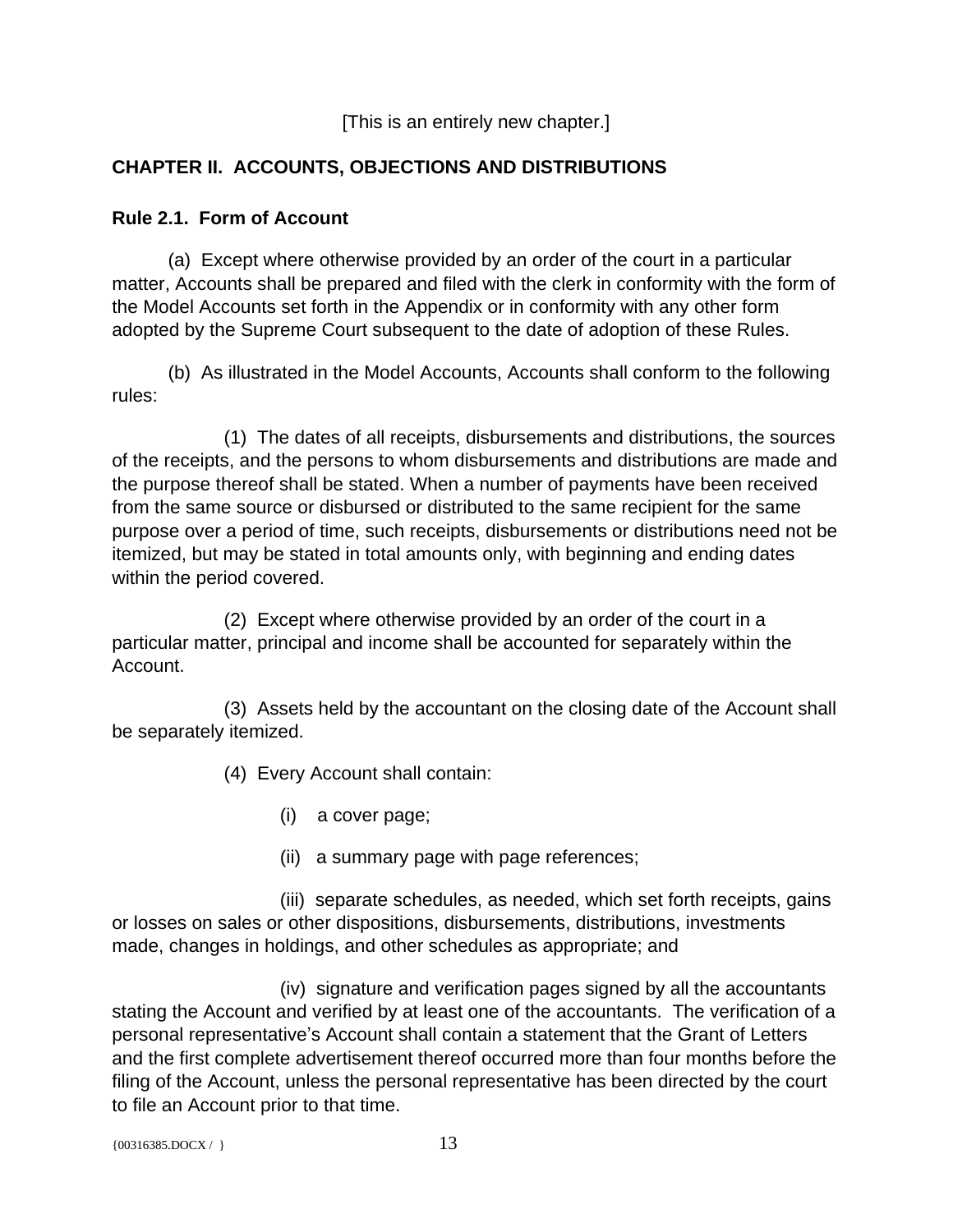(c) The Uniform Fiduciary Accounting Principles with accompanying commentaries and illustrations, recommended by the Committee on National Fiduciary Accounting Standards in collaboration with the National Center for State Courts, shall serve as an elaboration of the requirements of this Rule.

(d) When a non-profit corporation incorporated for charitable purposes or a cemetery company is required to file an Account, such corporation or company may file its financial statements for its three most recent fiscal years in lieu of filing an Account in the form required by this Rule. Financial statements shall be verified to be true and correct by a representative of the non-profit corporation or cemetery company.

(1) The court may require the corporation or company to submit its financial information in some other form or for some longer period.

(2) The court may require more or less financial information as it deems appropriate, including some or all of the following:

(i) the statute or other authority under which the corporation or company was incorporated and the date of its incorporation;

(ii) the names and addresses of the trustees or directors of the corporation or company;

(iii) a concise statement of the general purpose of the corporation or company; and

(iv) a copy of the corporation's or company's charter or articles of incorporation and bylaws.

**Note:** Rule 2.1 is substantively similar to former Rule 6.1 and Rule 12.15, except that certain subparagraphs have been reordered and Rule 12.15 and its Official Note have become subparagraph (d).

**Explanatory Comment:** Piggy-backed Accounts and limited Accounts are permitted pursuant to 20 Pa.C.S. §§ 762, 3501.2, and 7799.1.

## **Rule 2.2. Form; Assets Transferred by the Exercise of a Power of Appointment**

Assets that are appointed pursuant to the exercise of a power of appointment shall be accounted for separately, and testamentary assets shall be segregated from appointive assets.

**Note:** Rule 2.2 has been revised but remains substantively similar to subparagraph (d) of former Rule 6.1.

```
{14}
```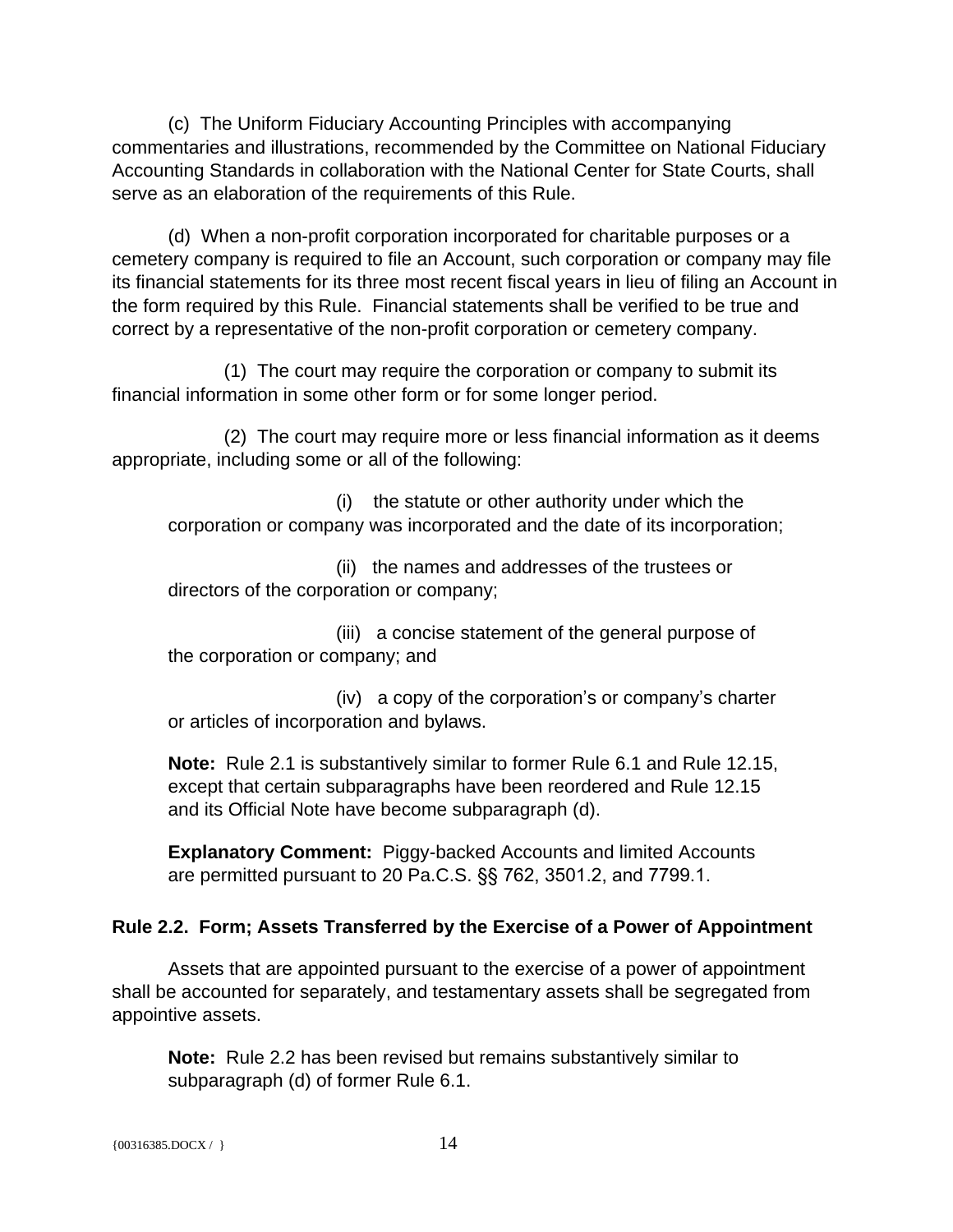## **Rule 2.3. Form; Separate Accounts for Minors**

Unless the court for cause shown directs otherwise, the estate of each minor or the custodial account of each minor shall be accounted for separately.

**Note:** Rule 2.3 is substantively similar to former Rule 6.2, except that Rule 2.3 now also expressly encompasses the Account of a minor's custodial account.

## **Rule 2.4. Petition for Adjudication/Statement of Proposed Distribution; Virtual Representation**

(a) A petition for adjudication/statement of proposed distribution shall be filed with the clerk at the time of filing an Account.

(b) In addition to other information required by the form, the petition for adjudication/statement of proposed distribution shall set forth the name of each interested party (whether *sui juris* or not) who is not receiving notice of the filing of the Account and the filing of the petition for adjudication/statement of proposed distribution because another individual or entity is proposed to represent such interested party pursuant to 20 Pa.C.S. § 751(6) or §§ 7721 – 7726, and shall set forth additional facts as to the following:

(1) a statement of the interested party's interest in the property; and

(2) for representation being proposed pursuant to 20 Pa.C.S. § 751(6),

(i) a statement that the interested party is not *sui juris* or is unborn, unknown or unascertained; and

(ii) one of the following:

(A) a statement that the proposed representative has an interest in the property similar to that of the interested party who is not *sui juris* or is unborn, unknown or unascertained; or

(B) a statement that the proposed representative is the *sui juris* living ancestor of the interested party who is not *sui juris* or is unborn, unknown or unascertained and that such living *sui juris* ancestor has an interest in the property that is not adverse to that of the interested party who is not *sui juris* or is unborn, unknown or unascertained; and

(3) for representation in trust matters being proposed pursuant to 20 Pa.C.S. §§ 7721 – 7726,

```
\{00316385.DOCX / \} 15
```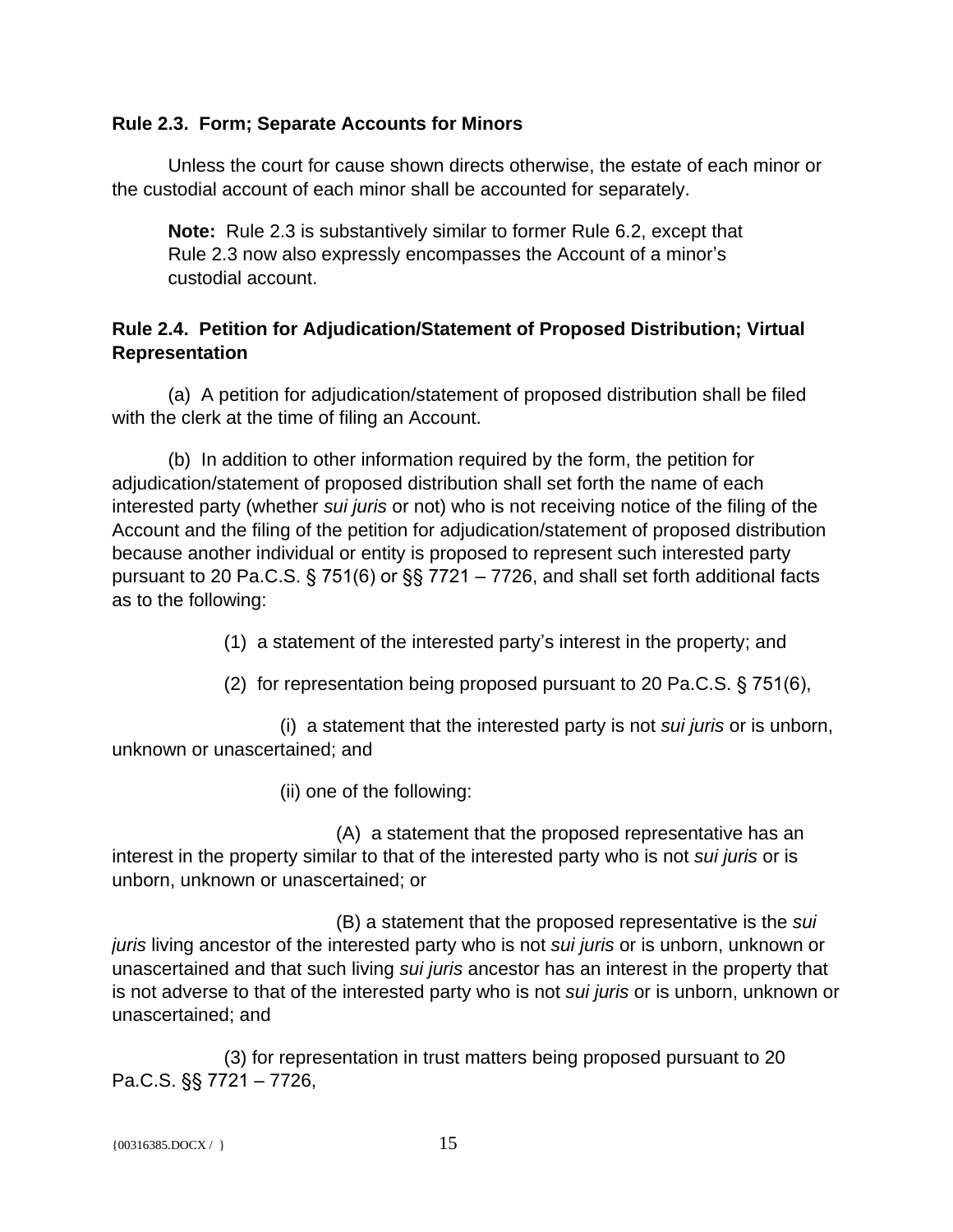(i) an explanation about how the interested party's interest in the property can be adequately represented by the proposed representative pursuant to 20 Pa.C.S. § 7723,

(ii) a statement that with respect to the matter at issue there is no conflict of interest between the proposed representative and the interested party to be represented that will or might affect the impartiality of the proposed representative (except as provided pursuant to 20 Pa.C.S. § 7723(7)); and

(iii) one of the following:

(A) either a statement that the proposed representative has been informed of the right to decline such representation pursuant to 20 Pa.C.S. § 7725 within the time period set forth therein and has failed to inform the trustee in writing that he or she declines to be the proposed representative; or

(B) that the proposed representative's signed consent to serve is attached as an exhibit to the petition for adjudication/statement of proposed distribution.

(c) The petition for adjudication/statement of proposed distribution shall be accompanied by such legal paper as is required by the form.

(d) At least one of the accountants stating the Account shall sign and verify the petition for adjudication/statement of proposed distribution in accordance with Rules 3.12 and 3.13.

(e) Counsel for the accountant shall sign the petition for adjudication/statement of proposed distribution in accordance with and pursuant to Rule 3.12.

**Note:** Although substantially modified, Rule 2.4 is derived from former Rule 6.9. One modification is to require averments for virtual representation under 20 Pa.C.S. § 751(6) generally and representation in "trust matters" pursuant to 20 Pa.C.S. § 7721 *et seq*. Another substantial modification is the addition of subparagraph (e) that requires counsel to sign the petition for adjudication/statement of distribution attesting that the submitted petition for adjudication/statement of distribution accurately replicates the Model Form and subjects counsel to rules and sanctions as provided in Pa.R.C.P. Nos. 1023.1 through 1023.4. (*See* Rule 3.12.)

**Explanatory Comment:** The Supreme Court has adopted form petitions for adjudication/statements of proposed distribution of a decedent's estate, trust, guardian of an incapacitated person's estate, guardian of a minor's estate, and the estate of a principal stated by an agent under a power of attorney. These form petitions for adjudication/statements of proposed

{ $00316385.DOCX / }$ } 16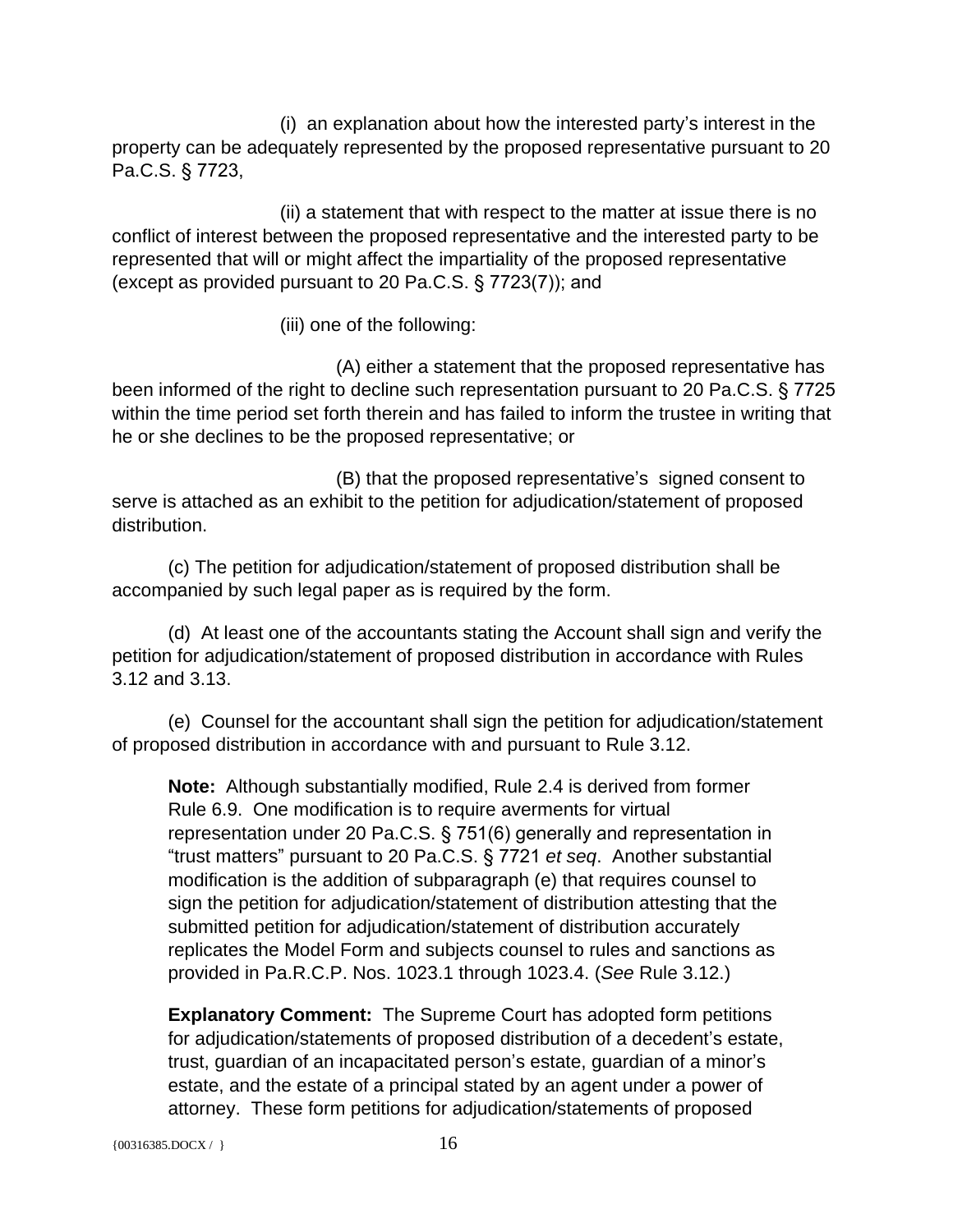distribution are the exclusive forms for adjudicating an Account, and consequently, the local court and clerk must accept these statewide forms and may not accept or allow any other forms previously permitted under local rules. The exclusive statewide form petitions for adjudication/statements of proposed distribution appear in the Appendix and are available electronically at www.pacourts.us/forms under the Forthe-Public category.

Cover sheets or checklists may be required by local rule as permitted by Rule 1.8(c).

## **Local Rule 2.4A***. - Audit List--When Called***.**

The audit list will be called on the first Monday of every month except September and in September on the Tuesday after Labor Day. Each audit list shall include accounts continued from previous audit lists, and new accounts eligible for audit.

## **Local Rule 2.4B** *- Signatures***.**

All accountants or personal representatives shall sign the account and petition for adjudication/statement of proposed distribution in accordance with Rule 3.12. At least one accountant or personal representative shall verify the account and petition for adjudication/ schedule of distribution in accordance with Rule 3.13.

## **Local Rule 2.4C***. - Additional Receipts and Disbursements***.**

Receipts and disbursements after the date to which the account was stated and to be included in the adjudication, shall be set forth in the petition for adjudication or in a separate statement attached thereto.

## **Rule 2.5. Notice of Account Filing**

(a) No Account shall be confirmed or statement of proposed distribution approved unless the accountant has given written notice of the filing of the Account as provided in subparagraph (d) of this Rule to the following, as applicable:

(1) every unpaid claimant who has given written notice of his or her claim to the accountant or who has performed any action that is the equivalent of giving written notice as provided in 20 Pa.C.S. §§ 3384 or 7755;

(2) any other individual or entity with an asserted claim known to the accountant that is not shown in either the Account or the petition for

```
{00316385.DOCX / } 17
```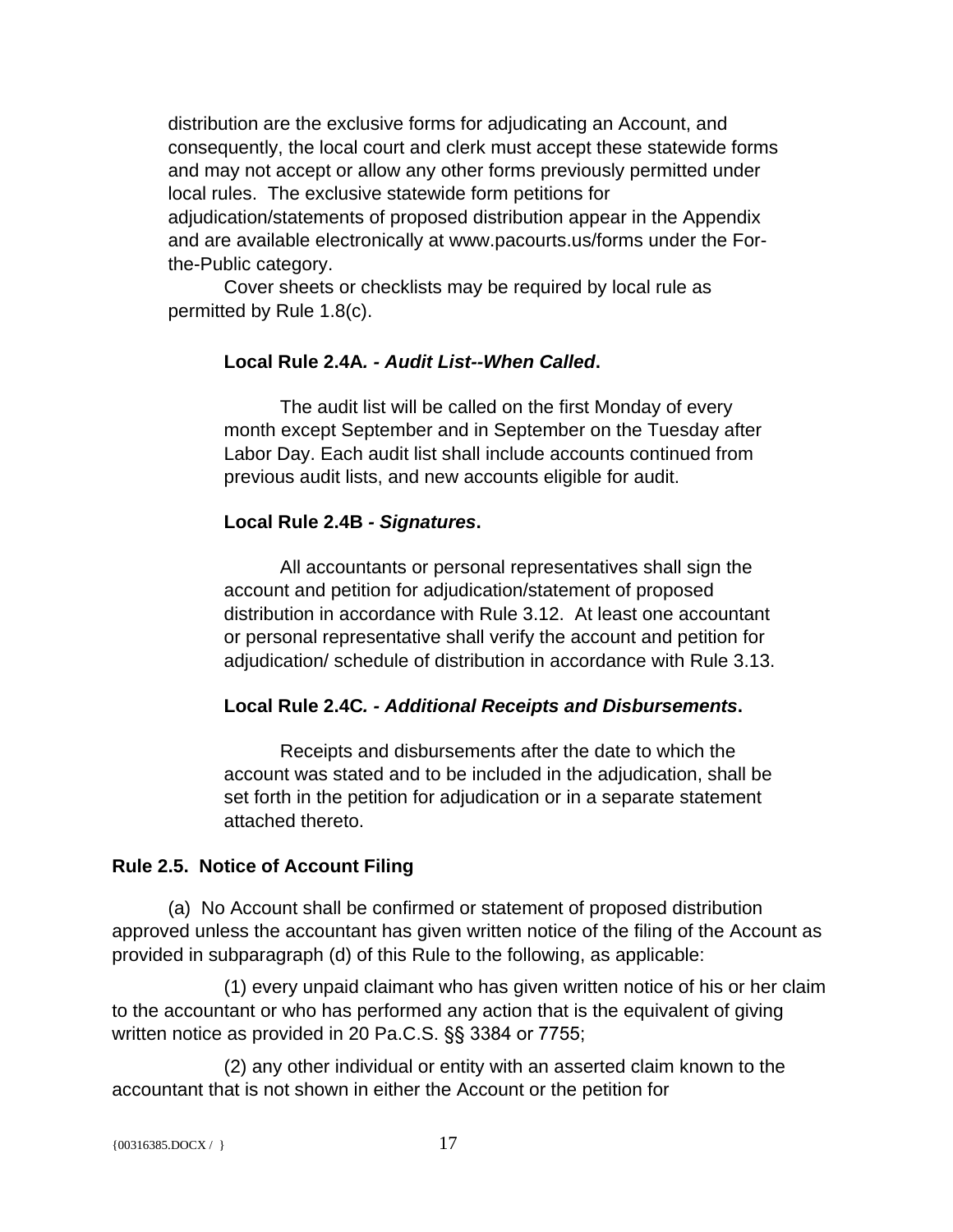adjudication/statement of proposed distribution as being either paid in full or to be paid in full;

(3) any other individual or entity known to the accountant to have or claim an interest in the estate or trust as a beneficiary, heir, or next of kin, except for those legatees or claimants whose legacies or claims have been satisfied in full as reflected in the Account or will be satisfied in full as proposed in the petition for adjudication/statement of proposed distribution; and

4.4.

(4) For an Account where a charitable interest is involved, refer to Rule

(b) Notice to an individual or entity shall be given in accordance with Rule 4.2; provided, however, that if the individual or entity is represented by counsel who has entered his or her appearance in accordance with Rule 1.7(a), notice shall be given to counsel and the individual or entity.

(c) If the proposed distribution is to an estate or trust and a charity is a "qualified beneficiary," as defined in 20 Pa.C.S. § 7703, of that recipient estate or trust, then notice shall be given to the Attorney General on behalf of the charitable beneficiary. If the proposed distribution is to an estate or trust and any one of the accountants stating the Account is a personal representative or a trustee of the recipient estate or trust, then notice shall also be given to the beneficiaries of the estate or trust, to the extent known.

(d) Written notice, as provided in subparagraph (a) of this Rule, shall be mailed at least 20 days prior to the audit in those counties having a separate Orphans' Court Division or 20 days prior to the date by which objections must be filed in all other counties, and the written notice shall state the date of the audit or the date by which objections must be filed, and the time and place of the audit, if one is to be held, to the extent then known. If an audit is to be held and the time and place of the audit is not known at the time the notice is mailed, the notice shall state that the time and place of the audit will be provided upon request. A copy of the Account, petition for adjudication/statement of proposed distribution, and any legal paper filed therewith shall be sent with the notice, unless the recipient of the notice is a trust beneficiary who is not a "qualified beneficiary" as defined in 20 Pa.C.S. § 7703, or unless the court orders otherwise in a particular matter.

(e) If the audit of an Account is continued or the date for filing written objections is extended, additional notice shall be mailed at least 20 days prior to the date of the continued audit or the new date for filing written objections to all of those who initially received notice of the Account's filing. The additional notice shall state the date of the continued audit or the date by which objections must be filed, and the time and place of the continued audit, if one is to be held, to the extent then known. If the time and place of the continued audit is not known at the time the additional notice is mailed, the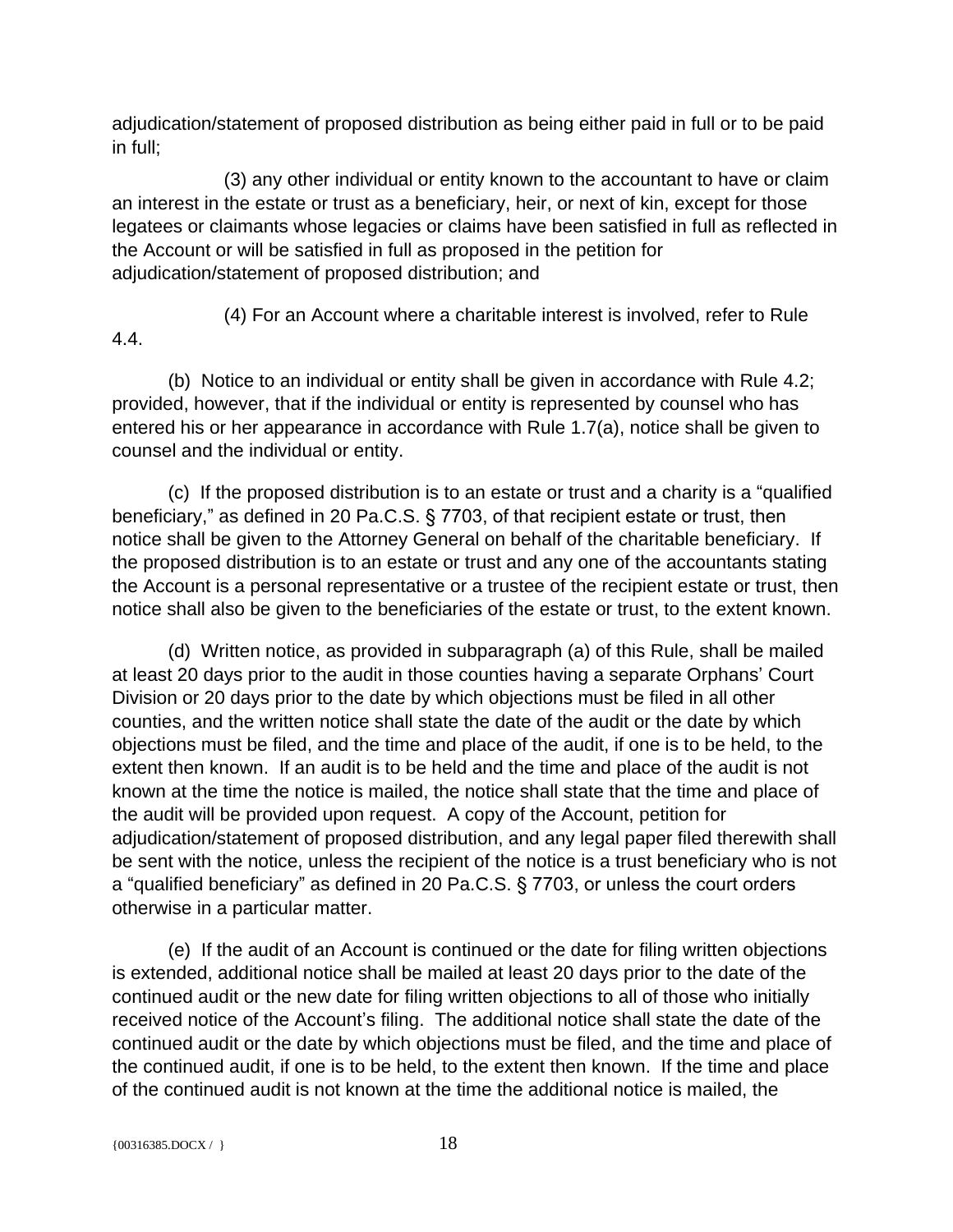additional notice shall state that the time and place of the continued audit will be provided upon request.

(f) All notices and additional notices shall be sent by first-class United States mail, postage prepaid. Service by mail is complete upon mailing.

(g) A certificate of service and a copy of the notice shall be appended to the petition for adjudication/statement of proposed distribution or filed with the clerk prior to the audit or continued audit date, in those counties having a separate Orphans' Court Division, or by the date when objections must be filed in all other counties.

(h) The notice shall contain the information provided in subparagraphs (1), (2), and (3), as applicable, and, in all cases, shall contain a statement as provided in subparagraph (4):

(1) the accountant's position on any known dispute or interpretation question, together with a copy of any instrument or material parts thereof containing any provision which forms the basis of the dispute or question;

(2) the accountant's understanding of the nature of each contested or unpaid claim, a detailed explanation that specifically identifies the claim, whether the claim is admitted or contested, and if admitted, why the claim is not being paid in full;

(3) if the Account and petition for adjudication/statement of proposed distribution is not sent with the notice pursuant to subparagraph (d) of this Rule, the notice shall state the amount of all compensation paid or payable to the accountant, all attorneys' fees paid or payable, and that copies of the Account and petition for adjudication/statement of proposed distribution are available upon request; and

(4) that any recipient of the notice who objects to any transaction shown in the Account, any interpretation or position taken by the accountant, or to any payment, failure to pay, distribution proposed, or any other aspect of the petition for adjudication/statement of proposed distribution must file written objections in accordance with Rule 2.7 with the clerk on or before the audit date in those counties holding an audit and by a specified date in all other counties, and if there is no such objection, then no action need be taken as such recipient will be deemed to have approved the Account, as stated, and agreed with the accountant's position on any dispute or question as set forth in the petition for adjudication/statement of proposed distribution, if any, and with the accountant's proposed disbursements and distribution.

**Note:** Although substantially modified, Rule 2.5 is derived from former Rule 6.3.

**Explanatory Comment:** Pursuant to the cross-references to 20 Pa.C.S. §§ 3384 and 7755, notice of the claim given to accountant's counsel of

{00316385.DOCX / } 19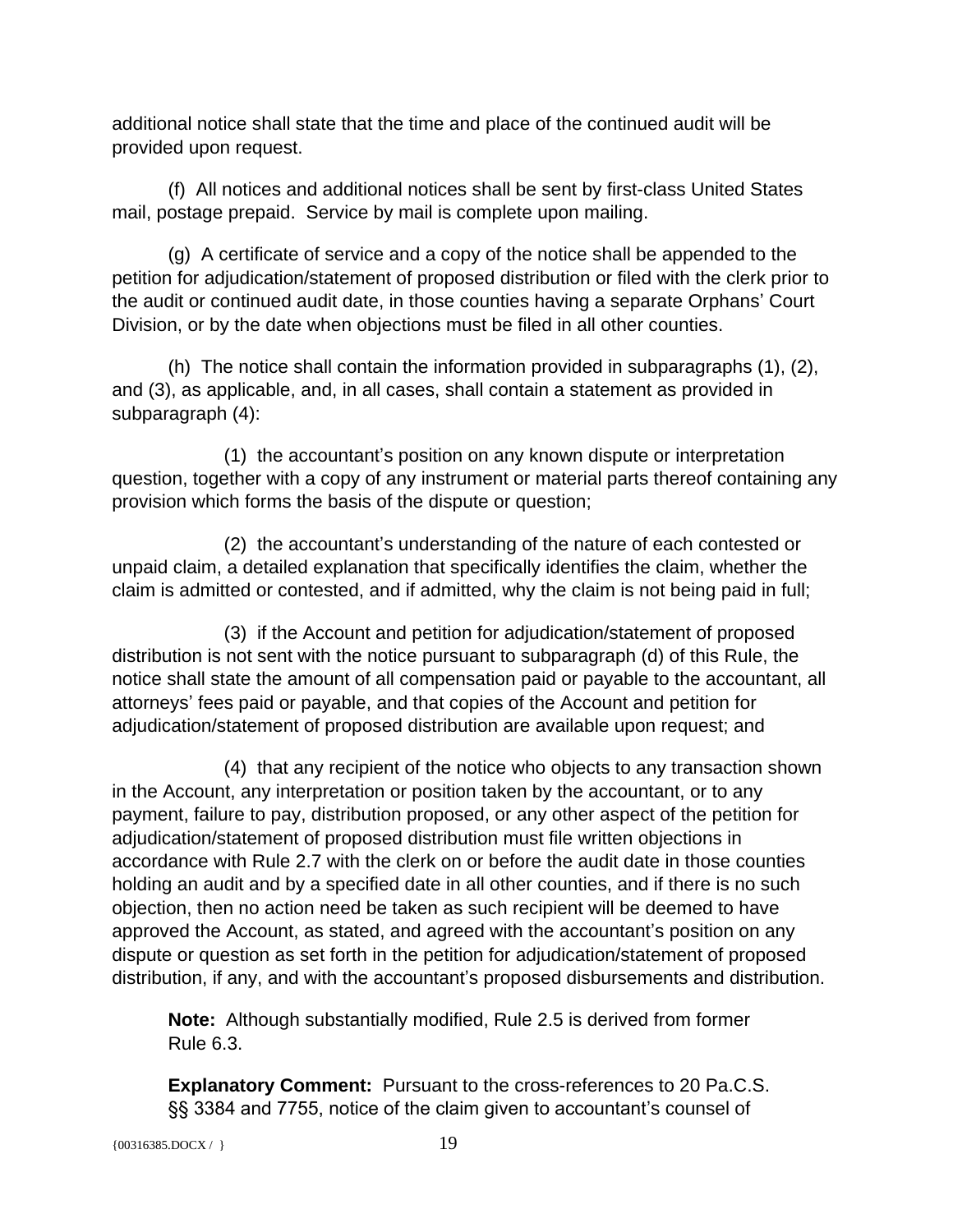record is notice to the accountant. *See* 20 Pa.C.S. § 3384(b)(4). If the court is inclined not to agree with accountant's position, interpretation or proposed disbursements and distribution, best practice would be for the court to direct the accountant to notify the interested parties of the court's position and what additional action must be taken by any interested party who objects to the court's position.

#### **Local Rule 2.5A. -** *Notice following continuance***.**

When an account is scheduled to be called or is called for audit on a particular date and the matter is requested to be continued to a subsequent audit date, the accountant is required to notify all interested parties of the new date in accordance with Rule 2.5.

#### **Rule 2.6. Filing with the Clerk**

All Accounts shall be filed with the clerk.

**Note:** Rule 2.6 is derived from what was formerly Rule 6.6. Former Rule 6.4 regarding the time for filing the first Account of the personal representative has been deleted as it is codified in 20 Pa.C.S. § 3501.1.

#### **Local Rule 2.6A. -** *Index of Proceedings.*

The clerk shall assign to each new matter a file number. The file number and the name of the matter shall be included in the caption of all papers filed in the clerk's office.

#### **Local Rule 2.6.B. -** *Holidays.*

Whenever a session of court, a return day, or any time fixed for performing any judicial or clerical duty, falls on a holiday, Saturday, or a Sunday, the next day not a holiday, a Saturday, or a Sunday shall be the day for the session of court, the return day, or the time for performance of the judicial or clerical act, unless otherwise provided by these rules.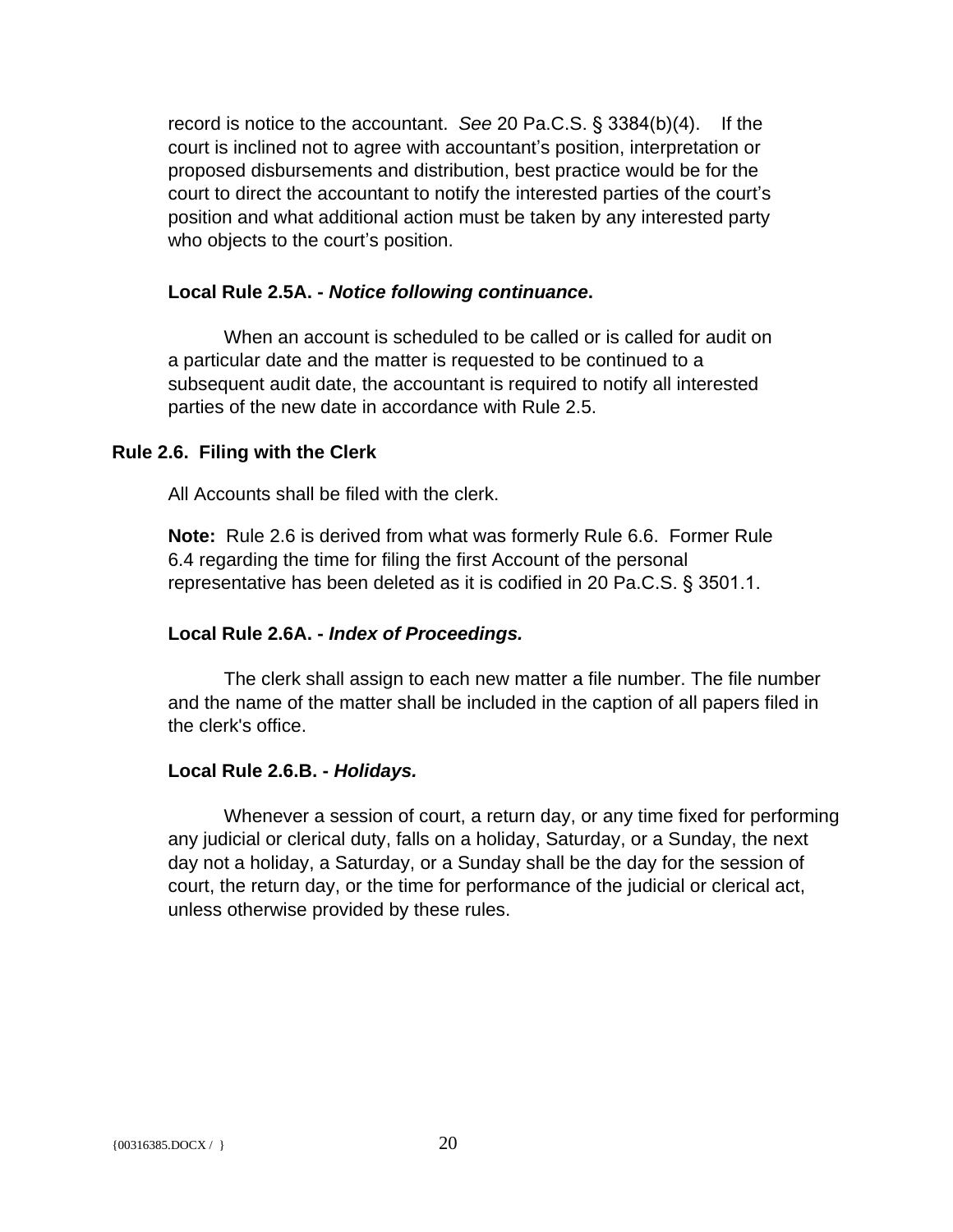## **Local Rule 2.6C. -** *For a Particular Audit***.**

Accounts to appear on a particular audit list must be filed not later than the fifth Wednesday preceding the date when that audit list will be called, except when that Wednesday falls on a holiday, in which event accounts must be filed not later than the next preceding non-holiday.

## **Rule 2.7. Objections to Accounts or Petitions for Adjudication/Statements of Proposed Distribution**

(a) Objections to an Account and/or a petition for adjudication/statement of proposed distribution shall be filed with the clerk on or before the time and date of the audit in those counties holding an audit, and by a specified date in all other counties, with a copy sent by first-class United States mail, postage prepaid, to the accountant or the accountant's counsel, if represented, and to each interested party and claimant who received the notice pursuant to Rule 2.5, to the extent known.

(b) Objections shall be in writing, with consecutively numbered paragraphs, signed by counsel, or if not represented by counsel, then by all the objectors in accordance with Rule 3.12. Objections shall be verified by at least one of the objectors in accordance with Rule 3.13.

- (c) Each objection shall:
	- (1) be specific as to description and amount;

(2) raise one issue of law or fact, but if there are several objections relating to the same issue, all such objections shall be included in the same paragraph as subparts; and

(3) briefly set forth the reason or reasons in support thereof.

(d) The court may extend the time for filing objections.

**Note:** Although substantially modified, Rule 2.7 is derived from former Rule 6.10.

**Explanatory Comment:** If the notice received by the objector has a service list appended to it setting forth the name and address of each interested party who received the notice under Rule 2.5, the objector must mail his or her objections to every name and address appearing on the service list.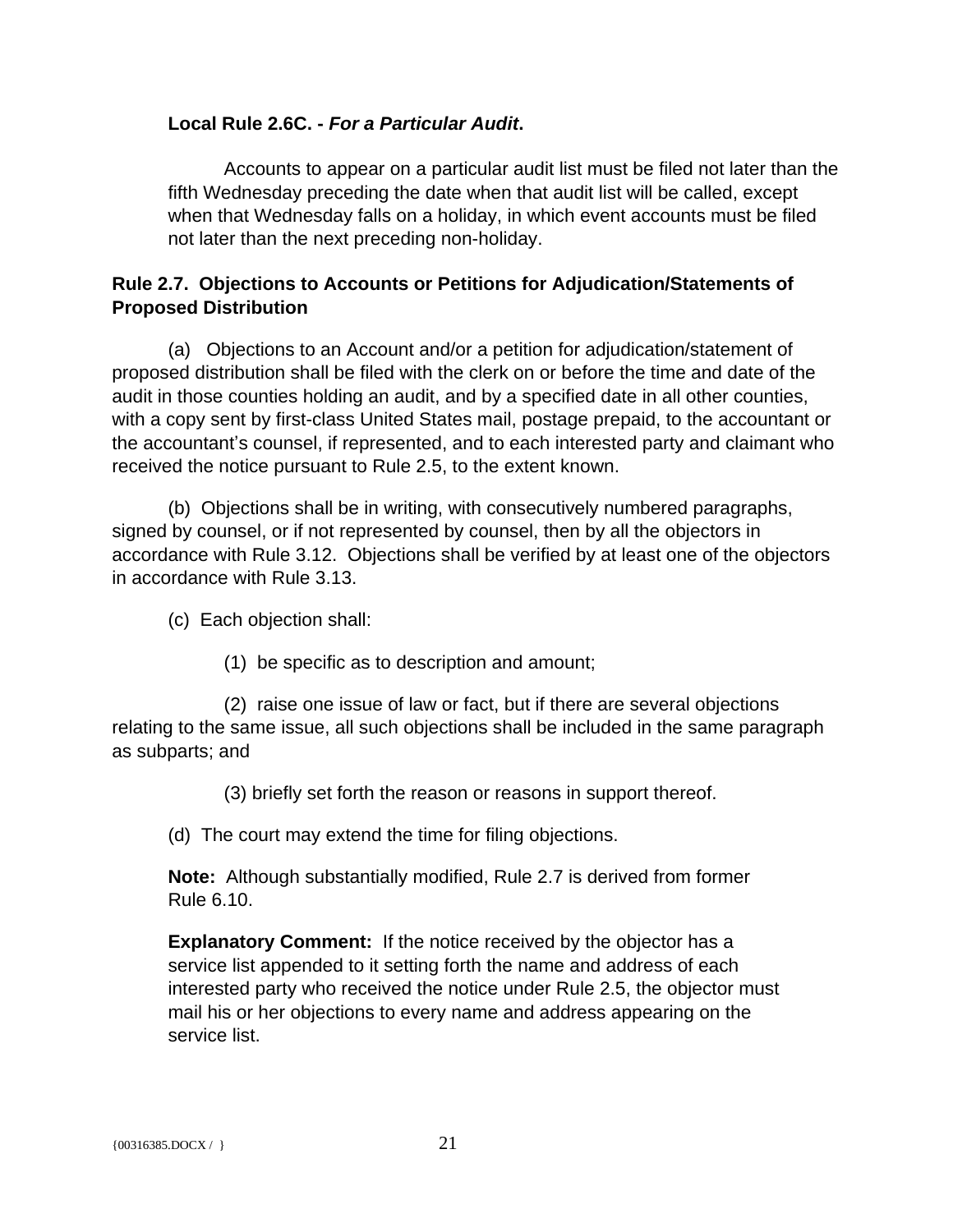## **Local Rule 2.7A –** *Hearings on Objections to Accounts, Claims or*  *Questions of Law*

- (a) When objections to an account have been filed, a hearing on the objections will be held on a day fixed by the court.
- (b) *Claimant's Statement*. The attorney for claimant shall file with the clerk, prior to the hearing, a written statement of all material facts relied upon and shall serve a copy thereof on the attorney for accountant or other contesting parties at least twenty days prior to the hearing in the manner provided in Rule 4.2.

## **Rule 2.8. Pleadings Allowed After Objections are Filed**

(a) Answers to objections, preliminary objections to objections, and answers to preliminary objections are permitted, but a party does not waive any rights by failing to file any of the foregoing. If an answer to objections is filed, no responsive pleading to the answer is permitted.

(b) Preliminary objections to objections shall be limited to lack of jurisdiction over the subject matter and lack of standing.

(c) If filed, answers to objections, preliminary objections to objections, and answers to preliminary objections must be filed within 20 days after service of the applicable preceding pleading, with a copy served upon the accountant, if applicable, and to each interested party and claimant who received the notice pursuant to Rule 2.5, or to his or her counsel, if represented.

(d) The court may summarily decide preliminary objections to objections and may do so prior to the filing of an answer to the preliminary objections.

**Note:** Rule 2.8 has no counterpart in former Orphans' Court Rules.

**Explanatory Comment:** Preliminary objections to objections are limited in the grounds that may be raised. Insufficient specificity, failure to conform to law, and the inclusion of scandalous or impertinent matter, *inter alia*, are not properly raised as preliminary objections to objections. (*Cf.* Rule 3.9 and Pa.R.C.P. No. 1028).

# **Rule 2.9. Confirmation of Accounts; Awards**

(a) An Account shall be confirmed or petition for adjudication/statement of proposed distribution approved when an adjudication or a decree of distribution is issued by the court and docketed by the clerk, expressly confirming the Account or approving the petition for adjudication/statement of proposed distribution and specifying,

```
{00316385.DOCX / } 22
```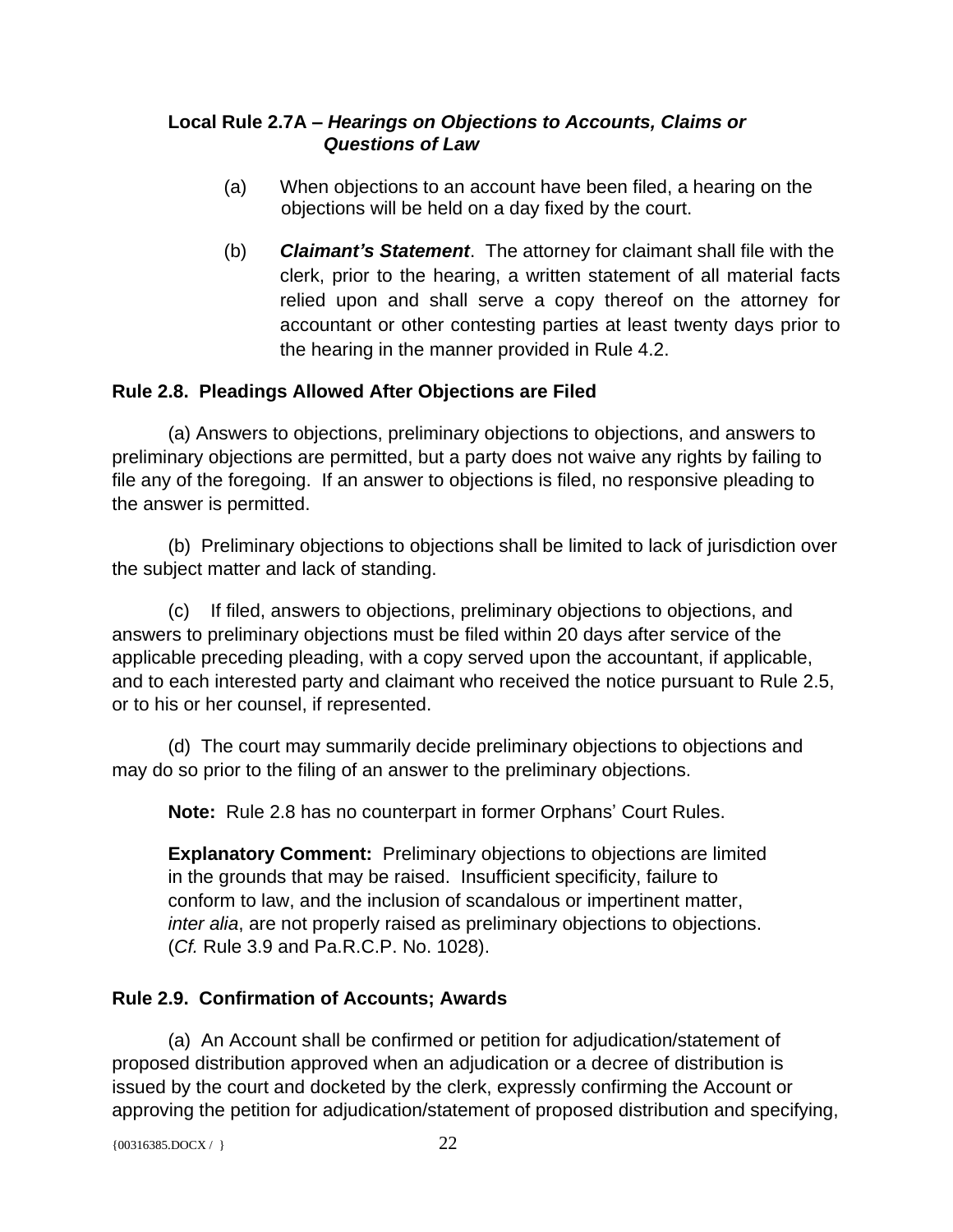or indicating by reference to the petition for adjudication/statement of proposed distribution, the names of those to whom the balance available for distribution is awarded and the amount or share awarded to each.

(b) An adjudication confirming an Account discharges the fiduciaries as to those transactions set forth in the Account.

(c) The practice related to Schedules of Distribution shall be prescribed by local rule.

**Note:** Rule 2.9 is substantively similar to former Rule 6.11(a). Former Rule 6.11(b) has been deleted.

## **Local Rule 2.9A -** *Schedules of Distribution*

- (a) *Filing*. The court, when it appears advisable or when requested, will direct the attorney for accountant to prepare and file a schedule of distribution. Schedules shall be certified by the attorney for accountant to be correct and in conformity with the adjudication, and shall be filed with the clerk in duplicate. When a schedule is approved in writing by interested parties the attorney for accountant shall also certify whether or not such parties constitute all those affected thereby.
- (b) *Confirmation*. If no objections are filed by the twentieth day after the schedule was filed, it will be confirmed, as of course. Schedules approved in writing by all interested parties affected thereby will be confirmed, as of course, on the day filed. Thereupon the accountant shall have authority to make necessary assignments and transfers of any securities awarded in kind, and the schedule will be attached to and become part of the adjudication.
- (c) *Objections*. Objections to unconfirmed schedules of distribution shall be filed with the clerk, and may be filed not later than the twentieth (20<sup>th</sup>) day after the schedule was filed. Such objections may raise questions relating only to the schedule itself, and shall in no event raise questions which actually were or else could have been raised previously, by claims, or by objections to the account.

## **Local Rule 2.9B -** *Schedules of Distribution (Notice of Filing)*

(a) *When Notice Given*. Notice of filing the schedule of distribution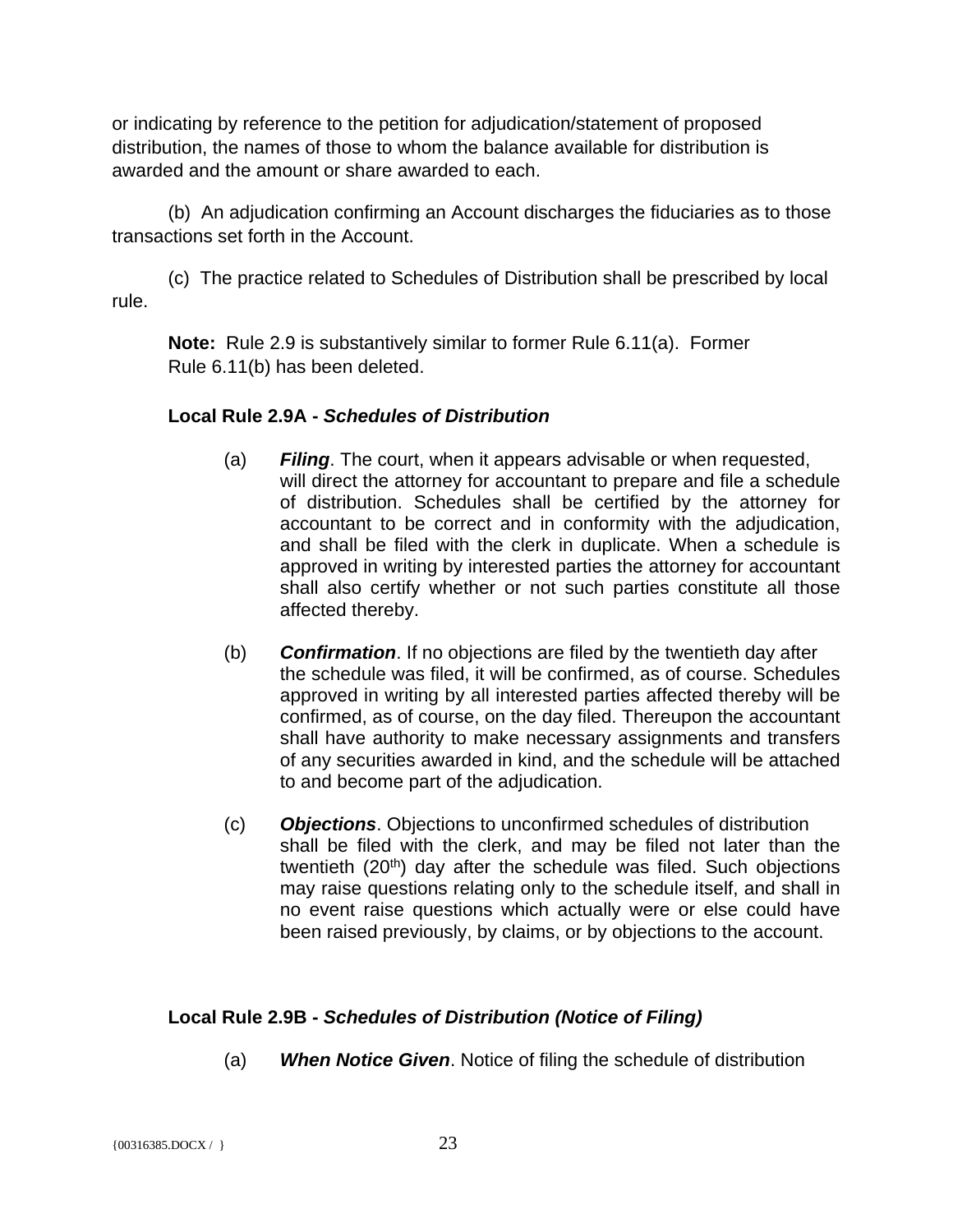shall be given to all interested parties affected thereby who do not attach to it or submit with it their written approval, but only when the schedule contains:

- 1) items of additional receipts or disbursements not included in the adjudication; or
- 2) distribution of assets which were awarded in kind in the adjudication, but which were neither specifically bequeathed to the distributee nor elected by him to be taken in kind or which were revalued.
- (b) *Time of Notice*. Such notice shall be given no later than the day of the filing of the schedule, by letter addressed to the last known address of the party in interest or his attorney.
- (c) *Return of Notice*. The attorney for accountant shall certify on the schedule that due notice of the filing thereof was given as required by this rule and shall attach a copy of the notice and a list of those to whom such notice was sent.

## **Local Rule 2.9C –** *Distribution of Real Estate*

## (a) *When No Partition or Allotment Required or When Distributees Agree to Schedule*.

No schedules of distribution shall include separate awards of real estate to the parties entitled thereto, whether individually, or, where the circumstances require, in undivided interests. The real estate so awarded shall be described in the same detail and with the same particularity as is commonly required to be included in deeds and may recite how title was acquired. Approval of schedules of distribution shall be in the nature of confirmation of title in the respective distributees and the clerk is authorized to certify to integral excerpts or extracts from such schedules, so approved, for purposes of recording such devolutions of real estate in the office of the recorder of deeds.

#### (b) *Partition or Allotment of Real Estate Requested by Accountant or a Party in Interest.*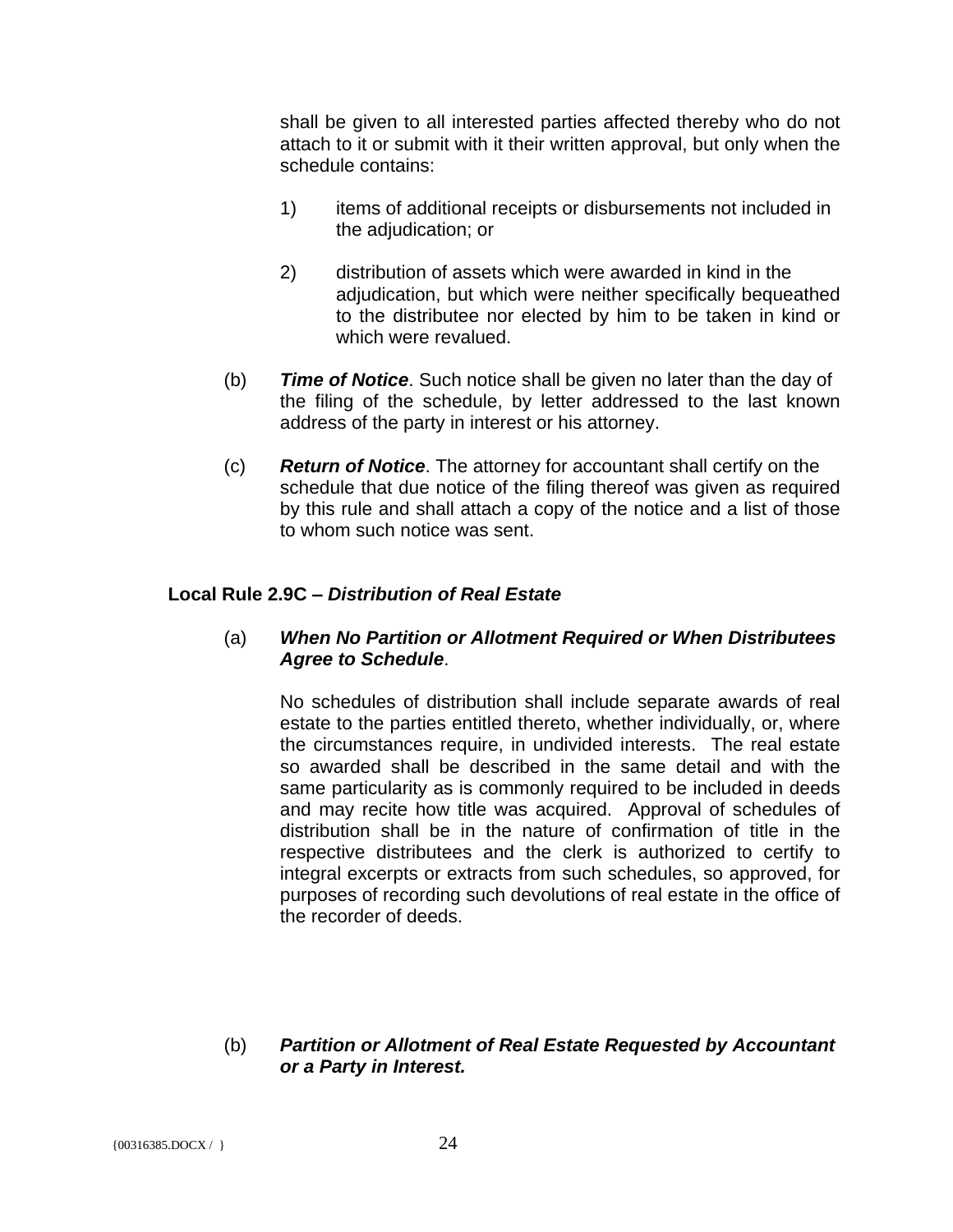Whenever partition or allotment of real estate is requested by the accountant or a party in interest, the request shall be made at the audit and the auditing judge shall make such order, including a direction to submit an information certificate, issued by an attorney or a responsible title insurance company, showing the current state of the title, if required, provisions for owelty, if any, the preparation of a schedule of distribution, notice to the parties and fixing the dates of further hearings, as may be necessary under the circumstances to protect all interested parties.

(c) *Form of Clerk's Certificate.* The following form shall be prepared by the attorney for the accountant, and submitted to the clerk for execution on final confirmation of an adjudication awarding real estate: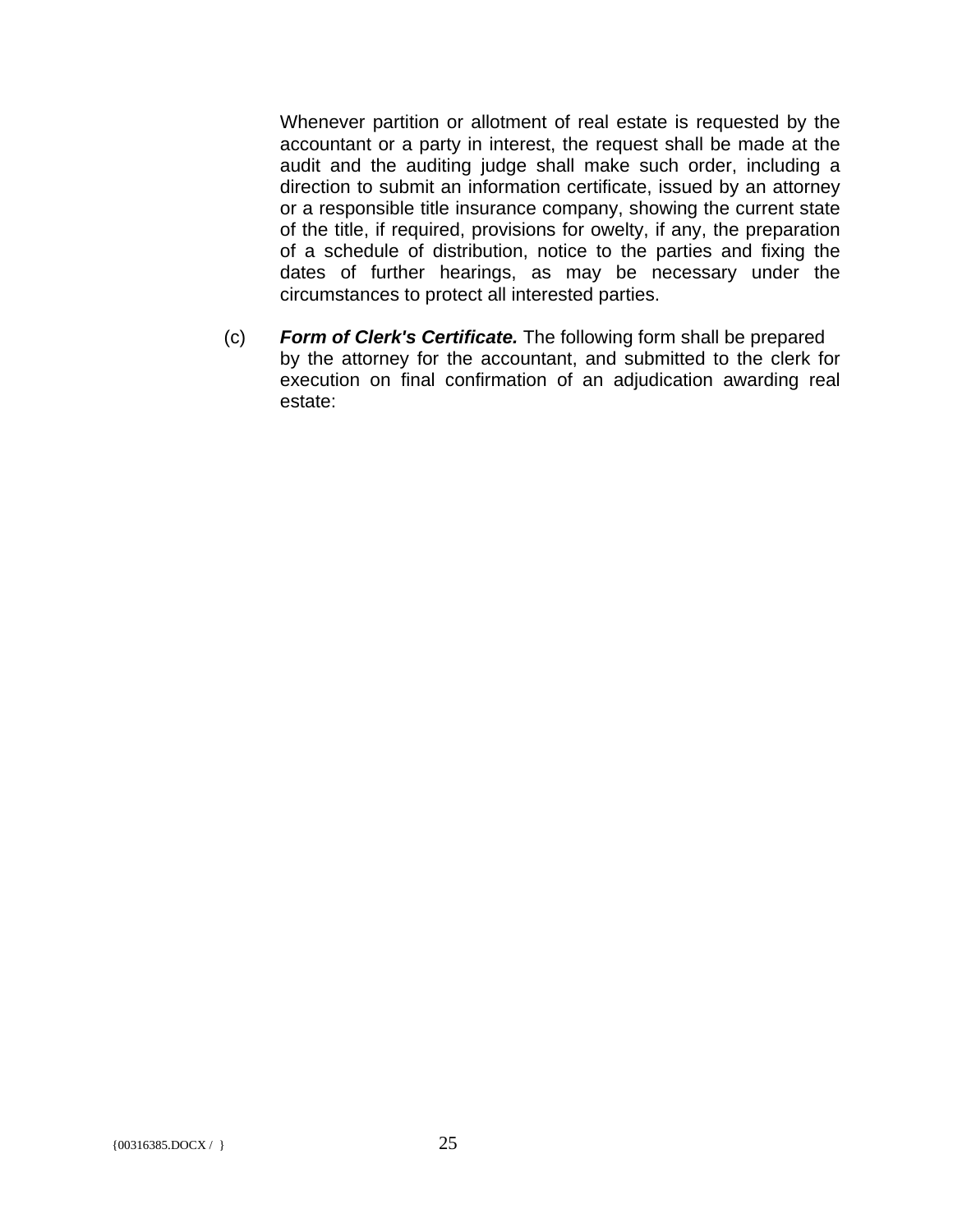## **CERTIFICATE OF AWARD OF REAL ESTATE**

**ESTATE OF \_\_\_\_\_\_\_\_\_\_\_**

**Late of the Borough of Norristown**

**No.\_\_\_\_\_\_\_**

**Award of Real Estate to:**

1) of **of** 

**2) \_\_\_\_\_\_\_\_ of \_\_\_\_\_\_\_\_\_**

**Commonwealth of Pennsylvania**

**ss:**

**County of Montgomery**

**I, \_\_\_\_\_\_\_\_\_\_\_\_\_\_\_, Assistant Clerk of the Orphans' Court Division of the Court of Common Pleas for the County of Montgomery, in the Commonwealth of Pennsylvania, do hereby certify the attached to be a true and correct excerpt from the schedule of distribution filed in conformity with adjudication of the Orphans' Court Division of the Court of Common Pleas of Montgomery County upon the**  first and final account of **and times and the Will of and State and State County in the Will of \_\_\_\_\_\_\_\_\_\_, late of the Borough of Norristown, deceased, filed and confirmed nisi \_\_\_\_\_\_\_\_\_\_, \_\_\_\_\_\_\_\_\_\_, 20\_\_\_, and confirmed absolutely \_\_\_\_\_\_\_\_\_\_, \_\_\_\_\_\_\_\_\_\_, 20\_\_\_, as the same remains on file and is of record in said court.**

**IN TESTIMONY WHEREOF, I have hereunto set my hand and affixed the seal of said Court at Norristown this \_\_\_, day of \_\_\_\_\_\_\_\_\_\_, 20\_\_\_.**

**Assistant Clerk of the Orphans' Court Division**

**\_\_\_\_\_\_\_\_\_\_\_\_\_\_\_\_\_\_\_\_\_\_\_\_\_\_**

**(SEAL)**

**Rule 2.10. Foreign Heirs and Unknown Distributees**

{ $00316385.DOCX / }$ } 26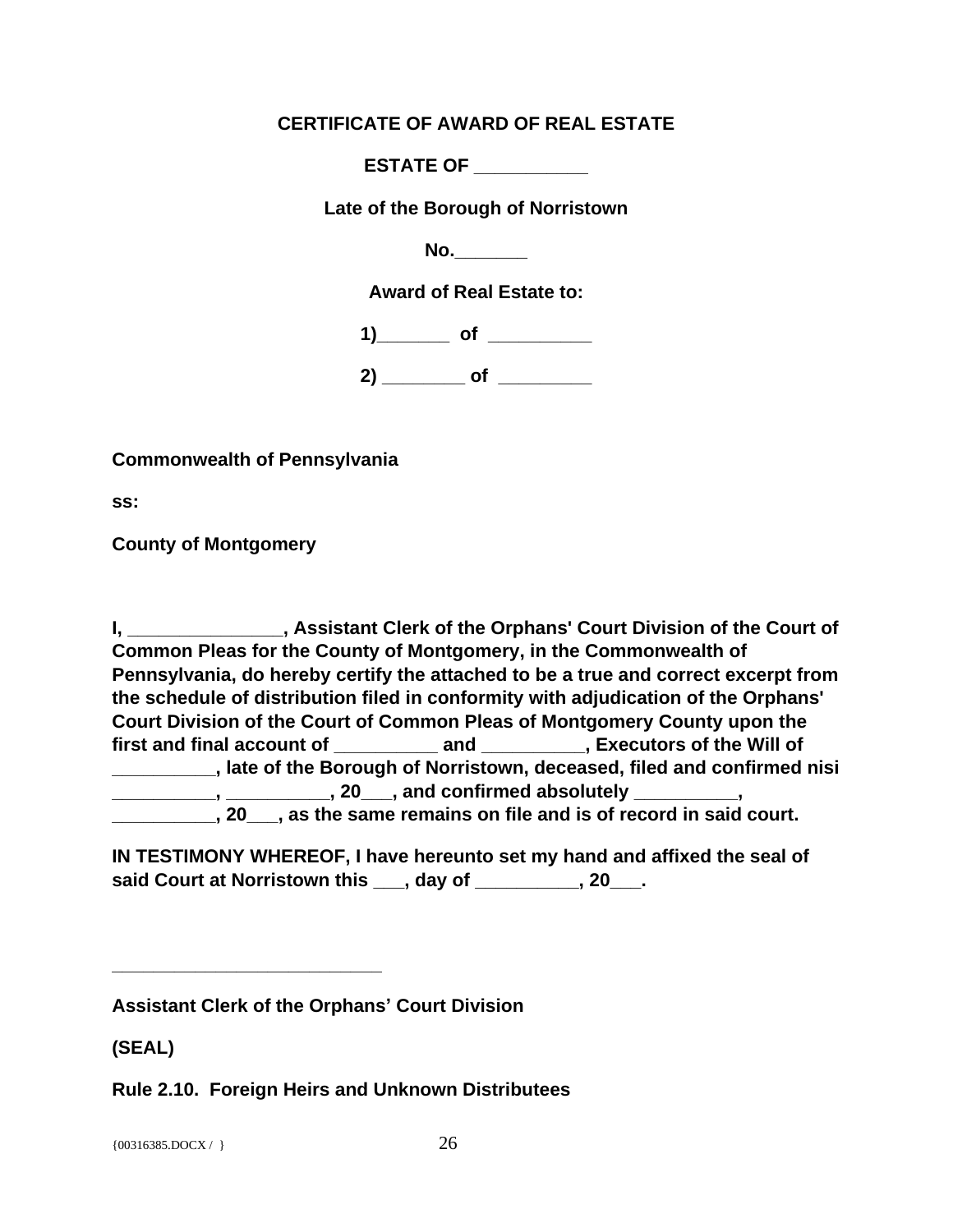(a) If it appears that the decedent may have heirs in a foreign country but their location, existence or identity is unknown, the accountant or his or her counsel shall notify the consulate of the country, prior to audit, of the facts indicating that the decedent may have had heirs in that country.

(b) Whenever the existence, identity or whereabouts of a distributee is unknown, or it appears that a distributee may not have the actual benefit, use, enjoyment or control of the money or other property if awarded to him or her, or the court is requested to withhold distribution or to make an award other than to the distributee or his or her nominee, the accountant or his or her counsel shall submit to the court or auditor, as the case may be, a written report outlining the investigation made and the facts relevant thereto. The report shall be in such form and may be filed at such place and time as shall be prescribed by local rule or order of the court.

**Note:** With only minor modifications, Rule 2.10 is substantively similar to former Rules 13.2 and 13.3. Former Rule 13.1 has been deleted.

## **Rule 2.11. Appointment of Official Examiners**

The court, by local rule or order in a particular matter, may appoint an official examiner who shall examine the assets held by or the transactions of any fiduciary.

**Note:** Rule 2.11 is substantively identical to former Rule 9.1. The appointment and conduct of Auditors and Masters is provided for in Chapter IX.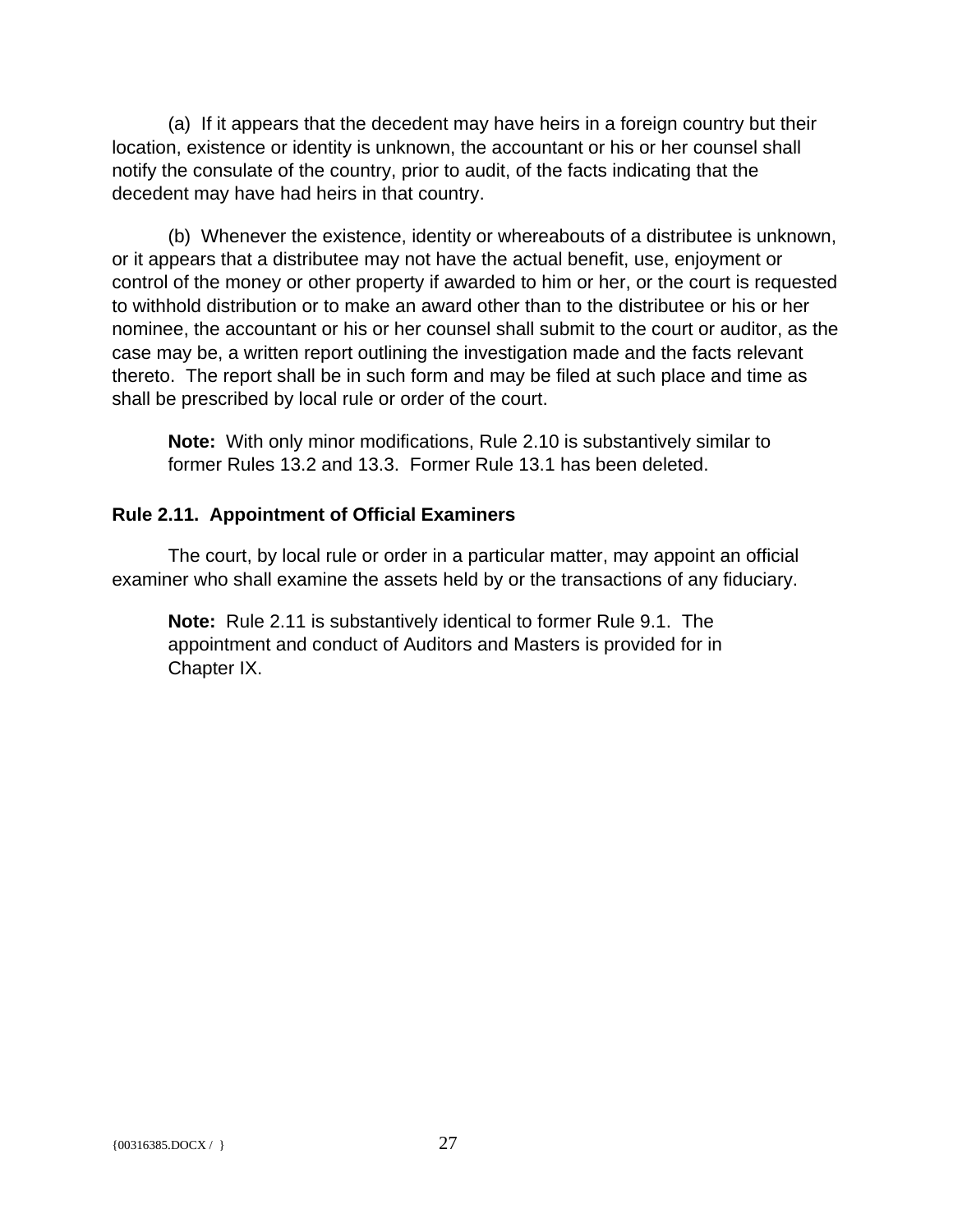[This is an entirely new chapter.]

## **CHAPTER III. PETITION PRACTICE AND PLEADING**

## **Part A. Petition Practice**

## **Rule 3.1. Petitions Generally**

Matters may be raised before the court by written petition filed with the clerk in conformity with these Rules. Petitions for adjudication/statements of proposed distribution shall be governed by Chapter II.

**Note:** Rule 3.1 has no counterpart in former Orphans' Court Rules.

**Explanatory Comment:** The filing of an Account provides the procedure for raising questions related to the administration or distribution of an estate or trust, including a guardianship or minor's estate as well as a decedent's estate. Application to the Orphans' Court Division may also be commenced by a petition that is verified or attested by an affidavit. *See*  20 Pa.C.S. §§ 761, 762.

## **Rule 3.2. Headings; Captions**

Pleadings shall include the docket number, if one has been assigned to the matter by the clerk or Register, and shall include a heading identifying the type of pleading filed, and in the case of a petition, identifying the nature of the relief requested therein. In those counties having a separate Orphans' Court Division, pleadings shall be captioned "Court of Common Pleas of \_\_\_\_\_\_\_\_\_\_ County, Orphans' Court Division".

**Note:** Rule 3.2 has no counterpart in former Orphans' Court Rules, but is derived from Pa.R.C.P. No. 1018.

## **Rule 3.3. Contents of All Pleadings; General and Specific Averments**

The following rules shall apply to all pleadings:

(a) Every pleading shall be divided into consecutively numbered paragraphs. Each paragraph shall contain as far as practicable only one material allegation.

(b) The material facts on which a cause of action or defense is based shall be stated in a concise and summary form.

```
{00316385.DOCX / } 28
```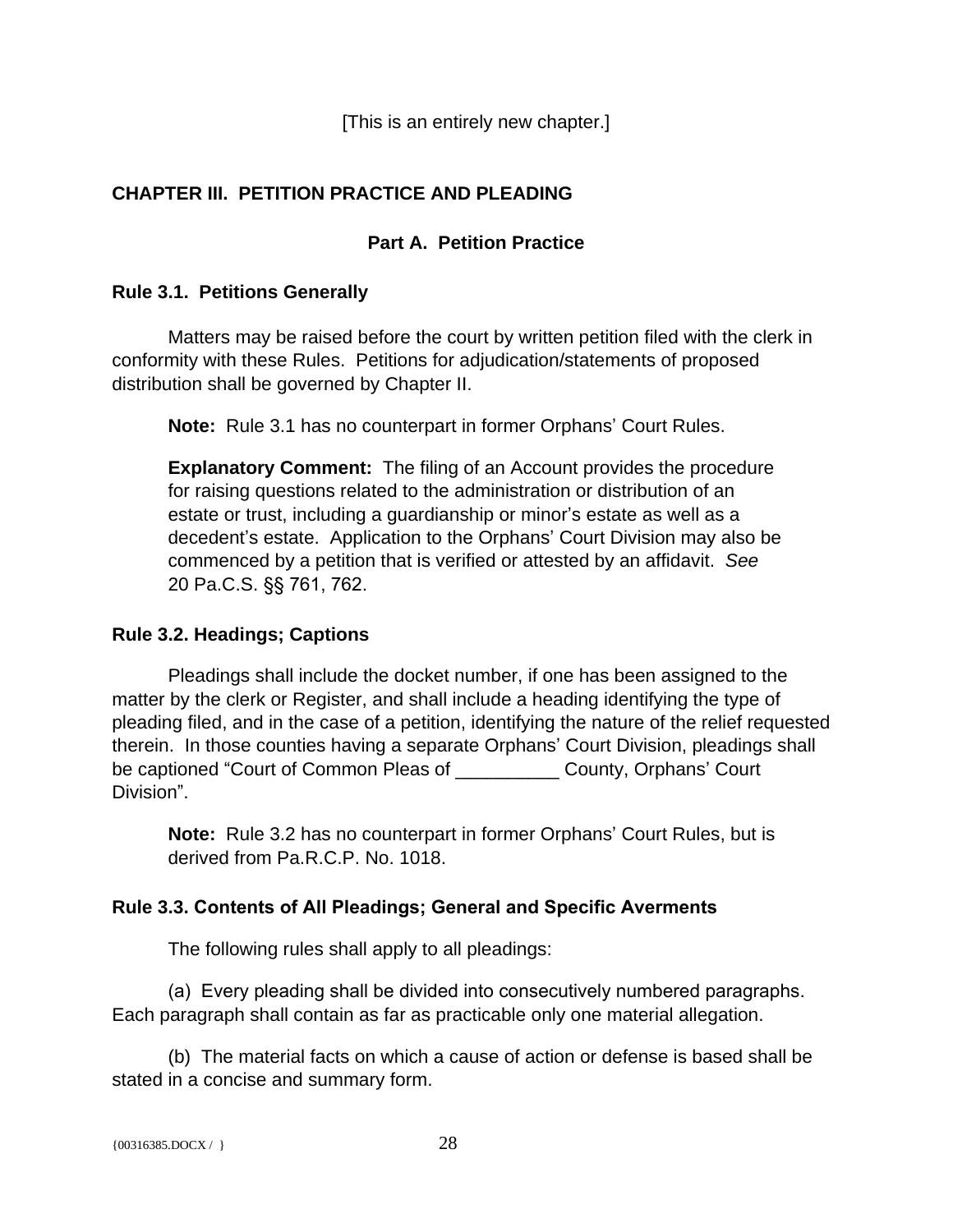(c) Averments of fraud or mistake shall be averred with particularity. Malice, intent, knowledge, and other conditions of mind may be averred generally.

(d) In pleading the performance or occurrence of conditions precedent, it is sufficient to aver generally that all conditions precedent have been performed or have occurred. A denial of such performance or occurrence shall be made specifically and with particularity.

(e) In pleading an official document or official act, it is sufficient to identify it by reference and aver that the document was issued or the act done in compliance with law.

 (f) In pleading a judgment, order or decision of a domestic or foreign court, judicial or administrative tribunal, or board, commission or officer, it is sufficient to aver the judgment, order or decision without setting forth matter showing jurisdiction to render it.

(g) Averments of time and place shall be specifically stated.

 (h) Any part of a pleading may be incorporated by reference in another part of the same pleading or in another pleading in the same action. A party may incorporate by reference any matter of record in any state or federal court of record whose records are within the county in which the action is pending, or any matter which is recorded or transcribed verbatim in the office of the prothonotary, clerk of any court of record, recorder of deeds or Register of such county.

 (i) When any claim or defense is based upon an agreement, the pleading shall state specifically if the agreement is oral or written.

 (j) When any claim or defense is based upon a writing, the pleading shall have attached to it a copy of the writing, or the material part thereof, but if the writing or copy is not accessible to the pleader, it is sufficient so to state, identifying the reason therefor, and setting forth the substance of the writing.

**Note:** Rule 3.3 has no counterpart in former Orphans' Court Rules, but is derived from Pa.R.C.P. No. 206.1(c) and Pa.R.C.P. No. 1019.

# **Rule 3.4. Form of Petition; Exhibits; Consents; Signing and Verification**

(a) In addition to the requirements of Rules 3.2 and 3.3, a petition shall set forth:

(1) a title indicating briefly the purpose of the petition;

(2) a concise statement of the facts relied upon to establish the court's jurisdiction and to justify the relief requested;

```
{00316385.DOCX / } 29
```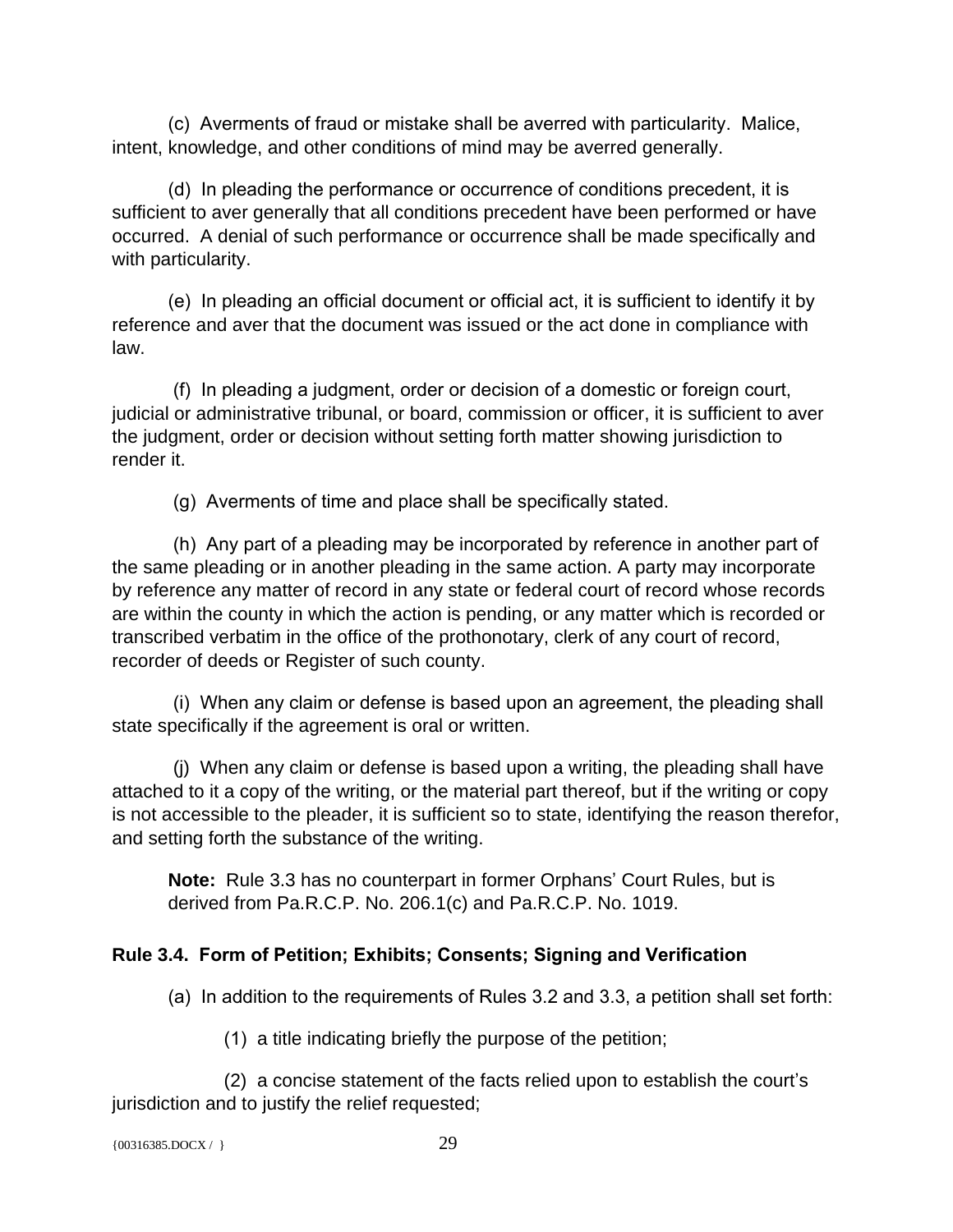(3) the questions of law with respect to the petition and the relief requested;

(4) if the trust includes a charitable interest for which notice is required under Rule 4.4, whether the Office of the Attorney General has been given notice, whether the Office of the Attorney General has issued a statement of no objection to the petition, or the reason for failing to give the Office of the Attorney General notice;

(5) the names and addresses of every interested party who has an interest in the matter that is the subject of the petition;

(6) the name of any individual who is an interested party but is not *sui juris*, along with the following information:

(i) the name and address of the guardian, agent under power of attorney, or another individual being proposed to represent such individual, if any;

(ii) if such individual is a minor and no guardian has been appointed for such minor's estate, the minor's age, the names and addresses of his or her parents, and the individual with whom he or she resides or the facility at which he or she resides; and

(iii) if the non-*sui juris* individual is proposed to be represented in the matter at issue by another individual or entity pursuant to 20 Pa.C.S. §§ 751(6) or 7721-7726, then subparagraph (7) of this Rule shall also apply;

(7) the name of each interested party (whether *sui juris* or not) who is not receiving notice of the filing of the petition because another individual or entity is proposed to represent such interested party pursuant to 20 Pa.C.S. §§ 751(6) or 7721 – 7726, and shall set forth additional facts as to the following:

(i) a statement of the interested party's interest in the property; and

(ii) for representation being proposed pursuant to 20 Pa.C.S. §

751(6),

(A) a statement that the interested party is not *sui juris* or is unborn, unknown or unascertained; and

(B) one of the following:

(I) a statement that the proposed representative has an interest in the property similar to that of the interested party who is not *sui juris* or is unborn, unknown or unascertained; or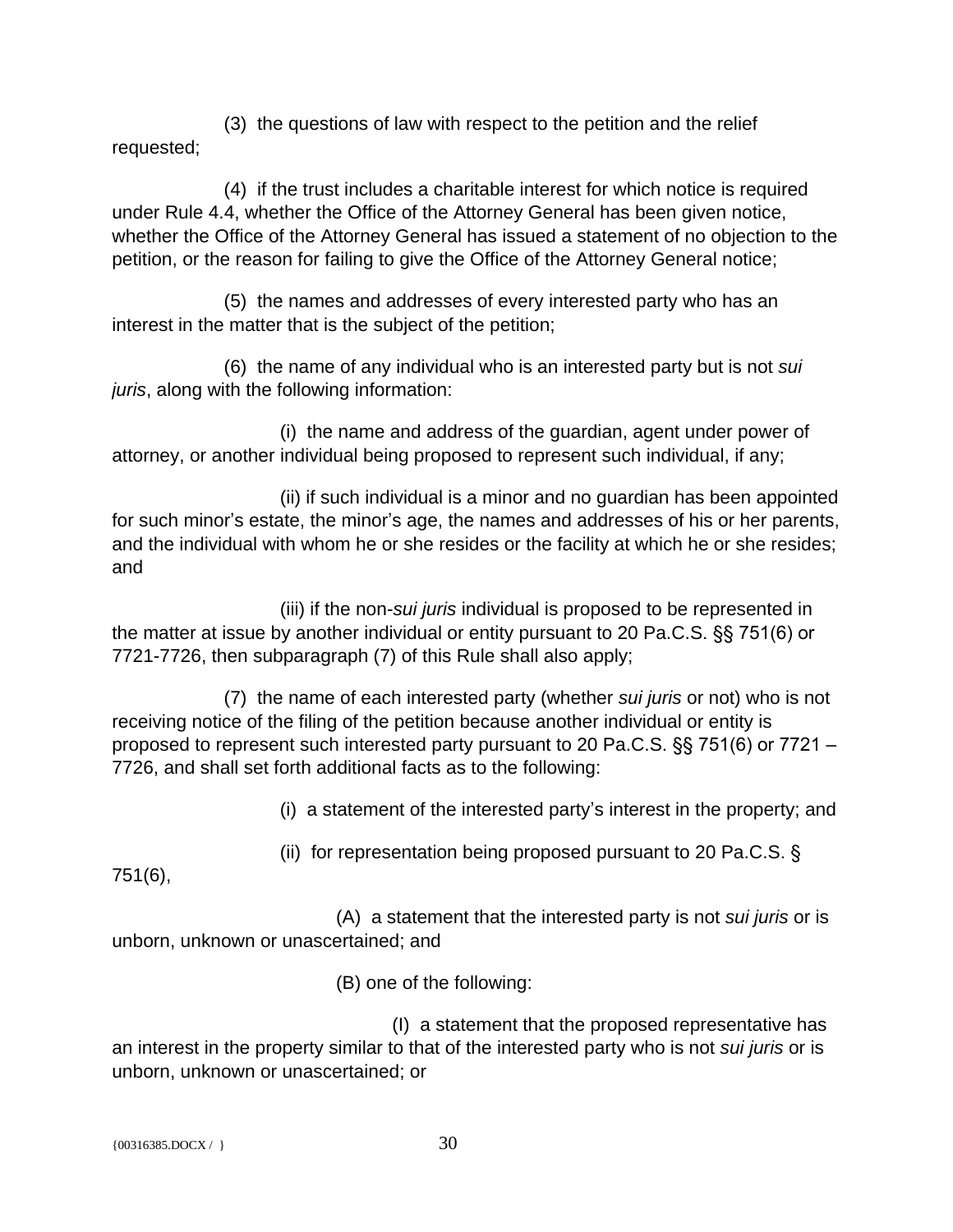(II) a statement that the proposed representative is the *sui juris* living ancestor of the interested party who is not *sui juris* or is unborn, unknown or unascertained and that such living *sui juris* ancestor has an interest in the property that is not adverse to that of the interested party who is not *sui juris* or is unborn, unknown or unascertained; and

(iii) for representation in trust matters being proposed pursuant to 20 Pa.C.S. §§ 7721 – 7726,

(A) an explanation about how the interested party's interest in the property can be adequately represented by the proposed representative pursuant to 20 Pa.C.S. § 7723,

(B) a statement that with respect to the matter at issue there is no conflict of interest between the proposed representative and the interested party to be represented that will or might affect the impartiality of the proposed representative (except as provided pursuant to 20 Pa.C.S. § 7723(7)); and

(C) one of the following:

(I) either a statement that the proposed representative has been informed of the right to decline such representation pursuant to 20 Pa.C.S. § 7725 within the time period set forth therein and has failed to inform the trustee in writing that he or she declines to be the proposed representative; or

(II) that the proposed representative's signed consent to serve is attached as an exhibit to such petition; and

(8) a prayer for the relief desired.

(b) A proposed form of decree bearing the caption of the case and setting forth the relief requested in the prayer of the petition shall be attached to the front of the petition. In the case of a petition requiring a citation under Rule 3.5(a), a proposed form of preliminary decree for the issuance of the citation to the interested parties, subject to subparagraph (a)(7) of this Rule, shall also be attached to the front of the petition.

(c) Petitioner shall attach to the petition such exhibits, consents or approvals as may be required by these Rules, applicable statute, or local rule. If the petitioner is unable to attach any necessary exhibit, consent or approval, the petition shall so state and identify the reason therefor**.**

(d) The petition shall be verified by at least one of the petitioners in accordance with Rule 3.13 and signed by counsel, or if not represented by counsel, then signed by all the petitioners in accordance with Rule 3.12.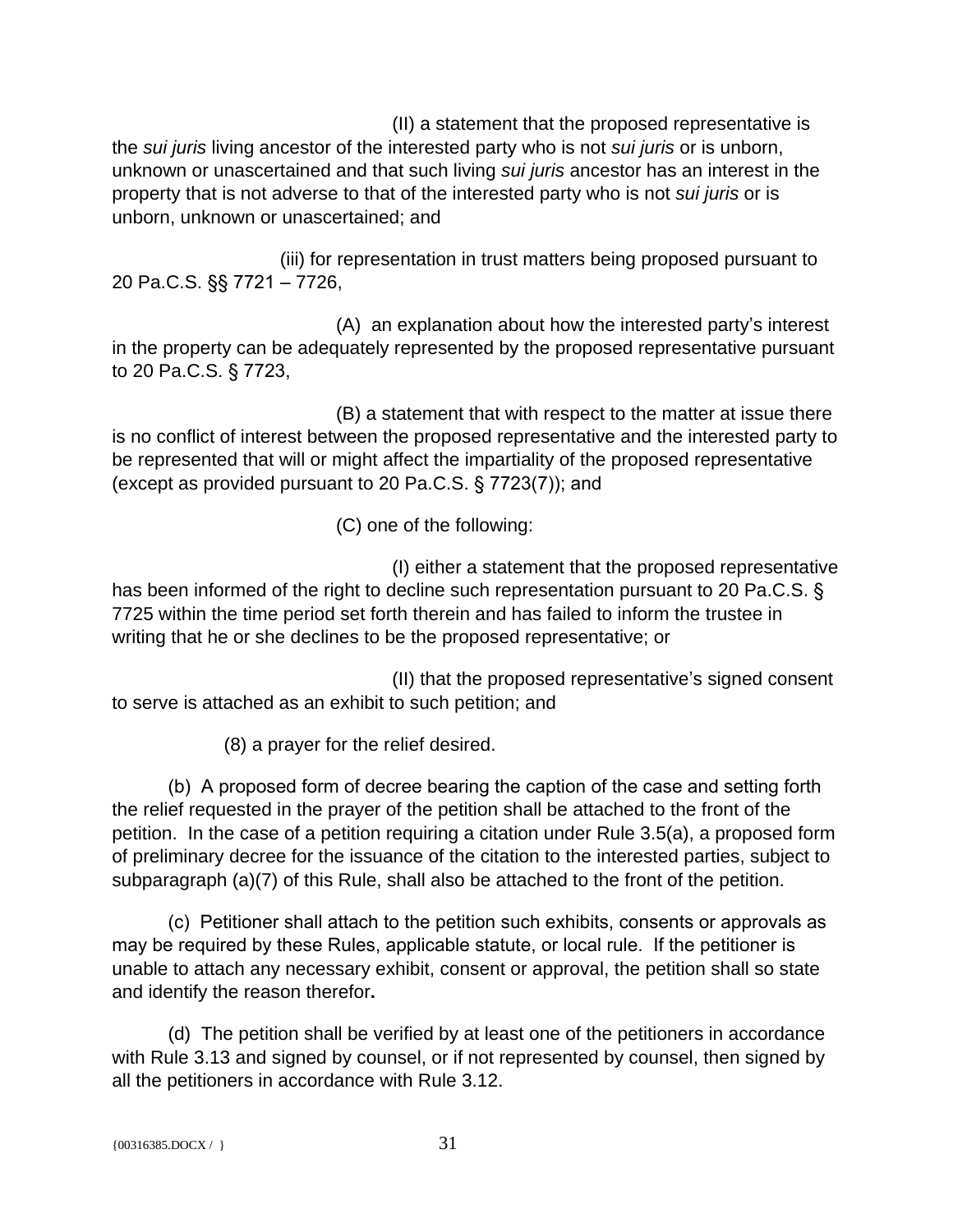**Note:** Rule 3.4 is based upon former Rule 3.3 and Rule 3.4, but has been modified to require averments for virtual representation under 20 Pa.C.S. § 751(6) generally and representation in "trust matters" pursuant to 20 Pa.C.S. § 7721 *et seq*. Another modification is the addition of subparagraph (d) that requires petitioner's counsel to sign the petition, or all of the petitioners to sign the petition, if unrepresented, thereby subjecting these signatories to rules and sanctions as provided in Pa.R.C.P. Nos. 1023.1 through 1023.4. (*See* Rule 3.12.)

#### **Local Rule 3.4 A. -** *Trust Inter Vivos*

The original, or a copy certified by counsel to be true and correct, of the trust instrument and any amendments thereto, shall be filed or e-filed with the clerk when the court is first required to exercise its jurisdiction over the *inter vivos* trust. The instrument shall be indexed and recorded by the clerk. Any revocation shall be likewise filed, indexed and recorded. The rules of court applicable to testamentary trusts shall apply to trusts *inter vivos* as far as appropriate.

#### **Local Rule 3.4 B. -** *Sureties*

- (a) *Individual Sureties*. Individuals proposed as sureties on bonds of fiduciaries shall take an affidavit on the printed form supplied by the clerk, setting forth the facts required thereby. Such affidavit shall be filed together with the bond when that is filed for approval, and shall be renewed annually thereafter as long as the bond shall remain in effect. A member of the Bar or any employee of this court shall not act as surety in any proceeding in this court, except by special leave of court.
- (b) *Corporate Sureties.* Every surety company duly authorized to do business in Pennsylvania may become surety on any bond or obligation required to be filed in this court; provided that a currently effective certificate issued to it by the Insurance Department of the Commonwealth of Pennsylvania, evidencing such right, shall be on file with the clerk, and that no bond shall be executed by any surety company after May 1 of any year until such certificate issued after March 31 of the same year shall have been filed with the clerk.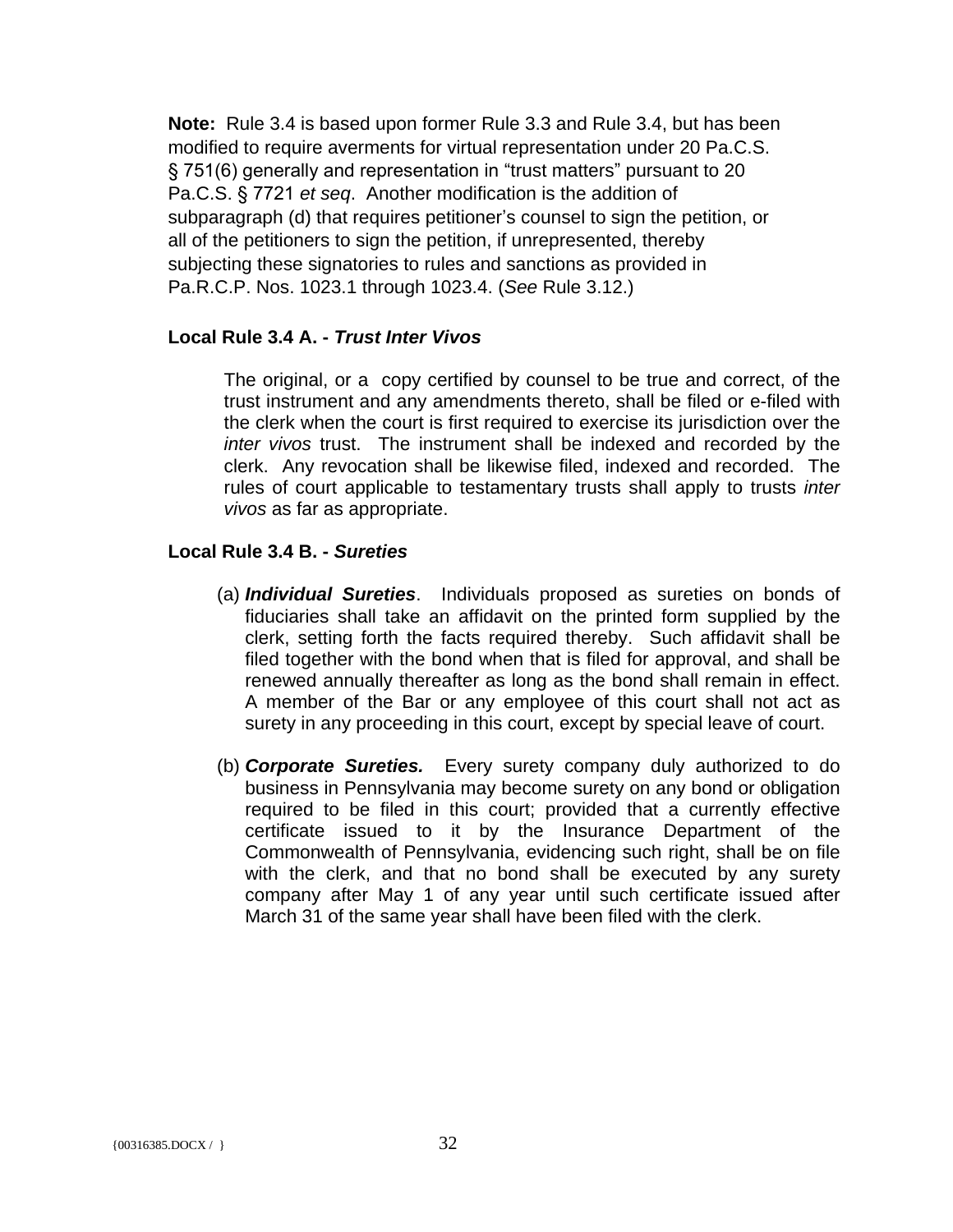## **Rule 3.5. Mode of Proceeding on Petition**

## (a) **Citation Practice.**

(1) When personal jurisdiction is required and has not previously been obtained or conferred by statute, or when a citation is otherwise required by statute, the petition shall include a preliminary decree for the issuance of a citation to those interested parties for whom a citation is necessary to show cause why the relief requested in the petition should not be granted.

(2) The citation to obtain personal jurisdiction and a copy of the petition shall be served upon each cited party at least 20 days before the date when a responsive pleading is due, in the same manner as service of original process under Pa.R.C.P. Nos. 402 through 404, Pa.R.C.P. No. 420, and Pa.R.C.P. Nos. 422 through 424 inclusive. If service cannot be made under the foregoing rules, the court may order service by publication in accordance with Pa.R.C.P. No. 430. Service of a citation as original process shall not be permitted by electronic means, unless agreed to by the respondent.

(3) If the citation is not being issued in order to obtain personal jurisdiction over an interested party, the petition and the citation may be served by first-class United States mail, postage prepaid, at least 20 days before the date when a responsive pleading is due.

(4) If the citation and petition are not served at least 20 days before the date when a responsive pleading is due, the court, upon request, may authorize the reissuance of the citation.

(5) Once the citation to obtain personal jurisdiction has been served upon the cited party by original process in accordance with subparagraph (a)(2), then notice of a rescheduled return date or any other rescheduled date for filing a responsive pleading or appearing before the court may be served by first-class United States mail, postage prepaid, at least 20 days before such rescheduled date.

(6) If an interested party (whether *sui juris* or not) is represented by another, the citation and petition shall be served upon the interested party's representative(s) pursuant to Rule 4.2.

(7) Proof of service of the citation shall be filed with the clerk on or before the date when a responsive pleading is due.

(8) Each interested party identified in the citation, or such interested party's representative identified in the citation, may file a responsive pleading in accordance with these Rules on or before the date provided in the citation.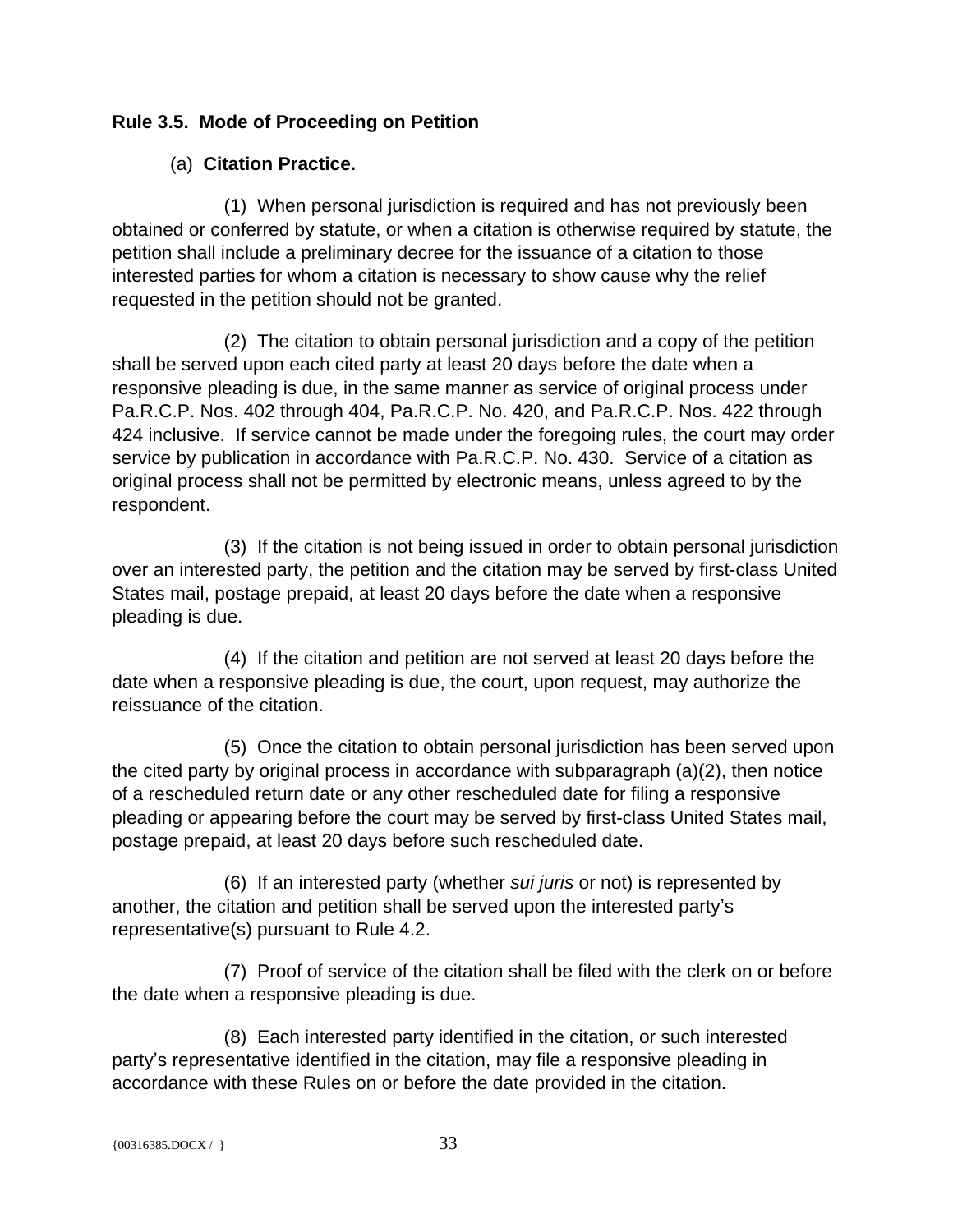## (b) **Notice Practice.**

(1) In all cases where personal jurisdiction is not required or has been previously obtained, or conferred by statute, the petitioner shall, either in advance of filing or contemporaneously therewith, provide a copy of the petition to the interested parties identified in the petition. The petition shall have affixed to its first page a notice to plead that shall be substantially in the following form:

 $To:$ 

You are hereby notified to file a written response to the (name of pleading) within twenty (20) days from the date of notice or on or before the date when the pleading is to be filed, whichever is later, or the court may deem that you have no objection to the relief requested therein and may grant such relief without further notice to you.

(2) A certificate of service, listing the names and addresses of those individuals and entities receiving notice of the filing of the petition, shall be appended to, or filed contemporaneously with, the petition.

(3) If an interested party (whether *sui juris* or not) is not receiving notice of the filing of the petition because he or she is represented by another, a copy of the petition shall be sent in accordance with subparagraph (b)(1) to the interested party's representative pursuant to Rule 4.2.

# **(c) Consents/Statements of No Objection; Joinders.**

No citation or notice to plead is required where all individuals and/or entities identified in the petition as interested parties (or any representative thereof) satisfy one of the following:

(1) they are named petitioners in the petition;

(2) they filed joinders to the petition; or

(3) they signed a document, that is attached to the petition as an exhibit, consenting to or stating that they have no objection to the relief requested in the petition.

**Note:** Subparagraphs (a) and (b) of Rule 3.5 are derived from former Rule 3.5. The final sentence of subparagraph (a)(2) is identical to former Rule 3.7(h)(1); it merely has been relocated to this section.

```
{00316385.DOCX / } 34
```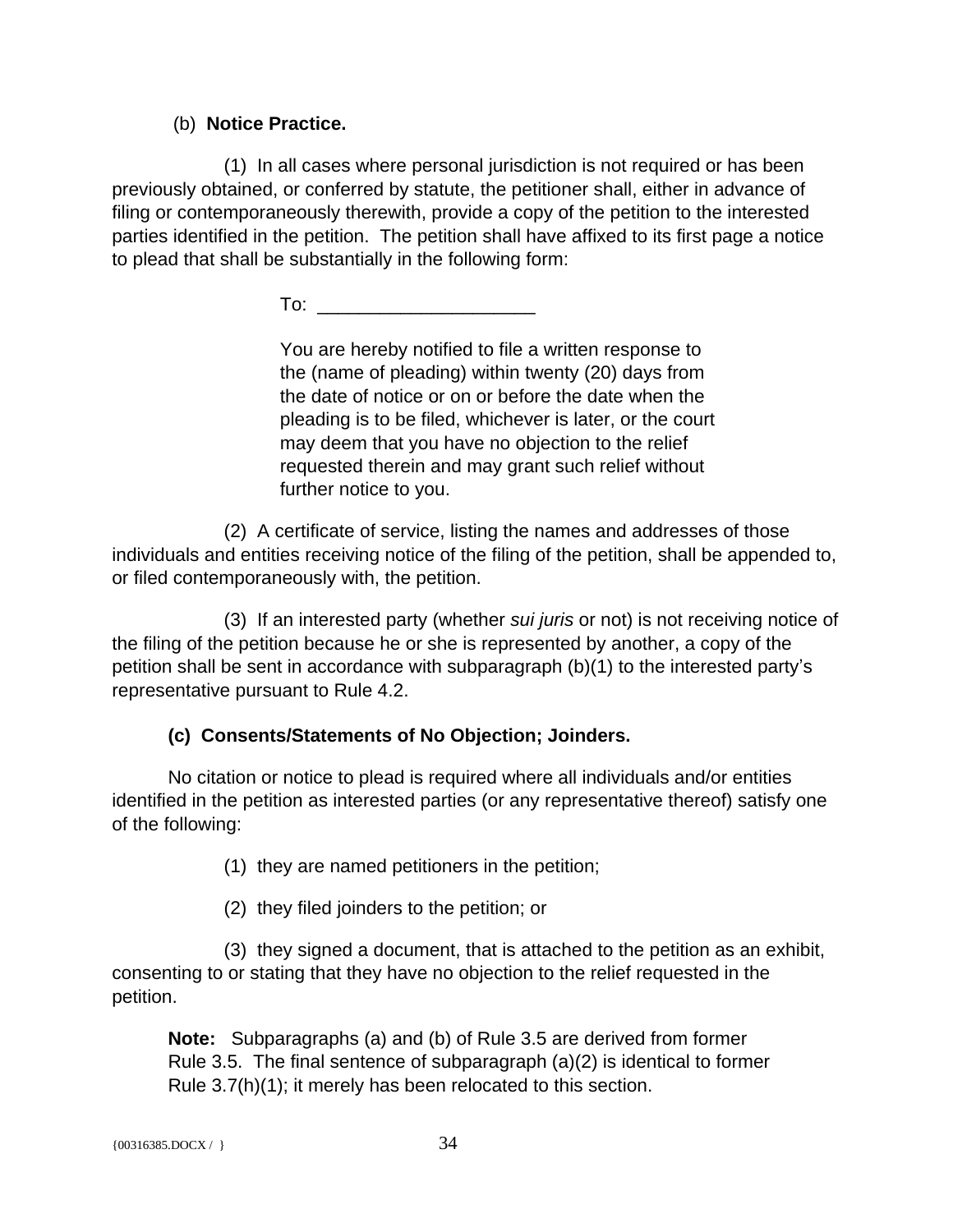Subparagraphs (c) and (d) of this Rule have no counterpart in former Orphans' Court Rules.

**Explanatory Comment:** Personal jurisdiction is conferred by statute in certain circumstances. *See e.g.,* 20 Pa. C.S. § 7712. A sheriff does not need to serve the citation issued by the clerk; instead, any adult person may serve the citation and file the proof of service in accordance with subparagraph (a)(7) of this Rule 3.5. *See* 20 Pa.C.S. § 765. If a citation is not being issued with the petition, then the petition must be endorsed with a notice to plead. *See* Rule 3.5(b) and Pa.R.C.P. No. 1026. The court, by local rule or by order in a particular matter, may establish a procedure for rules to show cause as provided in Pa.R.C.P. No. 206.4 *et seq.*

## **Local Rule 3.5 A. -** *Petition Requesting a Rule Setting a Date and* *Time for Response*

- (a) Where a citation is not required, in lieu of proceeding by notice practice under Rule 3.5(b), the Court, upon its own motion or the request of the petitioner, may enter a preliminary decree, in the form provided in subparagraph (d), providing for the issuance of a rule to show cause and the scheduling of a date and time for appearance and response to the petition.
- (b) If a petitioner requests that a preliminary decree be entered issuing a rule to show cause and setting a date and time for appearance and response to the petition, the petitioner shall attach a proposed preliminary decree to the petition in the form provided at subparagraph (d); the petitioner shall not include any proposed injunctive relief in a proposed preliminary decree.
- (c) If a preliminary decree establishing a rule to show cause and setting a date and time for appearance and response to a petition is entered the following procedure shall apply:
	- 1) The petitioner must file a certificate of service, listing the names and addresses of those individuals and entities to whom petitioner has sent a copy of the preliminary decree and the petition by first-class United States mail sent at least twenty (20) days before the response date set in the preliminary decree;
	- 2) If an answer is not filed on or before the date scheduled in the preliminary decree, all averments of facts in the petition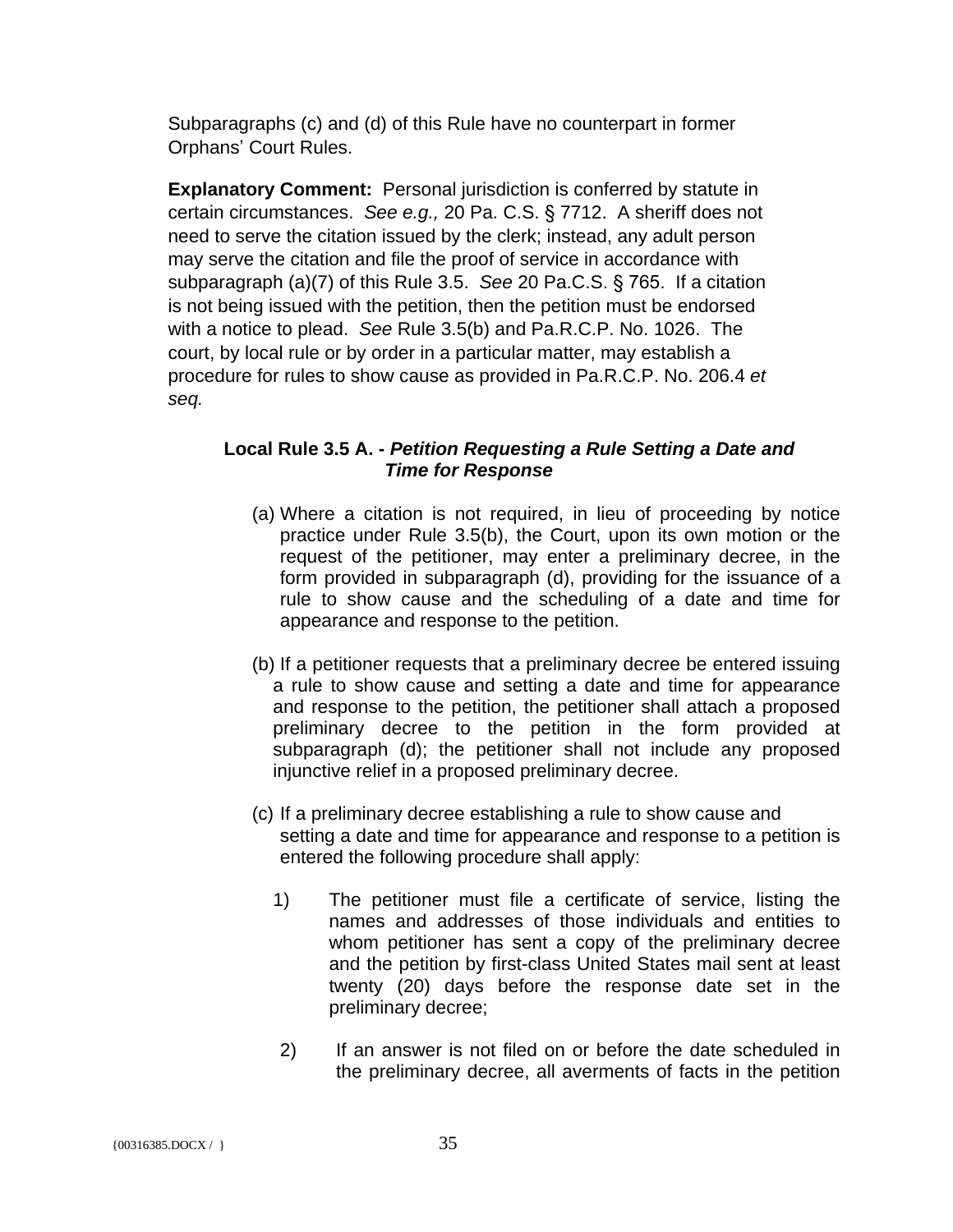may be deemed admitted and the court shall enter an appropriate order;

- 3) If an answer is filed raising no disputed issues of material fact, the court, may decide the petition on the basis of the petition and answer;
- 4) If an answer is filed raising disputed issues of material fact, the court shall authorize such discovery as the court deems appropriate under the circumstances and shall set a schedule for a hearing and any briefing that the court shall require and for disposition of the petition.
- (d) The preliminary decree described in paragraphs (a) and (b) shall be substantially in the following form:

# [CAPTION]

## PRELIMINARY DECREE

 AND NOW, this \_\_\_\_ day of \_\_\_\_\_\_\_\_\_\_\_\_, 20\_\_, upon consideration of the attached petition, it is hereby ordered that:

A Rule is hereby issued upon the respondent(s) \_\_\_\_\_\_\_\_\_\_\_\_\_\_\_\_\_\_\_\_\_\_\_\_\_\_\_\_\_\_\_\_\_[insert name or names of respondents] to appear and show cause why the petitioner is not entitled to the following relief requested in the petition:

[Insert paragraph or paragraphs restating relief requested in wherefore clause of Petition]

(2) The respondent shall file an answer to the petition on or before the \_\_\_ day of Letter 20 and shall appear on that date at 9:30 am. in Courtroom <sub>1,</sub> One Montgomery Plaza, Norristown, PA.

(3) The petition may be disposed of by the Court on that date, or the Court may set a schedule for such further proceedings as may be necessary.

By the Court

\_\_\_\_\_\_\_\_\_\_\_\_\_\_\_\_\_\_\_\_\_\_\_\_\_\_\_\_\_\_\_\_\_\_\_\_\_\_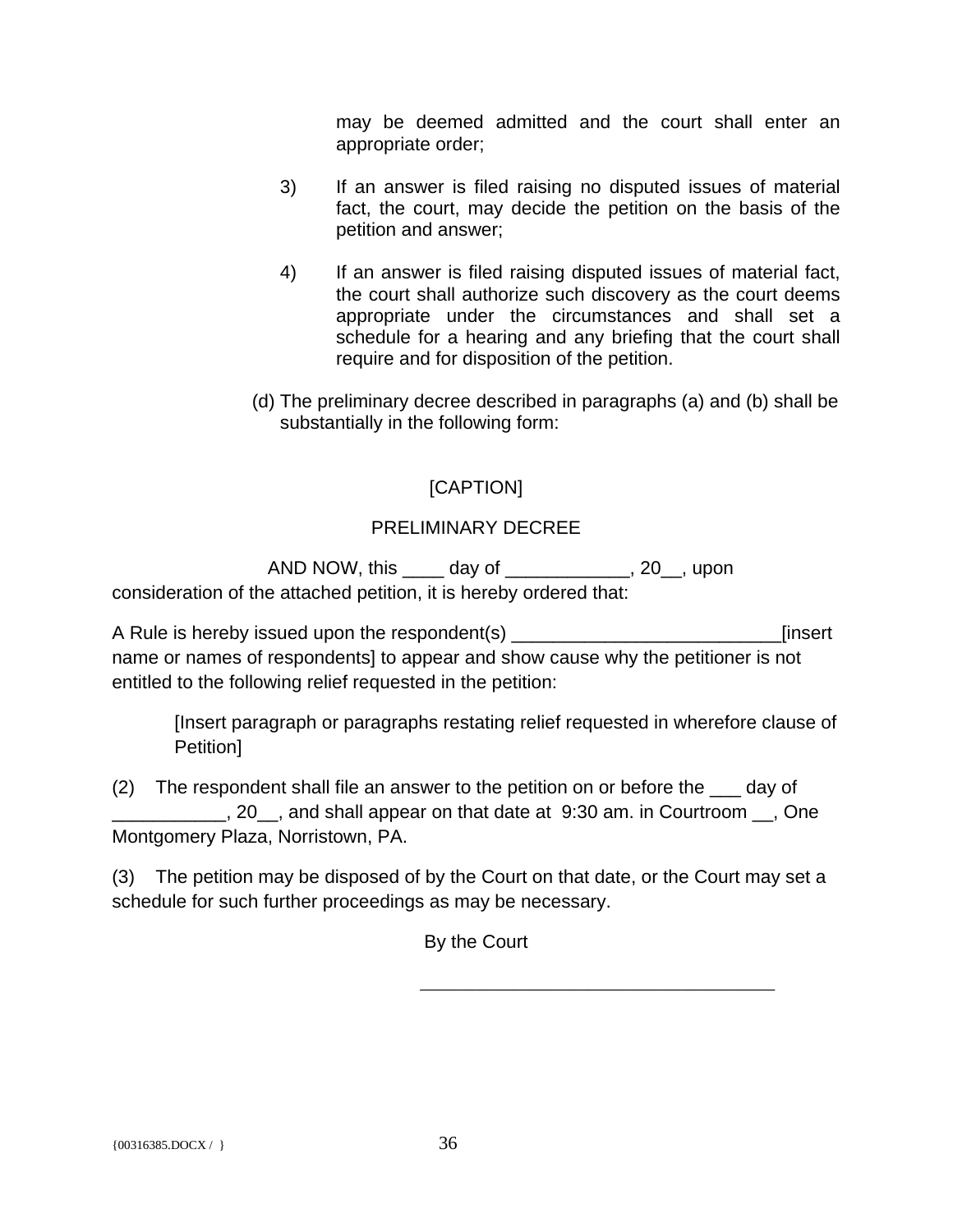### **Part B. Responsive Pleadings**

### **Rule 3.6. Pleadings Allowed After Petition**

Pleadings allowed after the filing of a petition are limited to:

- (a) an answer that can include new matter;
- (b) a reply, if an answer contains new matter;
- (c) preliminary objections to the petition as permitted by Rule 3.9;
- (d) an answer to preliminary objections; and

(e) a petition to join one or more persons as parties to the proceeding and an answer thereto.

**Note:** Rule 3.6 has no counterpart in former Orphans' Court Rules, but is based, in part, on Pa.R.C.P. No. 1017.

**Explanatory Comment:** Any interested party may file a new petition bringing a new issue or dispute before the court or seeking alternative relief in the same trust or estate. Motions are permitted in Orphans' Court Division, and this Rule 3.6 does not prohibit or limit motions practice.

## **Rule 3.7. Time for Filing and Service of Responsive Pleadings**

(a) Unless the court orders otherwise, each interested party identified in the petition, or such interested party's representative identified in the petition, may file a responsive pleading in accordance with these Rules within 20 days of the date of notice or the date of the filing, whichever is later. A party residing outside of the United States shall have 60 days, rather than 20 days, within which to file a responsive pleading to the citation or the petition initiating the proceeding.

(b) A copy of the responsive pleading shall be sent to the petitioner or his or her counsel, if represented, and all interested parties identified in the petition or counsel representing an interested party if so identified in the petition or in a subsequent pleading. A certificate of service, listing the names and addresses of those individuals and entities receiving a copy of the responsive pleading shall be appended to, or filed contemporaneously with, the responsive pleading.

(c) A notice to plead in substantially the form provided in Rule 3.5(b)(1) shall be affixed to the first page of an answer that contains new matter and to the first page of preliminary objections which aver a fact that is not contained in the petition.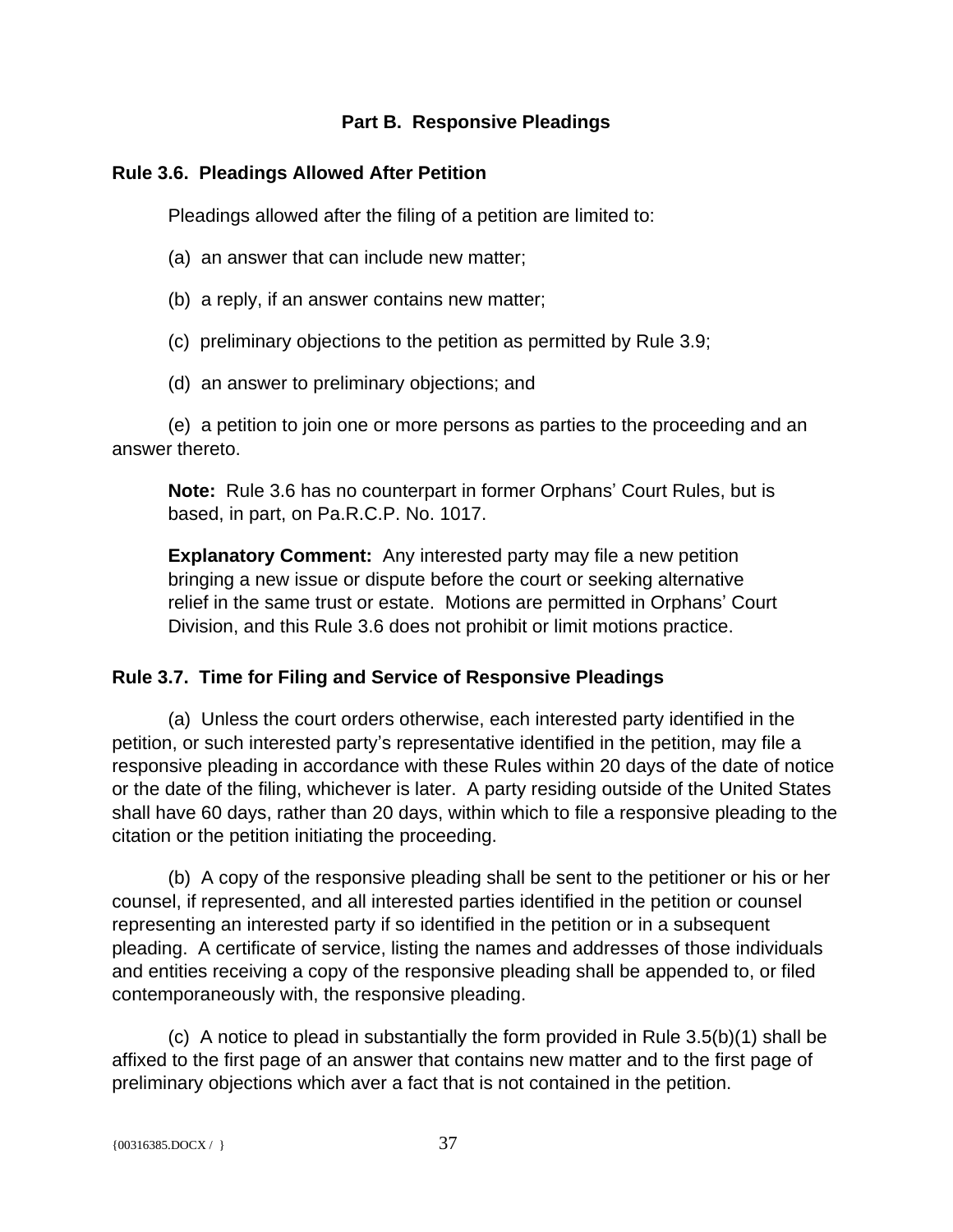(d) Regardless of the residency of any interested party, each subsequent pleading shall be filed within 20 days after service of the preceding pleading, but no pleading need be filed unless the preceding pleading included a notice to plead that complies with the requirements of Rule 3.5(b)(1).

**Note:** Rule 3.7 is new, but is derived from Pa.R.C.P. No. 1026.

**Explanatory Comment:** The court, by local rule, may establish procedures for the disposition of matters after the pleadings are closed.

### **Rule 3.8. Headings of Responsive Pleadings**

All responsive pleadings shall contain a heading identifying the name of the pleading to which it is responding.

**Note:** Rule 3.8 has no counterpart in former Orphans' Court Rules.

### **Rule 3.9. Preliminary Objections**

(a) **General.** Preliminary objections may be filed to any petition by any interested party or the interested party's representative.

(b) **Grounds for Preliminary Objections.** Preliminary objections filed to any petition under the Rules of Chapter III are limited to the following grounds:

(1) lack of jurisdiction over the subject matter of the action or lack of jurisdiction over the person, improper venue, or improper form of service;

(2) failure of a pleading to conform to law or rule of court or inclusion of scandalous or impertinent matter;

(3) insufficient specificity in a pleading;

(4) legal insufficiency of a pleading (demurrer);

(5) lack of standing or lack of capacity to sue, nonjoinder of a necessary party, or misjoinder of a cause of action; and

(6) pendency of a prior action or agreement for alternative dispute resolution.

(c) **Form.** All preliminary objections shall be raised at one time in one pleading, shall state specifically the grounds relied upon, and may be inconsistent.

## (d) **Disposition of Preliminary Objections.**

 ${00316385. \text{DOCX} / }$  38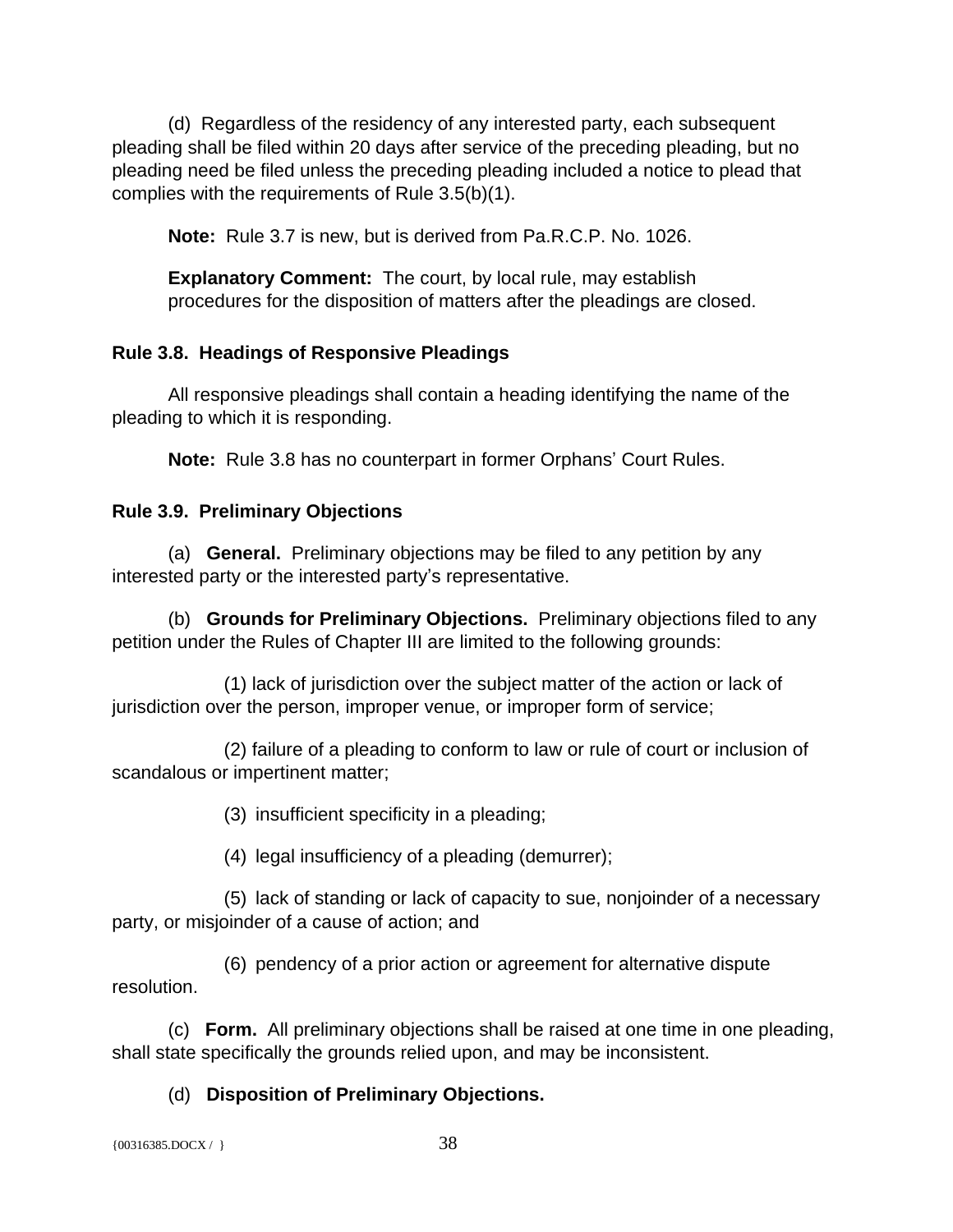(1) A party may file an amended pleading, without consent of any other party and without leave of court, within 20 days after service of the preliminary objections. If a party files an amended pleading, the preliminary objections to the original pleading shall be deemed moot.

(2) In all other instances, the court shall determine promptly all preliminary objections. If an issue of fact is raised, the court shall consider evidence by deposition or otherwise.

# (e) **Pleadings Allowed Subsequent to the Disposition of Preliminary Objections.**

(1) If the preliminary objections are overruled, the party who filed the preliminary objections shall have the right to file an answer within 20 days after entry of the order overruling the preliminary objections or within such other time as the court shall direct.

(2) If the filing of an amended petition or a new petition is allowed or required, it shall be filed within 20 days after entry of the order concerning such amended or new petition or within such other time as the court shall direct.

(3) New preliminary objections may be filed to any amended or new petition in accordance with this Rule.

**Note:** Rule 3.9 has no counterpart in former Orphans' Court Rules, but is derived from Pa.R.C.P. No. 1028.

**Explanatory Comment:** Preliminary objections raising an issue under subparagraphs  $(b)(2)$ ,  $(b)(3)$ ,  $(b)(4)$ , and in some instances  $(b)(1)$ , may be determined from the facts of record so that further evidence is not required. In such situations, the court may summarily decide preliminary objections prior to the filing of an answer.

Preliminary objections raising an issue under subparagraphs (b)(5) and (b)(6), and in some instances (b)(1), cannot be determined from the facts of record. In such situations, if the preliminary objections are not endorsed with a notice to plead in the form required by Rule 3.5(b)(1), no reply will be required under Rule 3.10, and the preliminary objections will be overruled.

Pleadings may be amended only in accordance with subparagraphs (d)(1), (e)(2) or Rule 3.14.

For preliminary objections to Objections to an Account, petition for adjudication/statement of proposed distribution or a notice, *cf.* Rule 2.8(b) for a more limited scope of permitted preliminary objections.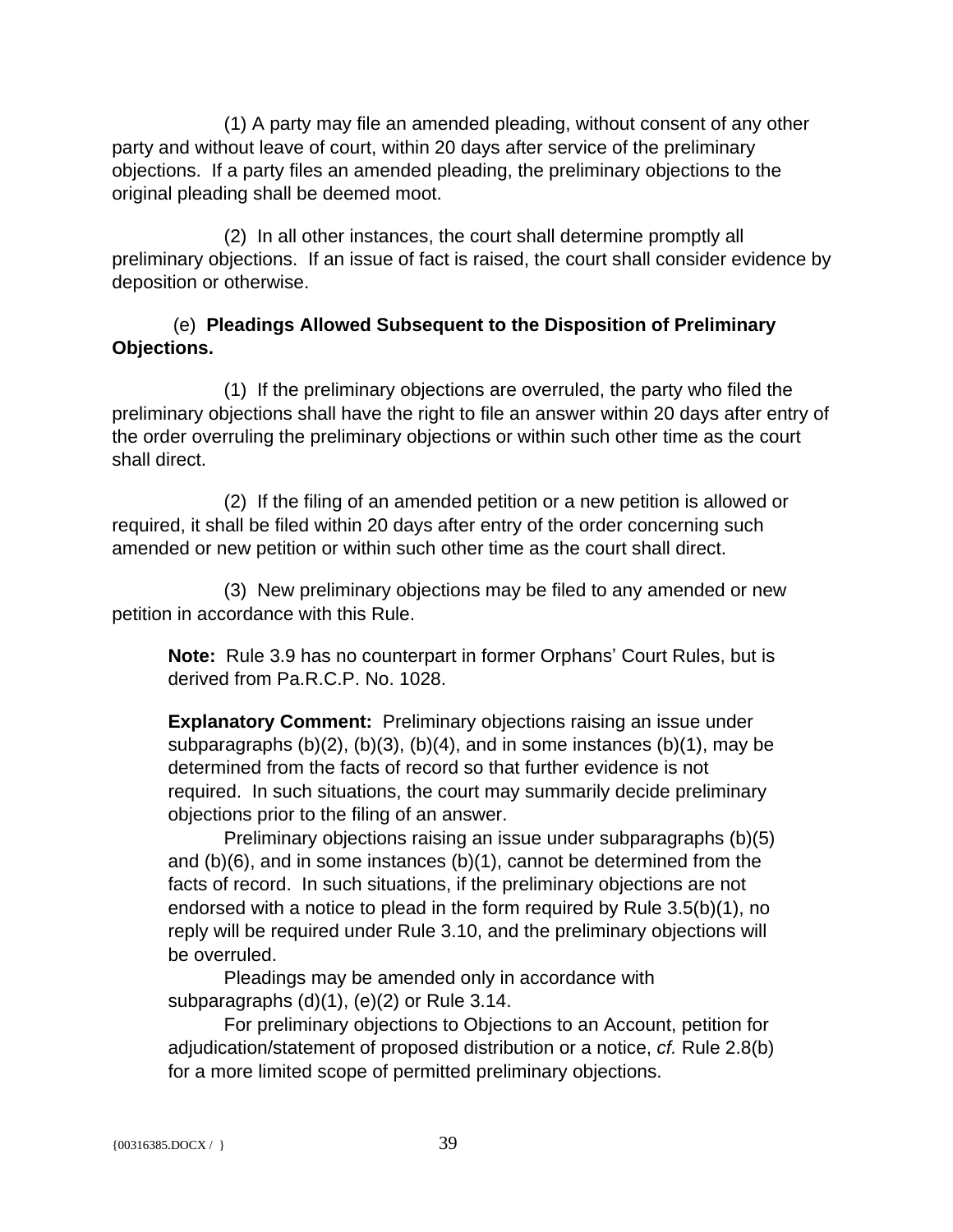### **Local Rule 3.9A. -** *Disposition of Preliminary Objections.*

- (a) At any time after twenty (20) days have passed following the filing of preliminary objections, if no amended petition has been filed, the court may set a schedule for briefing and argument, if necessary, or may rule on the preliminary objections and any answer thereto without argument or briefing.
- (b) Briefs or memoranda of law shall be required only by special order of the court in every case.

#### **Rule 3.10. Denials; Effect of Failure to Deny**

(a) A responsive pleading shall admit or deny each averment of fact in the preceding pleading or any part thereof. Admissions and denials in a responsive pleading shall refer specifically to the paragraph in which the averment admitted or denied is set forth. A party denying only a part of an averment shall specify so much of it as is admitted and shall deny the remainder.

 (b) Averments in a pleading to which a responsive pleading is required are admitted when not denied specifically or by necessary implication. A general denial or a demand for proof, except as provided by subparagraph (c) of this Rule, shall have the effect of an admission.

(c) A statement by a party that after reasonable investigation the party is without knowledge or information sufficient to form a belief as to the truth of an averment shall have the effect of a denial.

(d) Averments in a pleading to which no responsive pleading is required shall be deemed to be denied.

(e) A responsive pleading shall be signed by counsel, or if not represented by counsel, then by all the respondents in accordance with Rule 3.12. A responsive pleading that admits or denies any averment of fact shall be verified by at least one of the respondents in accordance with Rule 3.13.

**Note:** Rule 3.10 has no counterpart in former Orphans' Court Rules, but is derived from Pa.R.C.P. No. 1029.

**Explanatory Comment:** Reliance on subparagraph (c) does not excuse a failure to admit or deny a factual allegation when it is clear that the respondent must know whether a particular allegation is true or false. *Cf. Cercone v. Cercone*, 386 A.2d 1, 4 (Pa. Super. 1978).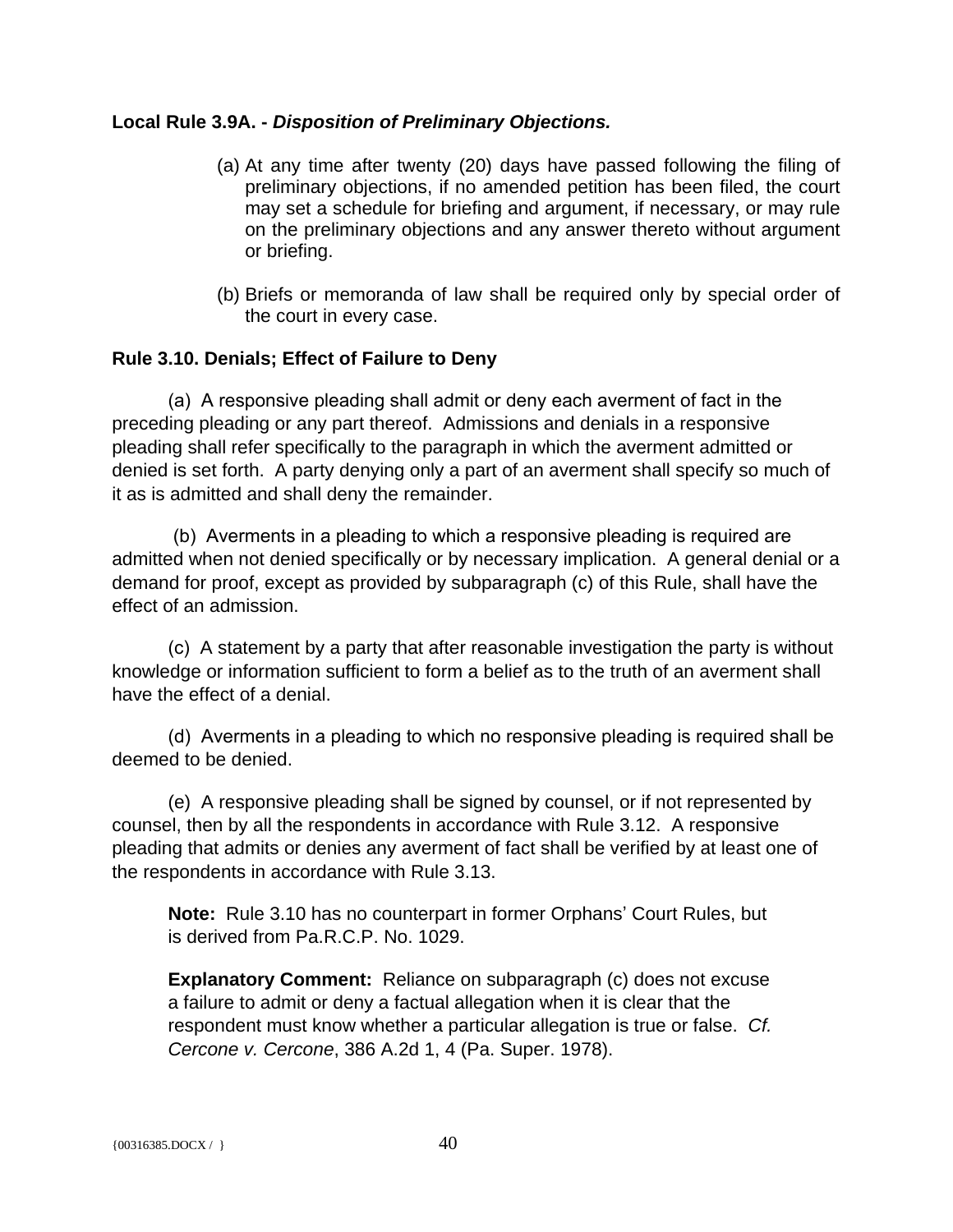#### **Rule 3.11. Answer with New Matter**

All applicable affirmative defenses shall be pleaded in the answer under the heading ''New Matter.'' A party may set forth as new matter any other material facts that are not merely denials of the averments of the preceding pleading.

**Note:** Rule 3.11 has no counterpart in former Orphans' Court Rules, but is derived from Pa.R.C.P. No. 1030.

### **Part C. Pleadings in General**

## **Rule 3.12. Signing**

(a) Counsel who has entered an appearance for a party pursuant to Rule 1.7(a) shall sign every pleading and any brief or memorandum of law and shall include counsel's name and address. A party not represented by any counsel of record shall sign every pleading and any brief or memorandum of law and shall include the party's name, an address where legal paper may be served, and a telephone number.

(b) If the legal paper includes a facsimile telephone number and/or email address, that party or his or her counsel agrees to accept service of legal paper by transmission of a facsimile copy or by electronic transmission.

(c) By signing a legal paper, the party and counsel are subject to Pa.R.C.P. Nos. 1023.1 through 1023.4. The court has authority to impose sanctions and grant relief in accordance with Pa.R.C.P. No. 1023.4.

**Note:** Rule 3.12 has no counterpart in former Orphans' Court Rules, but subparagraphs (a) and (b) are derived from Pa.R.C.P. No. 1025. Rule 3.12(c) is based upon Pa.R.C.P. No. 1023.1 *et seq*.

**Explanatory Comment:** The Explanatory Comments appearing after Pa.R.C.P. Nos. 1023.1 and 1023.4 are fully incorporated by reference herein.

## **Rule 3.13. Verification**

(a) Every pleading shall be verified, averring as true every fact not appearing of record in the action or containing a denial of fact based upon the signer's personal knowledge or information and belief. A pleading may be verified upon personal knowledge as to a part and upon information and belief as to the remainder. The signer need not aver the source of the information or expectation of ability to prove the averment or denial at the trial.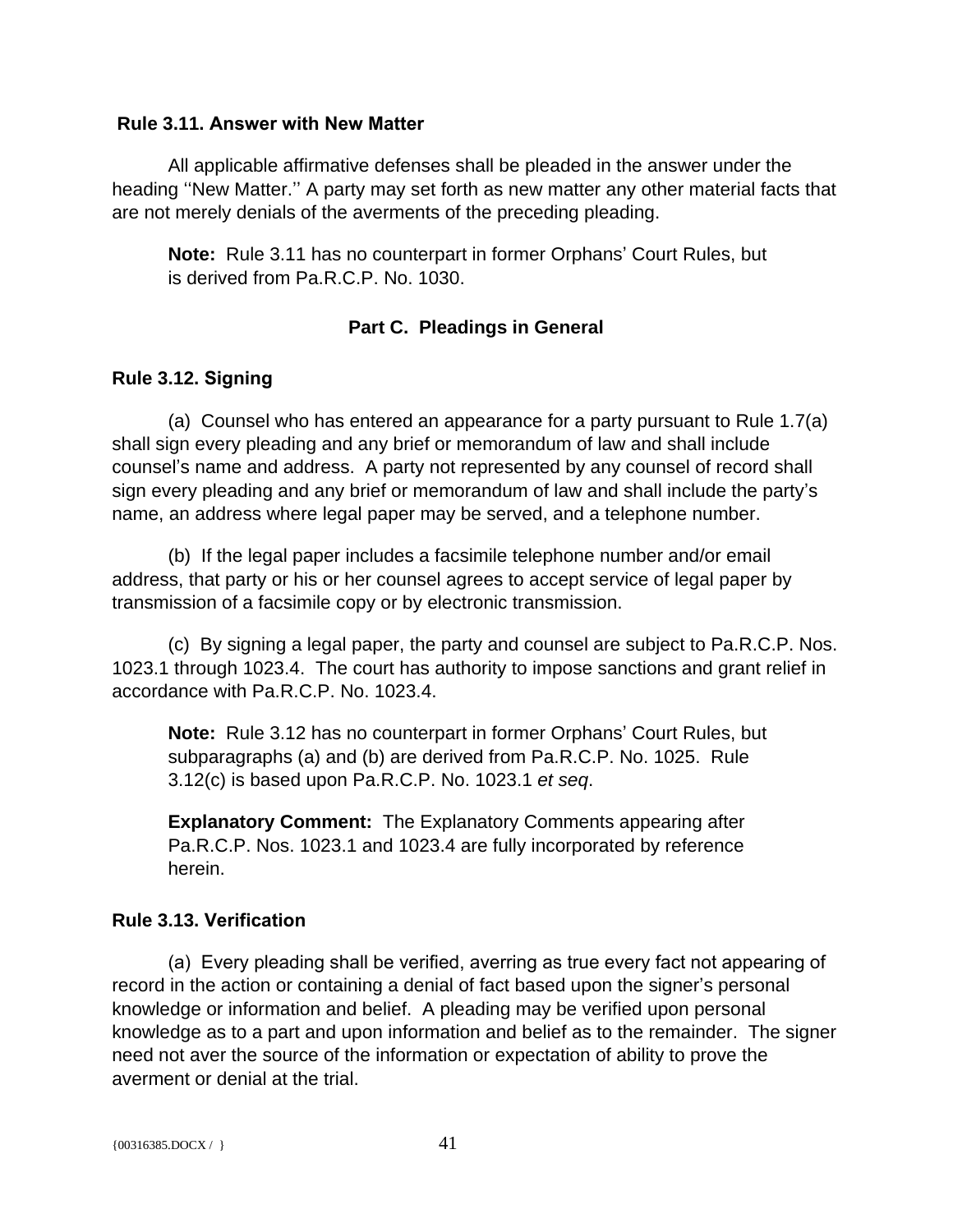(b) If a pleading contains averments that are inconsistent in fact, the verification shall state that the signer has been unable after reasonable investigation to ascertain which of the inconsistent averments, specifying them, are true but that the signer has knowledge or information sufficient to form a belief that one of them is true.

(c) The verification shall be made by one or more of the parties filing the pleading unless all the parties (1) lack sufficient knowledge or information, or (2) are outside the jurisdiction of the court and the verification of none of them can be obtained within the time allowed for filing the pleading. In such cases, the verification may be made by any person having sufficient knowledge or information and belief and shall set forth the source of the person's information as to matters not stated upon his or her own knowledge and the reason why the verification is not made by a party.

**Note:** Rule 3.13 has no counterpart in former Orphans' Court Rules, but is derived from Pa.R.C.P. No. 1024.

### **Rule 3.14. Amendment**

A party may amend a pleading pursuant to Rule 3.9(d)(1), or at any other time, either by written consent of all other parties filed with the clerk or by leave of court. The amended pleading may aver transactions or occurrences that have happened before or after the filing of the original pleading. An amendment may be made to conform the pleading to the evidence offered or admitted.

**Note:** Rule 3.14 has no counterpart in former Orphans' Court Rules, but is derived from Pa.R.C.P. No. 1033.

**Explanatory Comment:** Rule 3.9(d)(1) provides for amending a pleading after the filing of preliminary objections.

### **Rule 3.15. Pleading More Than One Cause of Action; Alternative Pleadings**

(a) More than one cause of action may be stated in a pleading. Each cause of action shall be stated in a separate count, preceded by a heading, and the count shall name the parties to that cause of action and shall contain a separate request for relief.

(b) Causes of action and defenses may be pleaded in the alternative.

**Note:** Rule 3.15 has no counterpart in former Orphans' Court Rules, but is derived from Pa.R.C.P. No. 1020.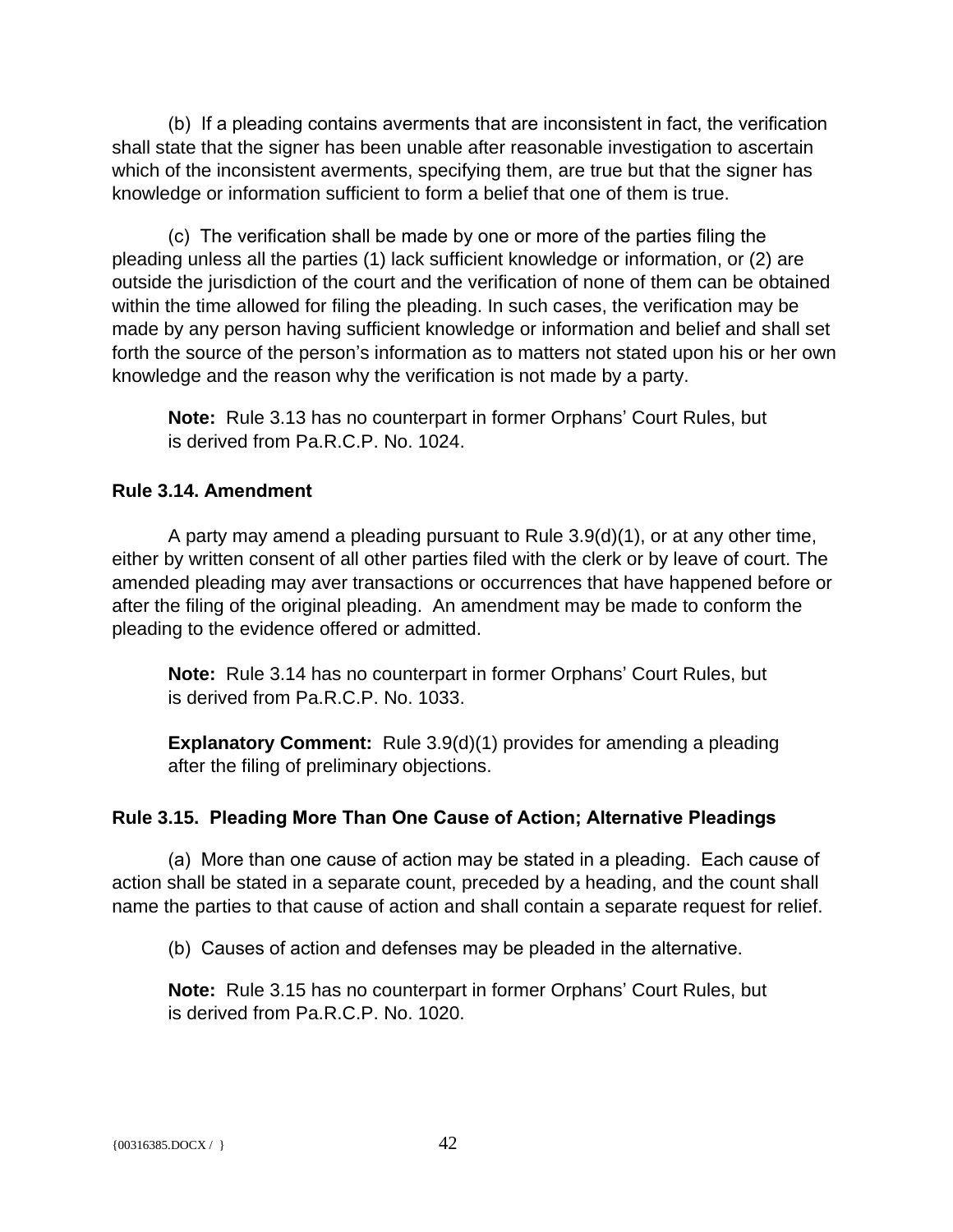[This is an entirely new chapter.]

## **CHAPTER IV. FORMAT AND SERVICE OF LEGAL PAPER BY PARTIES AND COURT; ELECTRONIC FILING**

### **Rule 4.1. Format of All Legal Paper**

All legal paper filed with the clerk must conform to the following requirements:

(a) The document shall be on  $8\frac{1}{2}$  inch by 11 inch paper.

(b) The document shall be prepared on white paper (except for dividers and similar sheets) of good quality.

(c) The text must be double spaced, but quotations more than two lines long may be indented and single-spaced. Margins must be at least one inch on all four sides.

(d) The lettering shall be clear and legible and no smaller than point 12. The lettering shall be on only one side of a page, except that exhibits and similar supporting documents may be double-sided.

**Note:** Rule 4.1 has no counterpart in former Orphans' Court Rules, but is derived from Pa.R.C.P. No. 204.1.

**Explanatory Comment:** Rule 4.1 governing the format of legal paper is modeled after Pa.R.C.P. No. 204.1 and thus is substantively identical to Pa.R.A.P. No. 124(a) and Pa.R.Crim.P. 575(C). *See* Explanatory Comment to Pa.R.C.P. No. 204.1. The goal is to foster uniformity in the formatting of legal paper filed in all judicial tribunals, regardless of the level of court or division of court; this uniformity, in turn, will promote the objective of the unified judicial system under the Constitution of 1968 and facilitate the statewide practice of law.

## **Rule 4.2. Citation or Notice to Individuals and Entities**

(a) **To individuals.** Whenever a citation under Rule 3.5(a) is to be served or notice under Rule 2.5 or Rule 3.5(b) is to be given to an individual:

(1) If the individual is *sui juris*, or if the individual has reached the age of 18 and is believed to be incapacitated (under the provisions of Chapter 55 of Title 20), but for whom no guardian is known to have been appointed by a Pennsylvania court or by the court of any other jurisdiction (including a guardian *ad litem* with respect to the matter at issue), then such notice or citation shall be provided:

```
{00316385. \text{DOCX} / } 43
```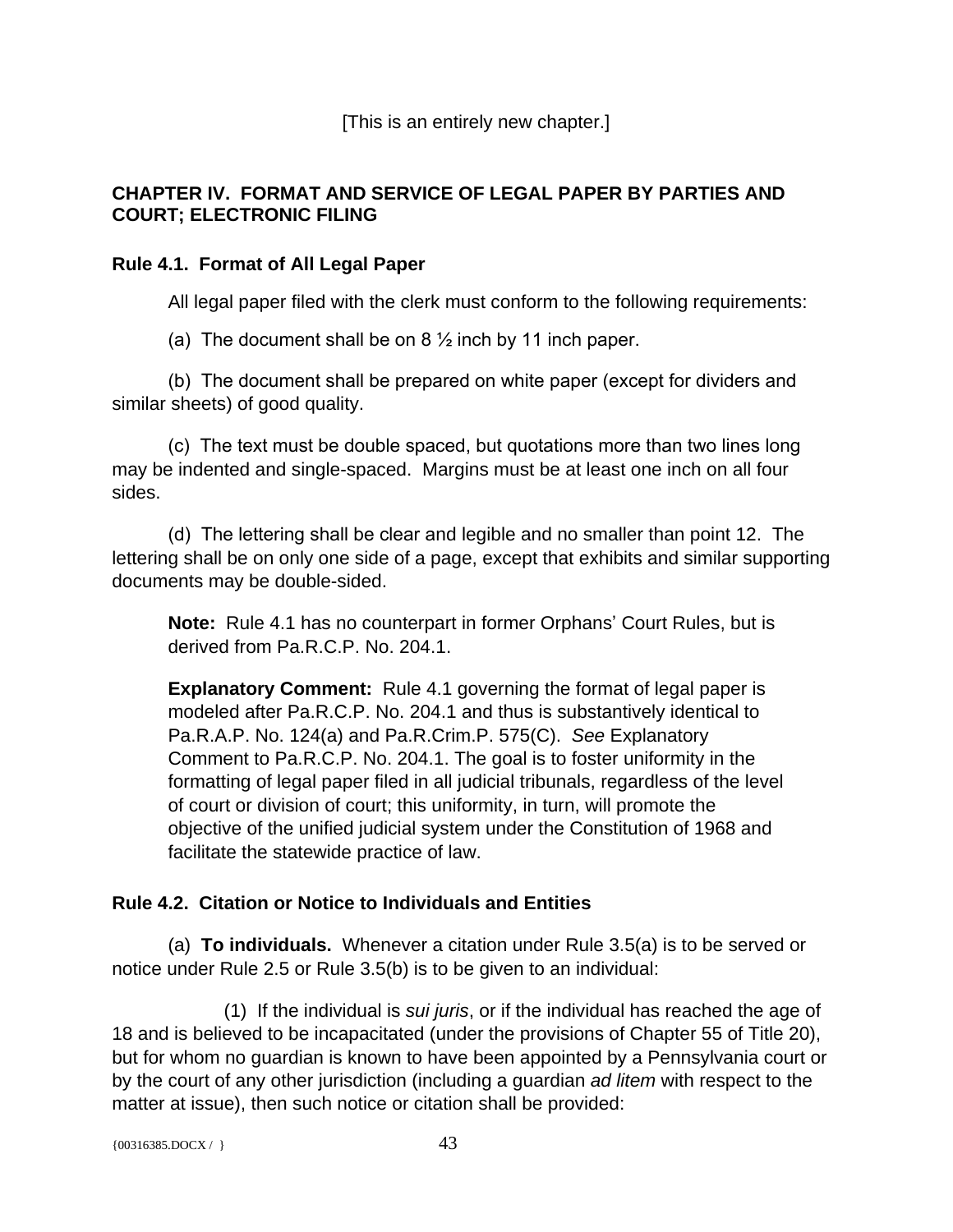(i) to the individual; or

(ii) if the individual will be represented with respect to the matter at issue by a representative under the provisions of 20 Pa.C.S. §§ 7721 – 7726, then such notice or citation may instead be provided to such representative, including notice as required by 20 Pa.C.S. § 7725 that each such representative may decline to act as a representative for the *sui juris* individual.

(2) If the individual is not *sui juris*, or is unborn, unknown or unascertained, then such notice or citation shall be provided to such individual's representative with respect to the matter at issue under the provisions of 20 Pa.C.S. §§ 751(6) or 7721 – 7726, including notice required by 20 Pa.C.S. § 7725 that each such representative may decline to act as a representative for the individual; provided, however, that if a guardian or trustee *ad litem* has been appointed to represent such individual by the court having jurisdiction over the matter at issue, then such notice or citation shall also be provided to the guardian or trustee *ad litem*.

(b) **To entities.** Whenever a citation under Rule 3.5(a) is to be served or notice under Rule 2.5 or Rule 3.5(b) is to be given to an entity, then such citation or notice shall be provided:

(1) to the entity through the entity's duly authorized representative; or

(2) if the entity will be represented with respect to the matter at issue by a representative under the provisions of 20 Pa.C.S. §§ 7721 – 7726, then such notice or citation may instead be provided to such representative, including notice as required by 20 Pa.C.S. § 7725 that each such representative may decline to act as a representative for the entity.

(c) **Counsel.** If counsel has entered an appearance on behalf of an individual, entity or representative who would otherwise receive notice or a citation as provided under subparagraphs (a) and (b) of this Rule, then such notice or citation shall instead be given to counsel, except as provided in Rule 2.5(b) wherein the notice must be given to both counsel and the individual, entity or representative.

(d) **Additional service or notice.** Notwithstanding the foregoing, if the court having jurisdiction over the matter determines that the representation is or might be inadequate, then the court may in its discretion direct to whom a citation or notice shall be provided.

**Note:** Rule 4.2 is derived from former Rule 5.2, but has been substantially modified to address virtual representation under 20 Pa.C.S. § 751(6) generally and representation in "trust matters" pursuant to 20 Pa.C.S. § 7721 *et seq*. *Cf*. Rule 2.5(b) for different requirements that the notice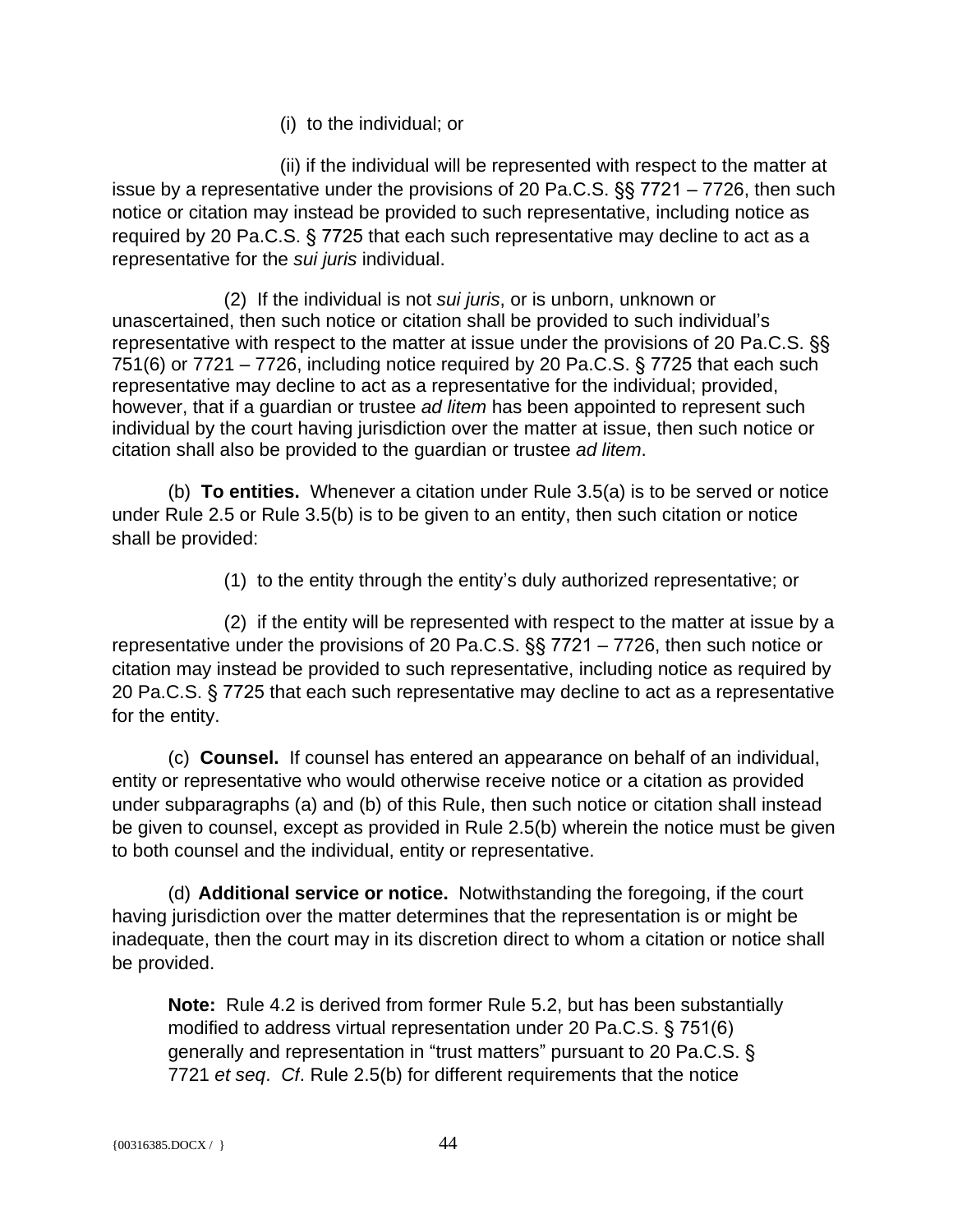must be mailed to the individual or entity and to counsel representing such individual or entity.

### **Rule 4.3. Service of Legal Paper Other than Citations or Notices**

(a) Copies of all pleadings, and any brief or memorandum of law in connection therewith, other than notices served pursuant to Rule 2.5 or citations served pursuant to Rule 3.5(a), filed in an action or served upon any party to an action shall be served upon every other party to the action. This service shall be made:

(1) by handing, or mailing by first-class United States mail, postage prepaid, a copy to, or leaving a copy for, each party at the address of the party's counsel of record listed on an entry of appearance or prior pleading of the party, or at such other address as a party may agree;

(2) by transmitting a facsimile copy to the party's counsel of record as provided by subparagraph (c); or

(3) by electronic transmission as provided in subparagraph (d).

(b) If there is no attorney of record,

(1) Service shall be made by handing a copy to the party or by mailing a copy to, or leaving a copy for, the party at the address listed on an entry of appearance or prior pleading or at the residence or place of business of the party, or by transmitting a facsimile copy as provided by subparagraph (c) or by electronic transmission as provided in subparagraph (d).

(2) If such service cannot be made, service shall be made by leaving a copy at, or mailing a copy to, the last known address of the party to be served.

(c) (1) A facsimile copy may be served if the parties agree thereto or if a facsimile telephone number is included on an entry of appearance or other legal paper previously filed with the court in the action.

(2) A facsimile copy shall begin with a facsimile cover sheet containing:

(i) the name, firm, address, telephone number, of both the party making service and the party served;

(ii) the facsimile telephone number of the party making service and the facsimile telephone number to which the facsimile copy was transmitted;

(iii) the title of the legal paper served; and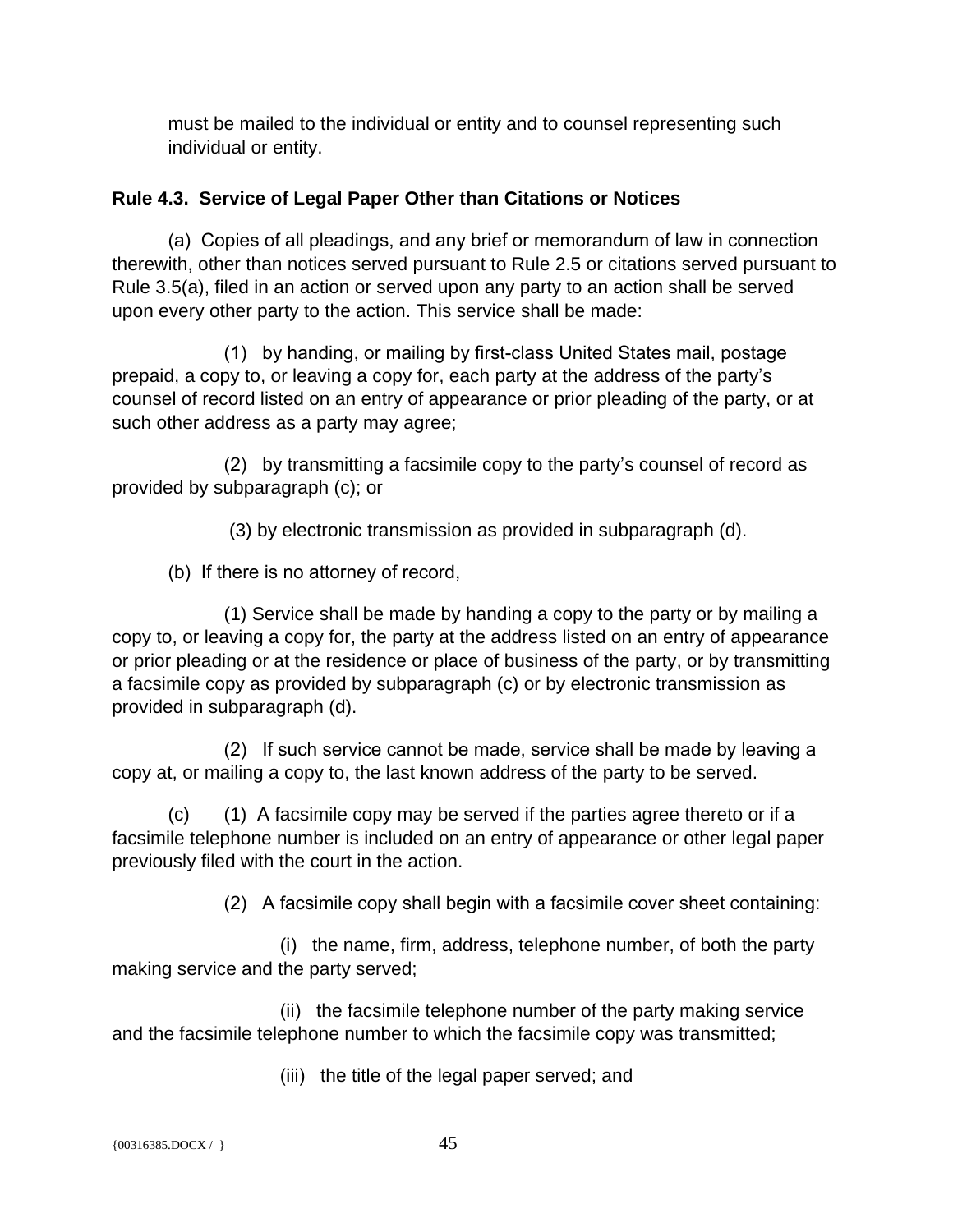(iv) the number of pages transmitted.

(d)Service may be effected by electronic transmission if the parties agree thereto or if an email address is included on an entry of appearance or other legal paper previously filed with the court in the action.

(e) Service by mail is complete upon mailing, and service by facsimile is complete when transmission is confirmed.Electronic service is complete when the legal paper is sent to the recipient's email address, or when the recipient is notified by email that a legal paper affecting the recipient has been filed and is available for review on the court's website.

**Note:** Most of Rule 4.4 has no counterpart in former Orphans' Court Rules, but is based on Pa.R.C.P. No. 440 with modifications. Subparagraph (d) of this Rule is identical to former Rule 3.7(h)(2); it merely has been reformatted and relocated to this Chapter IV.

**Explanatory Comment:** The Notes and Explanatory Comment appearing after Pa.R.C.P. No. 440 are fully incorporated by reference herein. Service of legal papers as provided in Rule 4.3 can occur even if the local judicial district has not implemented electronic filing.

### **Rule 4.4. Charities – Notice to the Attorney General**

(a) In every court proceeding involving or affecting a charitable interest with the exception hereinafter set forth, at least 20 days advance written notice thereof shall be given to the Attorney General of the Commonwealth at the principal office in Harrisburg, Pennsylvania, or to a deputy of the Attorney General designated for such purpose for the judicial district in which the proceeding is pending. The notice shall include or be accompanied by such of the following as may be appropriate:

(1) the caption of the case;

(2) a description of the nature of the proceeding;

(3) the date, time and place when the matter is to be heard by the court to the extent then known;

(4) the name of the decedent, settlor, incapacitated person or minor, if not disclosed by the caption;

(5) a copy of the will or other instrument creating the charitable interest;

(6) the name and address of any specific charity which may be affected by the proceeding;

```
\{00316385.DOCX / \} 46
```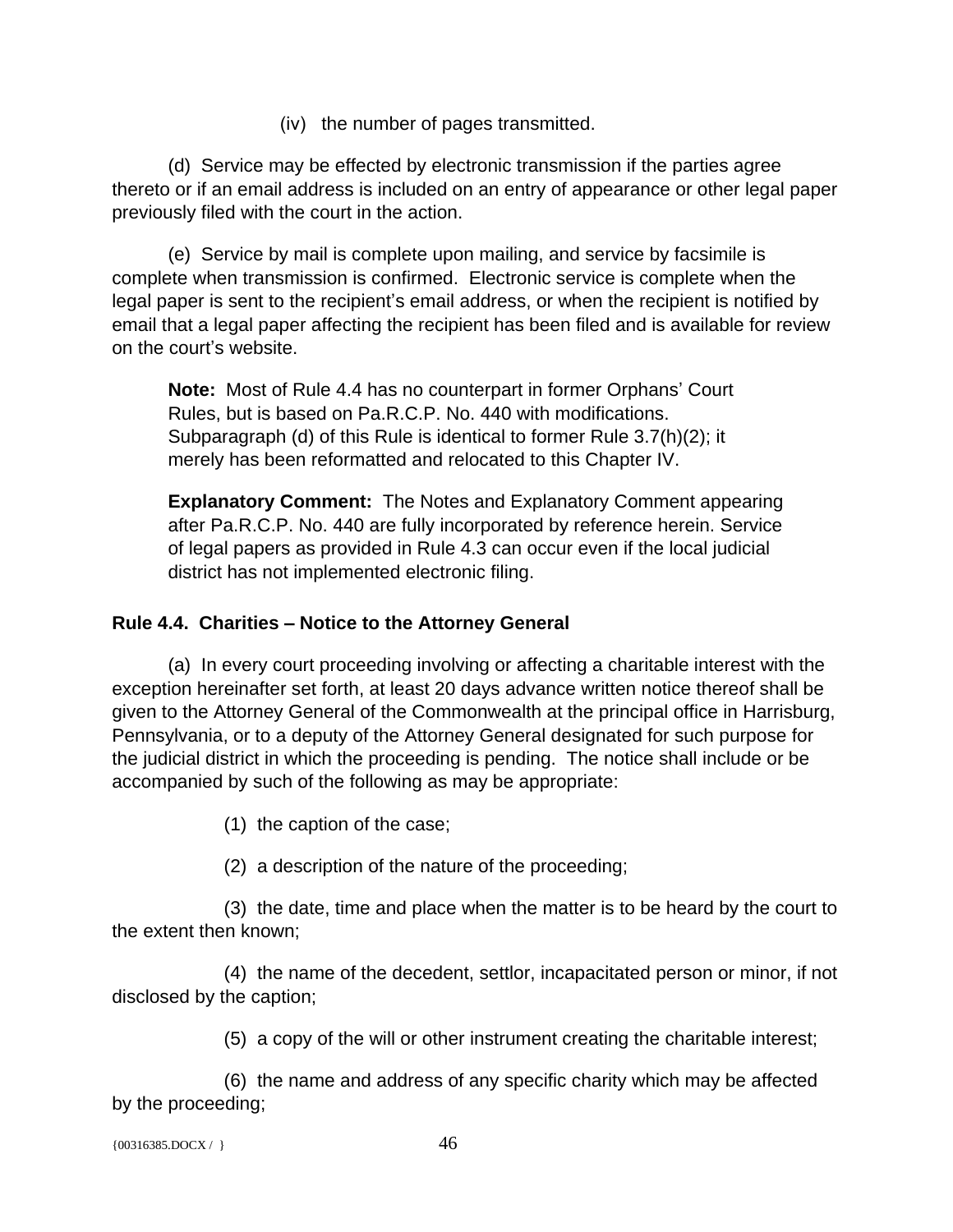(7) if the charitable interest is a present interest, a description and the approximate market value of that interest;

(8) if the charitable interest is a future interest and the estimated present value of the charity's future interest in the property exceeds \$25,000, a brief description thereof including the conditions precedent to its vesting in enjoyment and possession, the names and ages of persons known to have interests preceding such charitable interest, and the approximate market value of the property involved;

(9) a description of any unresolved claim and any material question of interpretation or distribution likely to be submitted for adjudication which may affect the value of the charitable interest;

(10) the names and addresses of all fiduciaries;

(11) the name and address of counsel for each fiduciary;

(12) the name and address of counsel for any charity who has received notice or has appeared for the charity and the name of the charity which counsel represents; and

(13) a copy of an Account if the proceeding involves an Account and if the charity is any one of the following:

(i) a residuary beneficiary, including as a beneficiary of a residuary

trust;

(ii) a pecuniary legatee in an amount greater than \$25,000; or

(iii) a pecuniary legatee where the bequest has not and will not be

paid in full.

(b) Proof of service of the above notice or an acknowledgment of such notice received from the Attorney General or a deputy of the Attorney General shall be filed with the clerk in every proceeding involving a charitable interest prior to the entry of any decree.

(c) Unless the court directs otherwise, no notice to the Attorney General or a deputy of the Attorney General shall be required with respect to a pecuniary legacy to a charity in the amount of \$25,000 or less which has been or will be paid in full.

**Note:** Rule 4.4 is substantively identical to former Rule 5.5.

**Explanatory Comment:** See Appendix (OC-06) for form of notice under this Rule.

 ${00316385.DOCX / }$  47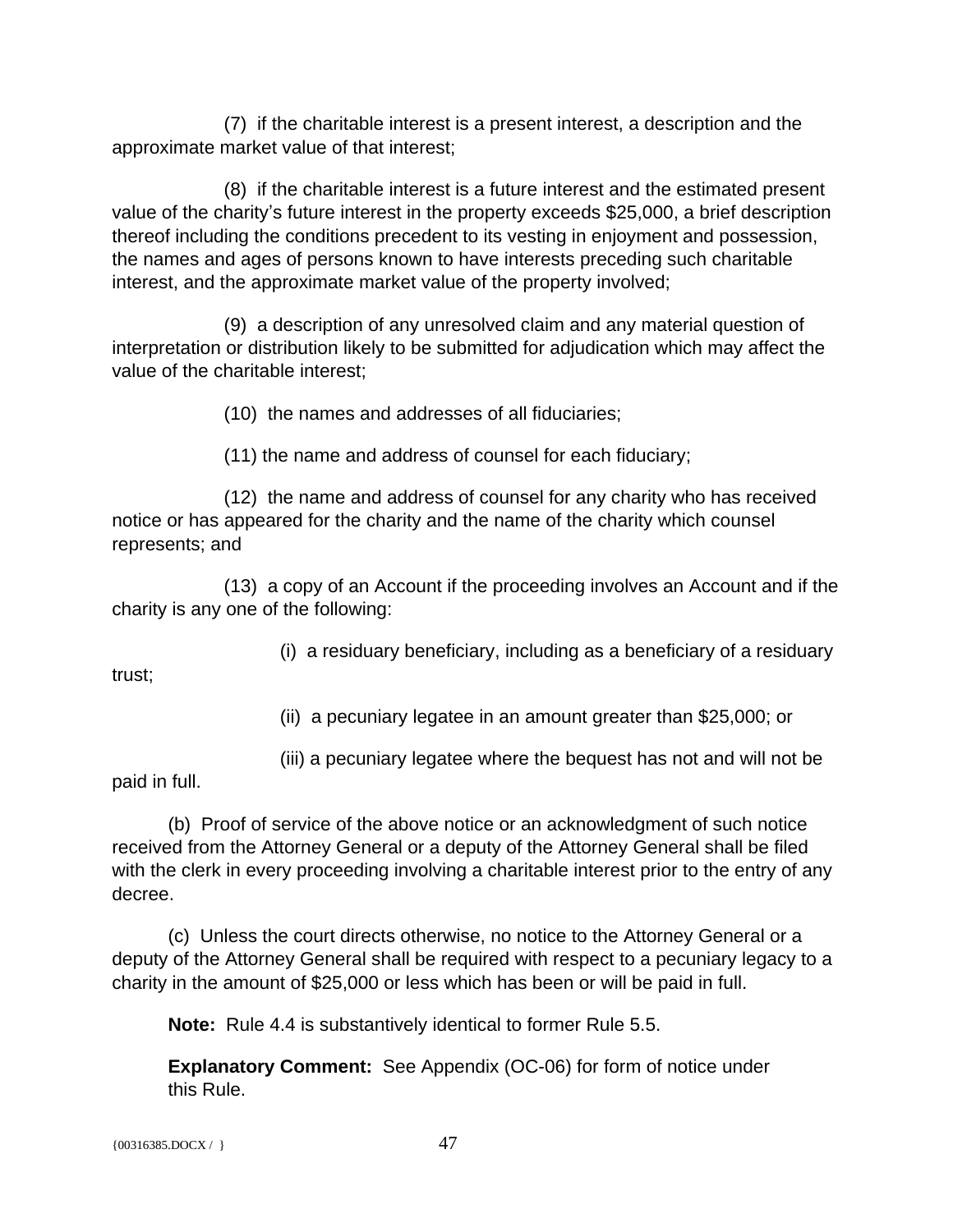### **Rule 4.5. Service of Legal Paper by Court and Clerk.**

(a) The clerk and the court may serve all notices, opinions, and orders via electronic means where any one of the following has occurred:

(1) the parties have agreed to receipt of legal paper by electronic transmission;

(2) the underlying legal paper related to the notice, opinion or order was electronically filed; or

(3) an email address appears on an entry of appearance or other legal paper previously filed with the clerk in the action.

(b) The clerk and the court may serve all notices, opinions, and orders by facsimile in accordance with Rule 4.3(c).

**Note:** Rule 4.5 is based upon former Rule 3.7(i); it has been reformatted and relocated to this Chapter IV.

**Explanatory Comment:** This Rule 4.5 differs from its counterpart in former Rule 3.7(i) in several respects: first, this Rule permits the clerk and court to serve not only notices, but also opinions and orders, via electronic means as well as by facsimile; and second, it provides that the clerk and court are able to send notices, opinions, and orders via electronic means if the underlying legal paper was filed electronically. Service from the court and clerk as provided in Rule 4.5 can occur even if the local judicial district has not implemented electronic filing.

## **Rule 4.6. Notice of the Date of Entry of an Adjudication or Court Order on the Docket**

(a) The clerk shall immediately give written notice of the entry of an adjudication or court order in a particular matter to each party's counsel of record or, if unrepresented, to each party. The notice shall include a copy of the adjudication or court order.

(b) The clerk shall note in the docket the date when notice was given to the party or to his or her counsel under subparagraph (a) of this Rule.

**Note:** Rule 4.6 has no counterpart in former Orphans' Court Rule, but is derived from Pa.R.C.P. No. 236.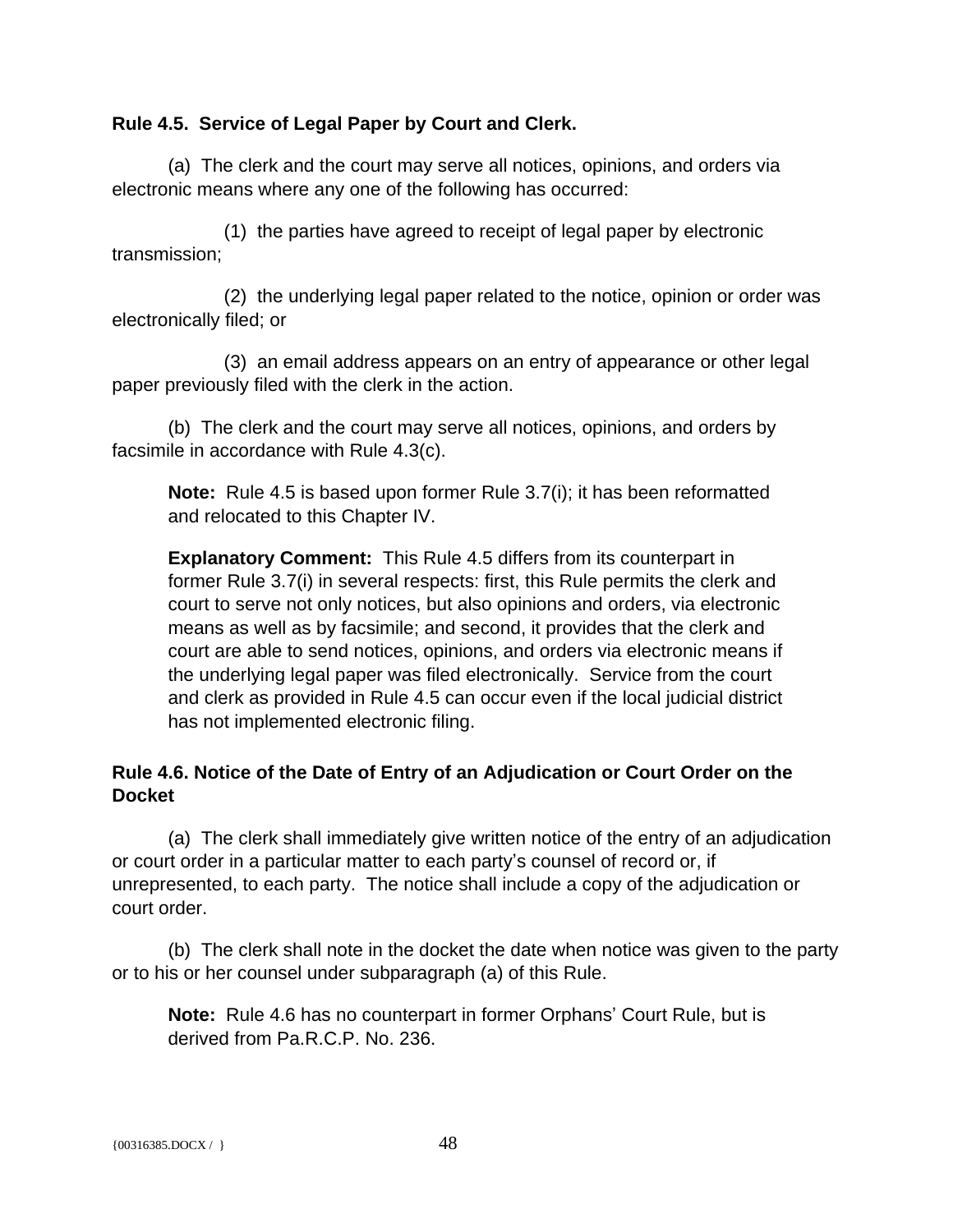## **Rule 4.7. Electronic Filing**

(a) **Authorization for Electronic Filing**. A court may permit or require electronic filing of legal paper. Any court that implements electronic filing shall establish procedures governing such filing by local rule, which shall not be inconsistent with the procedures set forth herein.

### (b) **Electronic Filing of Legal Paper**.

(1) If implemented by court, a filing party may file a legal paper with the clerk by means of electronic filing.

(2) Any party may require the filing party to file the original of a legal paper or exhibit by filing a notice to file with the clerk and serving a copy of the notice upon the filing party. The filing party shall file the specified document with the clerk within 14 days after service of the notice. The court for any reason may direct any party to file the original of a legal paper or exhibit with the clerk within the time specified in the order. Upon disposition of the matter before the court, an original document may be returned to the party who filed it or retained by the court, as the court may determine.

## (c) **Signature, Verification and Retention of Legal Paper**.

(1) The original legal paper shall be properly signed, and where required,

verified.

(2) The electronic filing of a legal paper constitutes a certification by the filing party that the original document was signed, and where applicable, verified.

(3) Unless retained by the court, the filing party shall maintain the original of all documents so certified, together with any exhibits filed, for 5 years after the final disposition of the case.

## (d) **Website and Filing Date**.

(1) The court shall designate a website for the electronic filing of legal paper. A user name and password shall be issued to authorized users.

(2) The court shall provide electronic filing access at all times. The time and date of the filing shall be that registered by the court's computer system.

(3) The court shall provide, through its website, an acknowledgement from the clerk that the filing has been processed. Such acknowledgement shall include the date and time of filing in a form which can be printed for retention by the filing party.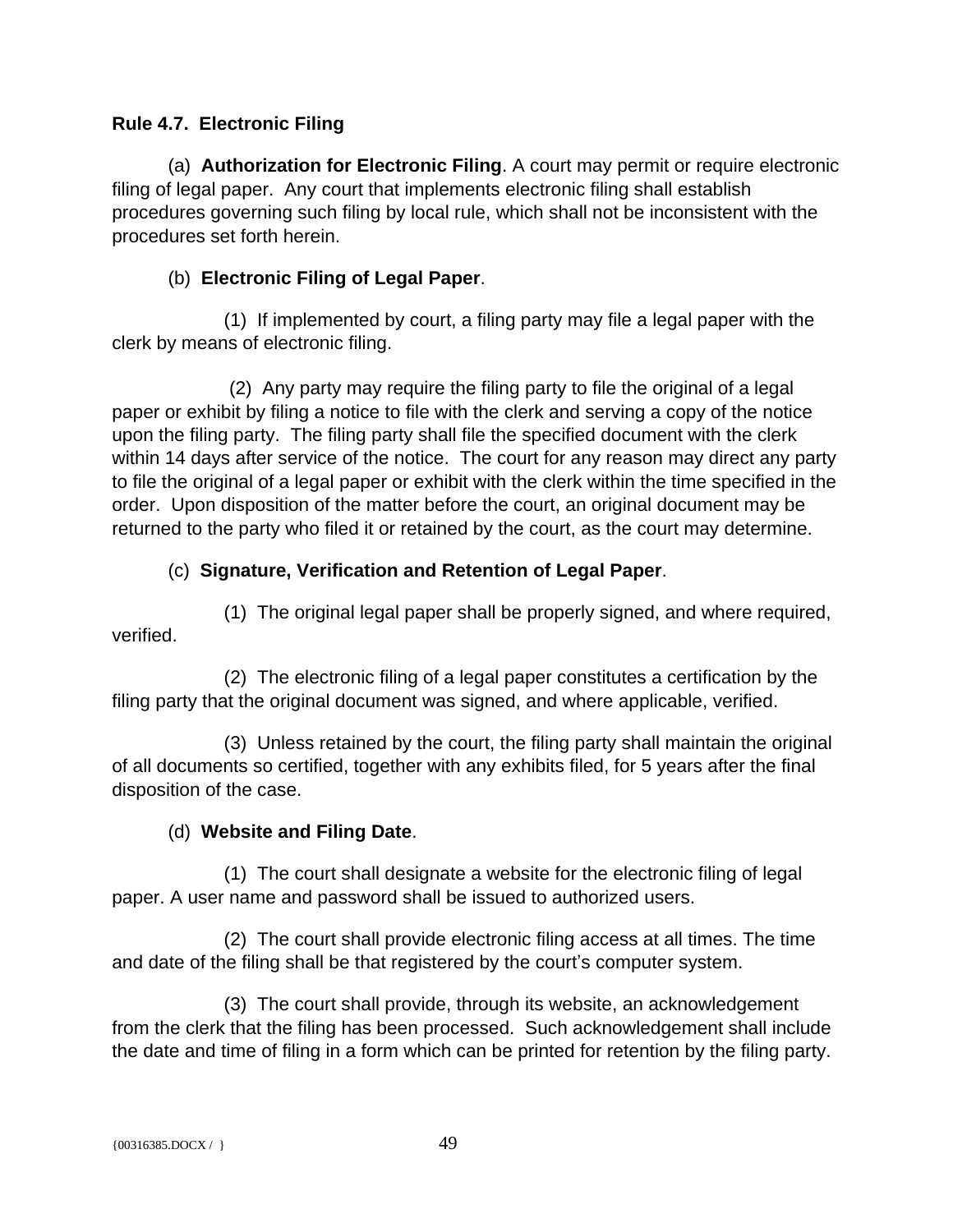(e) **Delay in Filing**. A filing party shall be responsible for any delay, disruption, or interruption of electronic transmission, and for the legibility of the document electronically filed, except for delays caused by the failure of the court's website. The filing party may petition the court to resolve any dispute concerning an alleged failure of the court's website.

# (f) **Fees***.*

(1) A filing party shall pay the fee for electronically filing a legal paper as provided by the court.

(2) The court may assess an additional automation fee for each legal paper electronically filed which shall be used for the development, implementation, maintenance, and training in the use of the court's electronic filing system and other related uses.

**Note:** Rule 4.7 is substantively identical to former Rule 3.7, but has been relocated to Chapter IV of these Rules.

**Explanatory Comment:** This Rule is designed as a general enabling mechanism by which local judicial districts can, if they so choose, implement electronic filing. Implementation procedures not inconsistent with this Rule will be determined by local rules of court.

Those jurisdictions which require e-filing must also provide the necessary technical assistance to those parties who lack the capacity to electronically file legal paper.

Nothing in this Rule is intended to change the procedural requirements of Orphans' Court practice, as embodied in the statutes and rules of court. Rather, this Rule is intended to facilitate the delivery of legal paper to the court and the parties, as well as to reduce record management burdens in the office of the clerk. The terms "electronic filing," "filing party," and "legal paper" are defined in Rule 1.3.

The court may, from time to time, modify the approved electronic filing system to take into consideration the costs and security of the system and the maintenance of electronic data and images.

# **Local Rule 4.7 A. -** *Electronic Filing of Legal Papers*

(a) *Authorization for Electronic Filing*. Effective January 6, 2014, the Clerk of the Orphans' Court of Montgomery County shall accept all legal papers and exhibits either by paper filing or by electronic filing through the Clerk of the Orphans' Court of Montgomery County Electronic Filing System ("Electronic Filing System").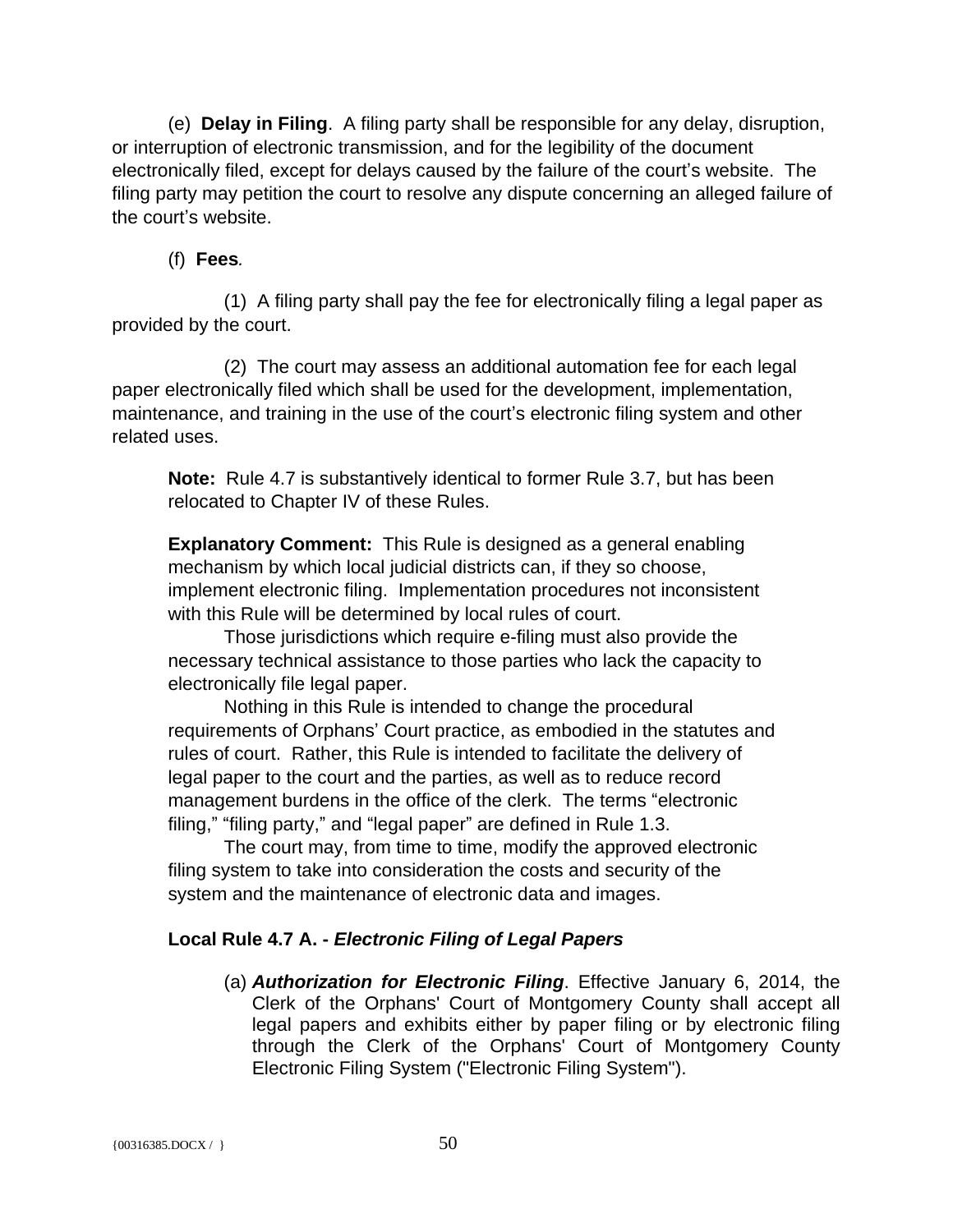### (b) *Electronic Filing of Legal Paper*.

- 1) Format of legal papers. Legal papers and exhibits to be filed by electronic filing shall be filed in portable document format (.pdf or "PDF"). Any legal paper submitted to the Clerk of the Orphans' Court as a paper filing shall be converted to PDF and the Clerk of the Orphans' Court shall maintain the legal paper in PDF format.
- 2) Original legal papers. The Clerk of the Orphans' Court may return the original legal paper to the filing party, for retention by the filing party as required by Pennsylvania Supreme Court Orphans' Court Rule 4.7(c) (3), provided that the Clerk of the Orphans' Court shall maintain a complete and accurate paper copy of every legal paper filed in the Clerk of the Orphans' Court file.
- 3) Exhibits. Each exhibit to a legal paper shall be filed as a separate PDF document but as part of the same docket entry filed electronically, each exhibit shall be uploaded by the filing party as a separate PDF document, associated with the same filing as the legal paper. If a paper filing, each exhibit shall be entered on the docket by the Clerk of the Orphans' Court as a separate PDF document as part of the same docket entry as the legal paper.
- 4) Subsequent filing. A party filing a legal paper that is responsive to or related to an earlier filed legal paper in the same matter shall specify the 'Suffix number' (which can be found in the third column on the electronic docket), date and title of the prior legal paper at the time of filing the subsequent legal paper; the suffix number shall be provided either on the Orphans' Court Cover Sheet or in the Electronic Filing System.

### (c) *Signature, Verification and Retention of Legal Paper.*

- 1) The original signature page or pages of any document filed electronically shall be retained by the filing party as required by Supreme Court Orphans' Court Rule 4.7(c) and shall be produced upon request the court.
- 2) The electronic filing of any legal paper that is required to be verified or signed (including, but not limited to a consent, waiver, joinder, settlement agreement or stipulation), acts as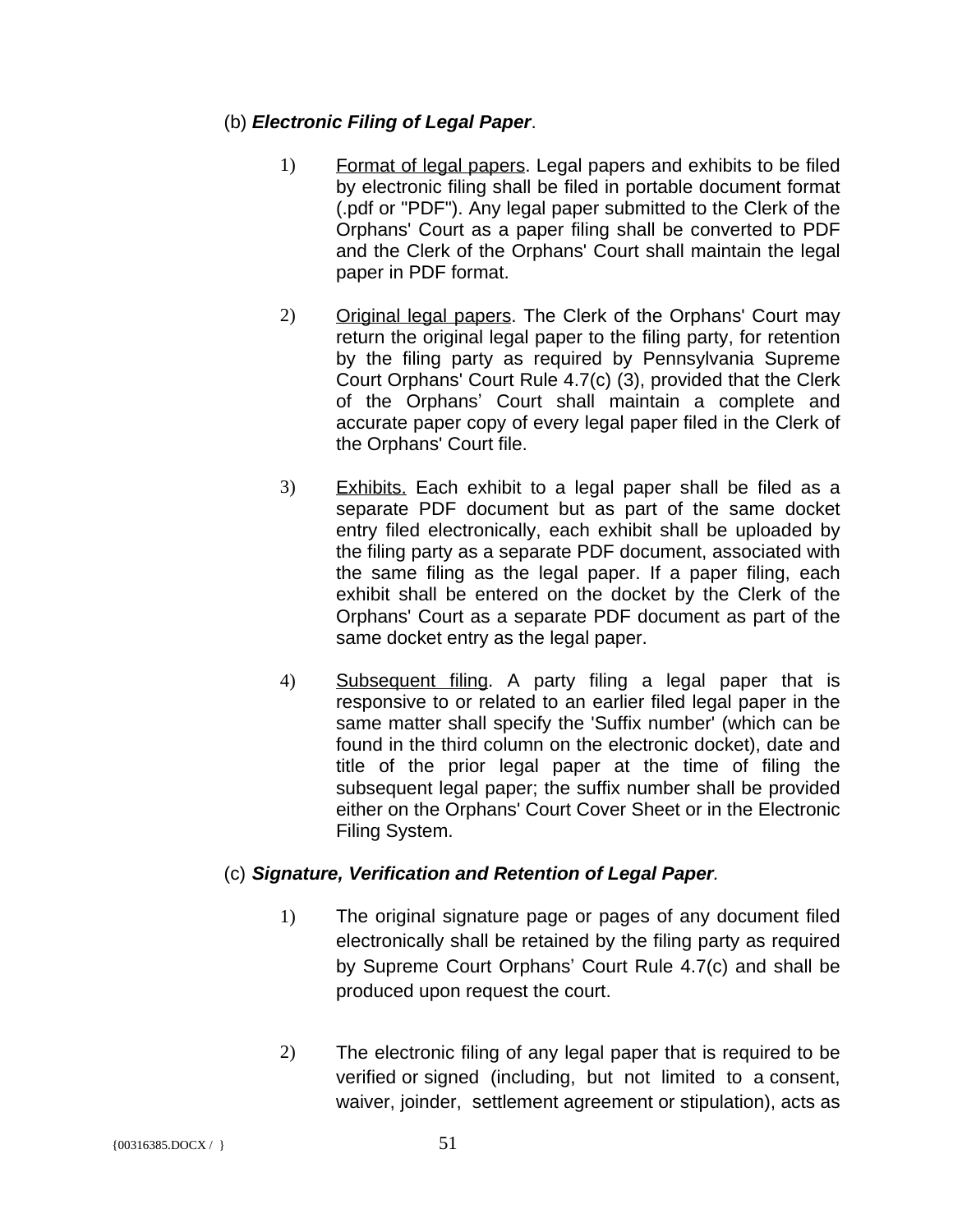certification by the filing party that a paper copy of the filing was properly signed by attorneys and parties, in all places necessary, and where applicable, that the legal paper has been verified, and that the filing party has retained the signed original.

### (d) *Website, Access to Website and Filing Date.*

- 1) Website. All legal papers to be filed electronically shall be filed through the Clerk of the Orphans' Court Electronic Filing System which shall be accessible through the website of Montgomery County County Courts, https://www.courtsapp.montcopa.org/ROWEfiling or at such other website as may be designated from time to time.
- 2) Access to Website. To obtain access to the Electronic Filing System, counsel and any unrepresented party must register with a User Name and Password and must provide a valid email address to which official notices will be sent, and must expressly consent to the receipt of official notices, orders and decrees from the Clerk of the Orphans' Court at the email address or addresses provided.
- 3) Access available at all times. As required by the Supreme Court Orphans' Court Rule 4.7(d)(2), the Clerk of the Orphans' Court shall provide electronic filing access at all times.
- 4) Acknowledgement of Receipt of E-filing. Upon receipt of a legal paper through the Electronic Filing System, the Clerk of the Orphans' Court shall provide the filing party with an electronic acknowledgement that includes the date and time that the legal paper was received by the Electronic Filing System. This receipt does not constitute acceptance (see paragraph 5, below).
- 5) Notification of Acceptance or Rejection of Filing. Upon review, the Clerk of the Orphans' Court will promptly notify the filing party either that the legal paper was accepted for filing or that the legal paper was rejected and the reason for rejection.

### (e) *Intentionally omitted.*

(f) *Fees*. The Clerk of the Orphans' Court will accept for payment of all filing fees the following credit and debit cards: American Express,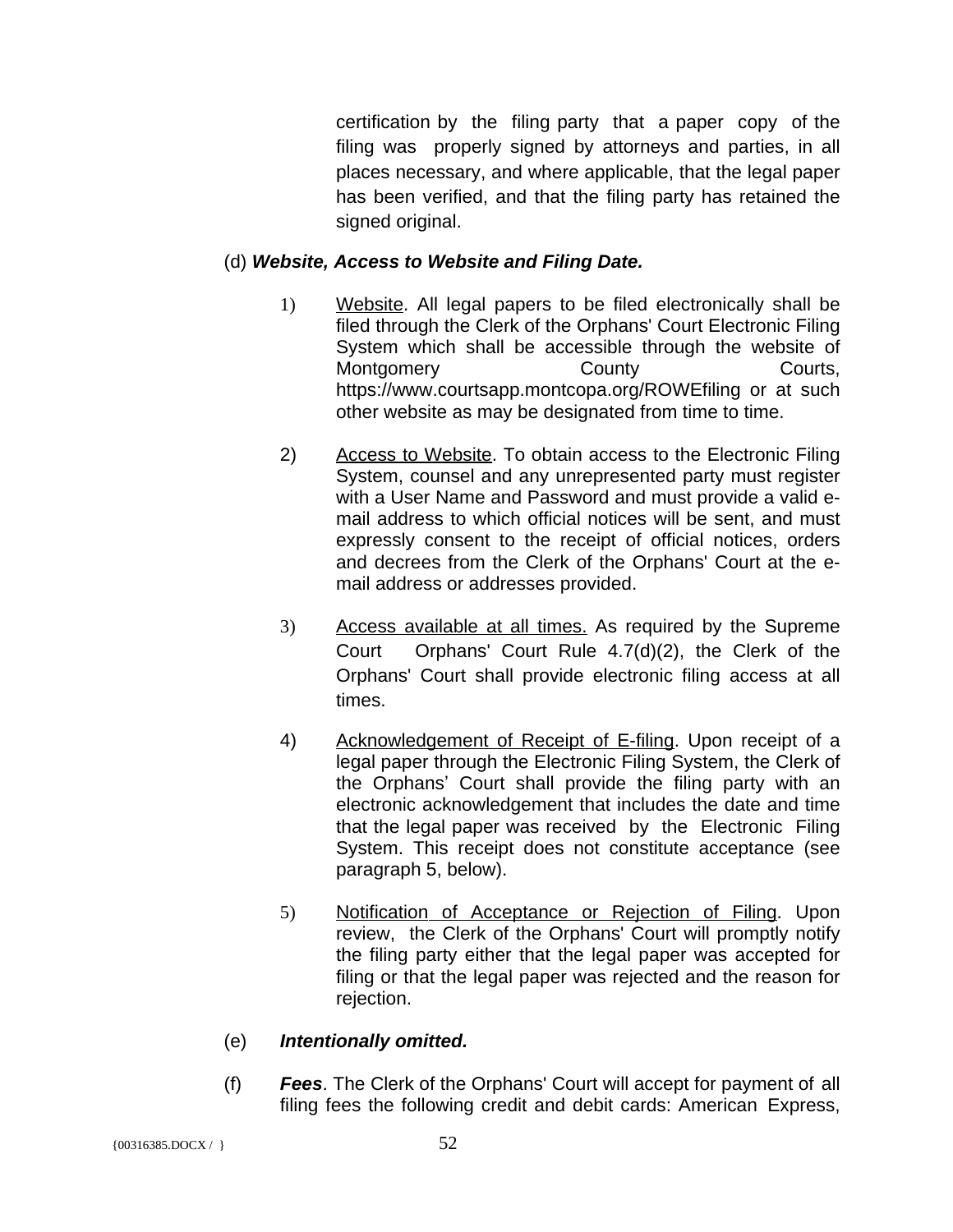Discover, MasterCard and Visa.

- (g) *Required redaction*. Unless required by an applicable law, rule or order of court, any party or non-party filing a legal paper, as defined in Supreme Court Orphans' Court Rule 1.3, with the Clerk of the Orphans' Court must redact identifying information appearing in the legal paper filed, including in any attachments or exhibits thereto, as follows:
	- 1) An individual's social security number or taxpayer identification number (other than the social security number of a deceased individual);
	- 1) An individual's date of birth, provided that the filing may include the year of an individual's birth; provided that any filing related to a guardianship of a minor's person or estate or approval of a minor's compromise may include the date of birth of the minor;
	- 2) With respect to any financial account number, including but not limited to any bank account, investment account, or credit card account, the account number must be redacted, as well as any PIN, password or other number used to secure such account, provided that the filing may include the last four digits of the account number;
	- 3) The court may, for good cause shown in a specific case, order that additional information must be redacted from any filing, including but not limited to the home street address or driver's license number of a specified individual or the names of minor children;
	- 4) The court may order the person making a redacted filing to file, in addition, an unredacted copy under seal; and
	- 5) Where the court has permitted a filing to be made under seal, the court may later unseal the filing and may order the filing party to redact the filing at that time.
	- 6) The responsibility for redacting the identifying information rests with the party or non-party making the filing and his or her counsel and the party or non-party will be responsible for certifying to the Clerk of the Orphans' Court that this Rule has been complied with. Documents will not be reviewed by the Clerk of the Orphans' Court for compliance with this Rule.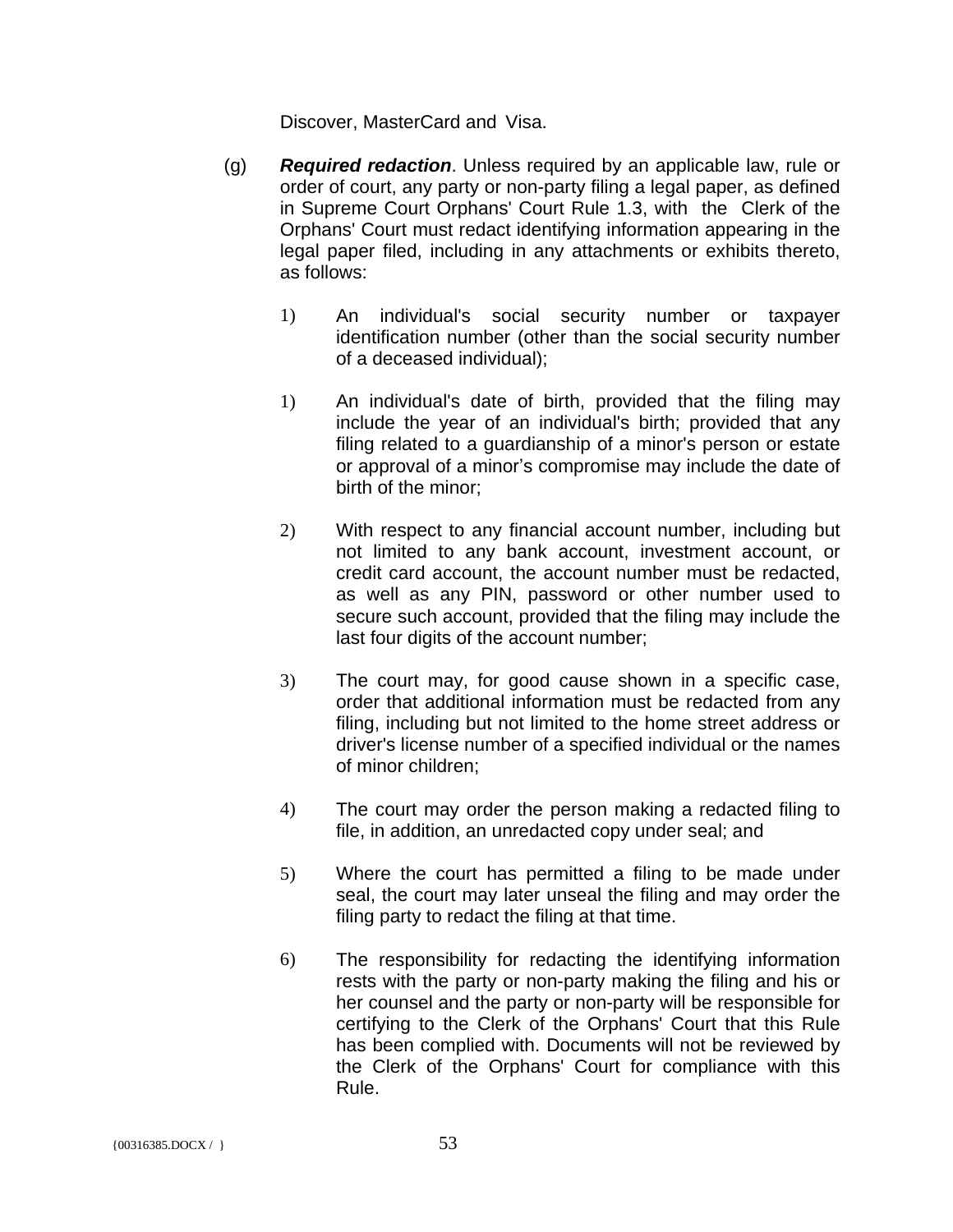- 7) This rule shall not prevent a filer from providing information to the Clerk of the Orphans' Court required by the Electronic Filing System, including, for example, the social security number of a decedent or personal representative, provided that the information shall be redacted from all attached PDF documents.
- 8) Any information required to be redacted under this rule, or by court order, shall not be entered in the ''Docket Text" field by the filing party during electronic filing.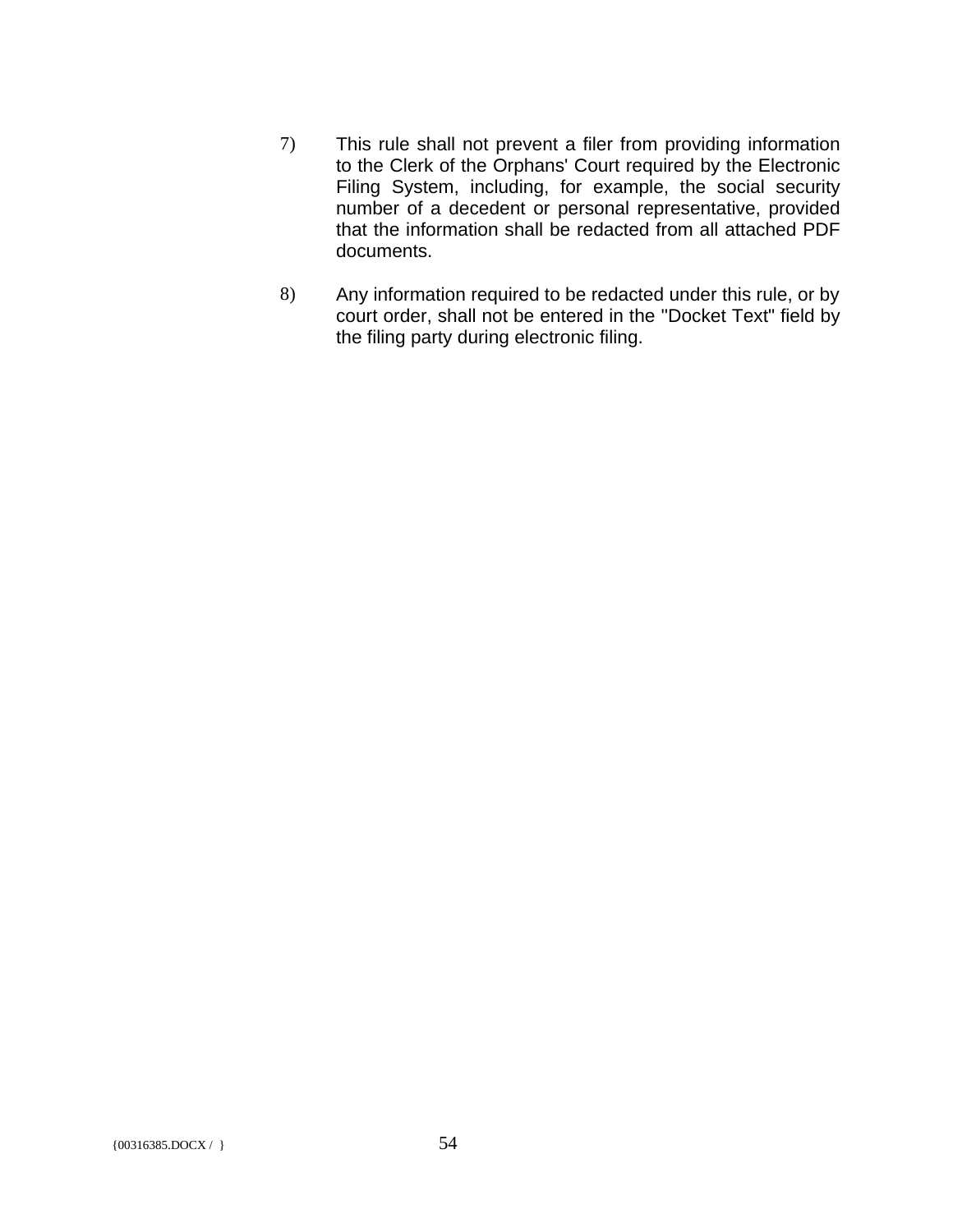[This is an entirely new chapter.]

### **CHAPTER V. RULES GOVERNING SPECIFIC TYPES OF PETITIONS Rule 5.1. Declaratory Judgment**

(a) **Commencement of Action.** An action for declaratory judgment shall be commenced by petition and citation directed to the interested parties.

(b) **Contents of Petition.** In addition to the requirements provided by the Rules in Chapter III, the petition shall contain sufficient averments to entitle petitioner to the declaratory relief requested under the Pennsylvania Declaratory Judgments Act, 42 Pa. C.S. § 7531 *et seq*., including:

(1) a concise statement of the facts relied upon to justify a declaratory judgment proceeding;

(2) the question of law, if any, with respect to which declaratory relief is requested;

- (3) identity of all interested parties; and
- (4) a prayer for the relief desired.

(c) **Exhibits.** A copy of the will, trust, other governing instrument, or any other document to be construed shall be attached to the petition as an exhibit.

**Note:** Rule 5.1 has no counterpart in former Orphans' Court Rules, but is based upon Philadelphia Local Rule 1.2.P.

## **Rule 5.2. Family Exemption**

(a) **Contents of Petition.** In addition to the requirements provided by the Rules in Chapter III, a petition for a family exemption shall set forth the following:

(1) facts establishing a *prima facie* right of the petitioner to the exemption;

(2) whether allowance of the claim is being requested prior to the confirmation or audit of the Account;

(3) a description of the property claimed; and

(4) if the exemption is claimed from real estate and a valuation has not been agreed upon by all interested parties, the nomination of two appraisers for appointment by the court to appraise the same.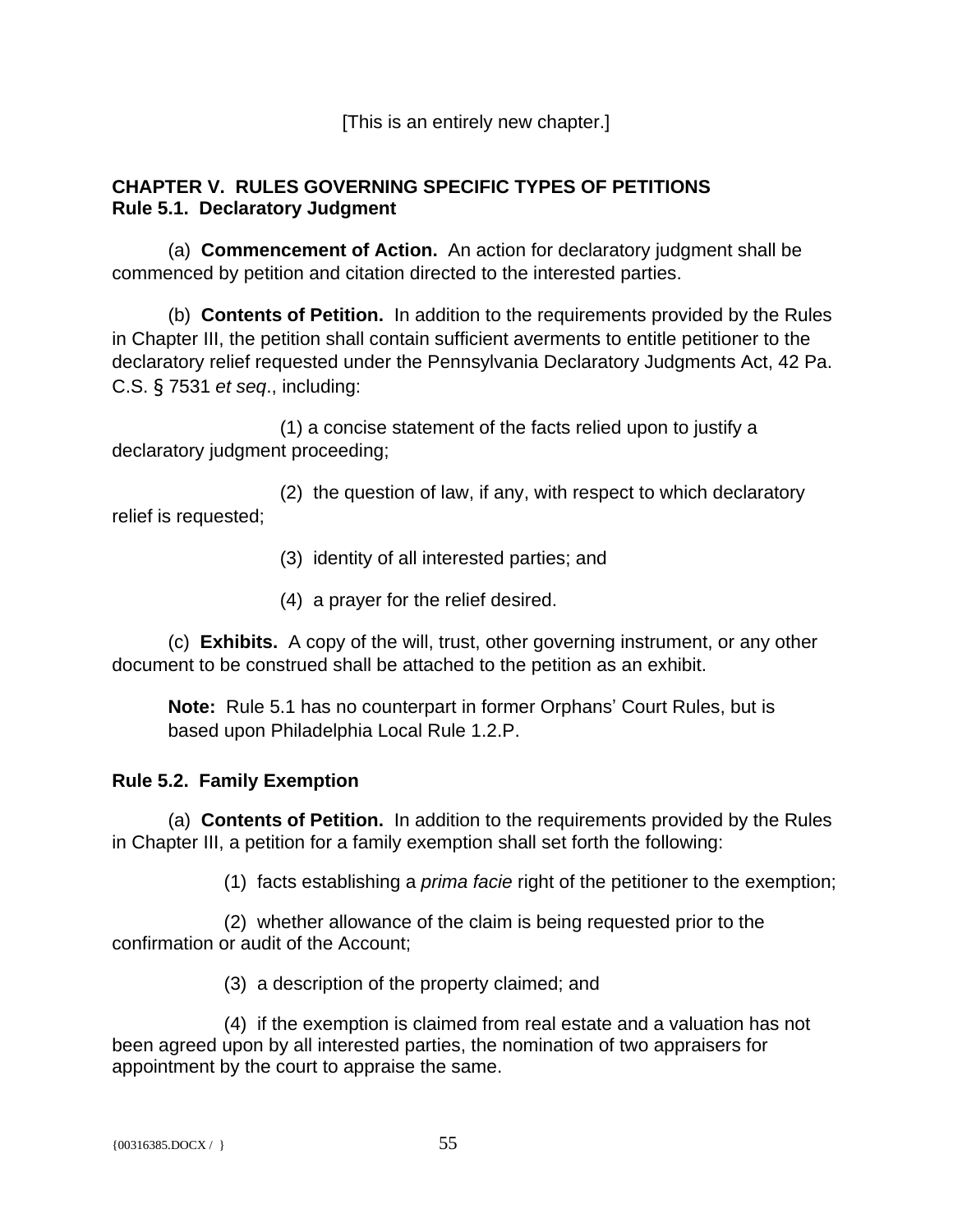(b) **Exhibits.** A copy of the qualifications and credentials of the two appraisers nominated in the petition for appointment by the court shall be attached to the petition as exhibits.

(c) **Award by Consent.** The court may, at the request of the petitioner, award in distribution specific real estate included in the Account in satisfaction of, or on account of, the family exemption without compliance with the procedure outlined in subparagraphs (a) and (b) of this Rule if all interested parties agree in writing that the petitioner is entitled to the family exemption and to the valuation at which such real estate is to be awarded.

**Note:** Rule 5.2 is based upon former Rule 12.1.

### **Local Rule 5.2A -** *Notice***.**

- (a) *When No Petition.* When the procedure is without petition no notice other than that to the personal representative need be given of the claim for exemption.
- (b) *When Petition Filed.* When the procedure is by petition, notice of the filing thereof, and of the date fixed by the court for confirmation and allowance which shall not be less than twenty days after providing notice of the filing of the petition, shall be given by actual notice to the personal representative, if any, and to all persons other than creditors adversely affected by allowance of the exemption who do not join in the prayer of the petition, and by petition,
- (c) *After Appraisement.* When it is necessary for the court to appoint appraisers, the notice shall be given after the appraisement has been made and filed.

### **Local Rule 5.2B -** *Objections.*

- (a) *Voluntary Distribution.* Questions regarding disbursements claimed in the personal representative's account for assets delivered or permitted to be retained for or on account of the exemption may be raised only by objections to the account, which shall be filed with the clerk in compliance with Rule 2.7.
- (b) *When Petition Filed.* When the procedure is by petition, questions as to the appraisement or allowance, or both, may be raised only by objections filed with the clerk on or before the time fixed for confirmation and allowance.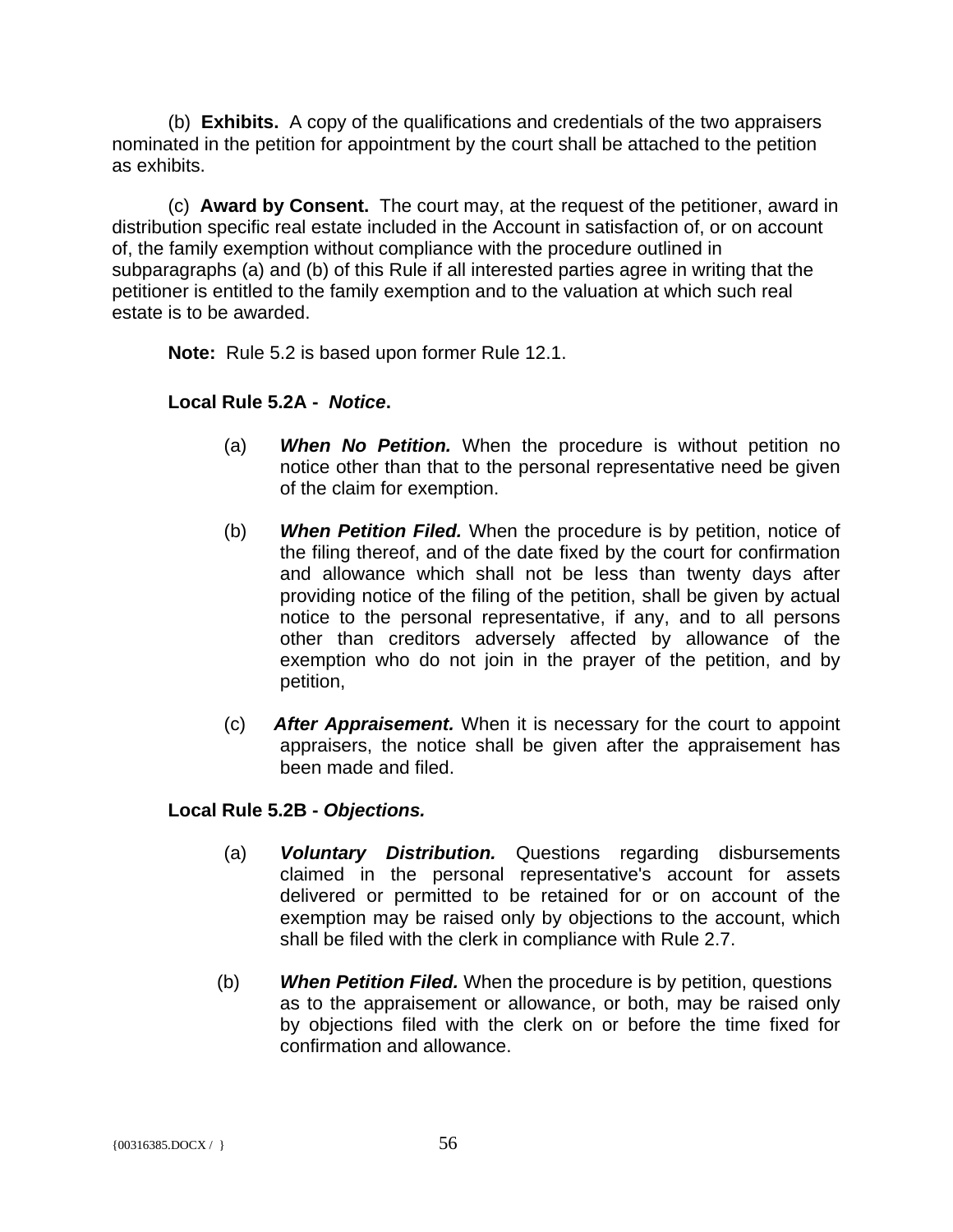(c) *Higher Bid.* Objections which relate only to the amount of the appraisement will be dismissed unless a definite and bona fide higher bid for the property is made, or facts warranting consideration by the court appear.

### **Local Rule**: **5.2C -** *Final Decree.*

When the procedure is by petition, if no objections are filed on or before the time fixed in the preliminary decree, confirmation of the appraisement and allowance of the exemption may be obtained by submitting to the court the return to notices and a form of final decree.

### **Rule 5.3. Intestate Share to Surviving Spouse from Real Estate**

(a) **Contents of Petition.** When no Account is filed and all or part of the spouse's intestate share under 20 Pa.C.S. § 2102 is claimed from real estate, the claim shall be presented by petition, which shall conform to the requirements provided by the Rules in Chapter III, and shall set forth the following:

(1) facts establishing a *prima facie* right of the spouse to the statutory intestate share;

(2) a description of the property claimed; and

(3) if the exemption is claimed from real estate and a valuation has not been agreed upon by all interested parties, the nomination of two appraisers for appointment by the court to appraise the same.

(b) **Exhibits.** A copy of the qualifications and credentials of the two appraisers nominated in the petition for appointment by the court shall be attached to the petition as exhibits.

(c) **Award by Consent.** The court may, at the request of the surviving spouse, award specific real estate in satisfaction of, or on account of, the spouse's statutory intestate share without compliance with the procedure outlined in subparagraphs (a) and (b) of this Rule if all interested parties agree in writing that the surviving spouse is entitled to the statutory share and to the valuation at which such real estate is to be awarded.

**Note:** Rule 5.3 is based upon former Rule 12.2.

**Explanatory Comment:** Deletion of specific reference to the former statutory allowance of \$10,000.00 increased to \$30,000.00 allows greater flexibility. The Rule would not need to be amended in the future if the statutory amount should be further increased. With the broader language employed there is no longer any need to refer to the specific statutory provisions. As amended, the Rule recognizes the present practice of making the award of real estate in satisfaction of the spouse's allowance a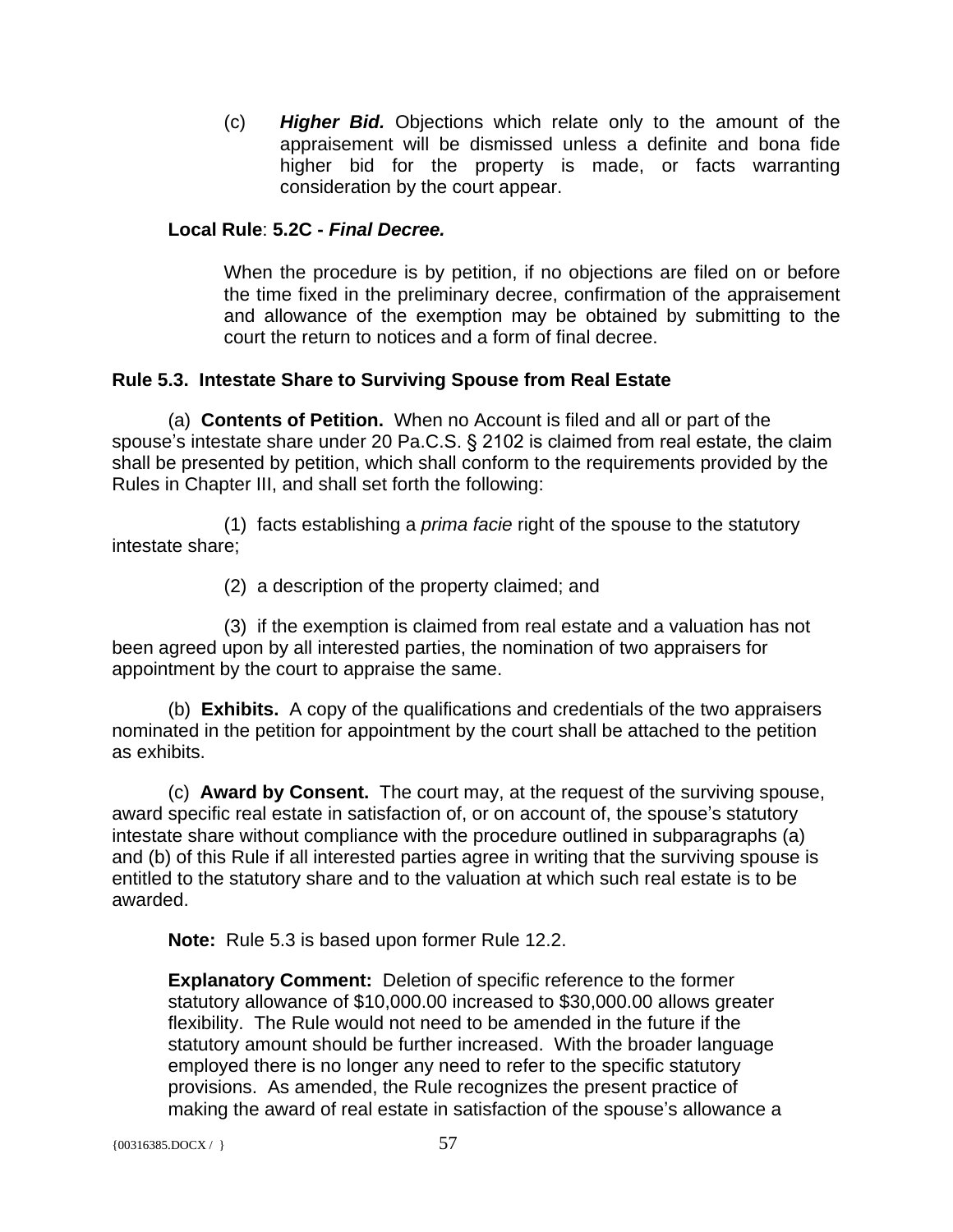part of the distribution decree when a court accounting is filed. While this Rule will be employed only in a minimum of instances for the foregoing reason and also because of the availability of § 3546 of Title 20, it, nevertheless, is considered advisable to preserve it in its altered form as a guide when it is to be employed.

### **Rule 5.4. Revocation, Vacating or Extension of Time for Filing of Surviving Spouse's Election**

(a) **Contents of Petition.** In addition to the requirements provided by the Rules in Chapter III, a petition to revoke or vacate an election of a surviving spouse to take against the will and other conveyances of the decedent shall set forth the following:

(1) the date of the decedent's death, whether a will has been probated and, if so, a reference to the place and date of probate;

(2) the name and capacity of the fiduciary of the decedent's estate, if any, and a reference to the record of his appointment;

(3) the name, address and relationship, if known, of the other interested parties and the nature and the extent of each of their interests;

(4) the names of the interested parties who have consented to the revocation or vacating of the election and the names of those who have not consented;

(5) a description and valuation of the decedent's real and personal property affected by the election;

(6) the date and manner of executing the election desired to be revoked or vacated and whether the same has been recorded, registered or filed, and if so, the date and place thereof;

(7) whether the surviving spouse has made or executed and delivered at any place an election contrary to that desired to be revoked or vacated, and whether that election has been recorded, registered or filed, and if so, the date and place thereof;

(8) the facts relied upon to justify the revocation or vacating of the election; and

(9) a request for a citation upon the interested parties who have not joined in the petition or who have not consented thereto to show cause why the election should not be revoked or vacated.

(b) A petition for the extension of the time in which the surviving spouse may file an election to take against the will and other conveyances shall be filed prior to the expiration of six months as provided in 20 Pa.C.S. § 2210 with the clerk of the county where decedent's will was probated.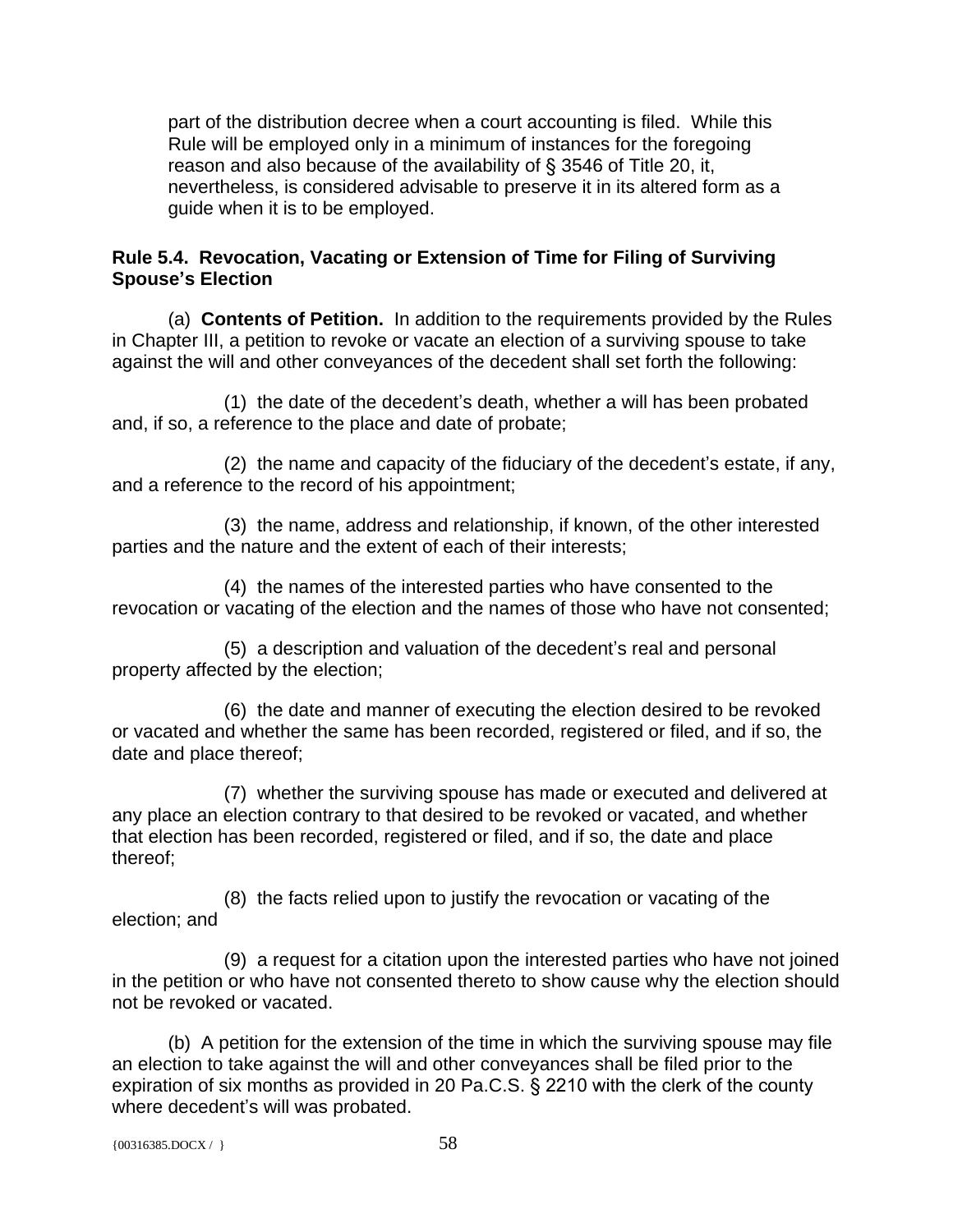(c) Notice of the filing of any petition under this Rule shall be provided to the personal representative of decedent's estate in accordance with Rule 3.5(b)(1).

**Note:** Rule 5.4 is based upon former Rule 12.3.

## **Local Rule: 5.4A -** *Extension of Time.*

A petition for the extension of time in which the surviving spouse may file an election to take against the will shall include the requirements of subparagraphs (1) through (5) for a petition under Rule 5.4 and a request for a citation upon the interested parties who have not joined in the petition or who have not consented thereto to show cause why an extension of time to file an election should not be granted.

## **Rule 5.5. Appointment of a Guardian** *ad litem* **or a Trustee** *ad litem*

(a) On petition of the accountant or any interested party, or upon its own motion, the court may appoint one or both of the following if the court considers that the interests of the non-*sui juris* individuals are not adequately represented:

(1) a guardian *ad litem* to represent a minor or a person believed to be incapacitated under the provisions of Chapter 55 of Title 20, but for whom no guardian of the estate is known to have been appointed by a Pennsylvania court or by the court of any other jurisdiction; and

(2) a trustee *ad litem* to represent an absentee, a presumed decedent, or unborn or unascertained persons not already represented by a fiduciary.

(b) The same person may be appointed as guardian *ad litem* and trustee *ad litem* and may be appointed for more than one non-*sui juris* individual when the interests to be represented are not conflicting.

(c) **Contents of Petition.** The request for the appointment of guardian *ad litem* and trustee *ad litem* may be made in one petition. In addition to the requirements provided by the Rules in Chapter III, the petition shall set forth the following:

(1) the name, age and address of the minor or person believed to be incapacitated under the provisions of Chapter 55 of Title 20, but for whom no guardian of the estate is known to have been appointed;

(2) the relationship, if any, of such non-*sui juris* individual to any interested party and to the decedent or settlor;

(3) the interest of such non-*sui juris* individual in the property or in the matter at issue;

(4) the provisions of any instrument creating such interests;

 ${00316385. \text{DOCX} / }$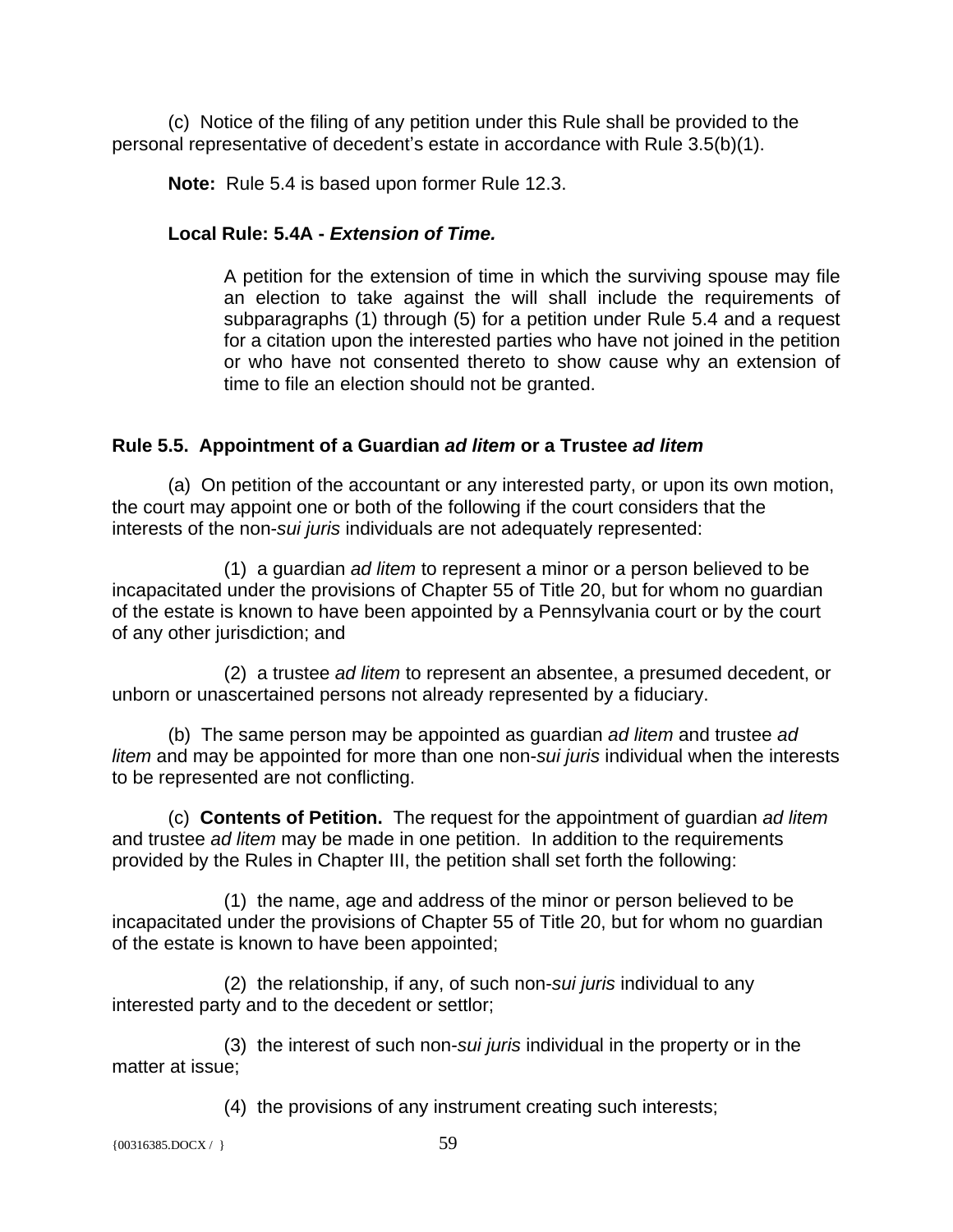(5) the necessity for such interests to be represented by a guardian *ad litem* or a trustee *ad litem*; and

(6) the proceeding in which such non-*sui juris* individual is to be represented.

(d) A decree appointing a guardian *ad litem* or trustee *ad litem* shall specify the period or proceeding during which the guardian *ad litem* or trustee *ad litem* shall act as such.

**Note:** Rule 5.5 is based upon former Rule 12.4, with some modifications to provide for a person believed to be incapacitated under the provisions of Chapter 55 of Title 20, but not yet adjudicated as such or for whom no guardian is known to have been appointed.

# **Rule 5.6. Appointment of a Guardian for the Estate or Person of a Minor**

(a) **Contents of Petition.** Separate petitions for each minor must be filed requesting the appointment of a guardian of the estate or person of each such minor. In addition to the requirements provided by the Rules in Chapter III, the petition shall set forth the following:

(1) the name, address and relationship of the petitioner to the minor;

(2) the name, address and age of the minor;

(3) the names and addresses of his or her parents, if living, and whether the minor's parents consent to the petition if the petition is not being filed by the minor's parents;

(4) the need for the appointment of a guardian;

(5) if the petition is filed due to the death of the minor's parent or legal guardian, or if the minor is to receive property under a will, deed or other written instrument conveying property whether the petitioner knows if the parent, legal guardian or decedent appointed a guardian for the minor in his or her will, deed or any other written instrument, and if so, the name of such proposed guardian;

(6) that the minor has no guardian presently appointed or that a guardian already appointed has died or has been discharged or removed by the court, together with the date of such death, discharge or removal and a reference to the court order discharging or removing the previously appointed guardian;

(7) the name, address and age of the proposed guardian and his or her relationship to the minor, if any;

(8) the nature of any interest of the proposed guardian adverse to that of the minor including, *inter alia*, a reference to any estate in which the minor is interested

```
\{00316385.DOCX / \} 60
```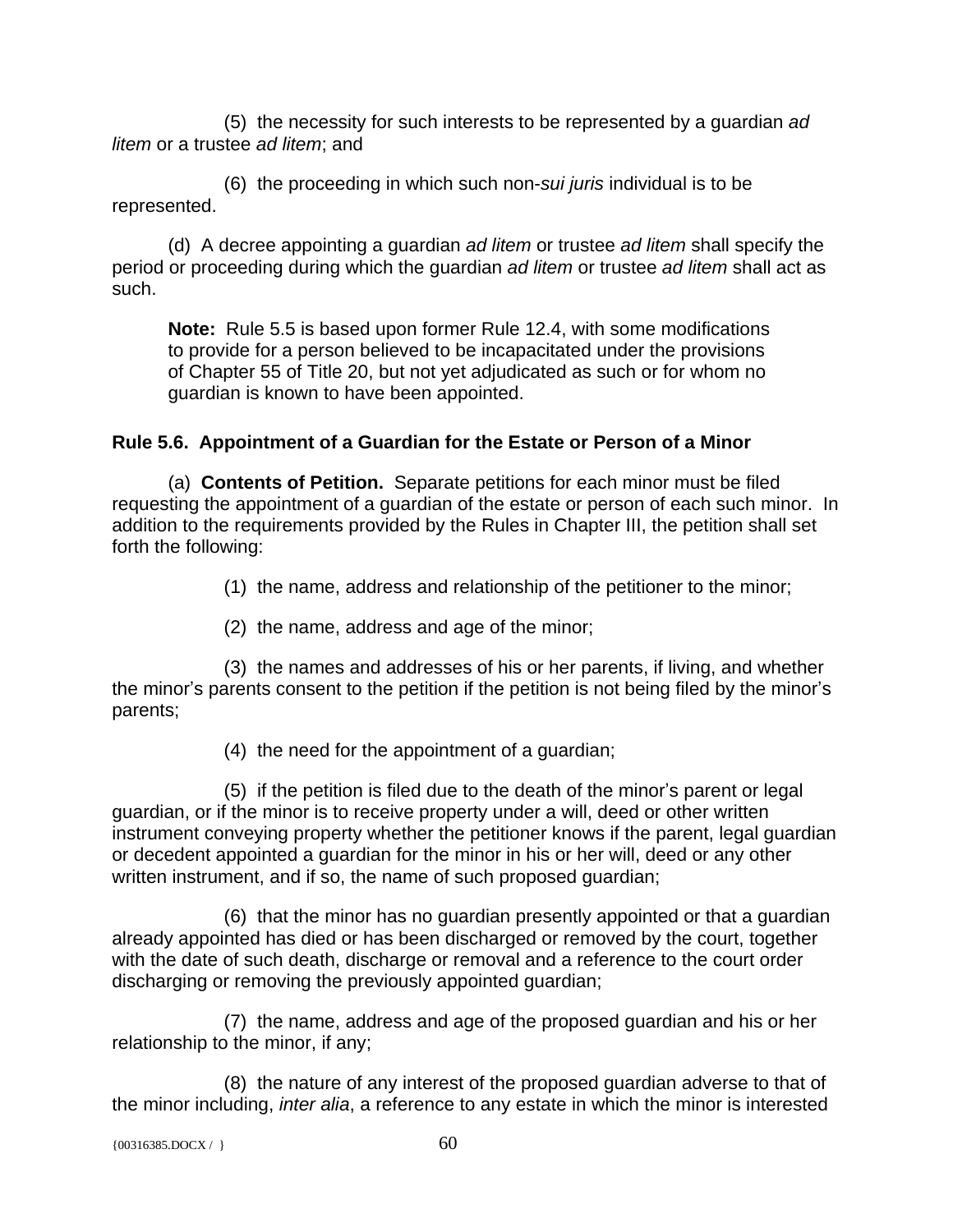and in which the proposed guardian is a fiduciary or surety or employee of a fiduciary or surety therein;

(9) if the minor is fourteen years of age or older, the preference of the minor, if any, as to who should be appointed as guardian;

(10) if the petition is for the appointment of a guardian of the person, the religious persuasion of the minor's parents and the religious persuasion of the proposed guardian;

(11) if the petition is for the appointment of a guardian of the estate of the minor, an itemization of the assets of such estate, their location, approximate value and income, if any;

(12) if the minor is entitled to receive any property as a party to any court action or proceeding, a reference to the court record and the amount of the property to which the minor is entitled; and

(13) that notice has been given to the United States Veterans' Administration or its successor, if the minor is the child of a veteran and insurance or other gratuity is payable to him or her by the United States Veterans' Administration, or its successor.

(b) **Exhibits.** The following shall be attached to the petition:

(1) the proposed guardian's written consent to the appointment;

(2) the written consents of the minor's parents to the petition if they are not the petitioners and if they consent to the petition; and

(3) a copy of decedent's will, deed, or other written instrument referenced in subparagraph (a)(5) of this Rule that appoints a guardian.

(c) If the minor is fourteen years of age or older, the minor shall appear in court at the time of the hearing, if any.

**Note:** Rule 5.6 is derived from former Rule 12.5.

**Explanatory Comment:** In a change from former Rule 12.5, Rule 5.6 requires separate petitions for each minor even if the same person is proposed as the guardian of the estates or persons of several minors. Separate Accounts must be filed for the estate of each minor. *See* Rule 2.3. Additionally, petitioner must attach a copy of any known written instrument that appoints a guardian to receive property or proceeds on behalf of a minor. *See* 20 Pa.C.S. § 5115. As used in (a)(5) and (a)(12) of this Rule, "property" includes cash and cash proceeds.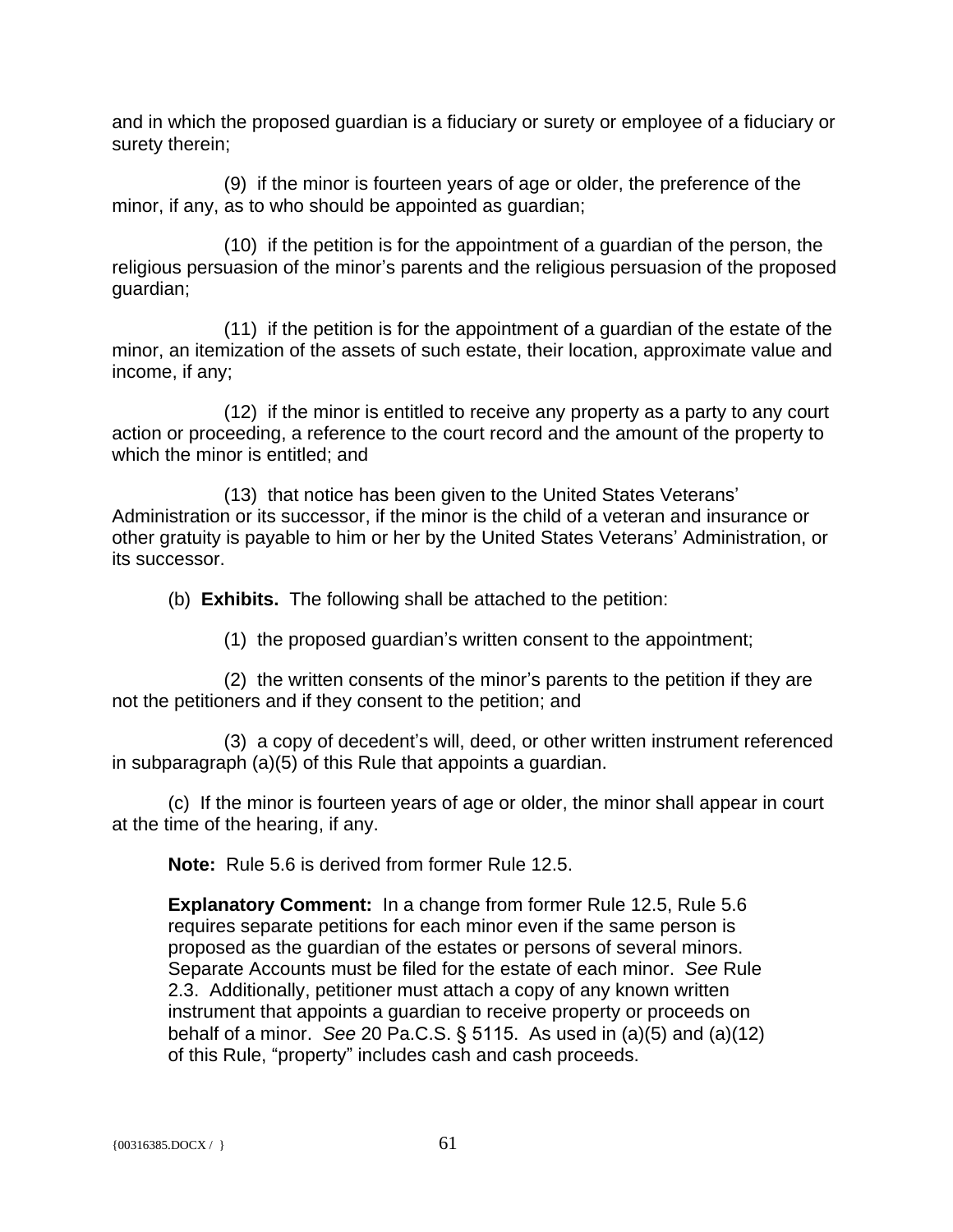#### **Local Rule: 5.6A**. - *Appearance at Presentation of Petition.*

A minor shall appear at the hearing on all petitions for the appointment of a guardian of their person. A minor who is fourteen years old or older at the time of the hearing shall appear at the hearing on all petitions for the appointment of a guardian of his/her estate; unless the minor has consented to the proposed guardian and the consent is attached to the petition.

#### **Local Rule: 5.6B.** - M*inor's Estate. Restricted Accounts. Waiver of Bond.*

In lieu of the entry of bond, the court in appropriate cases may authorize the guardian to deposit the funds of the minor in an interest bearing account or to purchase shares of a building and loan association or Federal savings and loan association which has an office located in Montgomery County, in accordance with the provisions of Probate, Estates and Fiduciaries Code § 5103, subject to the express restriction, to be noted on the records of the institution, that no withdrawals shall be made therefrom without order of court, and that the evidence of the deposit or investment, marked to indicate the restriction, shall be promptly exhibited to the clerk. If the minor is sixteen (16) years of age or over, or if the funds of the minor are \$10,000 or less, the requirement of a bond will be waived unless specially required by the Court. The Court may also waive the requirement of a bond in such other cases as the Court, for cause shown, finds that no bond is necessary.

#### **Local Rule: 5.6C. -** *Minor's Estate. Guardian. Certificate of Appointment. Security.*

If bond is required of a guardian, the clerk shall not issue the certificate of his or her appointment until the bond and surety have been approved by the court.

#### **Local Rule: 5.6D. -** *Minor's Estate. Allowances.*

When a petition is necessary for an allowance from a minor's estate, the petition shall set forth:

- (a) the manner of the guardian's appointment and qualification, and the dates thereof;
- (b) the name, age and residence of the minor;
- (c) the name of the person with whom the minor resides, the name and age(s) of that person's spouse and children and/or dependents, if any;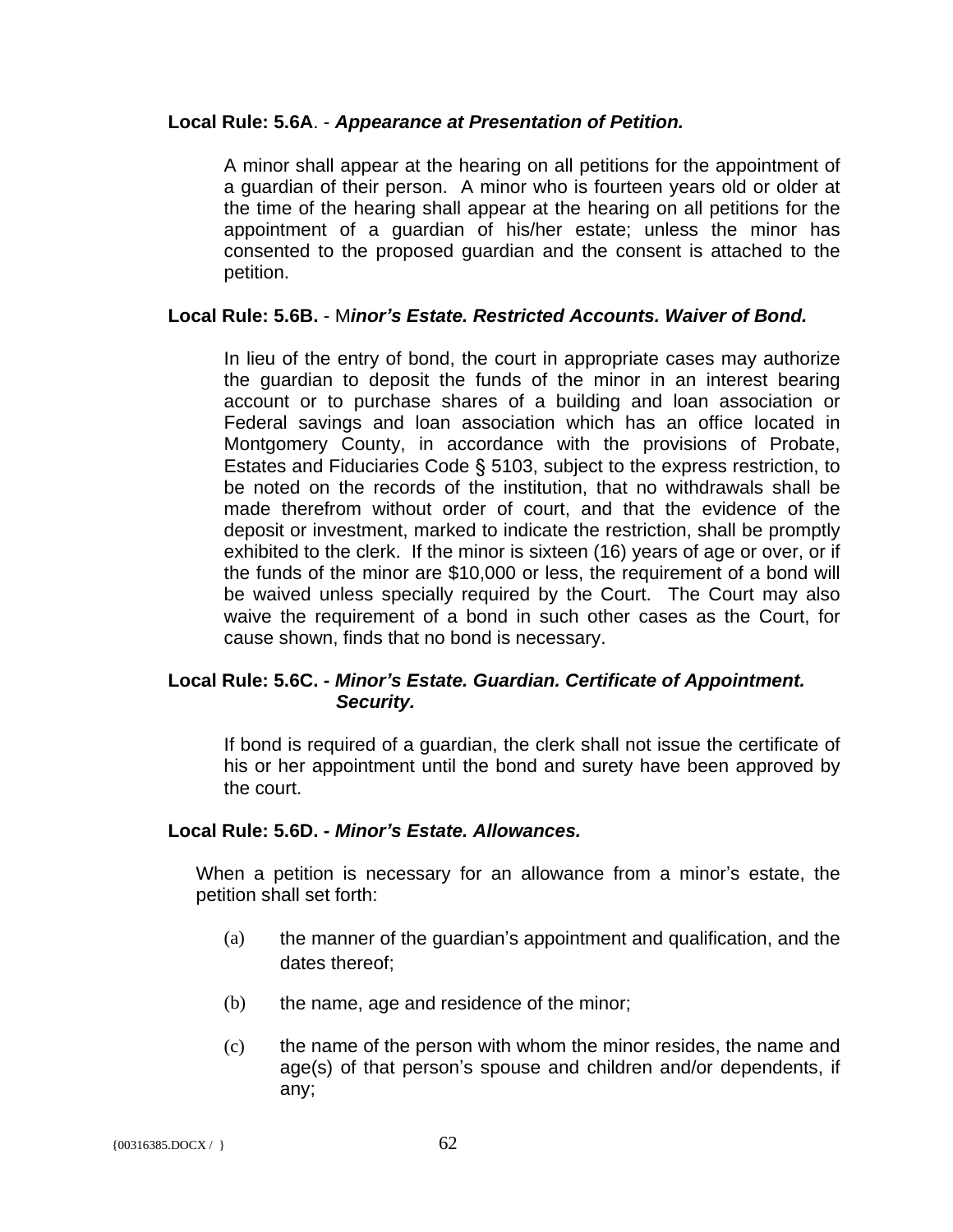- (d) whether or not the minor's parents are living;
- (e) the value of the minor's estate, real and personal, and the net annual income;
- (f) the circumstances of the minor, whether employed or attending school; if the minor's parents, or any other person charged with the duty of supporting him or her, is living, the financial condition and income of such person and why he or she is not discharging his or her duty to support the minor; and whether there is adequate provision for the support and education of the minor;
- $(g)$  the date and amount of any previous allowance by the court; and
- (h) the financial requirements of the minor and his or her family unit, in detail, and the circumstances making such allowance necessary.

### **Rule 5.7. Appointment of a Trustee**

(a) **Contents of Petition.** A petition for the appointment of a trustee may be filed by a resigning trustee, the current trustee or any trust beneficiary and shall conform to the requirements provided by the Rules in Chapter III and set forth the following:

(1) the situs of the trust and if any court previously has exercised jurisdiction over the trust;

(2) the provisions of the instrument creating the trust;

(3) the general character, location, and value of the trust property;

(4) the reasons why any individual or corporation named in the trust instrument as trustee or successor trustee is unable or unwilling to serve;

(5) the names, addresses and relationships of all interested parties and whether those who have not joined in or consented to the petition have been given notice of the filing of the petition, or the reason for failing to give any interested party notice;

(6) the name and address of the proposed trustee and his or her relationship, if any, to any interested party; and

(7) whether the proposed trustee has any interest in the trust.

(b) **Exhibits.** The following shall be attached to the petition:

 ${00316385. \text{DOCX} / }$  63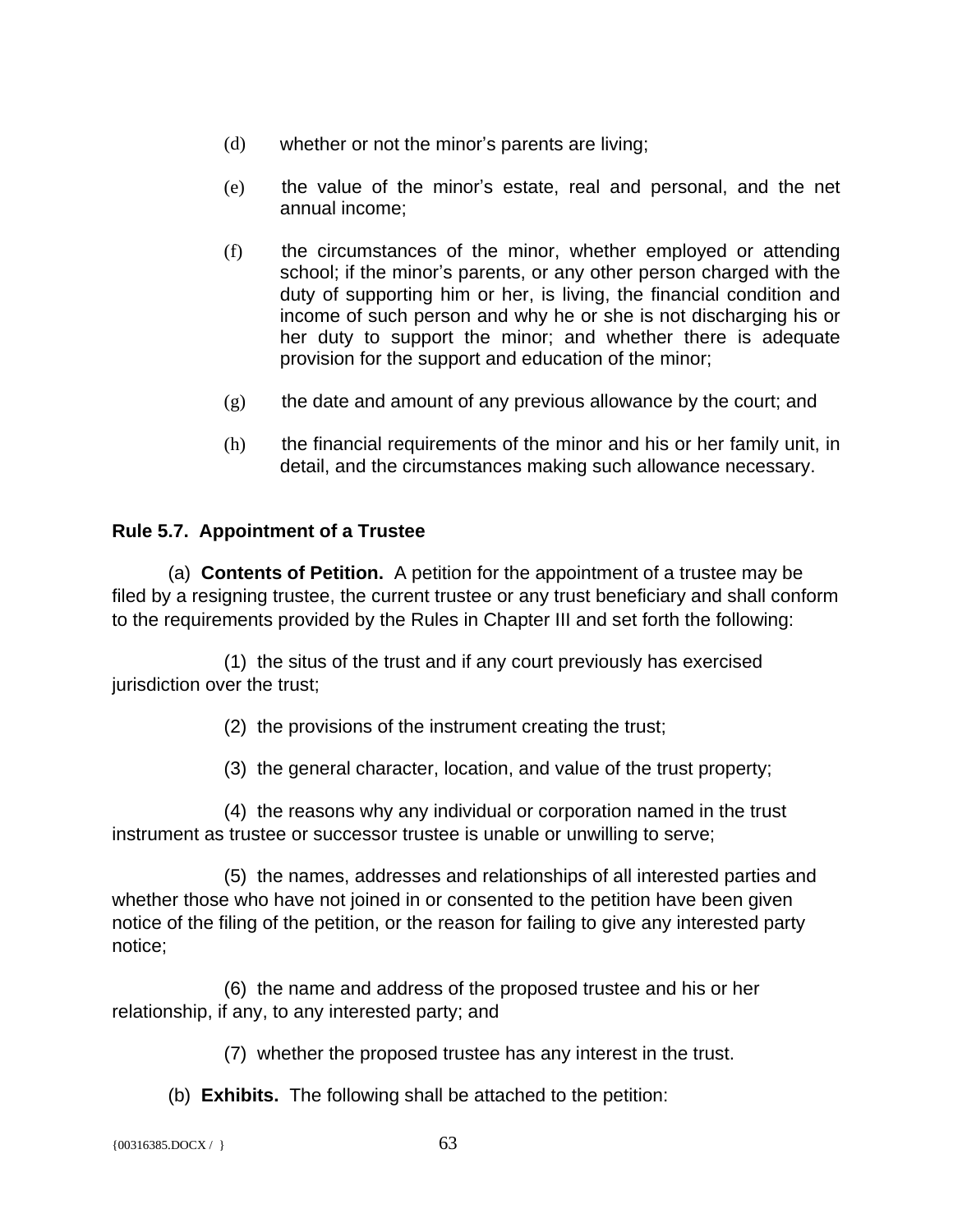- (1) a copy of the trust instrument;
- (2) the proposed trustee's written consent to the appointment;

(3) the signed written consents of all interested parties who have not signed or joined in the petition, but who consent to the appointment of the proposed trustee; and

(4) if issued, the consent or letter of acquiescence from the Office of the Attorney General if required under 20 Pa.C.S. § 7764(d)(2).

**Note:** Rule 5.7 is based upon former Rule 12.6.

**Explanatory Comment:** *See* 20 Pa.C.S. § 7764.

### **Rule 5.8. Discharge of Fiduciary and Surety**

(a) **Account Previously Filed**. A petition for the discharge of a fiduciary and his or her surety, or of the surety alone, subsequent to an Account having been filed and confirmed, shall conform to the requirements provided by the Rules in Chapter III and set forth the following:

- (1) the nature of the fiduciary capacity;
- (2) the date and a reference to the record of the fiduciary's appointment;

(3) the date of filing the fiduciary's Account and the date of the court's adjudication or order confirming the Account; and

(4) that the entire estate has been distributed to the creditors and parties entitled thereto and that no other property belonging to the estate has been received or remains to be accounted for by the fiduciary.

(b) **Account Annexed**. In lieu of filing and advertising an Account, a personal representative who is distributing an estate under the provisions of 20 Pa.C.S. § 3531, or the guardian of the estate of a minor who has attained majority and whose gross estate does not exceed the statutory limitation of an administration without appointment of a guardian, may annex an Account to the petition for discharge with the information required above, modified to indicate any previous distribution, and suggesting the proper distribution of any balance on hand.

**Note:** Rule 5.8 is based upon former Rule 12.7.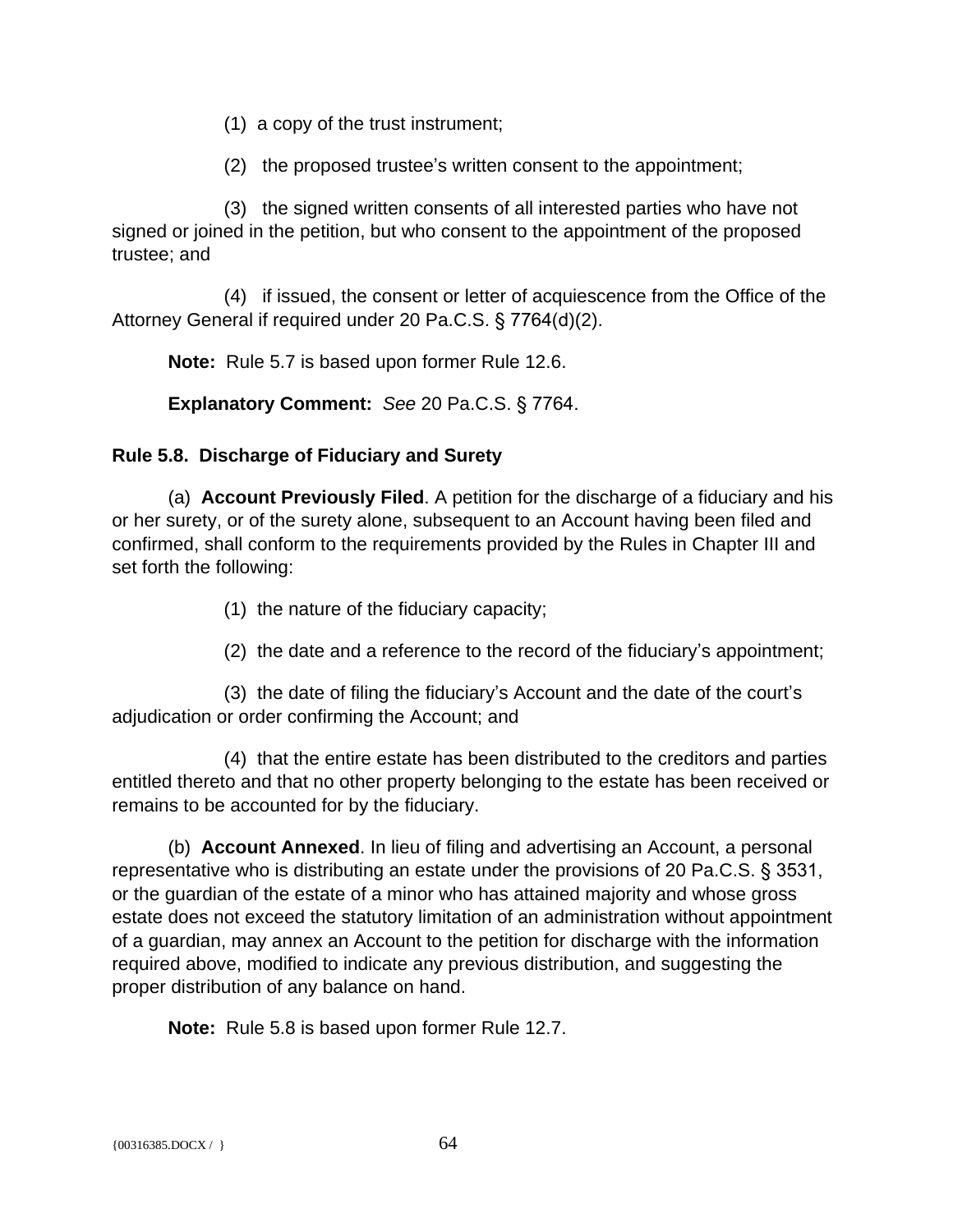**Explanatory Comment:** Pursuant to Rule 2.9(b), an adjudication of an Account discharges the fiduciaries as to the transactions set forth in the adjudicated Account.

### **Local Rule: 5.8A . -** *Discharge of Fiduciary – Exhibits.*

Written consent of the surety, if any, shall be attached to the petition, and orders to satisfy awards from all other parties shall be submitted therewith.

### **Local Rule: 5.8B -** *Discharge of Personal Representative, Estates Not Exceeding \$50,000.*

A petition with account annexed for the discharge of a personal representative under Rule 5.8 shall also conform as far as practicable to the requirements of a petition under Rule 5.16 for the settlement of a small estate under the provisions of Section 3102 of Probate, Estates and Fiduciaries Code.

### **Rule 5.9. Partition**

In addition to the requirements provided by the Rules in Chapter III, a petition for partition shall set forth the following:

(a) the date of the decedent's death and whether he or she died testate or intestate, in whole or in part;

(b) a description, giving the size and location, of the property to be partitioned, the liens and charges to which it is subject and the rents due from tenants thereof, and that the property has not been partitioned or valued for partition;

(c) the name, address and relationship of those interested in the land to be partitioned, the extent of the interest of each of such persons, and, if such interest is created by a recorded deed or will, a reference to such record; and

(d) a request for a citation upon the interested parties who have not joined in or consented to the petition to appear and show cause why an inquest in partition should not be granted.

**Note:** Rule 5.9 is substantively identical to former Rule 12.8.

### **Rule 5.10. Public Sale of Real Property**

(a) In addition to the requirements provided by the Rules in Chapter III, a petition for the public sale of real property shall set forth the reason for filing the petition, a

```
\{00316385.DOCX / \} 65
```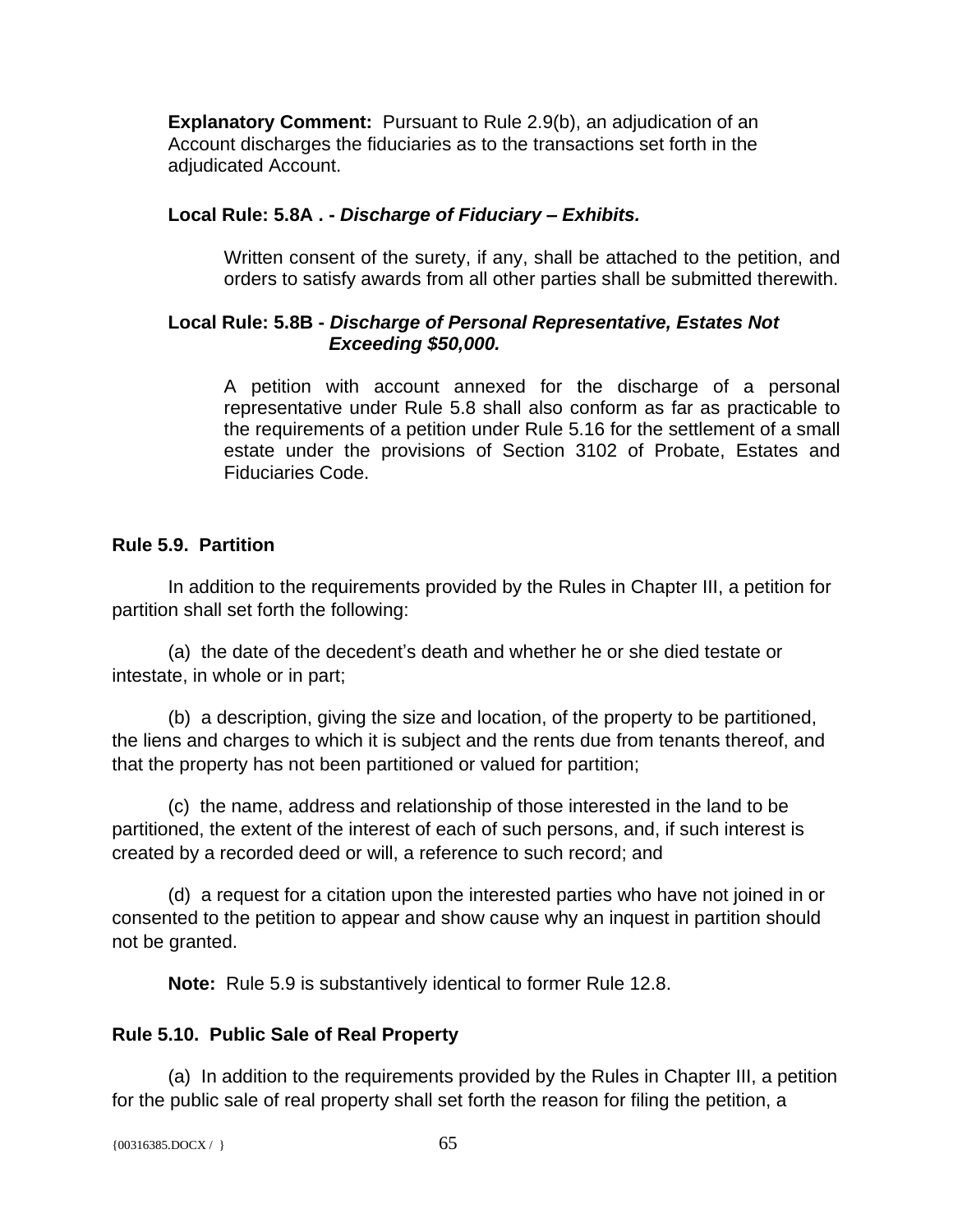description, stating the size and location of the property to be sold, and the liens and charges to which it is subject.

(b) Public notice of the sale shall be given as required by law and as may be further required by local rule or as the court may order in a particular matter.

**Note:** Rule 5.10 is substantively identical to former Rule 12.9.

## **Local Rule: 5.10A . -** *Public Sale. Contents of Petition Additional Requirements*

- (a) When it is required that a personal representative, trustee or guardian petition the court to sell real property at public sale, the petition (in addition to requirements of Rule 5.10) shall also set forth in separate paragraphs:
	- 1) With respect to a decedent's estate, the name, residence and date of death of the decedent; whether the decedent died testate or intestate; and the date of the grant of letters;
	- 2) With respect to a minor's estate, the age of the minor;
	- 3) With respect to a minor's estate or an incapacitated person's estate, the nature and extent of the interest of the ward, and of other persons in the real property;
	- 4) With respect to property of an incapacitated person, the guardian shall include an averment whether the guardian knows or has reason to know of any objection of the ward to the sale of the real property, and shall describe the nature and circumstances of any such objection, whether stated before or after the adjudication of incapacity;
	- 5) how title to the real property was acquired, stating the date and place of probate of the will or recording of the deed;
	- 6) a recital of the relevant provisions of the will, trust or deed pertaining to the real property to be sold, and of the history of the trust;
	- 7) that the fiduciary is not otherwise authorized to sell the real estate by the Act; or is not authorized or is denied the power to do so by the will or trust, or that it is desirable that the sale have the effect of a judicial sale, stating the reasons;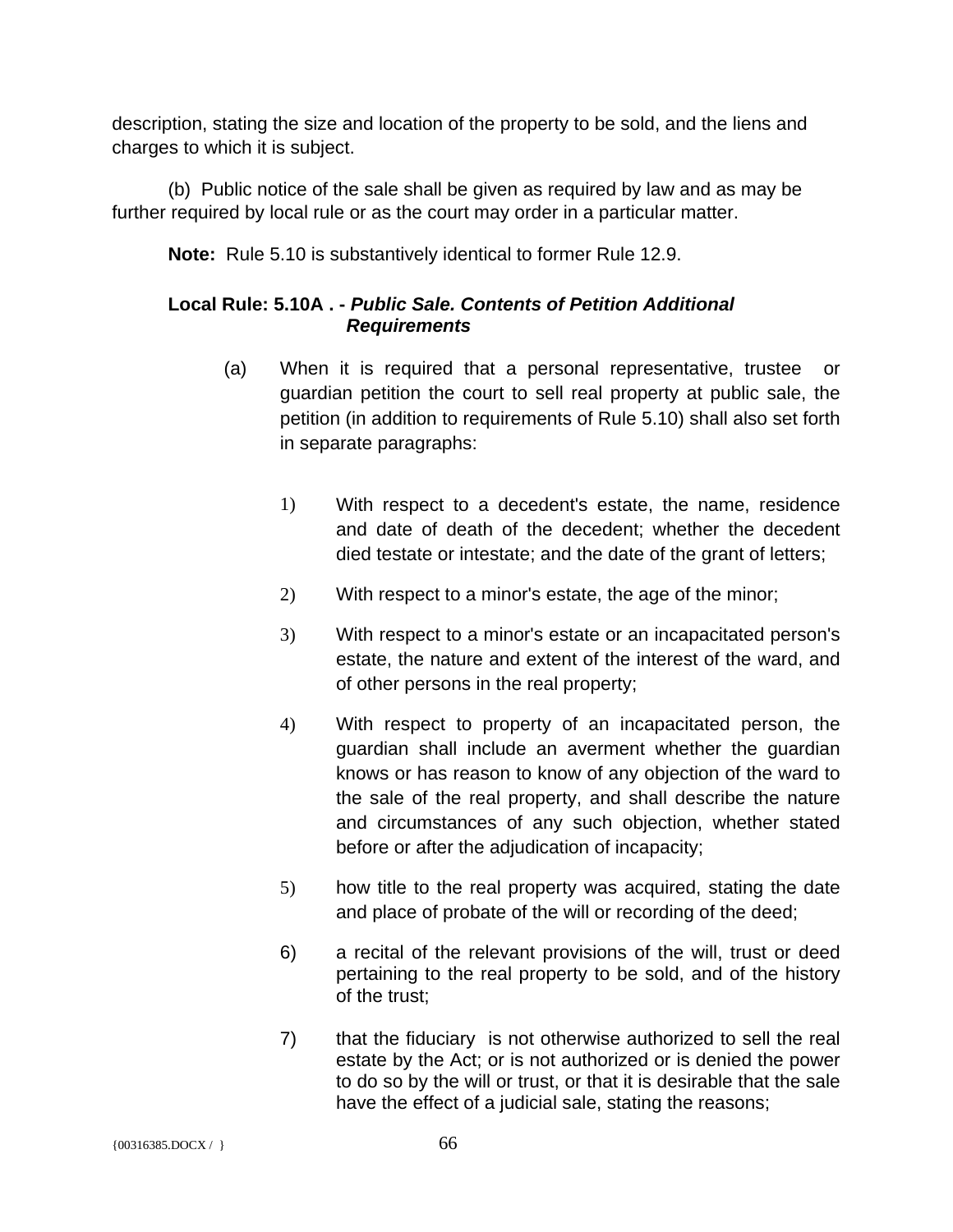- 8) whether an inventory and appraisement has been filed; the total value of the property shown therein; and the value at which the real property to be sold was included therein;
- 9) if the fiduciary entered bond, the name of the surety and the amount of such bond;
- 10) the names and relationships of all interested parties, including the next of kin of any minor or incapacitated person, a brief description of their respective interests; whether any of them are minors, incapacitated persons or deceased, and if so, the names of their fiduciaries, if any; and the notice given to each such party in interest of the filing of the petition;
- 11) the improvements on the property, by whom it is occupied, its rental value and current tax assessment; and
- 12) sufficient facts to enable the court to determine that the sale is desirable for the proper administration and distribution of the estate.

#### **Local Rule: 5.10B . -** *Public Sale. Exhibits.*

The following exhibits shall be attached to a petition by a personal representative, trustee or guardian, to sell real property at public sale:

- (a) a copy of the will, deed, or decree by which the fiduciary was appointed; and
- (b) any consents or joinders of interested parties, and the names and a copy of the notice which has been given to those parties who do not consent or join; and
- (c) consent by any mortgagee whose lien would otherwise not be discharged by the sale.

#### **Local Rule: 5.10C. -** *Public Sale of Real Property. Notice. Return.*

(a) *Notice.* After the allowance of a petition for public sale, public notice of the proposed sale shall be given by advertisement once a week for three successive weeks in the *Montgomery County Law Reporter* and in one other newspaper of general circulation in Montgomery County and by posting a notice on the premises, and as far as possible, at least twenty (20) days prior notice of the time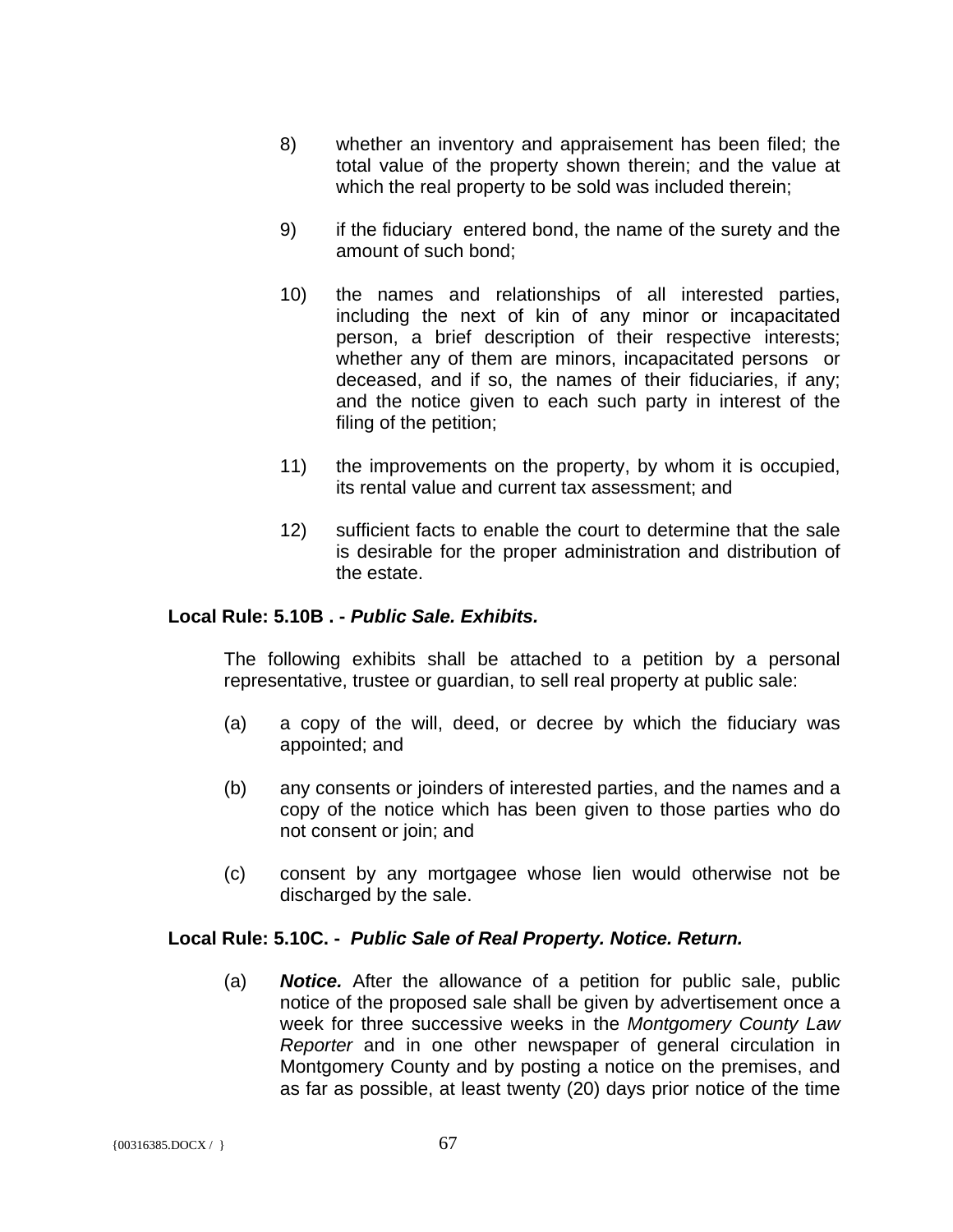and place of the proposed sale shall be given to all interested parties, by personal service or registered mail.

- (b) *Return.* Returns of public sale of real property for the purpose of approval or confirmation by the court shall be in the form of an affidavit, which shall set forth
	- 1) the information required by Local Rule 5.10A and the advertisement made;
	- 2) the price obtained; and
	- 3) the name and address of the purchaser and that he was highest bidder.

#### **Local Rule: 5.10D.** - *Public Sale. Security.*

On the return day of the sale, the court, in the decree approving, or confirming the sale, will fix the amount of bond or additional security which the personal representative, trustee or guardian shall be required to enter, or will excuse the fiduciary from entering additional security.

#### **Local Rule: 5.10E.** - *Petition to Fix or Waive Additional Security. Personal Representative. Trustee.*

- (a) *Form of Petition.* In a sale, whether public or private, of real estate by a personal representative or trustee without benefit of an order of court directing or authorizing such sale, where the fiduciary was required to give bond as such personal representative or trustee, he or she shall present a petition to the court before the proceeds of the sale are paid to him or her by the purchaser, setting forth:
	- 1) the date of death of the decedent;
	- 2) the date of the petitioner's appointment;
	- 3) the amount of the bond or bonds filed by him or her, and the date of such filing and the name or names of his surety;
	- 4) the total valuation of the personal estate as shown in the inventory and appraisement, if any; and the total proceeds of any real estate sold previously;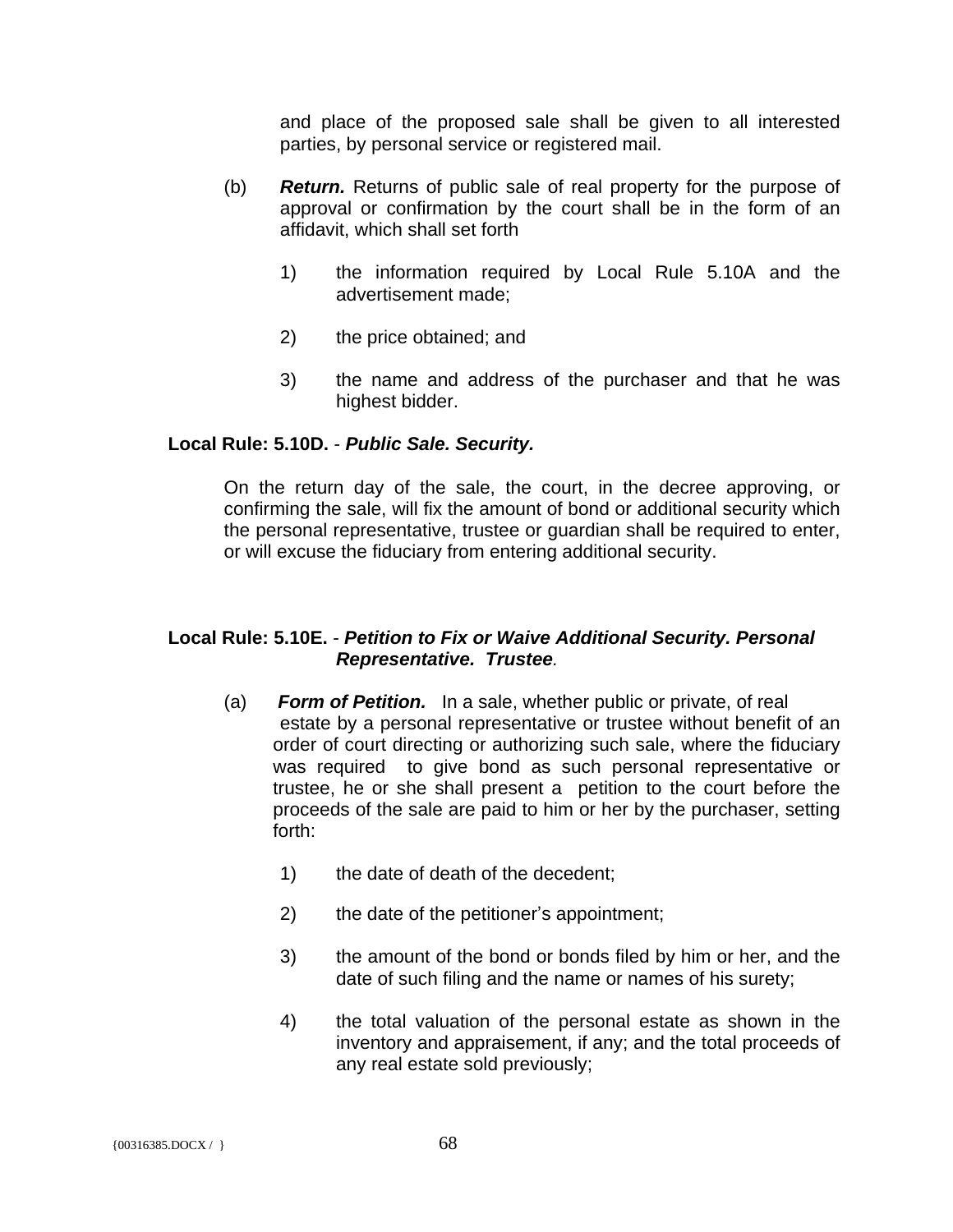- 5) a short description of the real property sold, the name of the purchaser and the amount of the consideration to be paid; and
- 6) a prayer for an order fixing the amount of additional security or for an order excusing him from filing additional security, as the case may be.
- (b) *Surety on Additional Bond.* The surety on any additional bond except for cause shown shall be the same as on the original bond.

## **Rule 5.11. Private Sale of Real Property or Options Therefor**

(a) **Contents of Petition**. In addition to the requirements provided by the Rules in Chapter III, a petition for the private sale or exchange of real property, or for the grant of an option for any such sale or exchange shall set forth the following:

(1) the information required in a petition for the public sale of real property under Rule 5.10(a); and

(2) the name and address of the proposed purchaser and the terms of the proposed sale, exchange or option, the consideration therefor, and that this consideration is more than can be obtained at public sale.

(b) **Exhibits.** The petition shall be supported by the affidavits of at least two competent persons setting forth that they have inspected the real property to be sold, exchanged or optioned, that they are not personally interested in the proposed sale, exchange or option, that they are acquainted with the value of real estate in the area, that in their opinion the proposed consideration is more than can be obtained at public sale, and in the case of an exchange, that they are acquainted with the value of real estate in the locality of the property to be received.

**Note:** Rule 5.11 is substantively identical to former Rule 12.10.

### **Local Rule: 5.11A.** - *Private Sale, Exchange or Option. Exhibits.*

- (a) *Personal Representative. Trustee. Guardian.* The following exhibits shall be attached to the petition by a personal representative trustee, or guardian, to sell real property at private sale or to exchange real property or give an option therefor:
	- 1) a copy of the will, deed, or decree by which the fiduciary was appointed;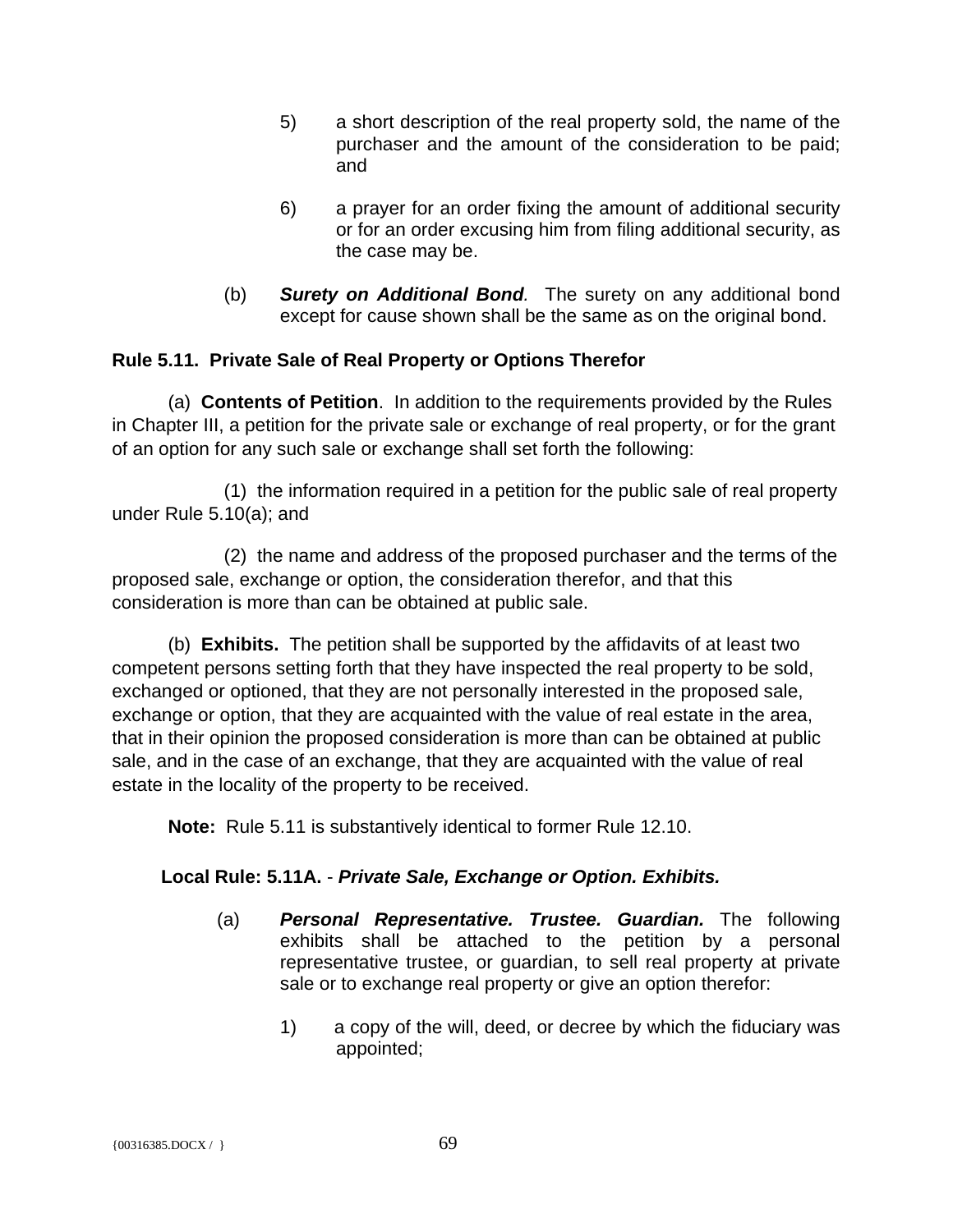- 2) any consents or joinders of interested parties and the names and a copy of the notice which has been given to those parties who do not consent or join;
- 3) a copy of the agreement of sale or exchange or option agreement;
- 4) affidavits as to value as to the property to be optioned or exchanged or sold and, in the case of an exchange, of the property to be received, made by two real estate appraisers; and
- 5) with respect to a sale of real property of an incapacitated person, the guardian of estate of the incapacitated person shall include in the petition for approval of the sale an averment concerning whether the guardian knows or has reason to know of any objection of the incapacitated person to the sale of the real property, and shall describe the nature and circumstances of any such objection, whether stated before or after the adjudication of incapacity.

### **Local Rule: 5.11B**. - *Procedure.*

- (a) *Private Sale.* Whenever on the day fixed for approval of a private sale a person other than the proposed purchaser named in the petition, or more than one such other person, shall appear for the purpose of offering a higher price than that to be paid by the proposed purchaser named in the petition, the following procedure shall be followed unless otherwise directed by the court;
	- 1) No offer from any proposed purchaser other than the one named in the petition will be considered unless it is at least ten (10) percent higher and is payable in cash.
	- 2) If one or more interested purchasers other than the proposed purchaser named in the petition do appear and state their willingness to offer at least ten (10) percent more, the Court will conduct an informal auction. The proposed purchaser named in the petition and all other interested purchasers shall have the opportunity to make offers at least ten (10) percent higher than the offer of the original proposed purchaser, until the highest price offered by any interested purchaser shall be determined.
	- 3) The Court will then entertain the highest offer made by an interested purchaser and will enter an appropriate decree.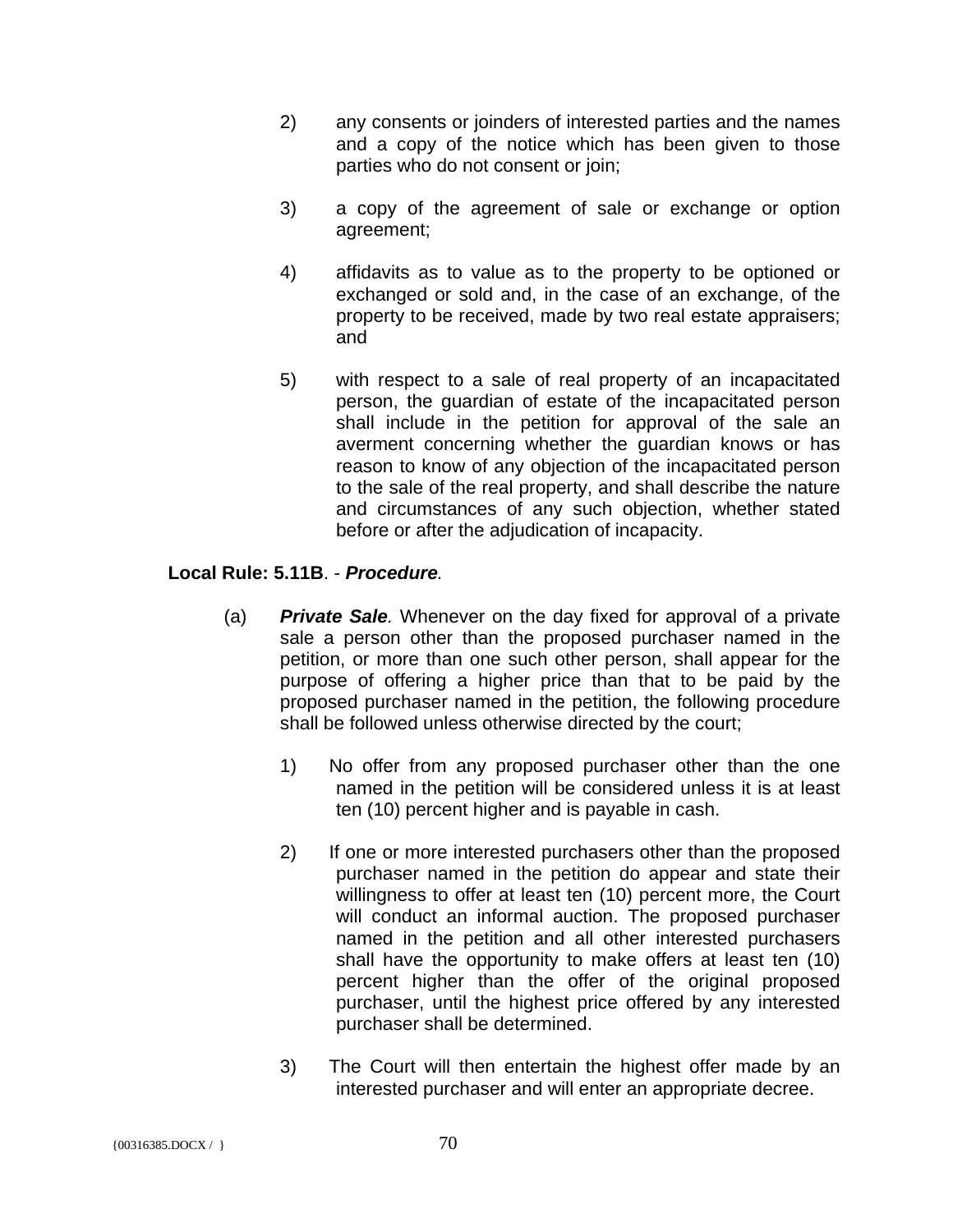- (b) *Option for Private Sale.* Part (a) of this rule shall apply to the approval of grant of an option for private sale, and in addition to the provisions of clause (1) thereof, the other proposed purchaser must also offer a consideration for the option itself which is at least one hundred (100) percent higher and is payable in cash.
- (c) *Private Exchange.* The procedure in the event another person appears, on the day fixed for approval of an exchange, for the purpose of offering a different consideration, shall be as the court directs by special order.

#### **Local Rule: 5.11C.** - *Private Sale, Exchange or Option.*

The court, in the decree approving or confirming the sale, exchange, or grant of option, will fix the amount of bond or additional security which the personal representative, trustee or guardian shall be required to enter, or will excuse the fiduciary from entering bond or additional security.

#### **Local Rule: 5.11D. -** *Petition to Fix or Waive Additional Security. Personal Representative. Trustee.*

- (a) *Form of Petition.* In a sale, whether public or private, of real estate by a personal representative or trustee without benefit of an order of court directing or authorizing such sale, where the fiduciary was required to give bond as such personal representative or trustee, he or she shall present a petition to the court before the proceeds of the sale are paid to the fiduciary by the purchaser, setting forth:
	- 1) the date of death of the decedent;
	- 2) the date of the petitioner's appointment;
	- 3) the amount of the bond or bonds filed and the date of such filing and the name or names of the surety;
	- 4) the total valuation of the personal estate as shown in the inventory and appraisement, if any; and the total proceeds of any real estate sold previously;
	- 5) a short description of the real property sold, the name of the purchaser and the amount of the consideration to be paid; and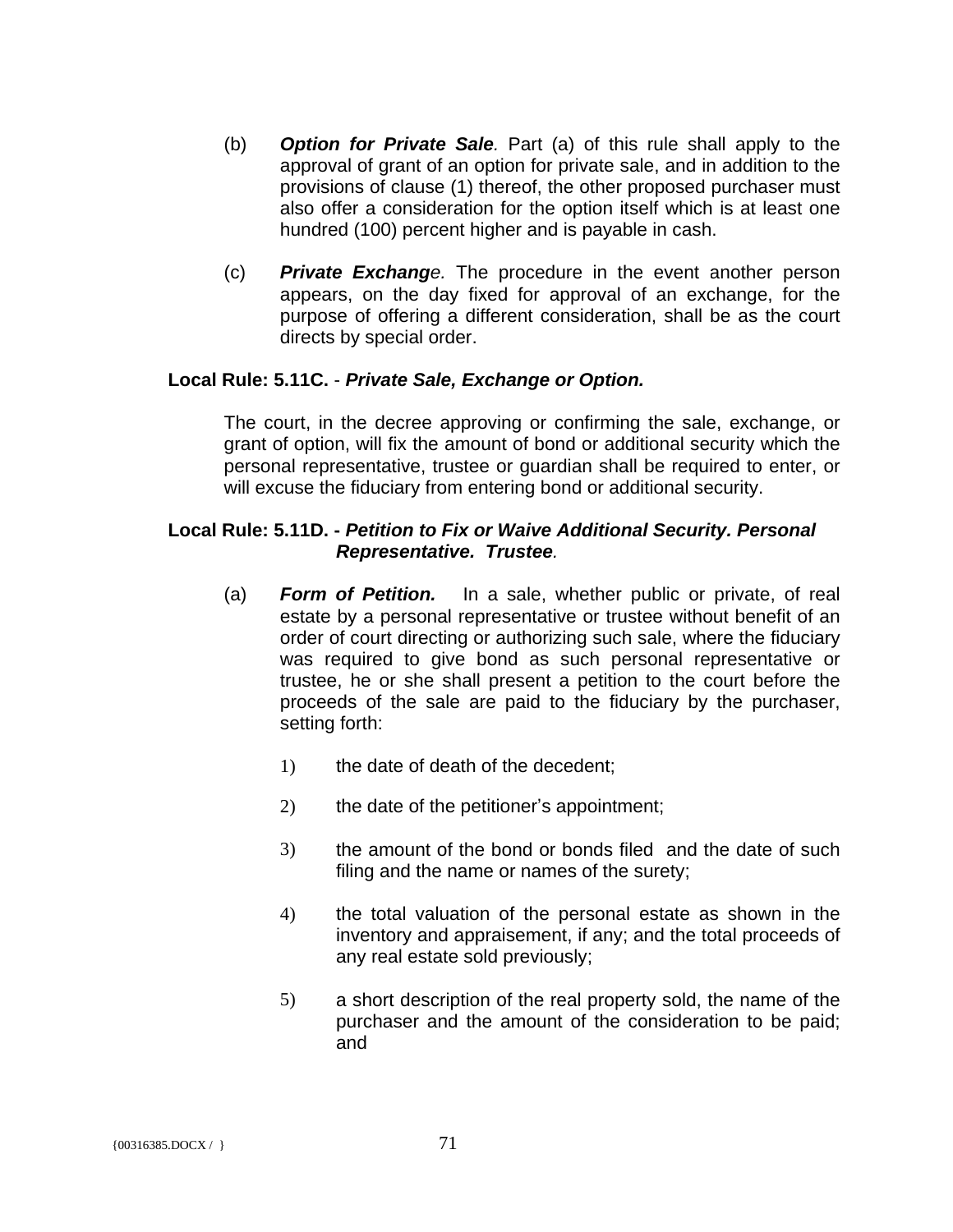- 6) a prayer for an order fixing the amount of additional security or for an order excusing the fiduciary from filing additional security, as the case may be.
- (b) *Surety on Additional Bond.* The surety on any additional bond except for cause shown shall be the same as on the original bond.

### **Rule 5.12. Mortgage or Lease of Real Property**

In addition to the requirements provided by the Rules in Chapter III, a petition to mortgage or lease real property shall set forth the following:

(a) the information required in a petition for the public sale of real property under Rule 5.10(a), as far as practicable; and

(b) the name of the proposed mortgagee or lessee and the terms of the proposed mortgage or lease.

**Note:** Rule 5.12 is substantively identical to former Rule 12.11.

#### **Local Rule: 5.12A. -** *Mortgage of Real Property-Additional Requirements or Lease.*

- (a) *Contents of Petition.* A petition to mortgage or lease real property by a personal representative, trustee or guardian, shall conform as closely as practicable to the requirements of these Rules with regard to a petition to sell real property at public sale; shall set forth the amount and terms of the proposed mortgage loan or terms of lease; and shall set forth sufficient facts to enable the court to determine whether the proposed mortgage or lease should be approved.
- (b) *Exhibits.* The following exhibits shall be attached to the petition:
	- 1) A copy of the will, deed or decree by which the fiduciary was appointed:
	- 2) Any consents or joinders of interested parties, and the names and a copy of the notice which has been given to those parties who do not consent or join.
- (c) *Security.* The amount of the bond or additional security required to be entered, or the waiver thereof, will be determined by the court in its decree approving the proposed mortgage or lease.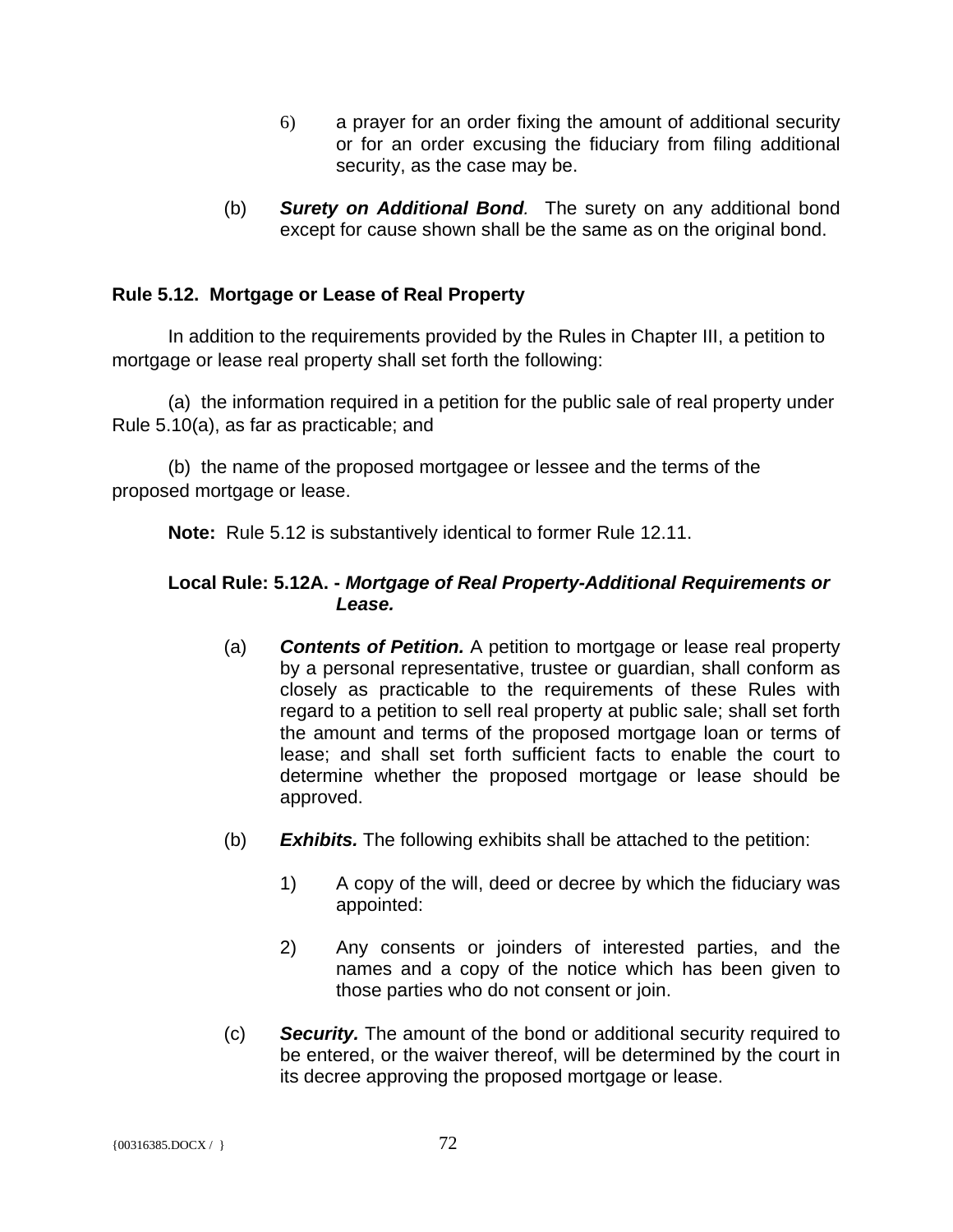#### **Rule 5.13. Inalienable Property**

In addition to the requirements provided by the Rules in Chapter III, a petition under Chapter 83 of Title 20 shall set forth the facts required by 20 Pa.C.S. § 8301, as applicable, and the following:

(a) the names of all interested parties who have not joined in or consented to the petition, and their addresses, if known; and

(b) if the petition is for the public or private sale of real property subject to a life estate with remainder over and the real property is not held in trust, the petition shall request the appointment of a named trustee to make the sale and hold the proceeds in trust.

**Note:** Rule 5.13 is substantively identical to former Rule 12.12.

# **Rule 5.14. Designation of a Successor Custodian**

A petition for the designation of a successor custodian under the Pennsylvania Uniform Gifts to Minors Act shall conform to the requirements provided by the Rules in Chapter III and set forth as far as practicable the information required in a petition for the appointment of a guardian of the estate of a minor.

**Note:** Rule 5.14 is substantively identical to former Rule 12.13.

# **Rule 5.15. Confirmation of Trustee Appointment**

(a) **Contents of Petition.** Where an initial or successor trustee is appointed pursuant to a trust instrument or by the unanimous agreement of all qualified beneficiaries (as defined in 20 Pa.C.S. § 7703) pursuant to 20 Pa.C.S. § 7764, a petition for the court to confirm such appointment shall conform to the requirements provided by the Rules in Chapter III and shall set forth the following:

(1) the reason for filing the petition; and

(2) the pertinent provisions of the instrument creating the trust and providing for the appointment of the trustee.

(b) **Exhibits.** The following shall be attached to the petition:

(1) a copy of the trust instrument duly certified by counsel to be a true and correct copy; and

```
{00316385.DOCX / } 73
```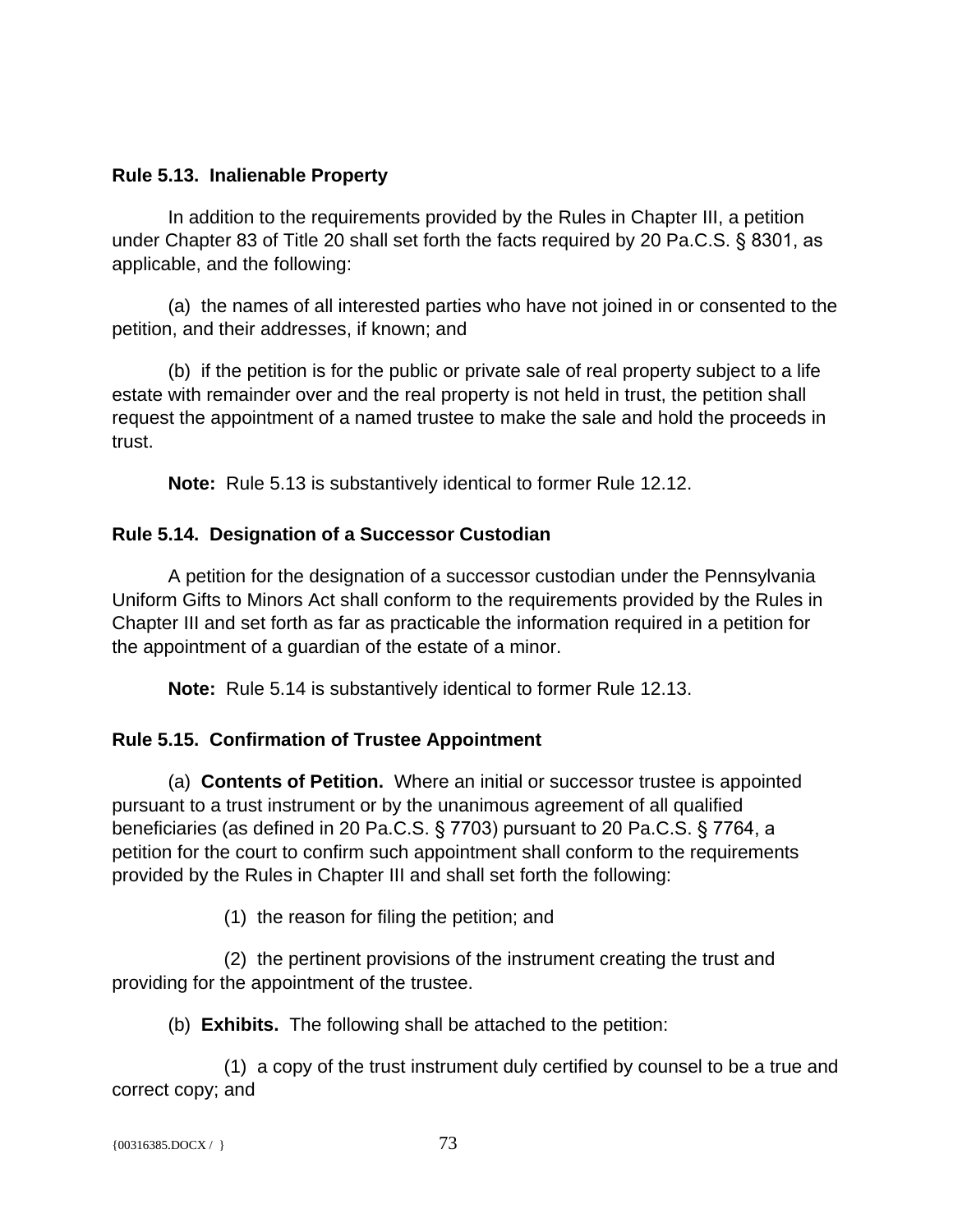(2) the designated trustee's written consent to serve.

**Note:** Rule 5.15 is substantively identical to former Rule 12.14.

#### **Local Rule: 5.16A** - *Settlement of Small Estates.*

- (a) *Form of Petitions. Contents.* A petition under Probate, Estates and Fiduciaries Code § 3102 for distribution of small estates shall set forth:
	- 1) The name and address of the petitioner and his or her relationship to the decedent.
	- 2) The name, date of death and domicile of decedent, whether he or she died testate or intestate, the dates of the probate of the will and of the grant of letters if any and whether the personal representative has been required to give bond, and in what amount.
	- 3) The names and relationships of all beneficiaries entitled to any part of the estate under the will or intestate laws, a brief description of their respective interests, whether any of them has received or retained any property of the decedent by payment of wages under Probate, Estates and Fiduciaries Code § 3101, or otherwise, and whether any of them are minors, incapacitated persons or deceased with the names of their fiduciaries, if any.
	- 4) The person or persons, if any, entitled to the family exemption and, if a claim therefor is made in this petition, any additional facts necessary to establish the *prima facie* right thereto, as required by Rule 5.2.
	- 5) An inventory of the real and personal estate of the decedent, with values ascribed to each item, either incorporated in the petition or attached as an exhibit.
	- 6) A list showing the nature, amount and preference of all unpaid claims against the estate and indicating which are admitted.
	- 7) If any unpaid beneficiary, heir, or claimant has not joined in the petition, a statement that twenty days' notice of filing of the petition has been given in accordance with these rules.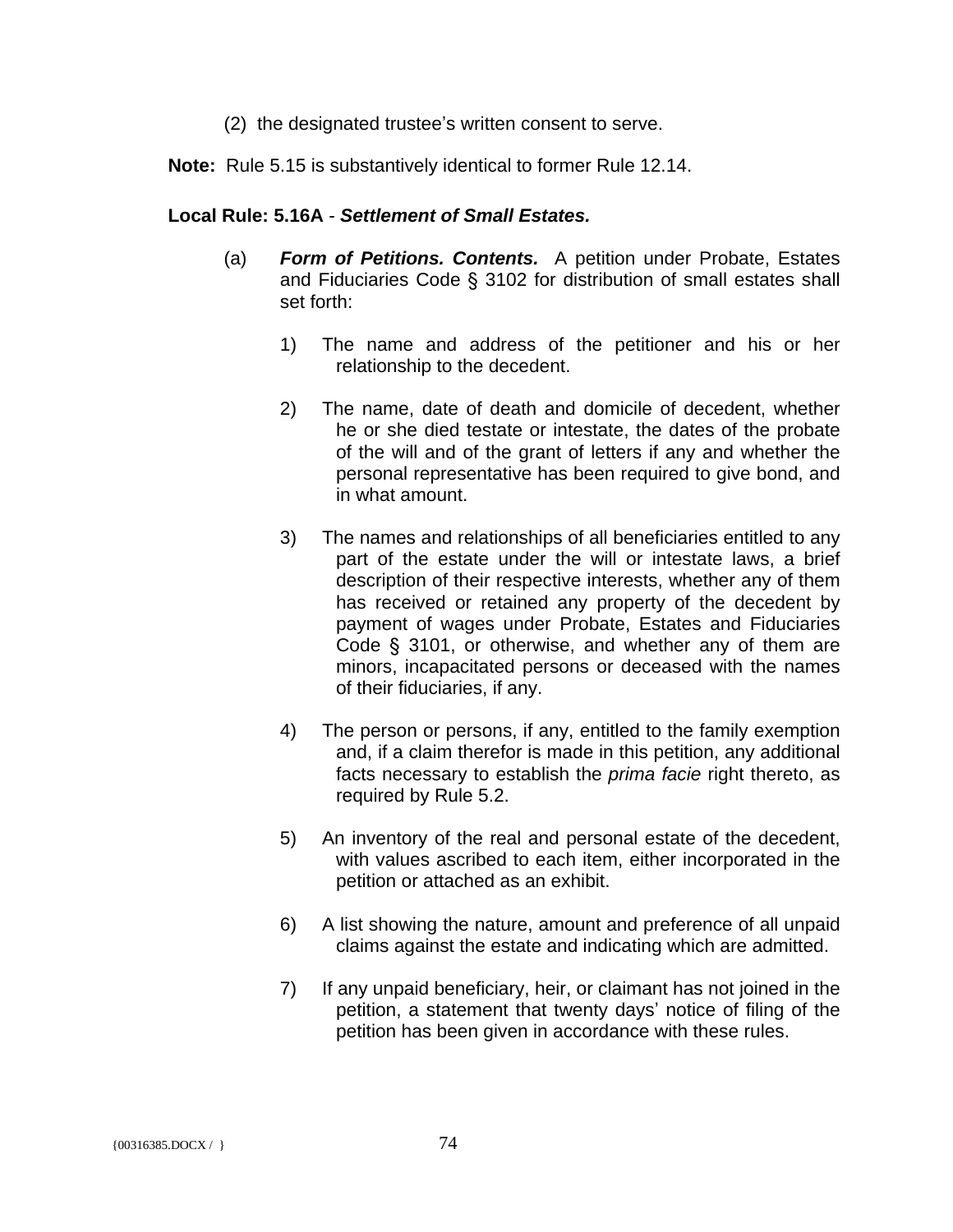- 8) A prayer for distribution of the personal property to those entitled, and in appropriate cases for the discharge of the personal representative.
- (b) *Exhibits.* There shall be attached to the petition the following exhibits:
	- 1) The original of the decedent's will if it has not been probated, or a copy of the will if it has been probated.
	- 2) Joinders of unpaid beneficiaries, heirs and claimants insofar as they are obtainable.
	- 3) An itemized list of disbursements made prior to the filing of the petition, indicating the payee and whether the disbursements were in payment of administration expenses, preferred or ordinary debts, item of distribution or the family exemption.
	- 4) Certificate of Register of Wills showing status of the inheritance tax.
- (c) *Appraisements.* No appraisement shall be required unless ordered by the Court.

#### **Local Rule 5.17A -** *Petition to Convert to Unitrust.*

- (a) Contents of Petition
	- 1) The name, address and interest of petitioner in the trust.
	- 2) How and when the trust was created, attaching a copy of the trust document and any amendments thereto to the petition as an exhibit.
	- 3) The facts establishing Montgomery County as a proper venue for the trust.
	- 4) Statement of how the trustee received the funds (e.g. by gift, by award from a prior adjudication, etc.).
	- 5) A description of the dispositive provisions of the trust.
	- 6) The terms of the trust.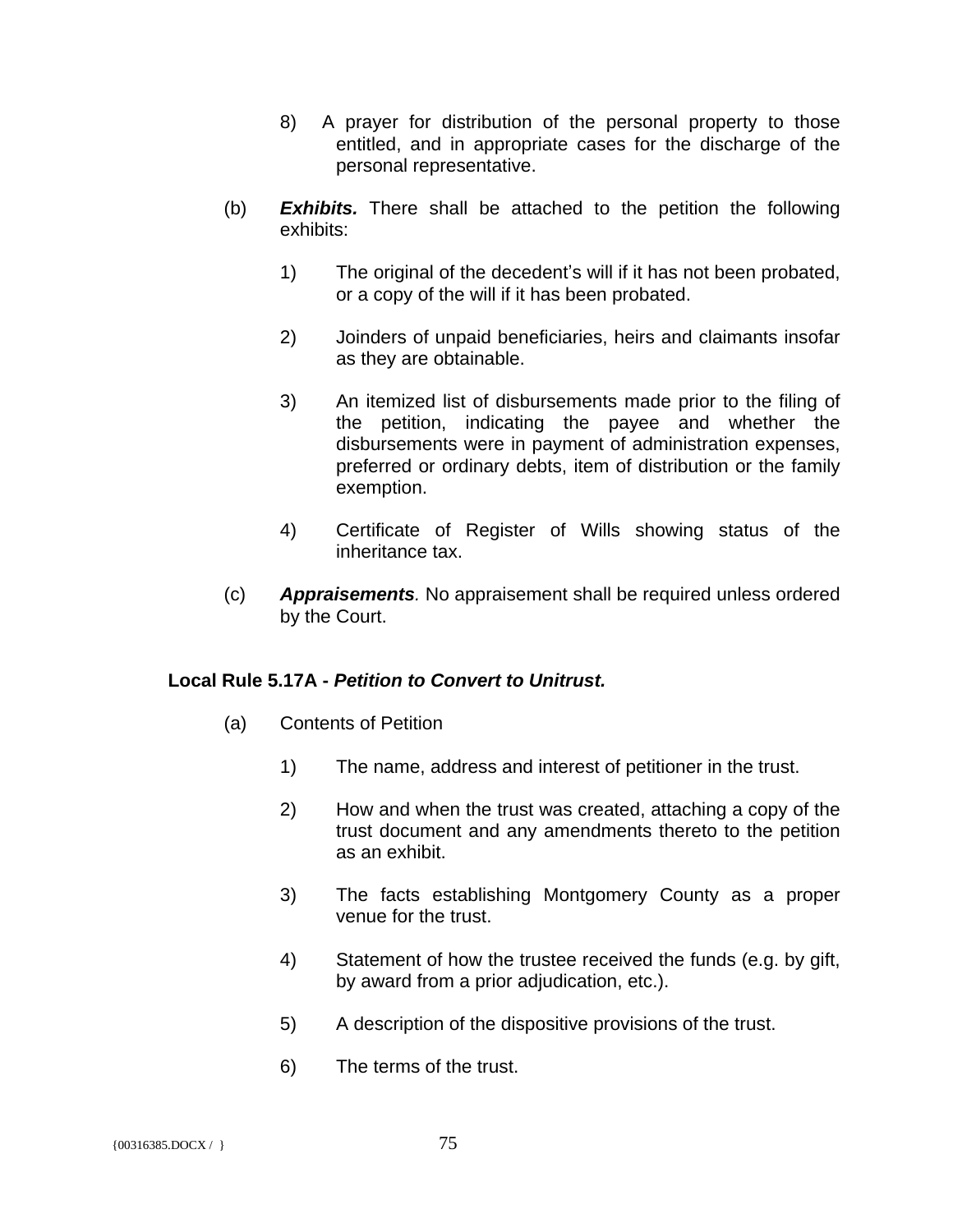- 7) Names of all beneficiaries.
	- i.Beneficiaries who are currently eligible to receive income from the trust.
	- ii.Names of any successor beneficiaries or representatives of beneficiaries.
	- iii.The names of all beneficiaries entitled to distribution of principal in the absence of exercise of any powers of appointment.
	- iv.Petition shall identify any beneficiary who has been declared incapacitated, is believed not to be *sui juris* or is a minor, including the age of the minor, and including the names of any fiduciary representing a beneficiary
- (b) Asset information related to the assets of the trust.
	- 1) The current market value of the trust principal.
	- 2) The current annual fiduciary income accounting of the trust without regard to the power to adjust under Probate, Estates and Fiduciaries Code § 8104.
	- 3) The current percentage yield of the trust based on trust principal and trust income.
	- 4) The current percentage of the trust invested in fixed income investments and the current percentage of the trust invested in equities.
	- 5) The current percentage of trust assets not invested but producing income or unfixed in equities.
- (c) Facts supporting why the conversion will enable the trustee to better carry out the intent of the settlor or testator and the purpose of the trust.
- (d) Copies of all notices sent to beneficiaries shall be attached as an exhibit to the petition.
- (e) Statement as to why there is a need for court approval of the requested conversion.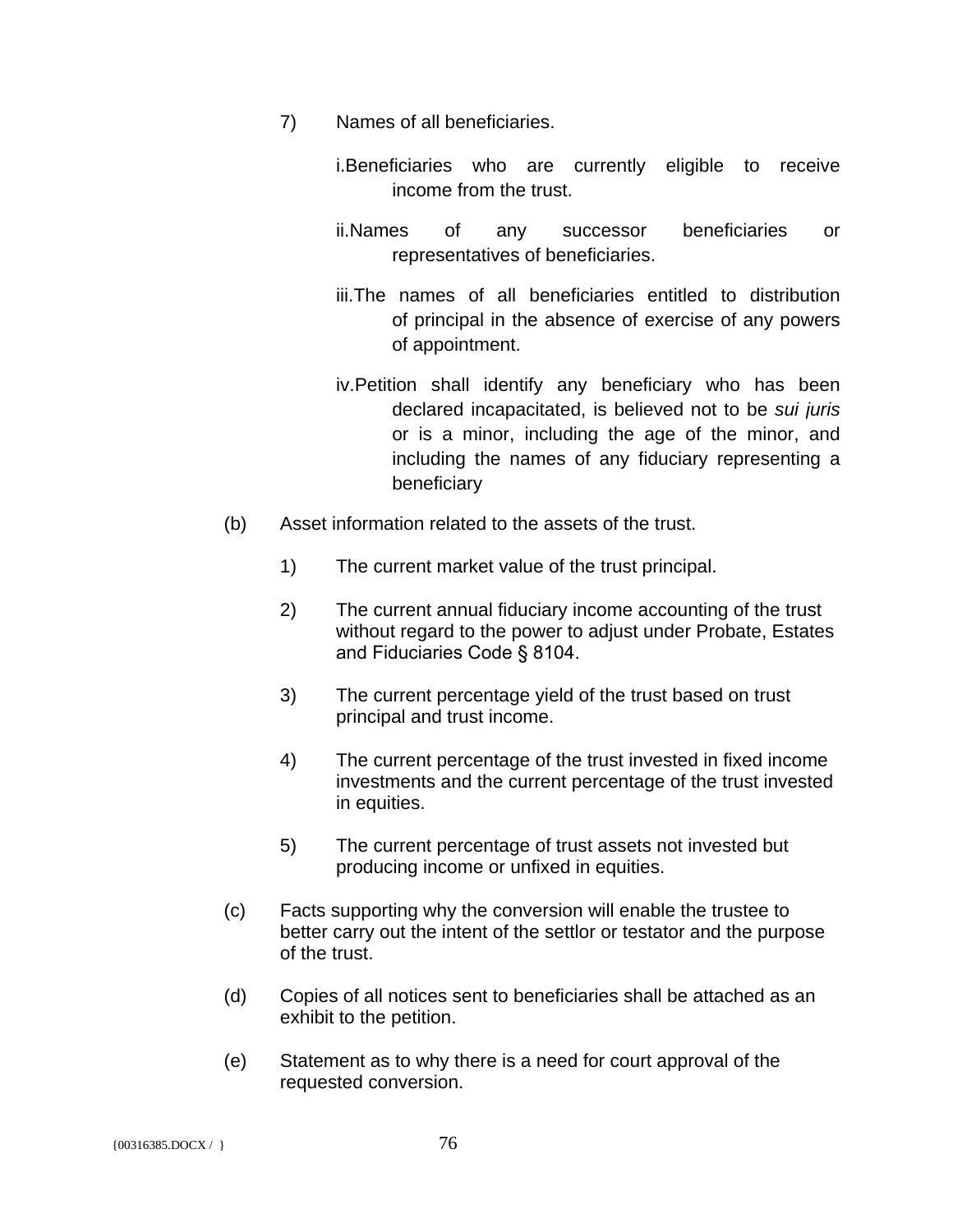(f) Specific language relating to the relief being requested shall be included in both the petition and the order to be attached to the petition.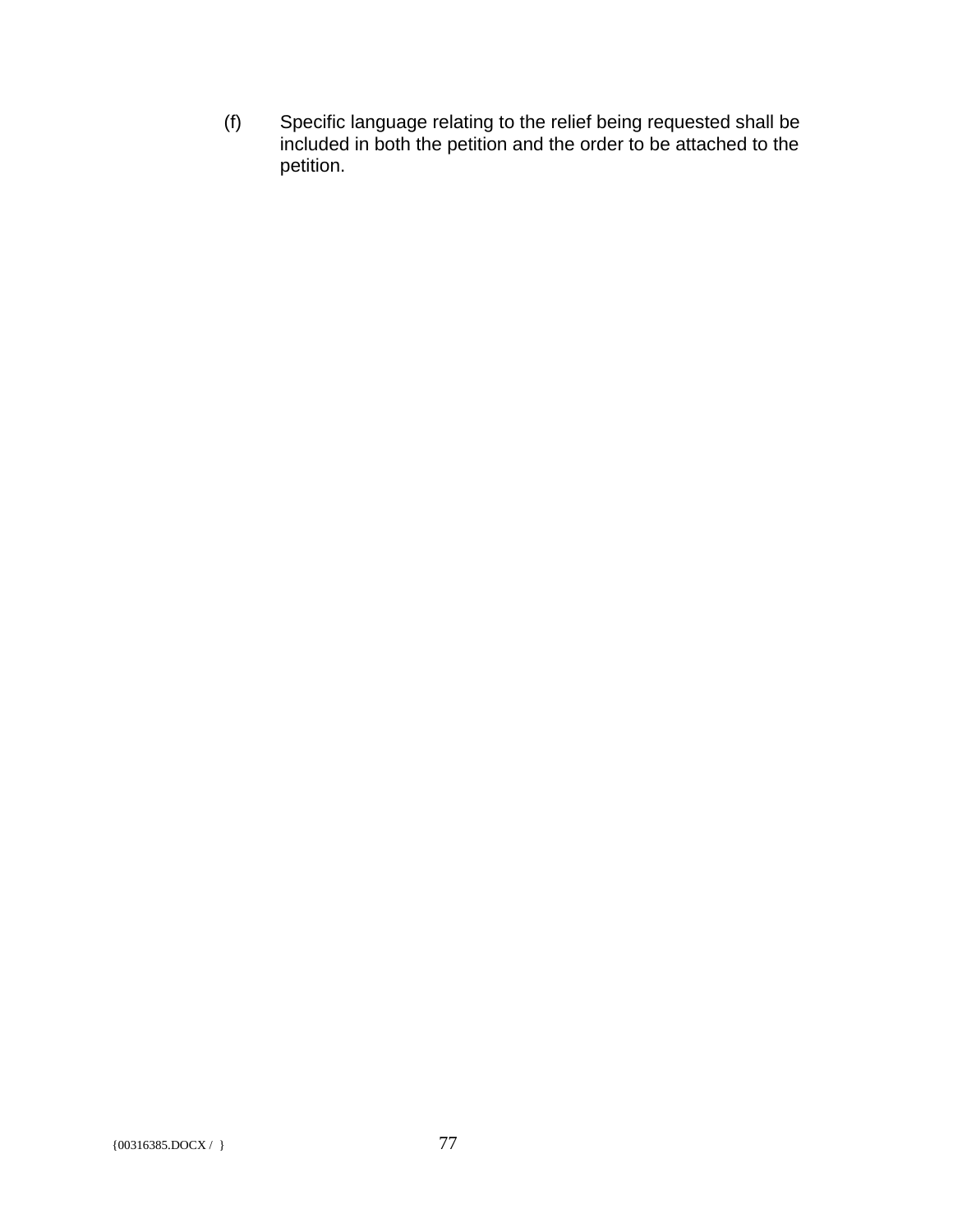**CHAPTER VI. Reserved**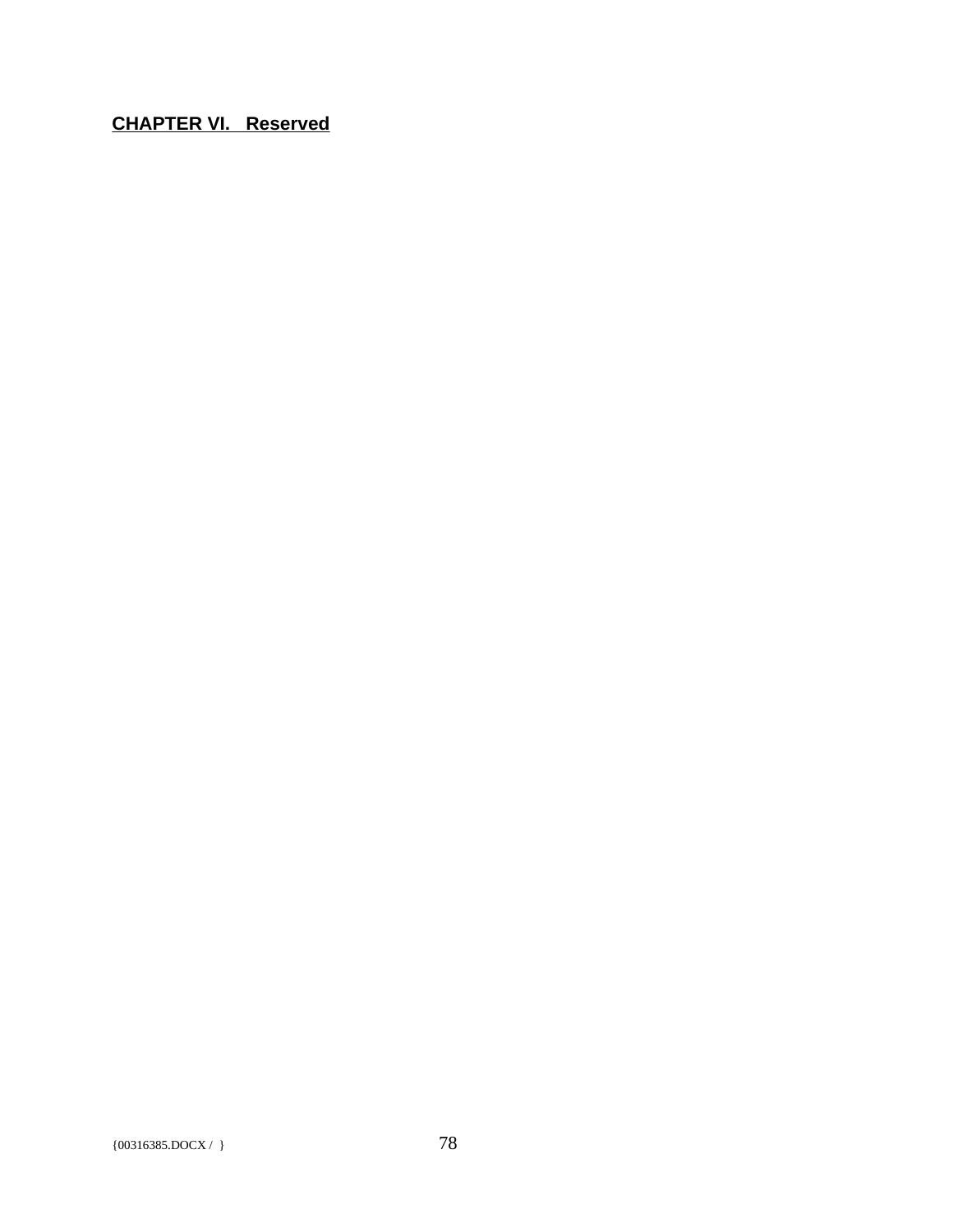# **CHAPTER VII. RULES RELATING TO PRE-HEARING AND HEARING PROCEDURE**

# **Rule 7.1. Depositions, Discovery, Production of Documents and Perpetuation of Testimony**

The court, by local rule or order in a particular matter, may prescribe the practice relating to depositions, discovery, production of documents and perpetuation of testimony. To the extent not provided for by local rule or an order governing a particular matter, the practice relating to depositions, discovery, production of documents and perpetuation of testimony shall conform to the practice in the Trial or Civil Division of the local Court of Common Pleas.

**Note:** Rule 7.1 is identical to former Rule 3.6.

#### **Local Rule 7.1A. -** *Practice as to Depositions, Discovery, Production of and Perpetuation of Testimony.*

- (a) The parties may agree to the scope and deadlines for discovery, and may agree to any or all of the following: responses to written interrogatories, document production, requests for admissions and depositions, including depositions to preserve testimony for trial, and may agree to the specific dates, times and places for depositions.
- (b) The parties may, upon agreement, request the entry of a court order setting a deadline for the completion of discovery, or the court may set a deadline for completion of discovery on its own motion.
- (c) In the absence of an agreement, leave to take any form of discovery or to preserve testimony shall be granted only by court order following a petition setting forth the nature of the proposed discovery, the scope of the proposed discovery, and the need for the proposed discovery, and shall describe the good faith efforts made to reach an agreement regarding discovery. A petition seeking leave to take discovery shall include the notice required under rule 3.5(b) and an answer to the petition shall be filed within twenty (20) days of service of the petition. The court may set a schedule for briefing or argument, if necessary, following the filing of an answer to the petition, or may rule on the petition and answer without argument or briefing.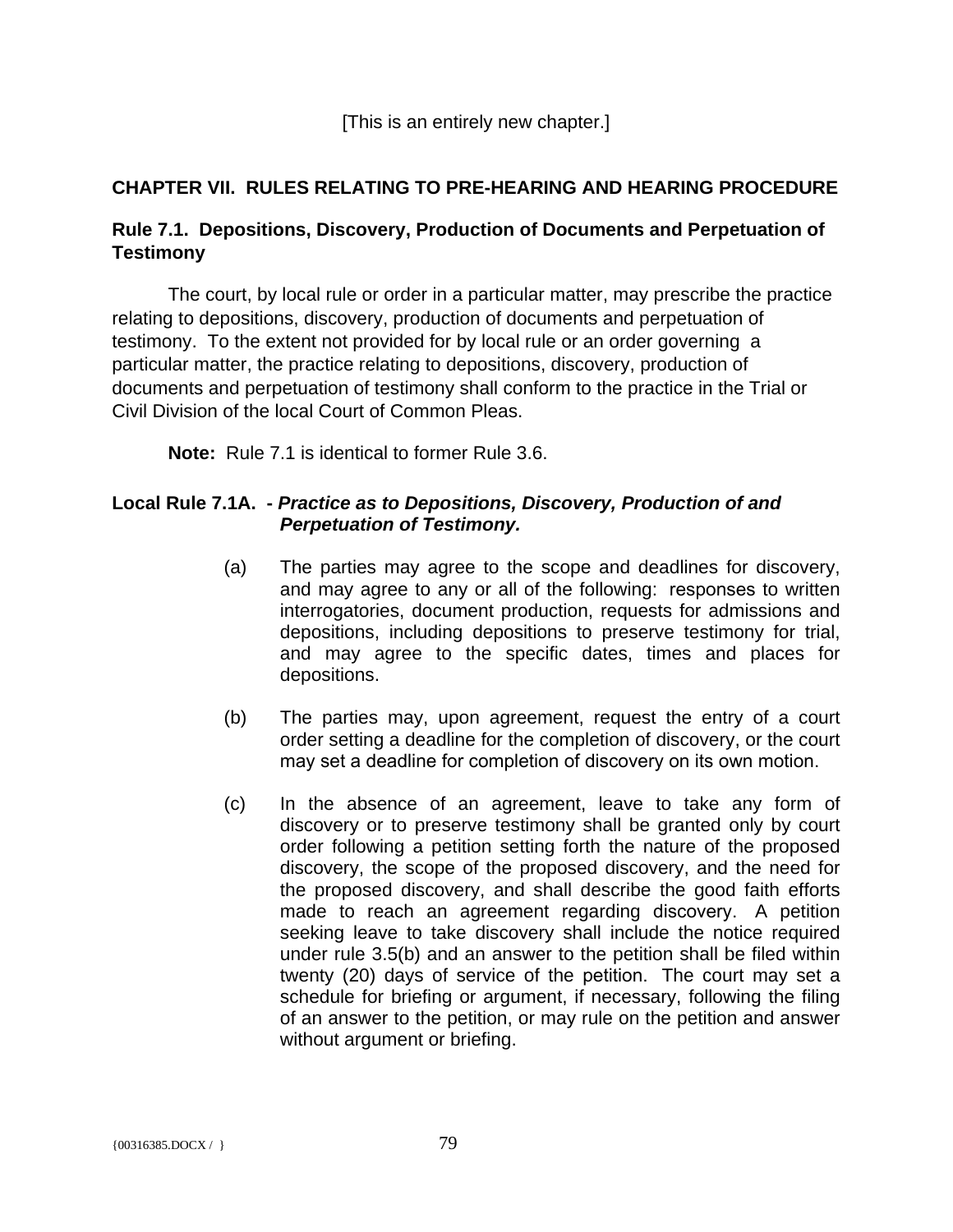(d) Discovery material shall not be filed with the court unless relevant to a motion or petition or other pre-trial proceeding, ordered by the court or required by statute.

# **Rule 7.2. Motion for Judgment on the Pleadings**

After the relevant pleadings are closed, but within such time as not to unreasonably delay the hearing, any party may move for judgment on the pleadings. The court shall enter such judgment or order as shall be proper on the pleadings.

**Note:** Rule 7.2 has no counterpart in former Orphans' Court Rules, but is derived from Pa.R.C.P. No. 1034.

**Explanatory Comment:** The Official Note to Pa.R.C.P. No. 1034 is fully incorporated by reference herein, except that the court may, but is not required to, promulgate local rules governing the procedure for these motions.

# **Local Rule 7.2A. -** *Motion for Judgment on the Pleadings*

- (a) A memorandum of law in support of a motion for judgment on the pleadings shall be file simultaneously with the motion;
- (b) An answer to a motion for judgment on the pleadings shall be filed within twenty (20) days of service of the motion and a memorandum of law in opposition to the motion shall be filed simultaneously with the answer;
- (c) The court may schedule oral argument on a motion for judgment on the pleadings or may dispose of the motion without argument.

# **Rule 7.3. Motion for Summary Judgment**

(a) After the relevant pleadings are closed, but within such time as not to unreasonably delay a hearing, any party may move for summary judgment in whole, or in part, as a matter of law in the manner set forth in Pa.R.C.P. Nos. 1035.1, 1035.2, and 1035.4.

(b) The party against whom the motion for summary judgment is filed shall respond in accordance with Pa.R.C.P. Nos.  $1035.3(a) - (b)$  and  $1035.4$ .

(c) The court shall rule upon the motion for summary judgment as provided in Pa.R.C.P. Nos.  $1035.3(c) - (e)$  and  $1035.5$ .

```
\{00316385.DOCX / \} 80
```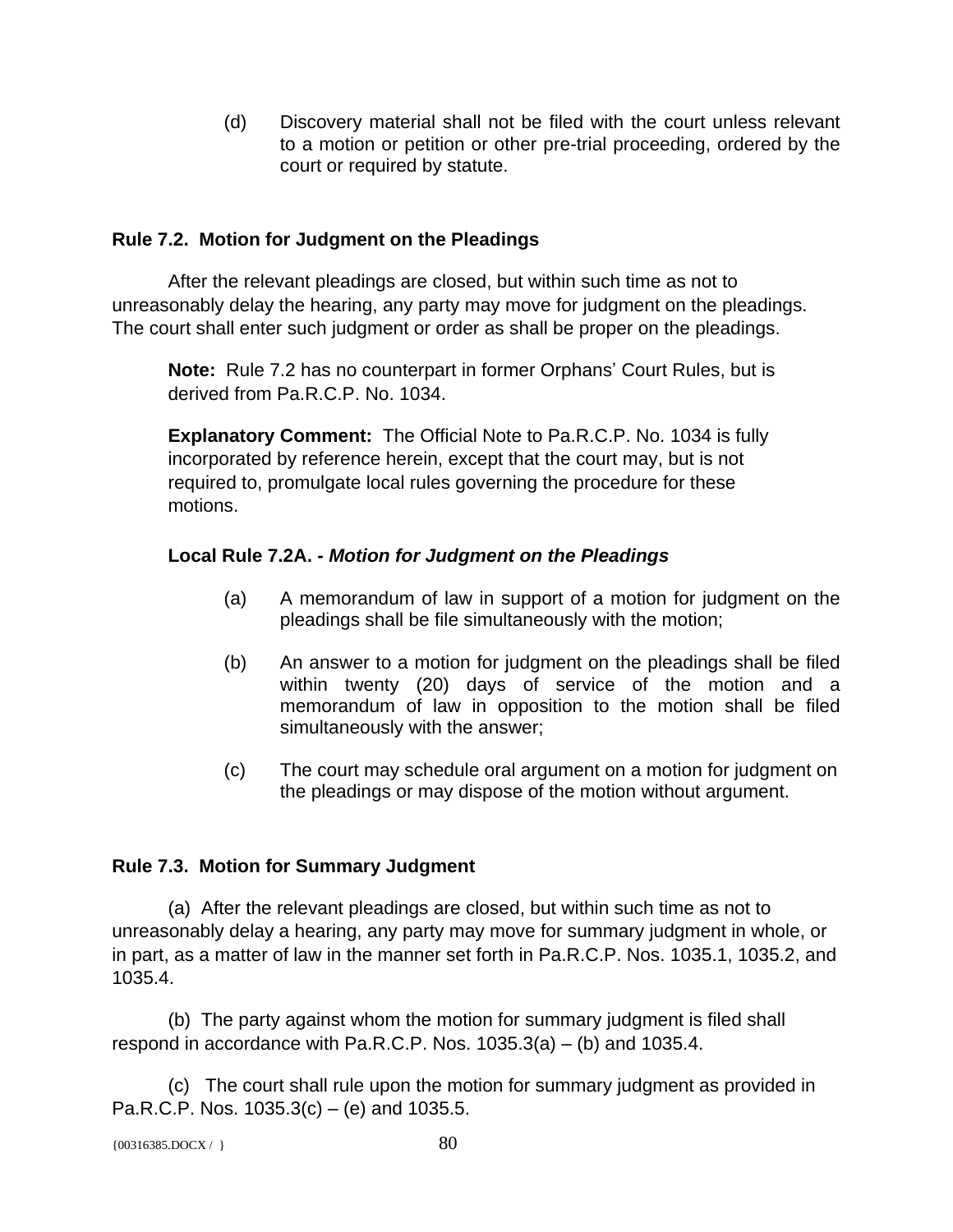**Note:** Rule 7.3 has no counterpart in former Orphans' Court Rules, but is derived from Pa.R.C.P. No. 1035.1 *et seq.*

**Explanatory Comment:** The Notes, Official Note and Explanatory Comments to Pa.R.C.P. No. 1035.1 *et seq*. are incorporated by reference herein, except that the court may, but is not required to, promulgate local rules governing the procedure for these motions.

# **Local Rule 7.3A. -** *Motion for Summary Judgment.*

- (a) A memorandum of law in support of a motion for summary judgment shall be filed simultaneously with the motion;
- (b) An answer to a motion for summary judgment shall be filed within thirty (30) days of service of the motion and a memorandum of law in opposition to the motion shall be filed simultaneously with the answer;
- (c) The court may schedule oral argument on a motion for summary judgment or may dispose of the motion without argument.

# **Rule 7.4. Injunctions**

Upon petition, the court may issue a preliminary, special, or permanent injunction in accordance with the rules and procedures provided in Pa.R.C.P. No. 1531.

**Note:** Rule 7.4 has no counterpart in former Orphans' Court Rules, but is derived from Pa.R.C.P. No. 1531.

**Explanatory Comment:** With the repeal of 20 Pa.C.S. § 772, the propriety of and procedure for obtaining an injunction in an Orphans' Court matter was uncertain. This Rule clarifies that an injunction may be requested and issued in this court. The procedure for requesting the issuance of an injunction shall conform to the practice set forth in Pa.R.C.P. No. 1531. The Notes and Explanatory Comments to Pa.R.C.P. No. 1531 are fully incorporated by reference herein.

#### **Local Rule 7.5A. -** *Conference*

In any action the court, of its own motion or on motion of any party, may direct the attorneys for the parties to appear for a conference to consider:

(a) The simplification of the issues;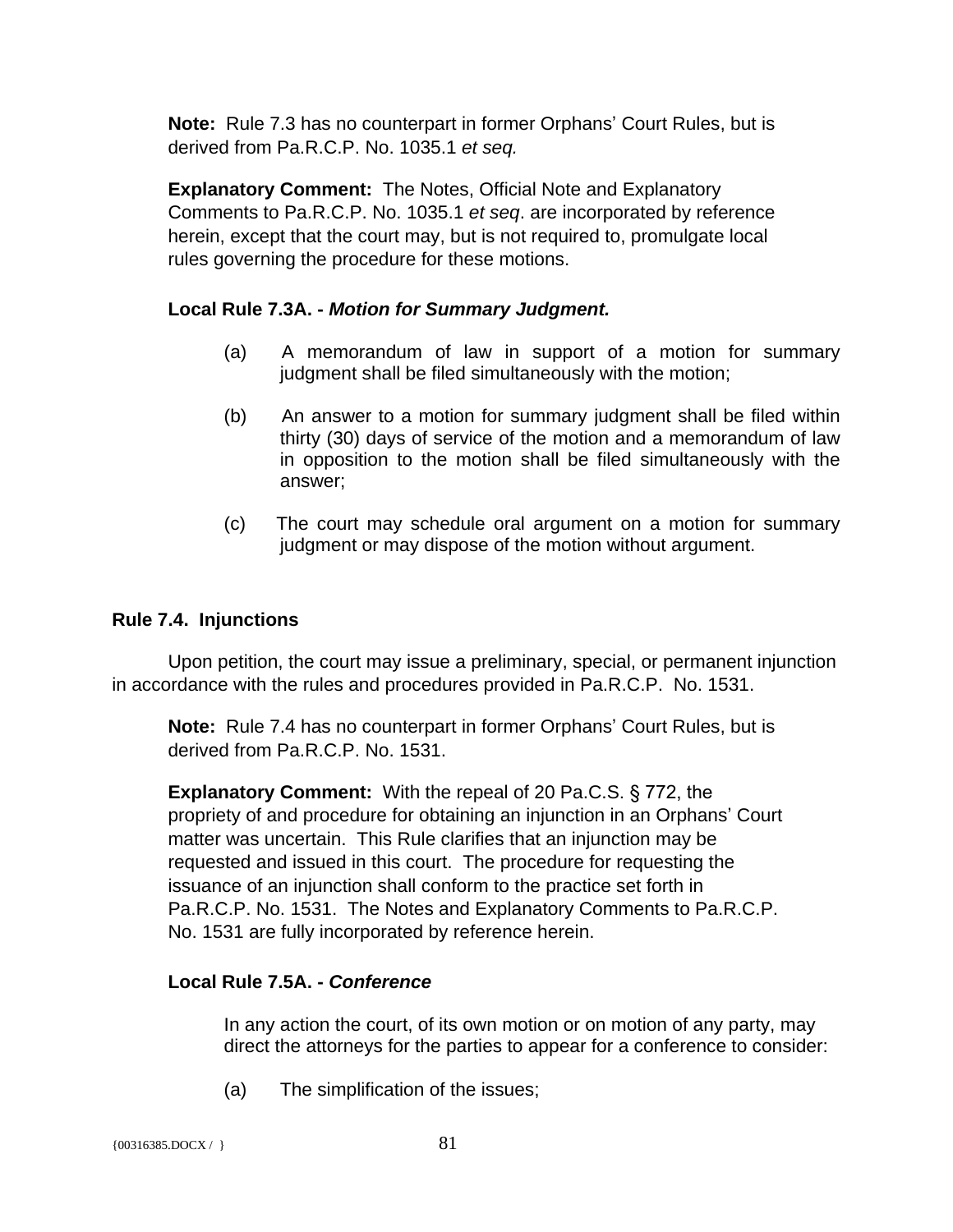- (b) The necessity or desirability of amendments to the pleadings;
- (c) The possibility of obtaining admissions or stipulations of fact and of documents which will avoid unnecessary proof;
- (d) The limitation of the number of expert witnesses; and
- (e) Such other matters as may aid in the disposition of the action.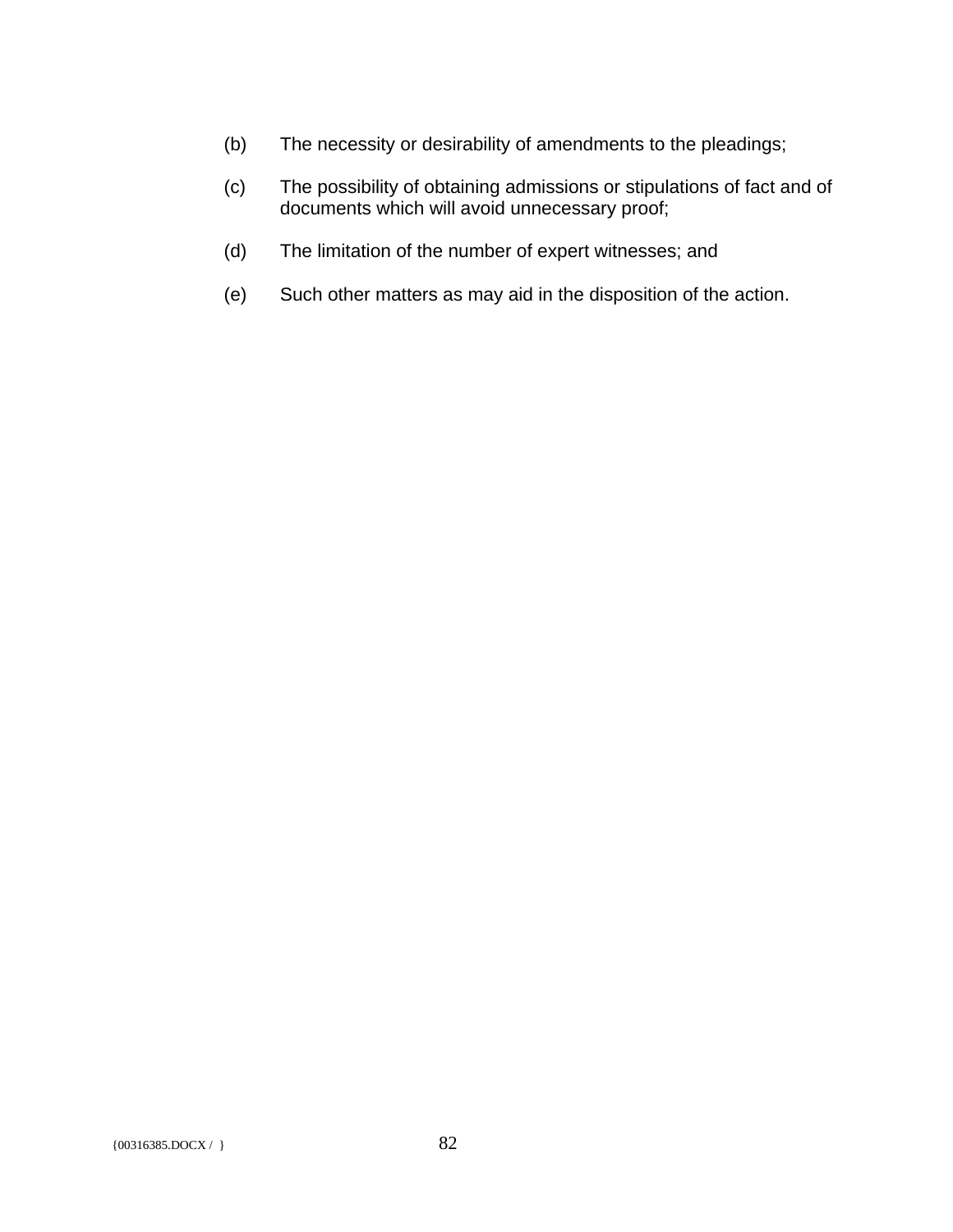[This is an entirely new chapter.]

# **CHAPTER VIII. RECONSIDERATION**

#### **Rule 8.1. Exceptions and Post-Trial Motions**

Except as provided in Rule 8.2, no exceptions or post-trial motions may be filed to any order or decree of the court.

**Explanatory Comment:** The former exception practice is discontinued, and this Rule clarifies that post-trial motion practice applicable in the Civil Division of the Court of Common Pleas is not applicable in the Orphans' Court Division.

#### **Rule 8.2. Motions for Reconsideration**

(a) By motion, a party may request the court to reconsider any order that is final under Pa.R.A.P. 341(b) or 342, or interlocutory orders subject to immediate appeal under Pa.R.A.P. 311, so long as the order granting reconsideration is consistent with Pa.R.A.P. 1701(b)(3).

(b) Upon a motion to do so, a court may reconsider an interlocutory order at any time.

(c) Motions for reconsideration are not permitted to any order in involuntary termination or adoption matters under the Adoption Act, 23 Pa.C.S. § 2101 *et seq*.

**Explanatory Comment:** The period for filing an appeal is not tolled by the filing of a motion for reconsideration unless the court grants the motion for reconsideration prior to the expiration of the appeal period. *See*  Pa.R.A.P. 1701(b)(3). Interlocutory orders may be reconsidered anytime during the pendency of the proceeding. *See Key Automotive Equip. Specialists, Inc. v. Abernethy*, 636 A.2d 1126, 1128 (Pa. Super. 1994); 42 Pa.C.S. § 5505.

#### **Local Rule 8.2A. –** *Motion For Reconsideratio***n.**

- (a) Any motion for reconsideration filed pursuant to Pennsylvania Supreme Court Orphans' Court Rule 8.2 must be filed within twenty (20) days after the date of the filing of any order, decree or adjudication as to which reconsideration is sought.
- (b) The motion for reconsideration must state how the grounds for reconsideration were previously asserted in the proceedings.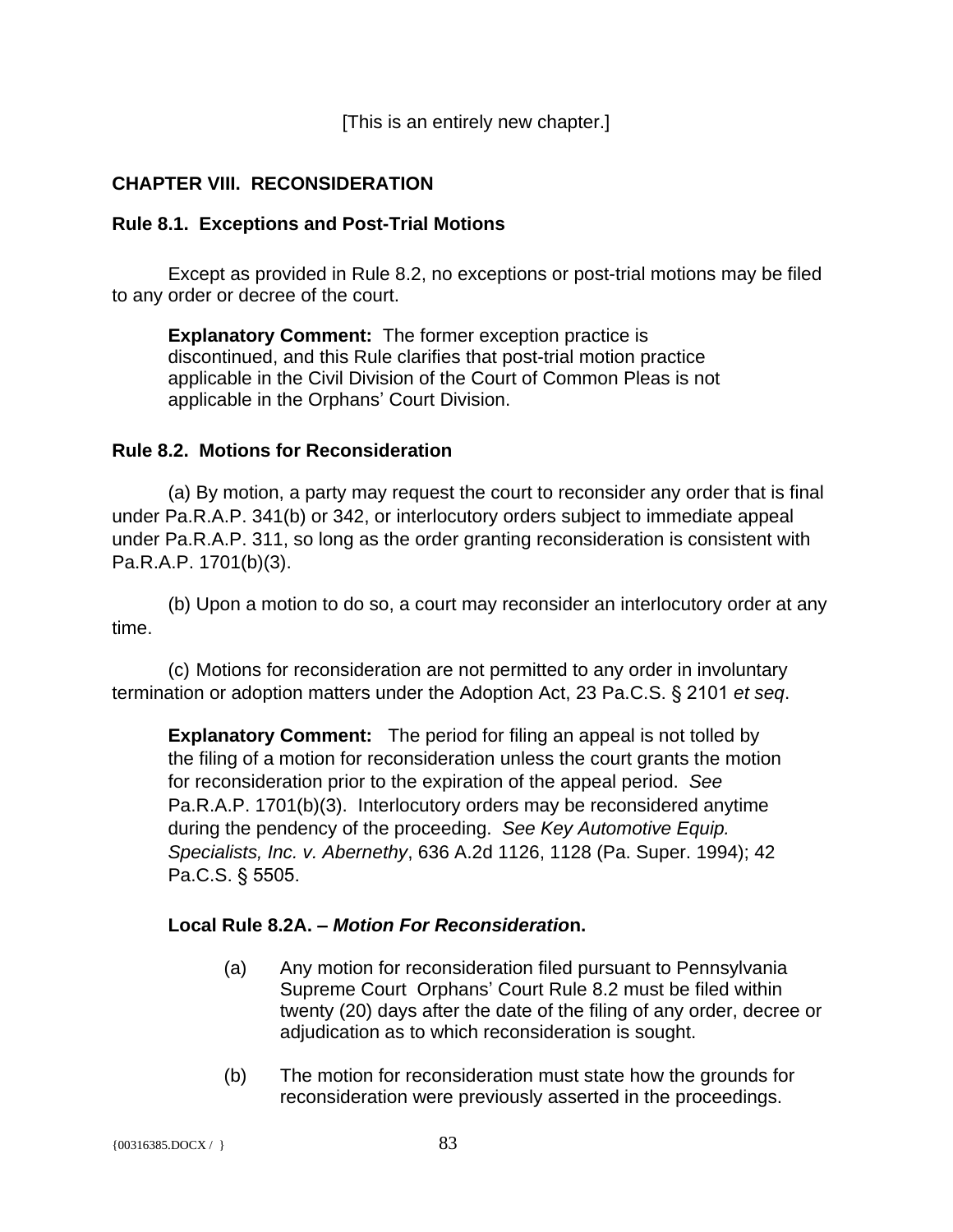Grounds not specified are deemed waived unless leave is granted upon cause shown to specify additional grounds.

- (c) If a party has filed a timely motion for reconsideration, any other party may file a motion for reconsideration within twenty (20) days after the date on which the first motion for reconsideration was filed.
- (d) Any party filing a motion for reconsideration shall serve a copy promptly upon every other party to the action, or upon counsel for any party represented by counsel. Prompt service may be accomplished by electronic delivery to any party or counsel who has agreed, with respect to the specific case pending, to receive electronic delivery of documents and to any party or counsel who has registered as an e-filer in the e-filing system of the Clerk of the Orphans' Court, or by U.S. first-class mail to any other party or counsel.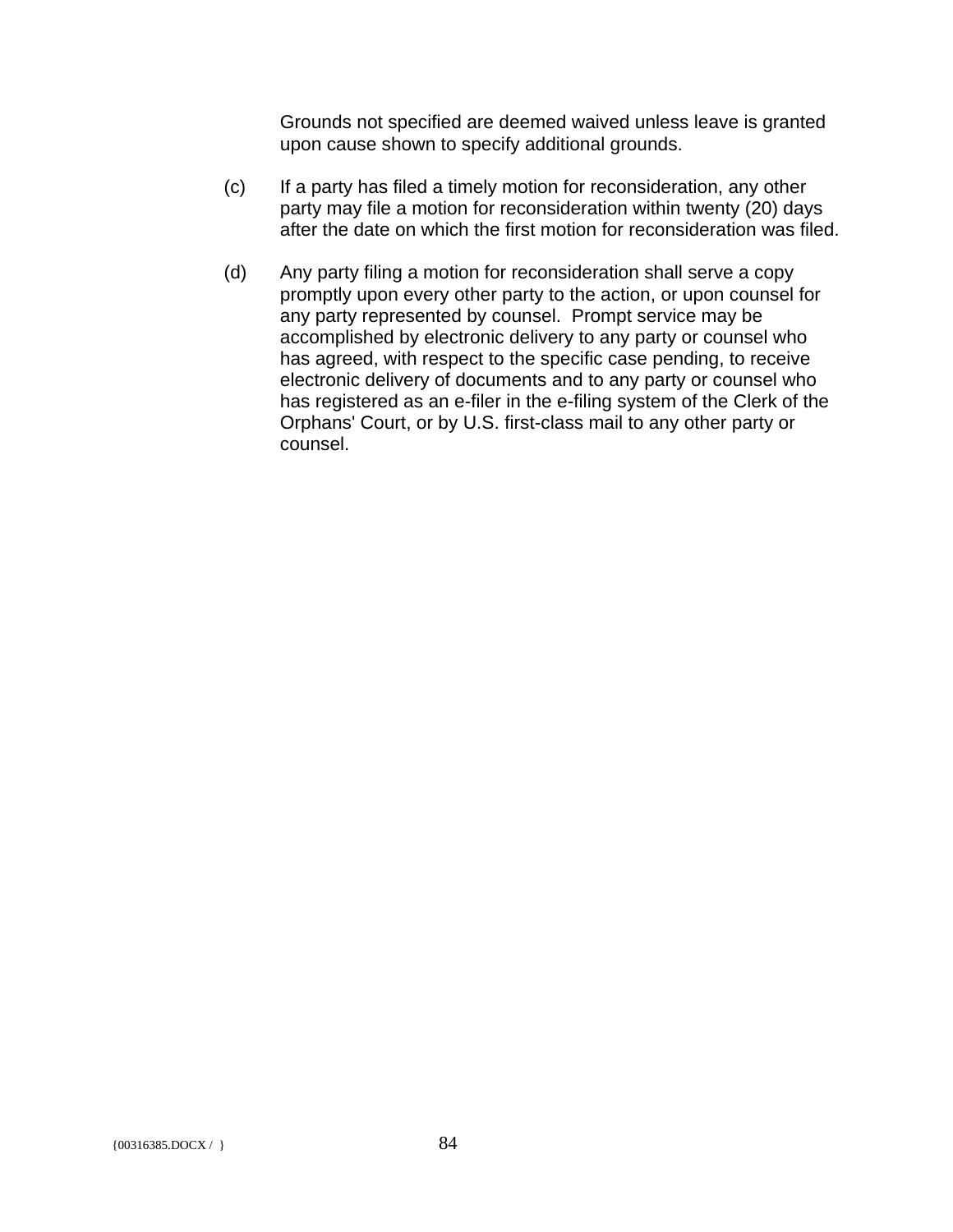[This is an entirely new chapter.]

# **CHAPTER IX. AUDITORS AND MASTERS**

#### **Rule 9.1. Notice of Hearings**

An auditor or master appointed pursuant to 20 Pa.C.S. § 751 shall give notice of scheduled hearings in such manner and to such parties as local rules shall prescribe.

**Note:** Rule 9.1 is substantively identical to former Rule 8.1.

#### **Local Rule 9.1A –** *Auditor or Master Notice of Scheduled Hearings.*

- (a) An auditor or master appointed pursuant to 20 Pa. C.S. § 751 shall give written notice of scheduled hearings:
	- 1) by service upon the attorney appearing of record for a party;
	- 2) if there is no such attorney, by U.S. first-class mail, if the party's residence is known; or
	- 3) if a party's residence is not known, by publication once a week during two successive calendar weeks in the *Montgomery County Law Reporter*; or by such method of alternative service as is authorized by the court.

#### **Rule 9.2. Filing of Report**

An auditor or master shall file his or her report within 90 days after his or her appointment, unless the court extends the time upon request.

**Note:** Rule 9.2 is based upon former Rule 8.2.

#### **Rule 9.3. Form of Auditor's Report**

 An auditor's report shall include a statement of the questions involved, findings of fact, conclusions of law, and, if the Account is approved by the auditor, it shall also expressly confirm the Account and shall specify, or indicate by reference to the petition of adjudication/statement of proposed distribution, the names of the persons to whom the balance available for distribution is awarded and the amount or share awarded to each of such persons.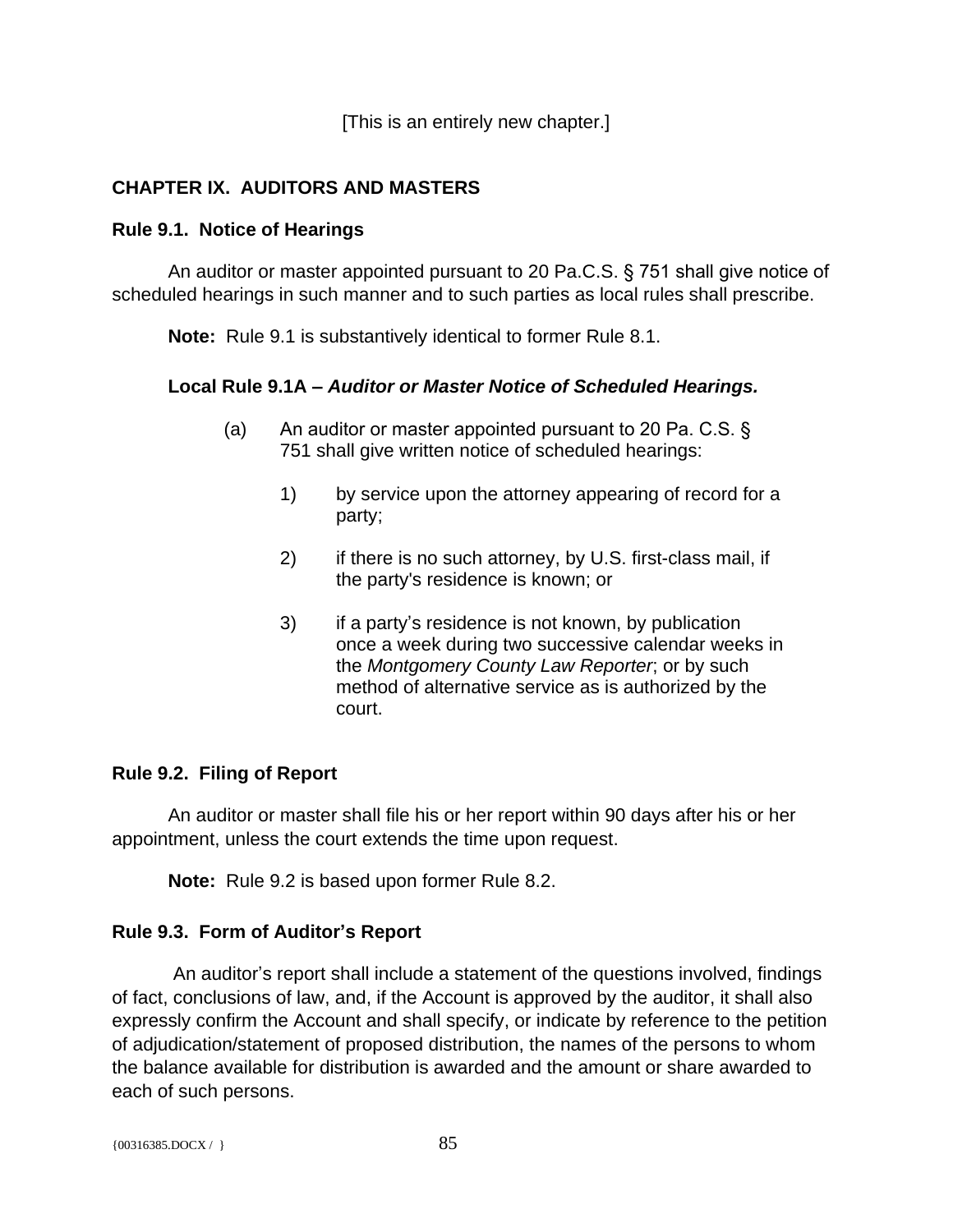**Note:** Rule 9.3 is identical to former Rule 8.3.

#### **Rule 9.4. Form of Master's Report**

A master's report shall state the number, times, dates and duration of the hearings held, the number, extent and causes of any delays or continuances, and the basis of the court's jurisdiction, and shall include a statement and discussion of the questions involved, findings of fact and conclusions of law, and specific recommendations.

**Note:** Rule 9.4 is identical to former Rule 8.4.

#### **Rule 9.5. Transcript of Testimony**

 The transcript of testimony taken before an auditor or master shall be filed with the report.

**Note:** Rule 9.5 is identical to former Rule 8.5.

#### **Rule 9.6. Notice of Filing Report**

An auditor or master shall give notice of the filing of the report or of the intention to file the report in such manner and to such parties as local rules shall prescribe.

**Note:** Rule 9.6 is identical to former Rule 8.6.

#### **Local Rule 9.6A. -** *Notice of Auditor or Master Report.*

- (a) An auditor or master appointed pursuant to 20 Pa.C.S. § 751 shall give written notice of the filing of a report:
	- 1) by service upon the attorney appearing of record for a party; or (b)
	- 2) if there is no such attorney, by U.S. first-class mail, if the party's residence is known.
	- 3) if a party's residence is not known, by publication once a week during two successive calendar weeks in the *Montgomery County Law Reporter*; or by such method of alternative service as is authorized by the court.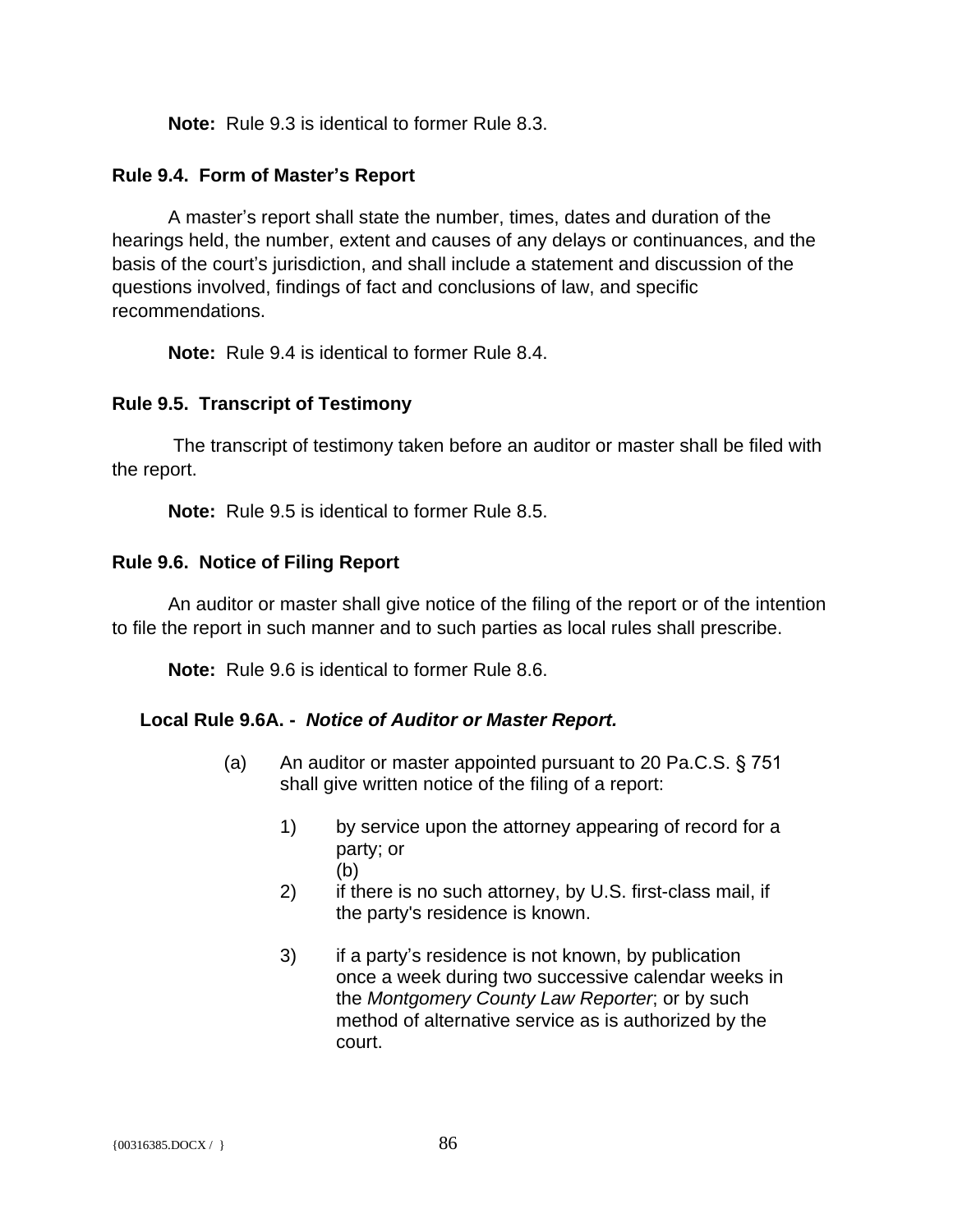- (c) Any party in interest shall have the right to file objections to an auditor's or master's report within twenty (20) days of the filing thereof.
- (d) If objections are filed, the court shall schedule a date for a hearing or argument.

#### **Rule 9.7. Confirmation of Report**

(a) The report of an auditor shall be confirmed in such manner as local rules shall prescribe.

(b) The report of a master shall not be approved until a decree is entered adopting its recommendations.

**Note:** Rule 9.7 is identical to former Rule 8.7.

# **Local Rule 9.7A. –** *Confirmation of Auditor or Master Report.*

If no objections, as allowed under Local Rule 9.6A, are filed within twenty (20) days of the filing of an auditor's or master's report, the court may enter a decree confirming the auditor's report or adopting the master's report.

#### **Rule 9.8. Security for Expenses and Fees**

An auditor or master, the accountant, or any interested party may apply to the court at any time for leave to require security for the payment of the auditor's or master's expenses and fees, and, when such leave is granted, the auditor or master may decline to proceed until security is entered.

**Note:** Rule 9.8 is substantively identical to former Rule 8.8.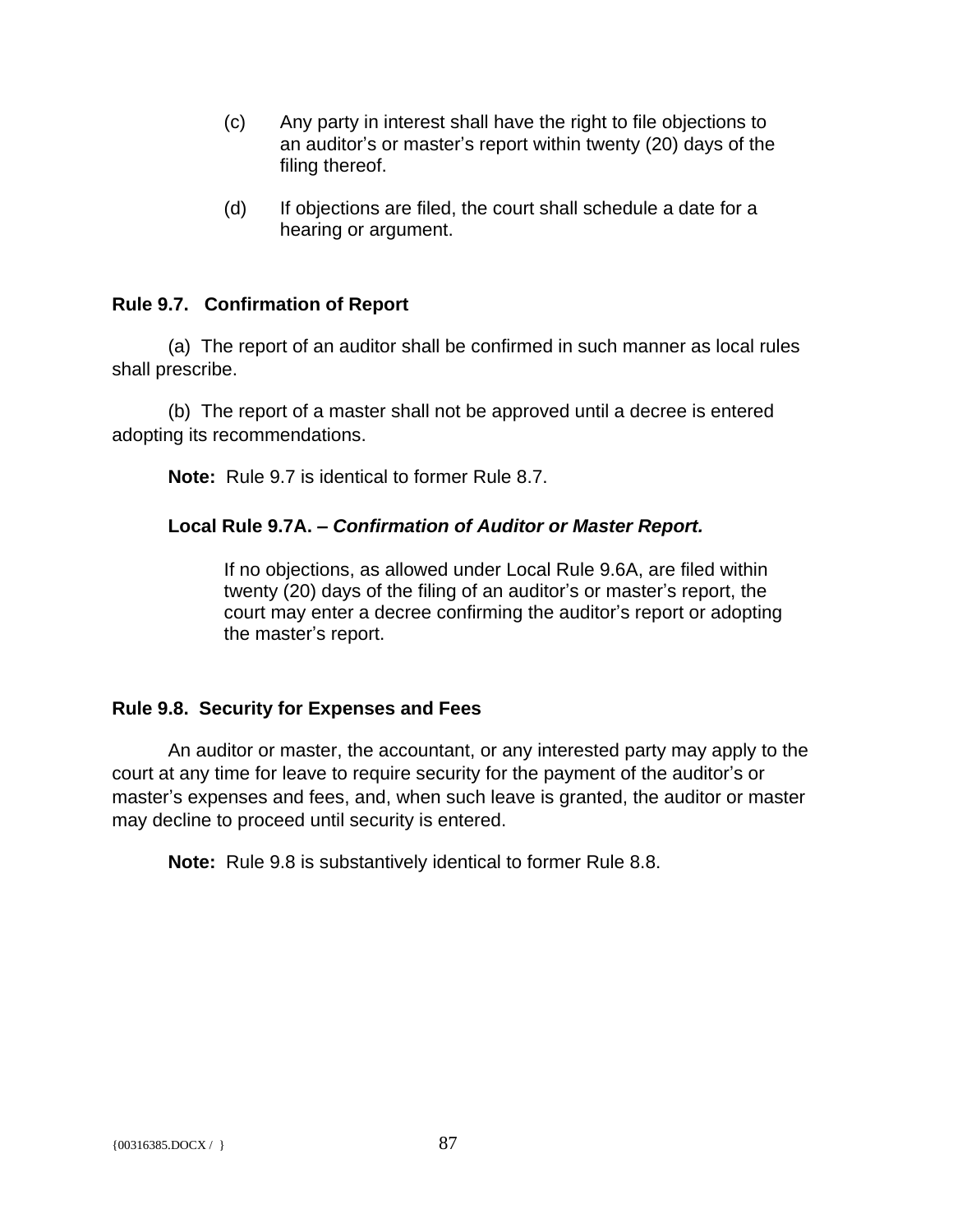[This is an entirely new chapter.]

# **CHAPTER X. REGISTER OF WILLS**

#### **Rule 10.1. Forms**

The forms approved by the Supreme Court for statewide practice before the Register as set forth in the Appendix shall be used. No other forms shall be allowed or required by local rule or practice in such instances.

**Note:** Rule 10.1 is new, but is derived from former Rule 10.1.

**Explanatory Comment:** Rule 10.1 has been modified from former Rule 10.1 by now mandating the exclusive use of statewide forms promulgated by the Supreme Court. *See* Rule 1.8.

#### **Rule 10.2. Petition Practice**

When a matter requires the Register to exercise discretion or decide an issue of fact or law, the pleading and practice shall conform as near as practical to the practice and procedure before the court as provided by Chapter III of these Rules and 20 Pa.C.S. § 906 (relating to caveats). The Register may issue a citation if appropriate and may require a party to prepare the form of citation. Service of citations issued by the Register shall be the responsibility of the party requesting the issuance of the citation.

**Note:** Rule 10.2 is new.

#### **Rule 10.3. Hearings**

(a) Evidentiary hearings before the Register shall be recorded by stenographic or electronic means when directed by the Register or requested by an interested party, the cost of which shall be allocated as directed by the Register.

(b) The Register may issue subpoenas to compel attendance at evidentiary hearings as provided in 20 Pa.C.S. § 903(1).

(c) The Pennsylvania Rules of Evidence shall apply in all evidentiary hearings before the Register.

(d) The Register may require parties to submit memoranda and/or proposed findings of fact and conclusions of law.

(e) The Register shall promptly decide the matter at issue by written order or decree. The order or decree may, but need not, contain a brief opinion or recitation of relevant facts and legal conclusions as found by the Register.

**Note:** Rule 10.3 is new.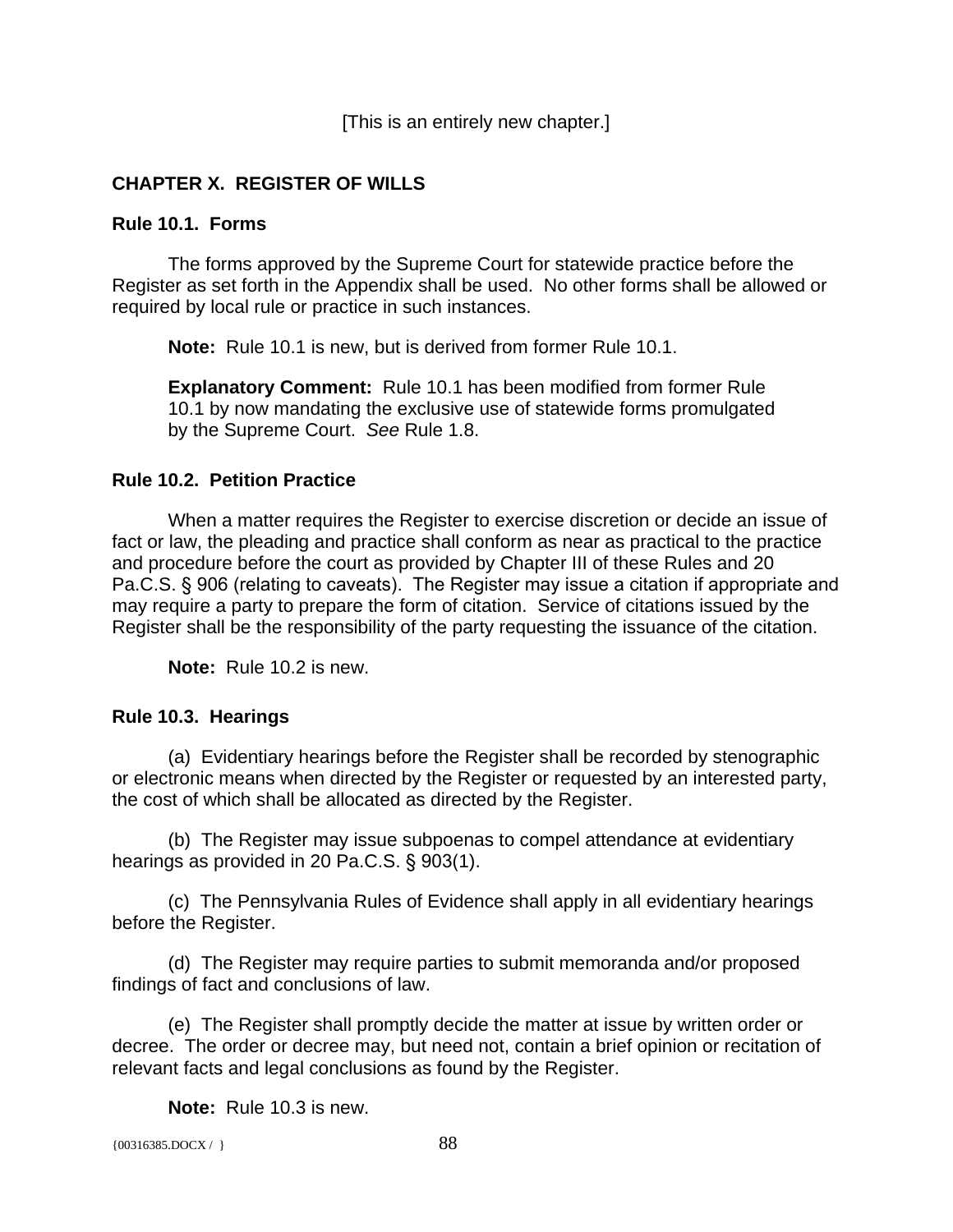**Explanatory Comment:** In any matter, the Register or the Register's designee may hold an informal conference to narrow or define the issues, consider the necessity or desirability of amendments to the pleadings, obtain admissions of fact and stipulations as to documents, or to otherwise aid in the disposition of the matter.

# **Rule 10.4. Appeals from the Register of Wills**

 Appeals to the court from an order or decree of the Register shall be by petition and governed by Chapter III of these Rules and any applicable local rules.

**Note:** Rule 10.4 is new, but is derived from former Rule 10.2.

# **Rule 10.5. Notice to Beneficiaries and Intestate Heirs**

(a) Within three (3) months after the grant of letters, the personal representative to whom original letters have been granted or the personal representative's counsel shall send a written notice of estate administration in the form approved by the Supreme Court to:

(1) every person, corporation, association, entity or other party named in decedent's will as an outright beneficiary whether individually or as a class member;

(2) the decedent's spouse and children, whether or not they are named in, or have an interest under, the will;

(3) where there is an intestacy in whole or in part, to every person entitled to inherit as an intestate heir under Chapter 21 of Title 20;

(4) the appointed guardian of the estate, parent or legal custodian of any beneficiary who is a minor;

(5) the appointed guardian of the estate or, in the absence of such appointment, the institution or person with custody of any beneficiary who is an adjudicated incapacitated person;

(6) the Attorney General on behalf of any charitable beneficiary (i) which is a residuary beneficiary, including as a beneficiary of a residuary testamentary trust; (ii) whose legacy exceeds \$25,000; or (iii) whose interest in a legacy will not be paid in full;

(7) the Attorney General on behalf of any governmental beneficiary;

(8) the trustee of any trust which is a beneficiary; and

(9) such other persons and in such manner as may be required by local

rule.

```
{00316385. \text{DOCX} / }
```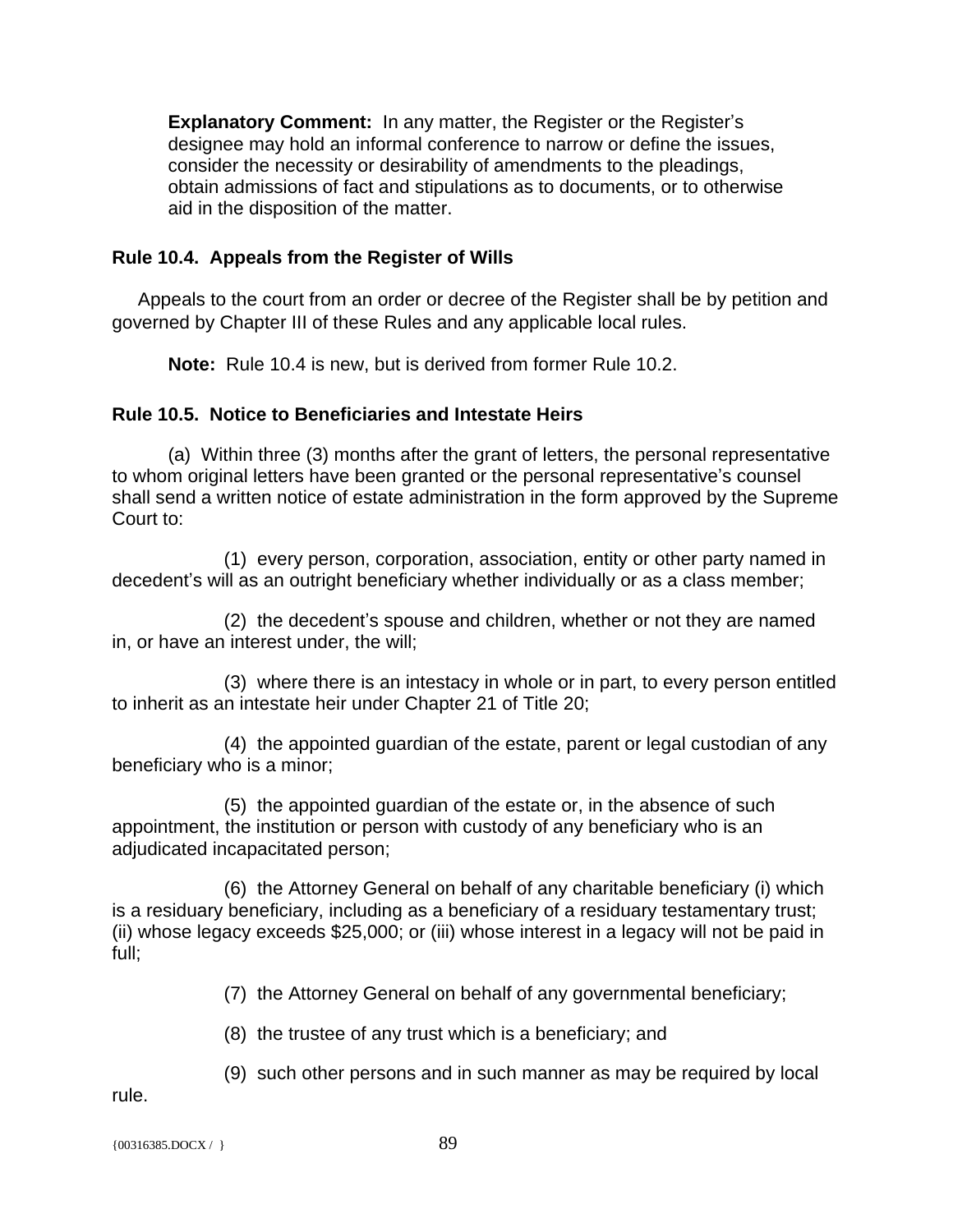(b) A "beneficiary" shall be deemed to include any person who may have an interest by virtue of the Pennsylvania anti-lapse statute, 20 Pa.C.S. § 2514.

(c) Notice shall be given by personal service or by first-class, prepaid mail to each person and entity entitled to notice under subparagraph  $(a)(1) - (9)$  whose address is known or reasonably available to the personal representative.

(d) Within ten (10) days after giving the notice required by paragraph (a) of this Rule, the personal representative or the personal representative's counsel shall file with the Register a certification that notice has been given as required by this Rule.

(e) Upon the failure of the personal representative or the personal representative's counsel to file the certification on a timely basis, the Register shall, after ten (10) days subsequent to providing written notice to the delinquent personal representative and his counsel, notify the court of such delinquency.

(f) This Rule shall not alter or diminish existing rights or confer new rights.

(g) The Register shall deliver a copy of Rule 10.5 and the forms of notice and certification approved by the Supreme Court to each personal representative not represented by counsel at the time letters are granted.

**Note:** Rule 10.5 is substantively identical to former Rule 5.6, except that subparagraph (d) of this Rule no longer prohibits the Register from charging a fee for filing this certification. The form of notice and certification of notice required by Rule 10.5 is set forth in the Appendix. Subparagraph (e) of this Rule is not intended to limit the inherent power of the court to impose sanctions upon a delinquent personal representative or counsel.

**Explanatory Comment:** It is not the intention of this Rule to require notice beyond the degree of consanguinity entitling a person to inherit under Chapter 21 of Title 20.

# **Rule 10.6. Status Report by Personal Representative**

(a) **Report of Uncompleted Administration**. If administration of an estate has not been completed within two years of the decedent's death, the personal representative or counsel shall file at such time, and annually thereafter until the administration is completed, a report with the Register showing the date by which the personal representative or his, her, or its counsel reasonably believes administration will be completed.

(b) **Report of Completed Administration**. Upon completion of the administration of an estate, the personal representative or his, her or its counsel shall file with the Register a report showing: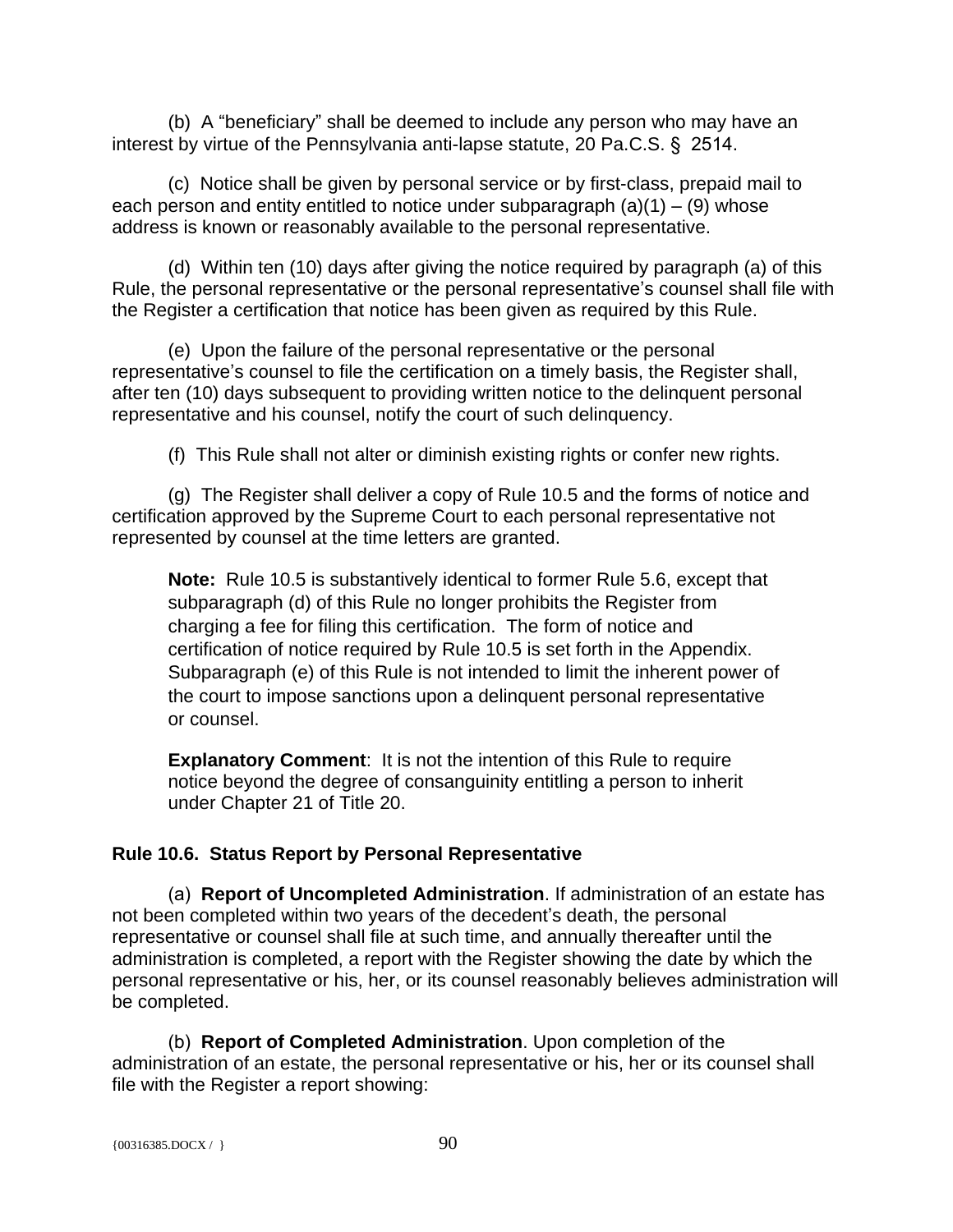(1) completion of administration of the estate;

(2) whether a formal Account was filed with the Orphans' Court;

(3) whether a complete Account was informally stated to all parties in interest;

(4) whether final distribution has been completed; and

(5) whether approvals of the Account, receipts, joinders and releases have been filed with the clerk.

(c) **Form of Status Report**. The report required by this Rule shall be in the form approved by the Supreme Court.

(d) **Copy of Rule**. Upon the grant of letters, the Register shall give a copy of Rule 10.6 to each personal representative not represented by counsel.

(e) **Failure to File a Status Report**. After at least ten (10) days subsequent to providing written notice to a delinquent personal representative and counsel, the Register shall inform the court of the failure to file the report required by this Rule with a request that the court conduct a hearing to determine what sanctions, if any, should be imposed.

**Note:** Rule 10.6 is based upon former Rule 6.12, except that this Rule no longer includes former subparagraph (d) that prohibited the Register from charging a fee for filing the status report. The form of status report required by Rule 10.6 is set forth in the Appendix.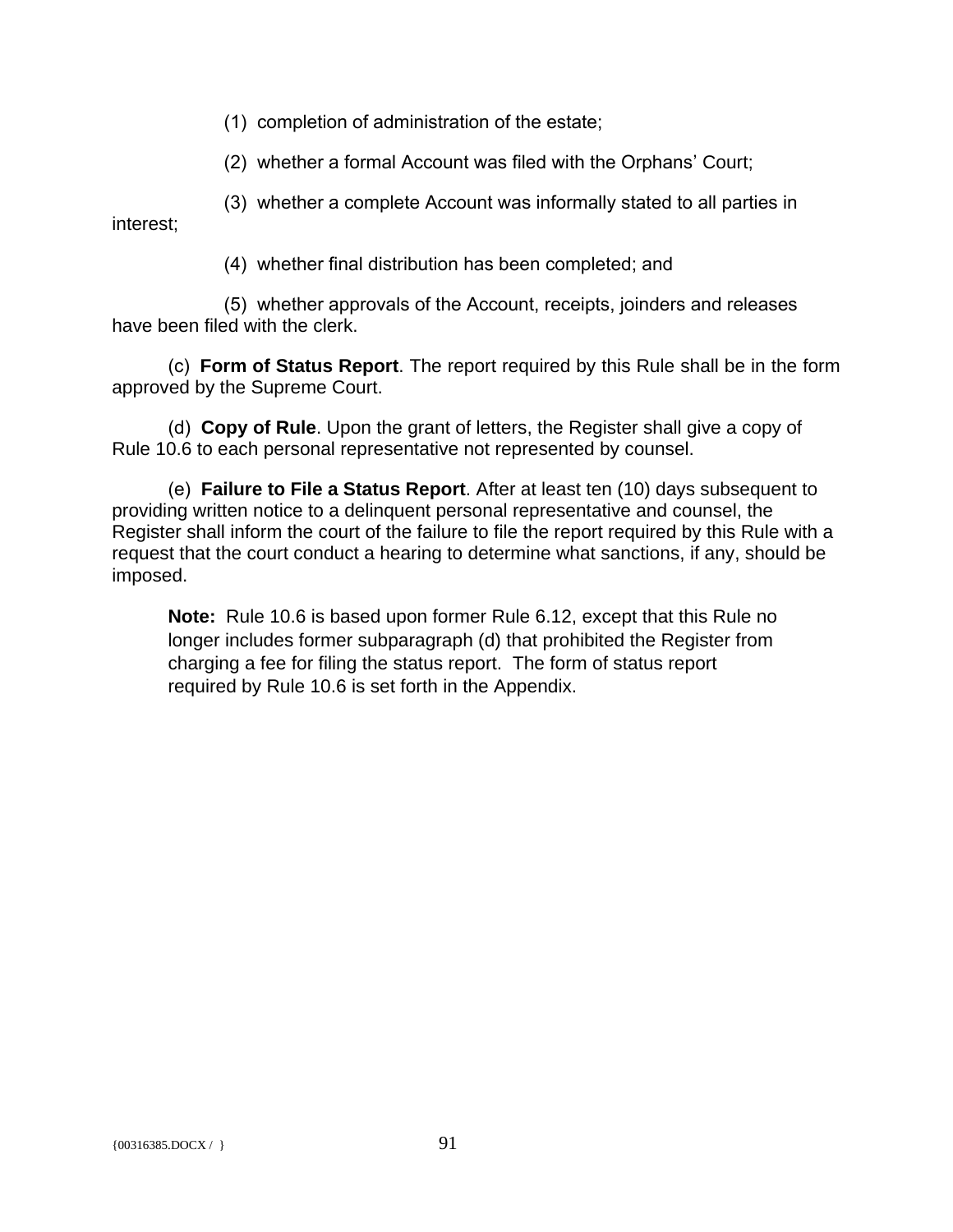**CHAPTER XI. Reserved.**

**CHAPTER XII. Reserved.**

**CHAPTER XIII. Reserved.**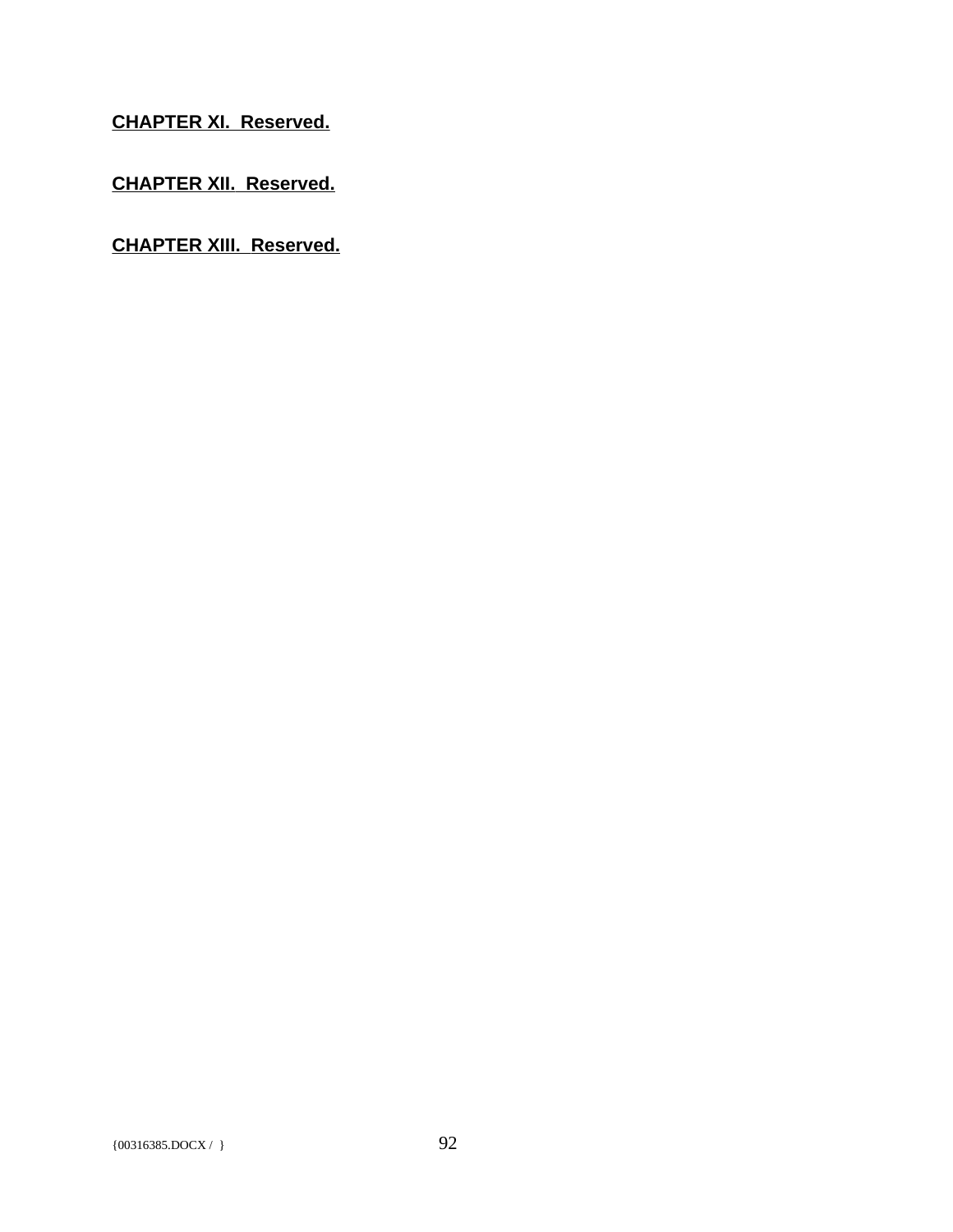# **[RULE 14] CHAPTER XIV. GUARDIANSHIPS OF INCAPACITATED PERSONS**

**Rule 14.1. [Local Rules.] Rescinded**

**[The practice and procedure with respect to incapacitated persons' shall be as prescribed by local rules which shall not be inconsistent with Rules 14.2-14.5.]**

**Note: See Rule 1.5.** 

# Rule 14.2. Adjudication of [i]Incapacity and [a]Appointment of a [g]Guardian of the [p]Person and/or [e]Estate of an [i]Incapacitated [p]Person[.]

A petition to adjudicate **[incapacity] an individual as an incapacitated person** shall meet all requirements set forth at 20 Pa.C.S. § 5511. A citation and notice in the form approved by the Supreme Court shall be attached to and served with a petition. The procedure for **[determination of] determining** incapacity and for appointment of a guardian shall meet all requirements set forth at 20 Pa.C.S. §§ 5512 and 5512.1.

# **[Committee Comment – 2006**

# **The form of citation and notice formerly found in the body of Rule 14.5 has been moved to the Appendix.]**

# **Explanatory Comment: See Rule 14.5(a) for form of citation and notice.**

# **Rule 14.3. Review Hearing[.]**

A petition for a review hearing shall set forth:

**[(1)] (a)** the date of the adjudication of incapacity;

**[(2)] (b)** the name and address of the guardian;

**[(3)] (c)** if the incapacitated person has been a patient in a mental **[hospital] health facility**, the name of such **[institution] facility**, the date of admission, and the date of discharge;

**[4)] (d)** the present address of the incapacitated person**,** and the name of the person with whom the incapacitated person is living;

**[(5)] (e)** the names and addresses of the presumptive adult heirs of the incapacitated person; and

```
{00316385. \text{DOCX} / } 93
```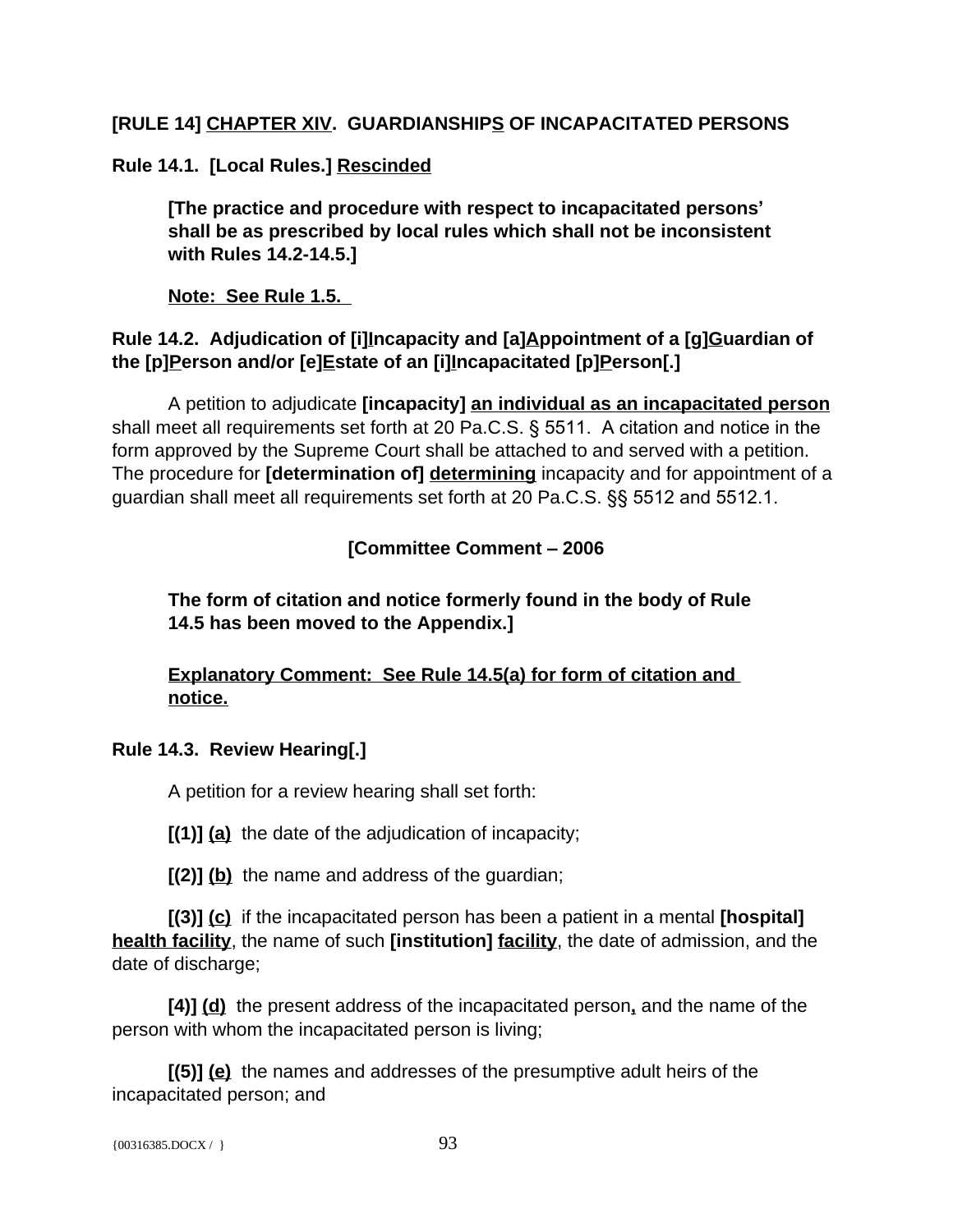**[(6)] (f)** an averment that**:**

**[(i)] (1)** there has been significant change in the **incapacitated** person's capacity;

**[(ii)] (2)** there has been a change in the need for guardianship services; or

**[(iii)] (3)** the guardian has failed to perform duties in accordance with the law or act in the best interest of the incapacitated person.

# **[Official Note: See 20 Pa.C.S. § 5512.2.]**

**Explanatory Comment:** For the court's disposition of a petition for a review hearing and evidentiary burden of proof, see 20 Pa.C.S. § 5512.2.

# **Rule 14.4. Proceedings Relating to Real Estate[.]**

A petition for the public or private sale, exchange, lease, or mortgage of real estate of an incapacitated person or the grant of an option for the sale, exchange or lease of the same shall conform as far as practicable to the requirements of these **[r]R**ules for personal representatives, trustees and guardians of minors in a transaction of similar type.

#### **Rule 14.5 Forms [of Citation and Notice.]**

The **following forms located in the Appendix shall be used exclusively: [citation and notice to be attached to and served with a petition for adjudication of incapacity and appointment of guardian shall be substantially in the form approved by the Supreme Court.]**

**(a) Important Notice – Citation with Notice;**

**(b) Annual Report of Guardian of the Estate;**

**(c) Annual Report of Guardian of the Person; and**

**(d) Guardian's Inventory.**

**Explanatory Comment: In accordance with Rule 1.8, these forms must be used exclusively and cannot be replaced or supplanted by a local form.**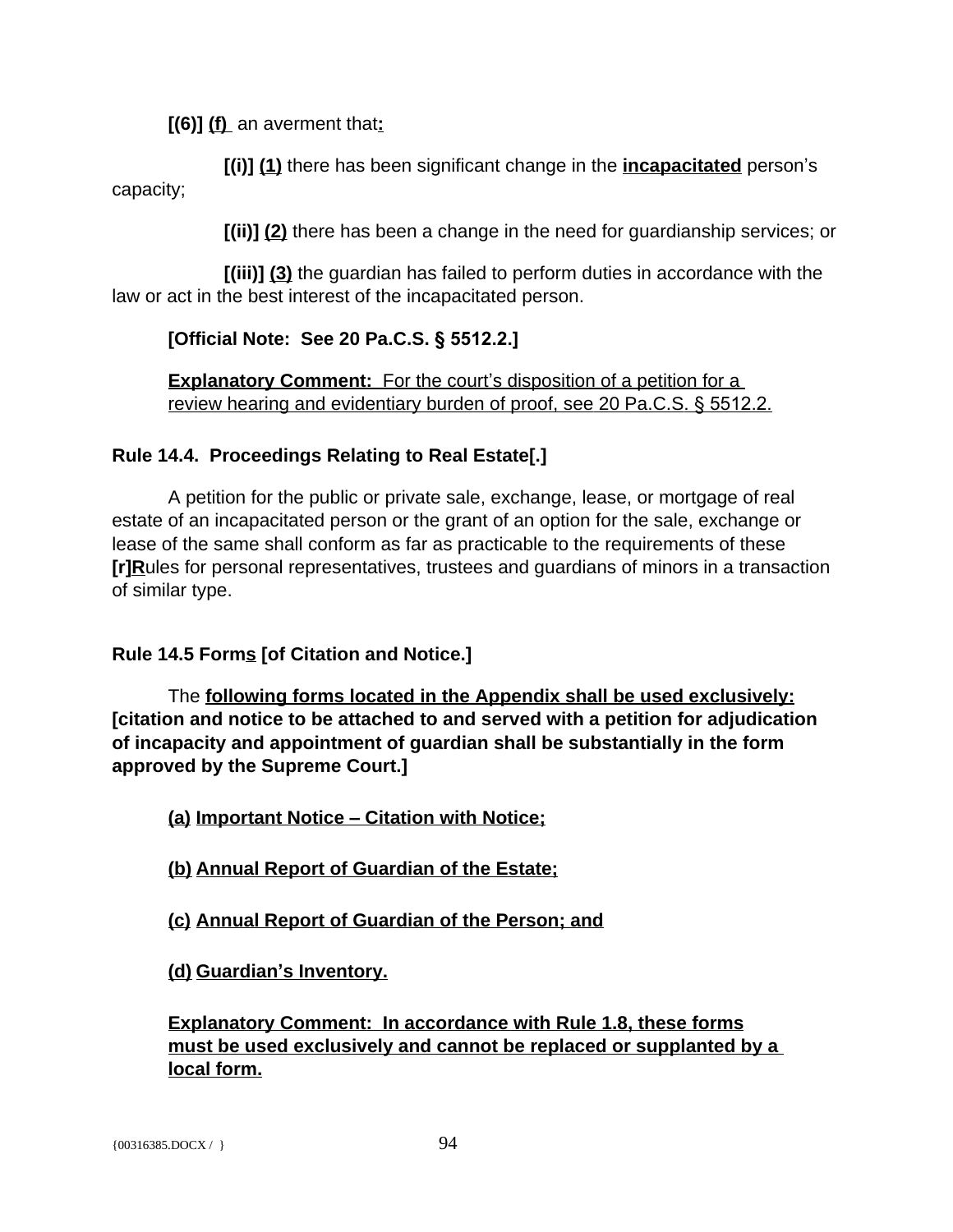# **[Committee Comment – 2006**

**The form of citation and notice formerly found in the body of Rule 14.5 has been moved to the Appendix.]**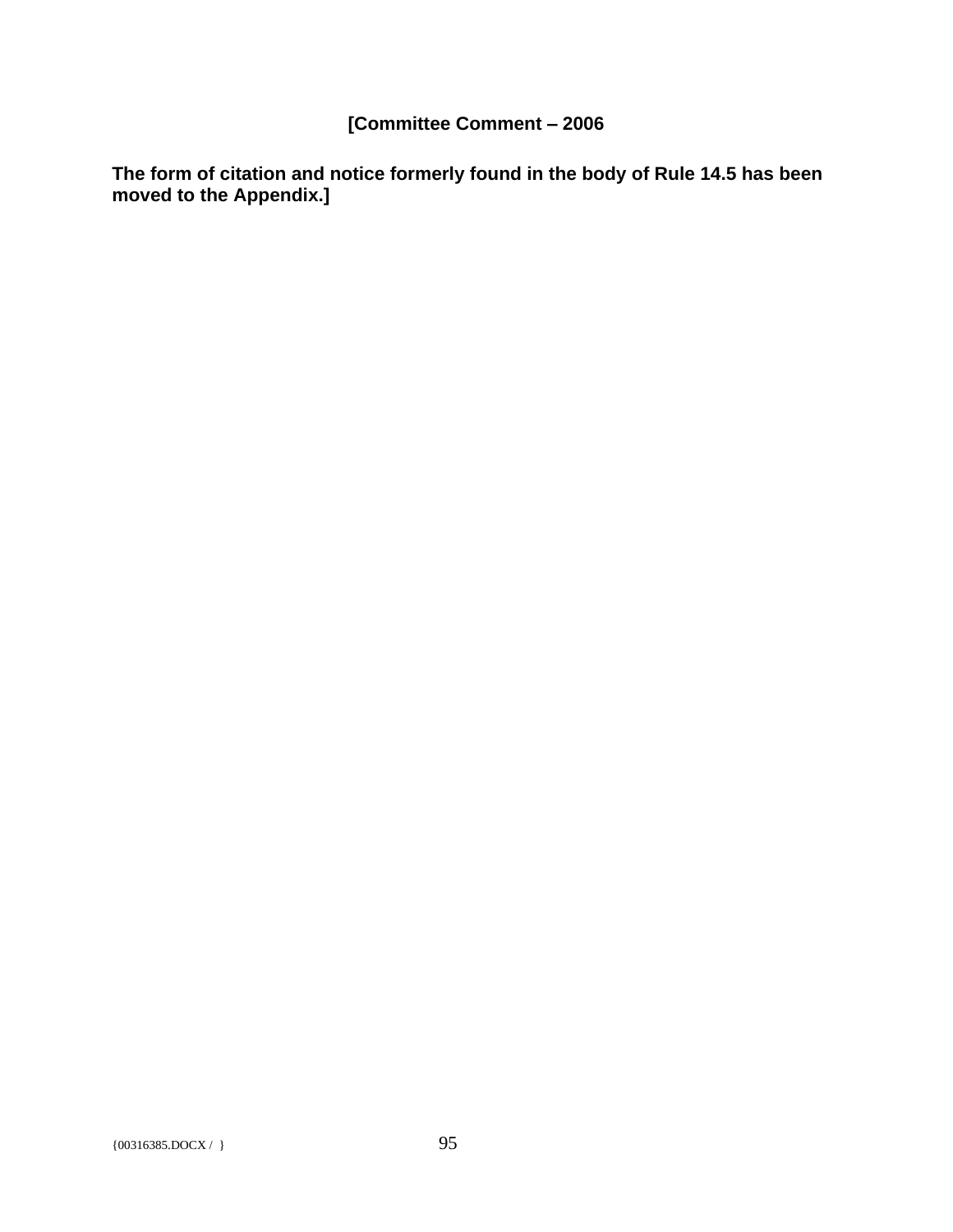# **[RULE 15] CHAPTER XV. ADOPTIONS**

\*\*\*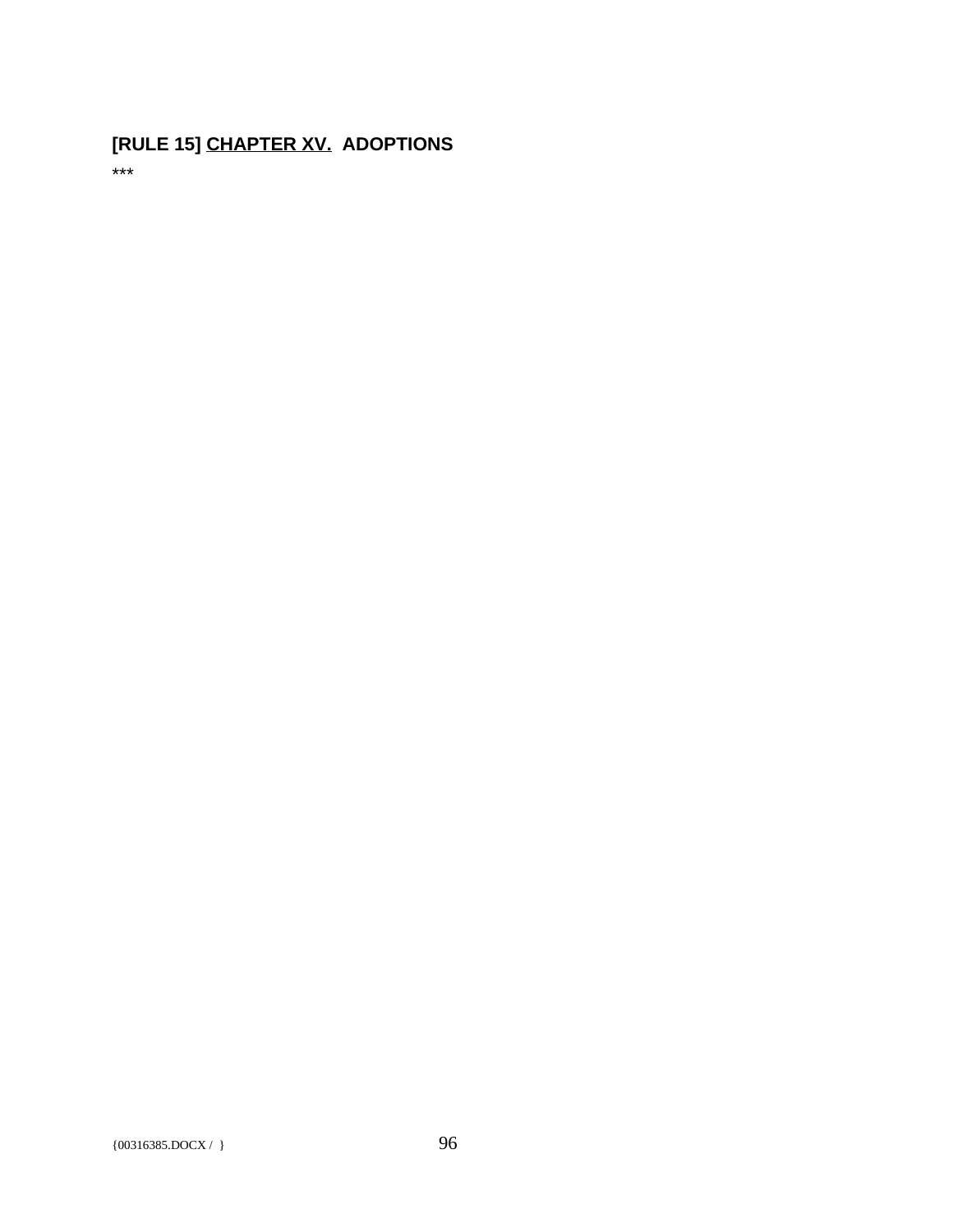# **[RULE 16] CHAPTER XVI. PROCEEDINGS PURSUANT TO SECTION 3206 OF THE ABORTION CONTROL ACT**

**[Official]Note:** The right of a minor to petition the court for consent under Section 3206(c), 18 Pa.C.S. § 3206(c), shall be carried forth pursuant to the following procedures:

# **Rule 16.1. Definitions[.]; Scope[.]**

(a) As used in **this** Rule **[16]**, **the following words shall have the following meaning:**

> **["act" means] ''Act'' -** the Act of June 11, 1982, P. L. 476, No. 138, as amended, 18 Pa.C.S. **[Section] §** 3201 et. seq., known as the Abortion Control Act**[.];**

**["applicant" means] ''Applicant'' -** a pregnant woman: (i) who is less than eighteen years of age and not emancipated or (ii) a person acting on behalf of a pregnant woman who has been adjudged an incapacitated person pursuant to Chapter 55 of **[the Probate, Estates and Fiduciaries Code, 20 Pa.C.S. Section 5501, et seq.] Title 20 (relating to incapacitated persons)**;

**["application" includes] ''Application'' - a legal paper, including** a motion or petition;

**["court" means] ''Court''** - the Orphans' Court Division of the Court of Common Pleas, except in proceedings brought: (a) in Philadelphia in which the applicant is a minor in which case the term "court" means the Family Court Division; (b) in Allegheny County where said proceedings shall be heard in the Juvenile Court Section of the Family Court Division;

**[Official] Note:** See Rule of Judicial Administration 2157 governing distribution of business within courts of common pleas.

**["proceeding" means] ''Proceeding'' -** a proceeding pursuant to Section 3206(c) of the Act, 18 Pa.C.S. **[Section] §** 3206(c).

**[Official] Note:** Section 3206(c) of the Abortion Control Act relates to proceedings seeking authorization for a physician to perform an abortion.

(b) The procedure set forth in **[Rule] Chapter** 16 shall govern proceedings pursuant to Section 3206(c) of the Act, 18 Pa.C.S. **[Section] §** 3206(c).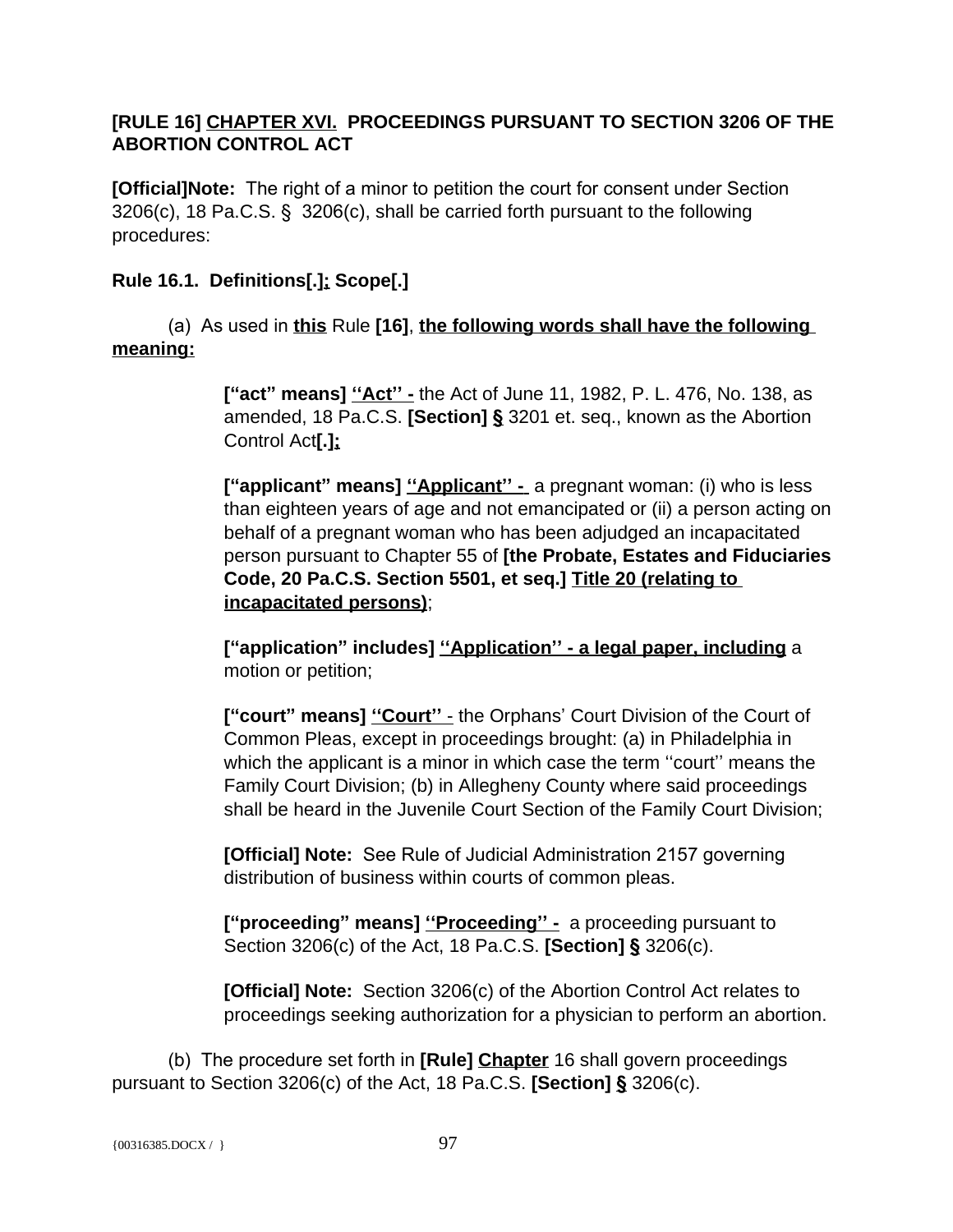**[Official] Note:** These rules implement Section 3206 of the Abortion Control Act and work with that section to provide a full procedure. Procedures which are set forth in that section rather than the rules include the following:

1. Participation in the proceeding and representation by an attorney, Section 3206(e). The court shall be responsible for adopting a procedure to assure that the court advises the pregnant woman of her right to counsel and that counsel is appointed upon her request;

2. Conduct of the hearing, including the exclusion of persons, evidence to be heard and notices to be given the applicant, Section 3206(f)(3) and (4) and Section 3206(h); and

3. Specific factual findings and legal conclusions by the court in writing, Section 3206(f)(1).

Section 3206 of the Act provides for an "expedited appeal**.**"**[.]** *See* Rule 3801 *et seq*. of the Rules of Appellate Procedure**,** which provide a complete procedure governing the appeal.

Pa.R.A.P. 3804 requires that the court reporter, without charge to the applicant, transcribe the notes of testimony and deliver them to the clerk of the court by 5:00 o'clock p.m. of the business day following receipt of the notice of appeal to the Superior Court.

# **Rule 16.2. Confidentiality[.]**

(a) The proceeding shall be confidential.

**[Official] Note:** *See* **[subdivision] subparagraph** (b) of this rule governing the sealing of the record. *See* Rule 16.6 for provisions governing docketing. *See* Section 3206(f)(3) of the Act for the exclusion of persons from the hearing.

(b) The record, including the application, pleadings, submissions, transcripts, exhibits, orders, evidence, findings and conclusions and any other written material to be maintained, shall be sealed.

(c) The identity of the applicant shall not be disclosed in any decision of the proceeding.

# **Rule 16.3. Precedence of Proceeding[.]**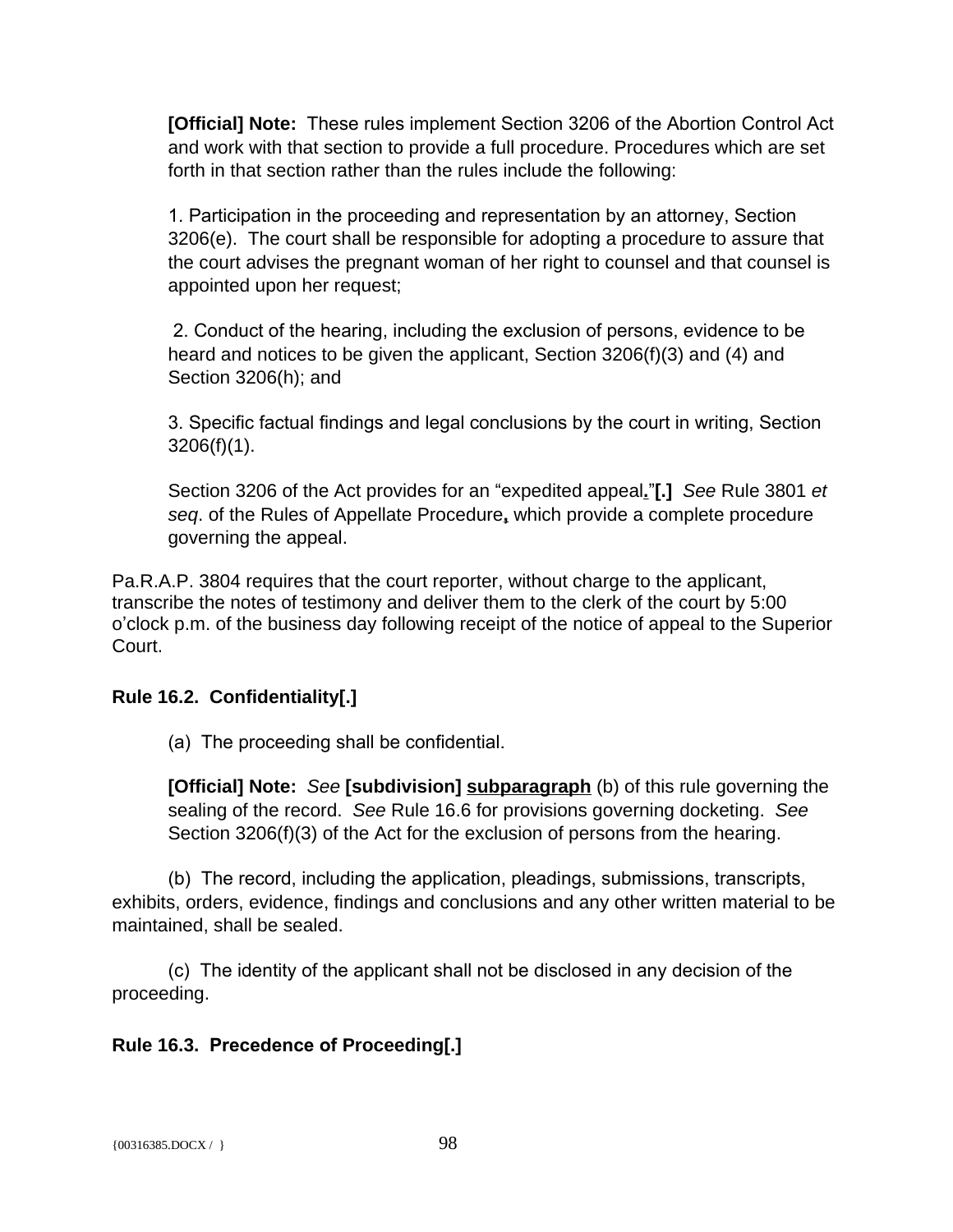The proceeding shall be given such precedence over other pending matters as will ensure that the court renders a decision within three business days of the date of the filing of the application.

# **Rule 16.4. Commencement[.]; Venue[.]; No Filing Fees[.]**

(a) The proceeding shall be commenced by filing an application in the appropriate division of the court of common pleas of the county in which the applicant resides or in which the abortion is sought.

(b) No filing fees or court costs shall be required of the applicant.

# **Rule 16.5. Application[.]; Contents[.]; Form of Verification[.]; Assistance in Preparation[.]**

(a) The application shall set forth the following:

- (1) the initials of the applicant;
- (2) the age of the applicant;

(3) the names and addresses of each parent, guardian or, if the petitioner is a minor whose parents are deceased and no guardian has been appointed, any other person standing *in loco parentis* to the applicant;

(4) a statement that the applicant has been fully informed of the risks and consequences of the abortion;

(5) a statement whether the applicant is of sound mind and has sufficient intellectual capacity to consent to the abortion;

(6) a prayer for relief asking the court to enter an order authorizing a physician to perform an abortion upon applicant;

(7) an unsworn verification by the applicant stating that the information therein is true and correct and that the applicant is aware that any false statements made in the application are subject to the penalties of 18 Pa.C.S. § 4904 relating to unsworn falsification to authorities; and

(8) the signature of the applicant, which may consist of the applicant's initials.

(b) Where necessary to serve the interest of justice, the court shall refer the applicant to the appropriate personnel for assistance in preparing the application.

```
{00316385. \text{DOCX} / }
```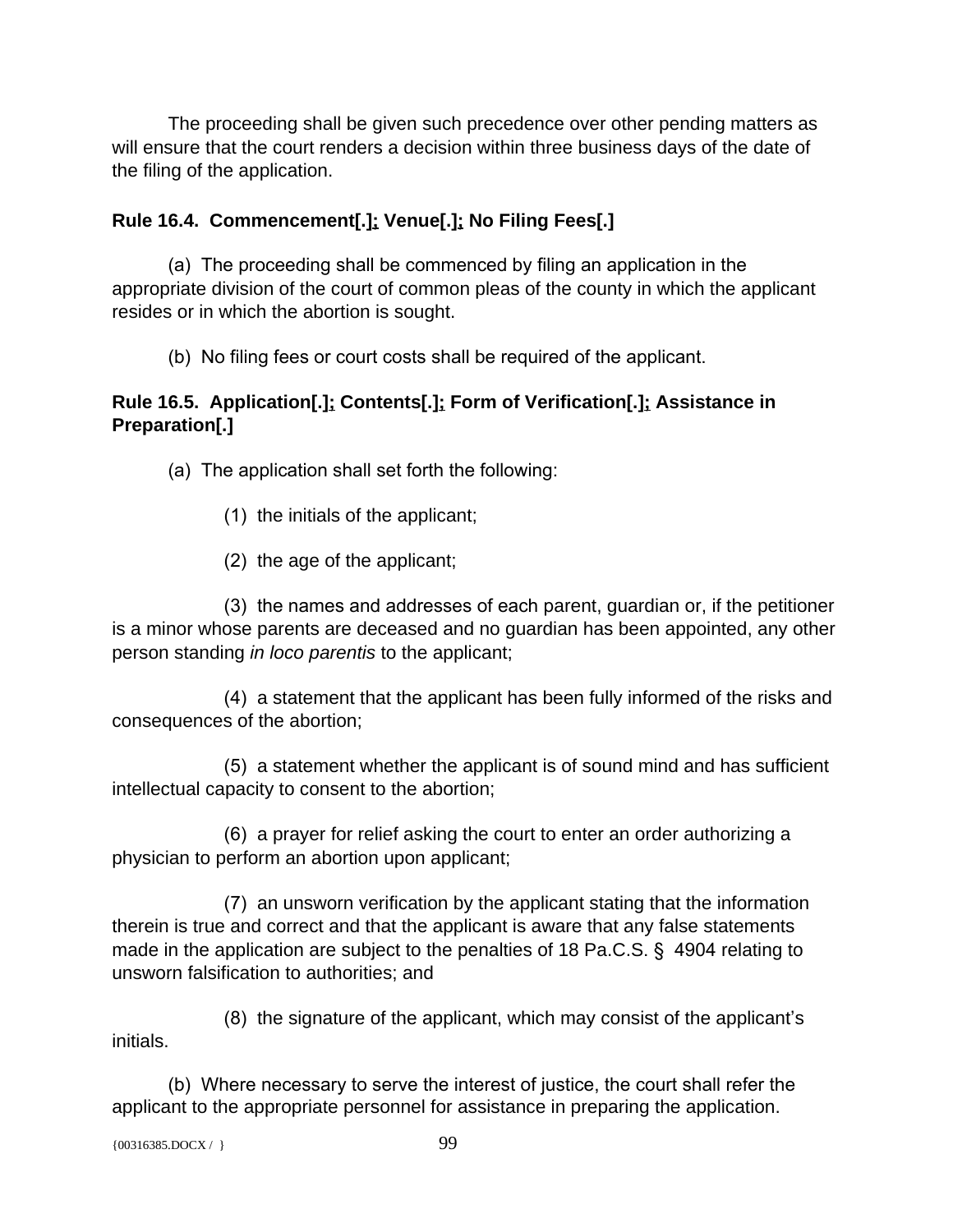#### **[***Committee Comment—2006*

 **The form of unsworn verification previously found in subdivision (b) has been deleted. This unsworn verification required by subdivision (a)(7) is the standard form of verification made subject to the penalties of Section 4904 of the Crimes Code, 18 Pa.C.S. § 4904.**

 **Forms formerly found in Rule 16.11 and 16.12 for applications and separate unsworn verifications by minors have been moved to the Appendix.]**

# **Rule 16.6. Dockets[.]; Document Maintenance[.]**

(a) Each court shall maintain a sealed docket which is not open to public inspection.

(b) The proceeding shall be docketed by case number only.

(c) The name or initials of the applicant shall not be entered on any docket which is subject to public inspection.

(d) Documents pertaining to the proceeding shall be maintained in a closed file which shall be marked ''confidential'' and identified by the case number only.

**Rule 16.7. Reserved[.]**

**Rule 16.8. Reserved[.]**

**Rule 16.9. Reserved[.]**

#### **Rule 16.10. Form; Generally[.]**

The form of application by a minor and form of separate unsworn verification shall be prepared and filed in substantial conformity with the forms approved by the Supreme Court.

**[Explanatory] Note:** Additional averments will be required for an application filed on behalf of a person who has been adjudged an incapacitated person pursuant to Chapter 55 of **[the Probate, Estates and Fiduciaries Code, 20 Pa.C.S. Section 5501, et seq.] Title 20 (relating to incapacitated persons)***.*

#### **[***Committee Comment—2006*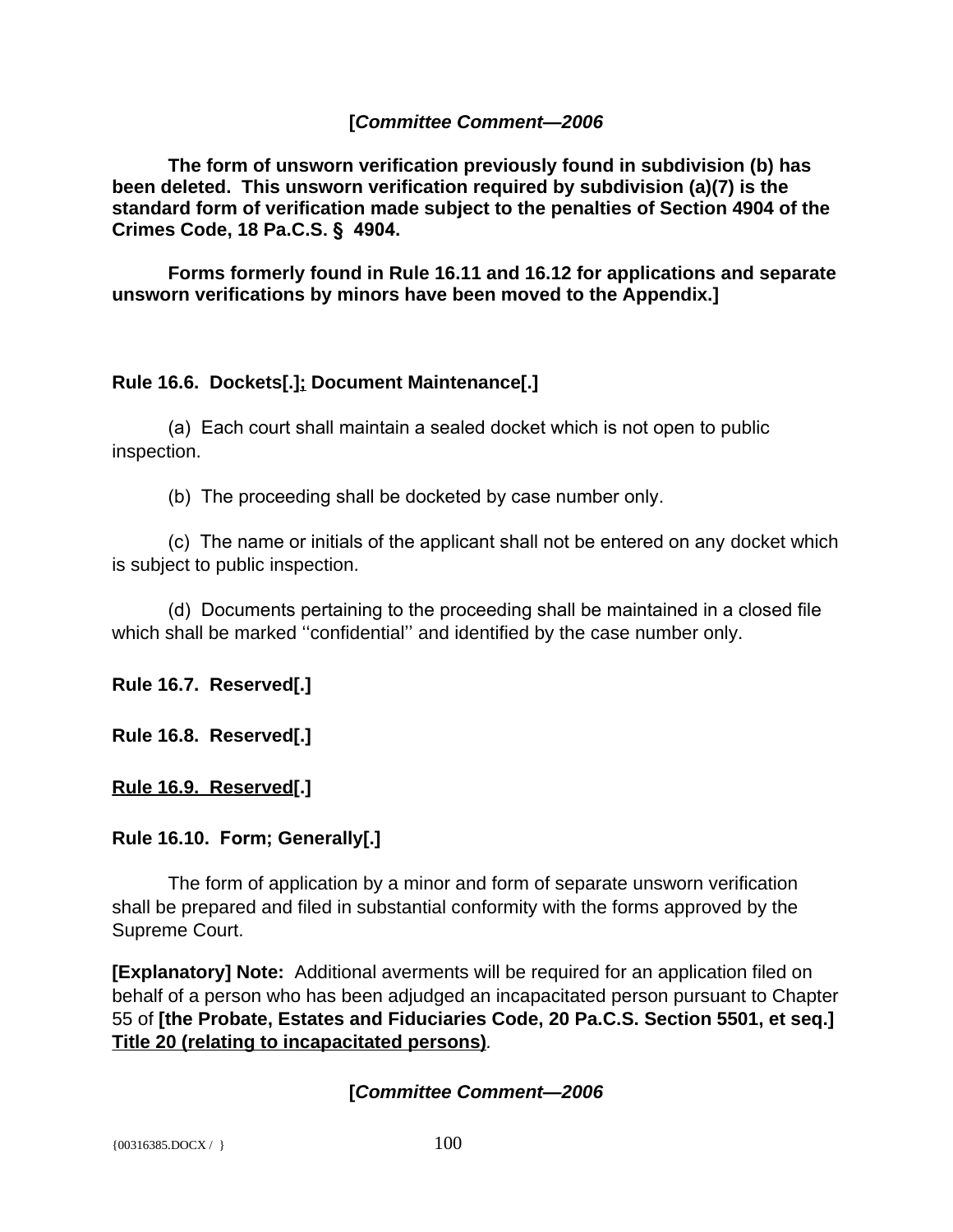**Forms formerly found in Rules 16.11 and 16.12 for applications and verifications by minors have been moved to the Appendix.]**

**Rule 16.11. [Repealed.] Reserved**

**[***Committee Comment—2006*

**The form formerly found in Rule 16.11 for application by a minor has been moved to the Appendix.]**

**Rule 16.12. [Repealed.] Reserved**

# **[***Committee Comment—2006*

**The form formerly found in Rule 16.12 for unsworn verification by a minor has been moved to the Appendix.]**